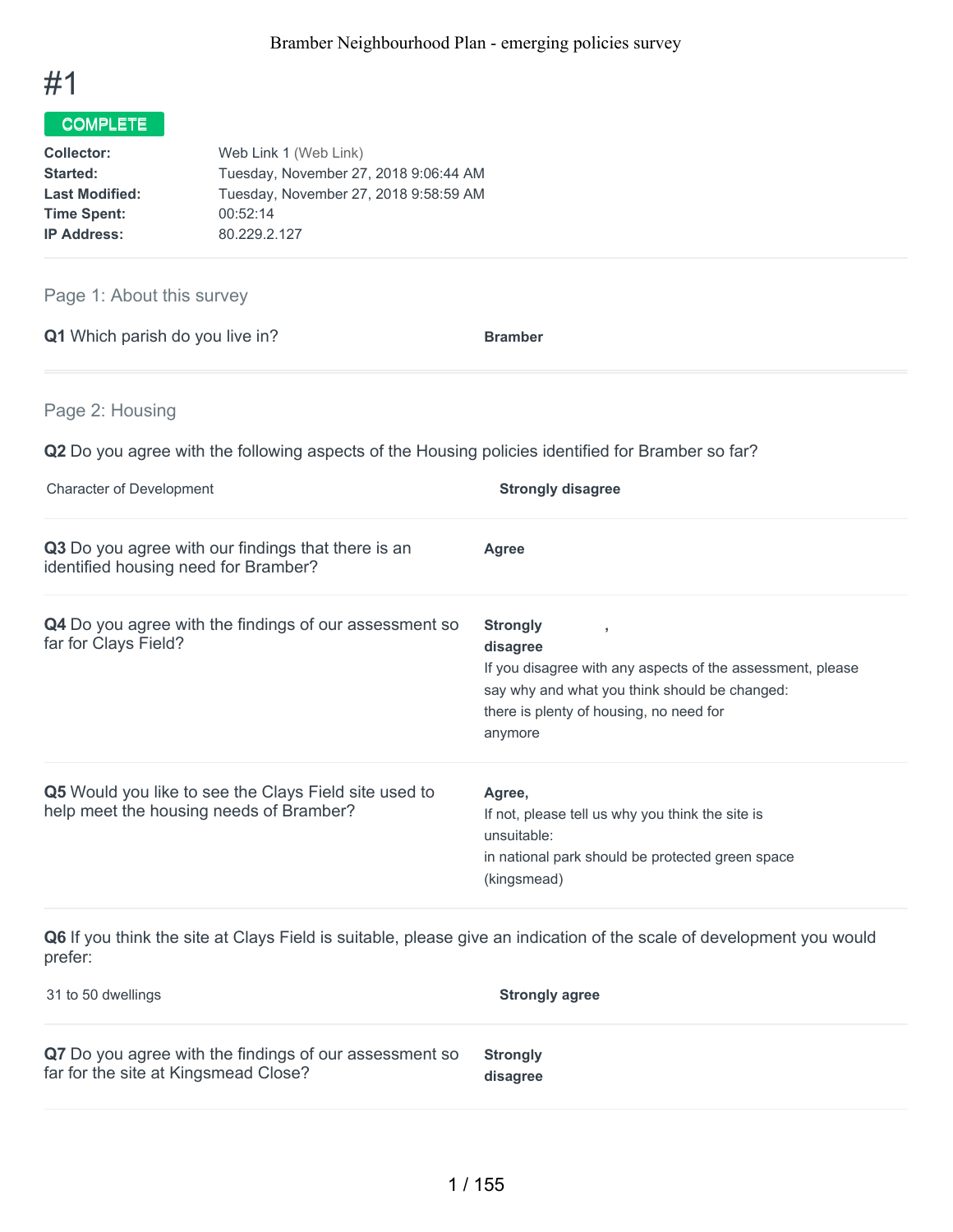| Q8 Would you like to see the Kingsmead Close site used<br>to help meet the housing needs of Bramber? | <b>Strongly</b><br>disagree<br>If not, please tell us why you think the site is<br>unsuitable:<br>its in national park and an area of woodland, should be<br>protected, it has lots of planning history and lost an appeal<br>for development in the past |
|------------------------------------------------------------------------------------------------------|-----------------------------------------------------------------------------------------------------------------------------------------------------------------------------------------------------------------------------------------------------------|
|                                                                                                      |                                                                                                                                                                                                                                                           |

**Q9** If you think the site at Kingsmead Close is suitable, please give an indication of the scale of development you would prefer

| 5 to 10 dwellings                                               | <b>Strongly disagree</b>                                                                                                                                                                                                                                                        |
|-----------------------------------------------------------------|---------------------------------------------------------------------------------------------------------------------------------------------------------------------------------------------------------------------------------------------------------------------------------|
| Page 3: Environment and Countryside                             |                                                                                                                                                                                                                                                                                 |
| Q10 Do you agree with the Local Green Spaces identified so far? |                                                                                                                                                                                                                                                                                 |
| Clays Field (southern section)                                  | <b>Strongly disagree</b>                                                                                                                                                                                                                                                        |
| Maudlin Farm Field                                              | <b>Strongly agree</b>                                                                                                                                                                                                                                                           |
| you think they should be protected)                             | <b>Q11</b> Are there any additional Green Spaces that have not been considered? (please give details below including why                                                                                                                                                        |
|                                                                 | kingsmead site, its in the national park but this is not giving it enough protection its woodland and the developer have been clearing<br>with diggers so it looks very different to how it did a few months ago I believe Horsham council are very concerned about the loss of |

with diggers so it looks very different to how it did a few months ago. I believe Horsham council are very concerned about the loss of trees...

**Q12** Do you think that some of the Green Spaces that have been discarded should be reconsidered? (please give details below)

**Respondent skipped this question**

**Q13** Do you agree with the Environment Policies identified so far?

**Protection of Views Strongly agree** Minimising Flood Risk **Strongly disagree**

#### Page 4: Transport and Movement

**Q14** Do you agree with the proposed Transport and Movement policies?

| New development to be connected to the footpath/transport       | <b>Strongly disagree</b> |
|-----------------------------------------------------------------|--------------------------|
| network                                                         |                          |
| Making routes safer and more accessible for non-motorised users | <b>Strongly disagree</b> |
| Retain all footpaths and bridleways                             | <b>Strongly agree</b>    |
| Support schemes to minimise rat-running                         | <b>Strongly agree</b>    |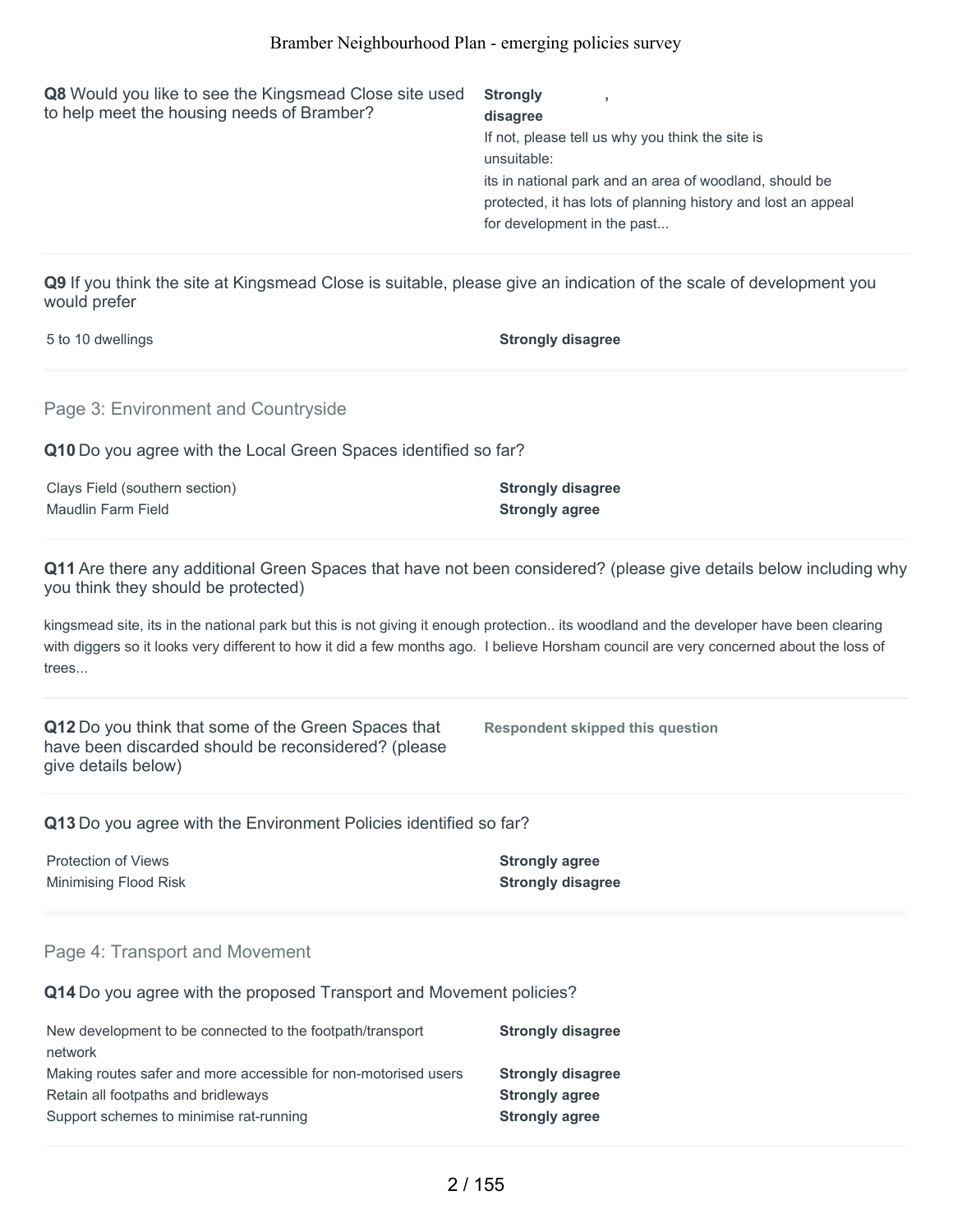### **Q15** Do you agree with the proposed Residential Parking policies?

| Maximise the number of parking spaces close to and in sight of<br>the dwellings they serve<br>Avoid provision of parking courts (no more than 5 properties per<br>parking area)<br>Provide appropriate levels of parking for visitors and service<br>vehicles<br>Contribute financially towards the provision of dedicated cycle<br>parking at public facilities | <b>Strongly agree</b><br><b>Strongly agree</b><br><b>Strongly disagree</b><br><b>Strongly disagree</b> |
|------------------------------------------------------------------------------------------------------------------------------------------------------------------------------------------------------------------------------------------------------------------------------------------------------------------------------------------------------------------|--------------------------------------------------------------------------------------------------------|
| Q16 Do you agree with the proposed Visitor Parking policies?                                                                                                                                                                                                                                                                                                     |                                                                                                        |
| No reduction in public off-road spaces<br>Support for additional off-road spaces to access countryside areas                                                                                                                                                                                                                                                     | <b>Strongly agree</b><br><b>Strongly disagree</b>                                                      |
| Q17 Do you support specific new/improved off-road parking proposals at:                                                                                                                                                                                                                                                                                          |                                                                                                        |
| Bostal Road (near South Downs Way)?                                                                                                                                                                                                                                                                                                                              | <b>Strongly disagree</b>                                                                               |
| A283 roundabout (The Street and Monarch's Way)?                                                                                                                                                                                                                                                                                                                  | <b>Strongly disagree</b>                                                                               |
| Q18 Do you support provision of a light controlled<br>(Pegasus) at-grade crossing of the A283, re-connecting<br>Castle Lane for non-motorised users?                                                                                                                                                                                                             | <b>Strongly</b><br>disagree                                                                            |
| Page 5: Heritage, Community, Tourism & Commerce                                                                                                                                                                                                                                                                                                                  |                                                                                                        |
| Q19 Do you agree that we should aim to maximise the<br>church facility for further use within the community?                                                                                                                                                                                                                                                     | <b>Strongly</b><br>disagree                                                                            |
| Q20 Do you think that there is a need to improve youth<br>facilities in the parish?                                                                                                                                                                                                                                                                              | <b>Strongly</b><br>disagree                                                                            |
| Q21 Do you agree that all relevant heritage assets are<br>already protected?                                                                                                                                                                                                                                                                                     | <b>Strongly agree</b>                                                                                  |
| Q22 Can you suggest any other facilities that we should<br>seek to create or develop in the parish?                                                                                                                                                                                                                                                              | <b>Respondent skipped this question</b>                                                                |
| Q23 Do you feel that an Education centre at St. Mary's<br>would be worthwhile?                                                                                                                                                                                                                                                                                   | <b>Strongly</b><br>disagree                                                                            |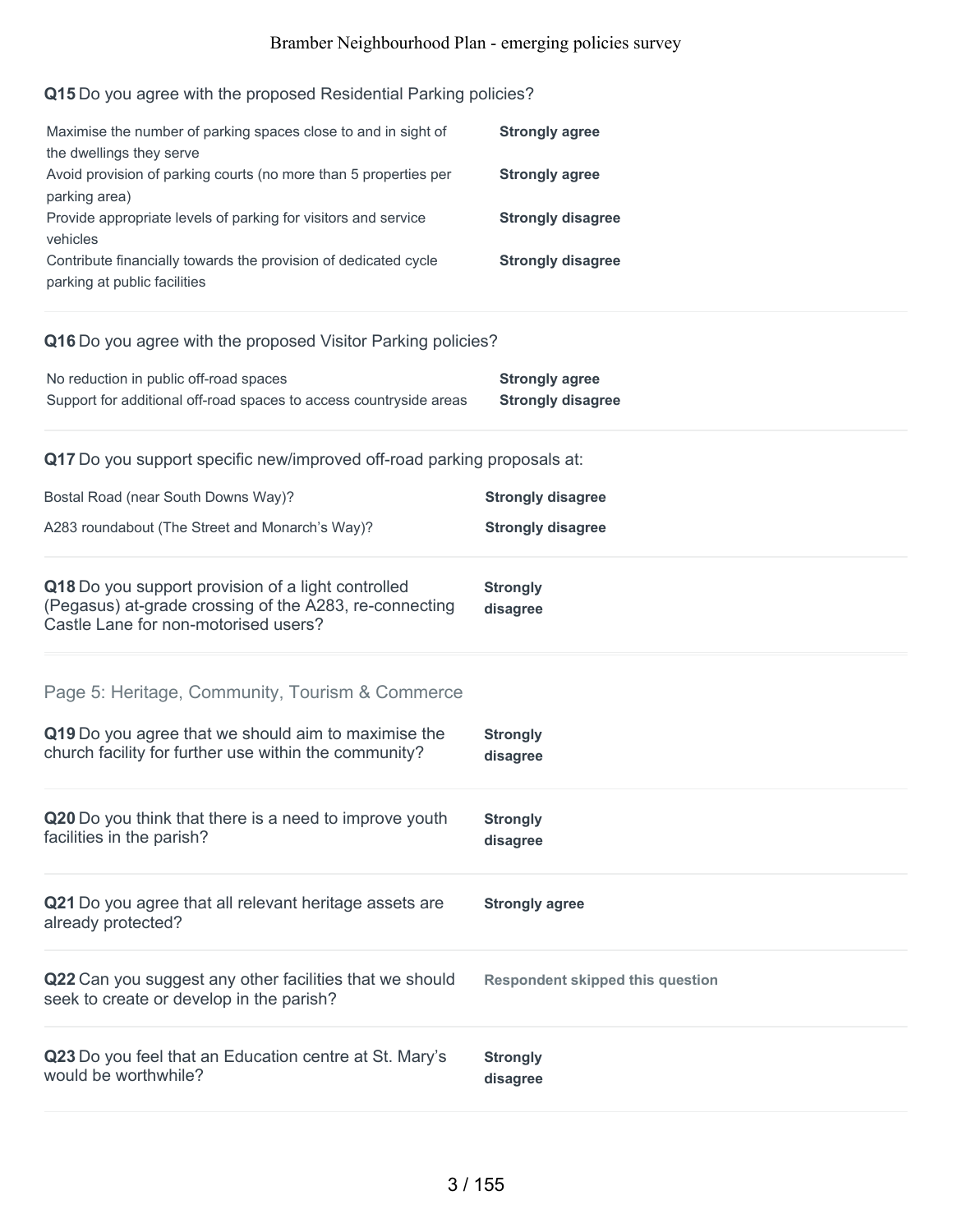| <b>Strongly</b><br>disagree                                                                                                                                                                                                                                                                                                                                                |
|----------------------------------------------------------------------------------------------------------------------------------------------------------------------------------------------------------------------------------------------------------------------------------------------------------------------------------------------------------------------------|
| <b>Respondent skipped this question</b>                                                                                                                                                                                                                                                                                                                                    |
| <b>Respondent skipped this question</b>                                                                                                                                                                                                                                                                                                                                    |
|                                                                                                                                                                                                                                                                                                                                                                            |
| Q27 Please use this space to give us any additional feedback                                                                                                                                                                                                                                                                                                               |
| Maudlin lane is becoming very dangerous with cars using as a short cut when there are issues on the A27, could the parish council<br>suggest speed humps or making this a no thru road to west sussex highways. Someone is going to be injured on this lane as many<br>people walk up and down it but there are no footpaths (Maudlin lane from Bramber castle roundabout) |
| <b>Respondent skipped this question</b>                                                                                                                                                                                                                                                                                                                                    |
| <b>Respondent skipped this question</b>                                                                                                                                                                                                                                                                                                                                    |
|                                                                                                                                                                                                                                                                                                                                                                            |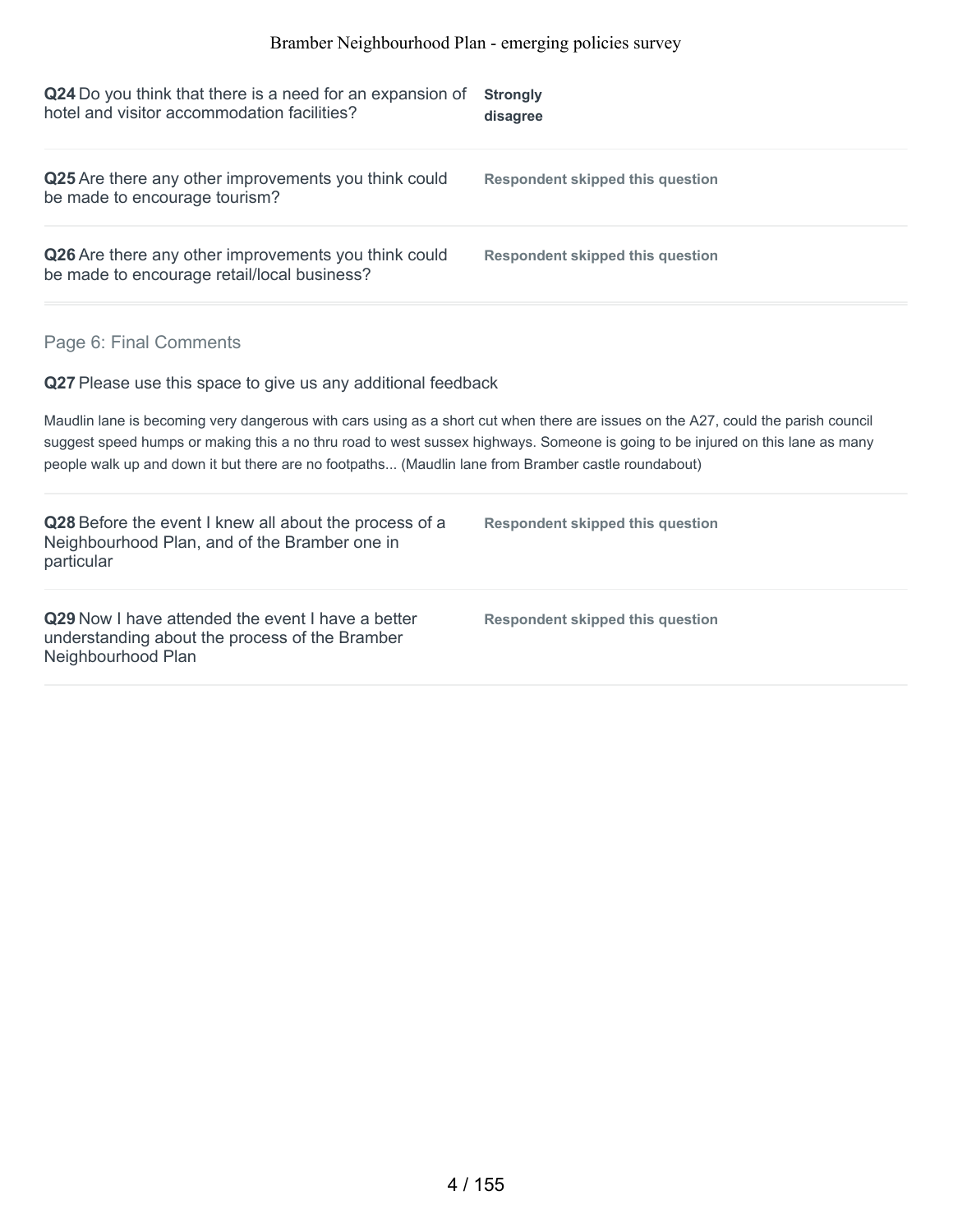

| Web Link 1 (Web Link)                   |
|-----------------------------------------|
| Tuesday, November 27, 2018 5:54:03 PM   |
| Wednesday, November 28, 2018 2:53:07 PM |
| 20:59:03                                |
| 92.26.16.161                            |
|                                         |

### Page 1: About this survey

| Q1 Which parish do you live in? | <b>Bramber</b> |
|---------------------------------|----------------|
|---------------------------------|----------------|

### Page 2: Housing

**Q2** Do you agree with the following aspects of the Housing policies identified for Bramber so far?

| <b>Character of Development</b>                                                                                                 | <b>Strongly agree</b>    |  |
|---------------------------------------------------------------------------------------------------------------------------------|--------------------------|--|
| Design of Development                                                                                                           | <b>Strongly agree</b>    |  |
| <b>Energy Efficiency and Design</b>                                                                                             | Agree                    |  |
| <b>Sites</b>                                                                                                                    | <b>Strongly agree</b>    |  |
| Q3 Do you agree with our findings that there is an<br>identified housing need for Bramber?                                      | <b>Agree</b>             |  |
| Q4 Do you agree with the findings of our assessment so<br>far for Clays Field?                                                  | <b>Agree</b>             |  |
| Q5 Would you like to see the Clays Field site used to<br>help meet the housing needs of Bramber?                                | <b>Agree</b>             |  |
| Q6 If you think the site at Clays Field is suitable, please give an indication of the scale of development you would<br>prefer: |                          |  |
| 5 to 15 dwellings                                                                                                               | <b>Strongly agree</b>    |  |
| 16 to 30 dwellings                                                                                                              | <b>Agree</b>             |  |
| 31 to 50 dwellings                                                                                                              | <b>Strongly disagree</b> |  |
| I do not think the site is suitable                                                                                             | <b>Strongly disagree</b> |  |
| Q7 Do you agree with the findings of our assessment so<br>far for the site at Kingsmead Close?                                  | <b>Agree</b>             |  |
| Q8 Would you like to see the Kingsmead Close site used<br>to help meet the housing needs of Bramber?                            | <b>Strongly agree</b>    |  |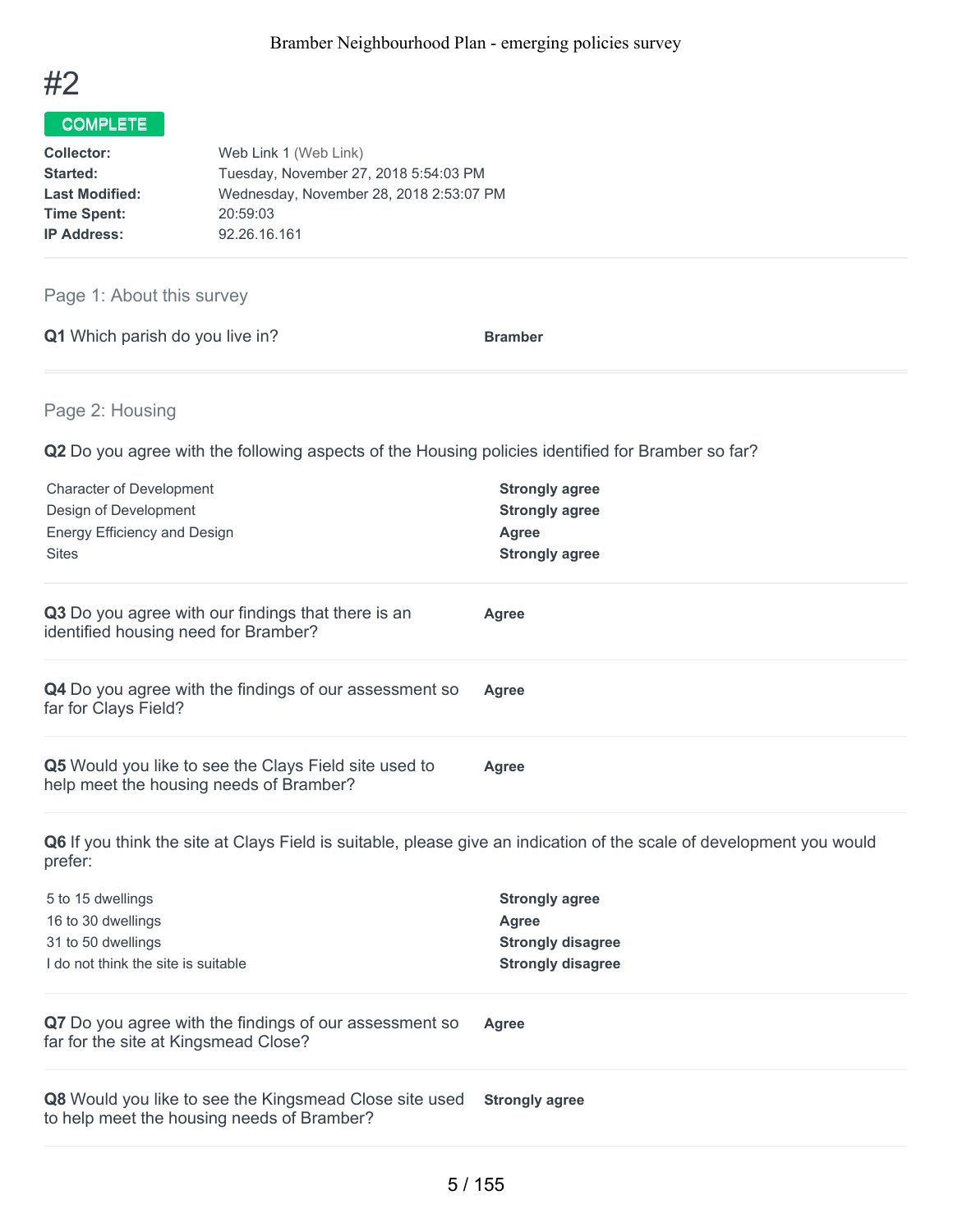**Q9** If you think the site at Kingsmead Close is suitable, please give an indication of the scale of development you would prefer

| 5 to 10 dwellings  | <b>Strongly agree</b>    |
|--------------------|--------------------------|
| 15 to 20 dwellings | <b>Strongly disagree</b> |

Page 3: Environment and Countryside

**Q10** Do you agree with the Local Green Spaces identified so far?

| Clays Field (southern section) | <b>Strongly agree</b> |
|--------------------------------|-----------------------|
| Maudlin Farm Field             | <b>Strongly agree</b> |

**Q11** Are there any additional Green Spaces that have not been considered? (please give details below including why you think they should be protected)

No

**Q12** Do you think that some of the Green Spaces that have been discarded should be reconsidered? (please give details below)

No

#### **Q13** Do you agree with the Environment Policies identified so far?

| <b>Strongly agree</b> |
|-----------------------|
| Agree                 |
| <b>Strongly agree</b> |
| <b>Strongly agree</b> |
|                       |

#### Page 4: Transport and Movement

**Q14** Do you agree with the proposed Transport and Movement policies?

| New development to be connected to the footpath/transport       | <b>Strongly agree</b> |
|-----------------------------------------------------------------|-----------------------|
| network                                                         |                       |
| Making routes safer and more accessible for non-motorised users | <b>Strongly agree</b> |
| Retain all footpaths and bridleways                             | <b>Strongly agree</b> |
| Support schemes to minimise rat-running                         | <b>Strongly agree</b> |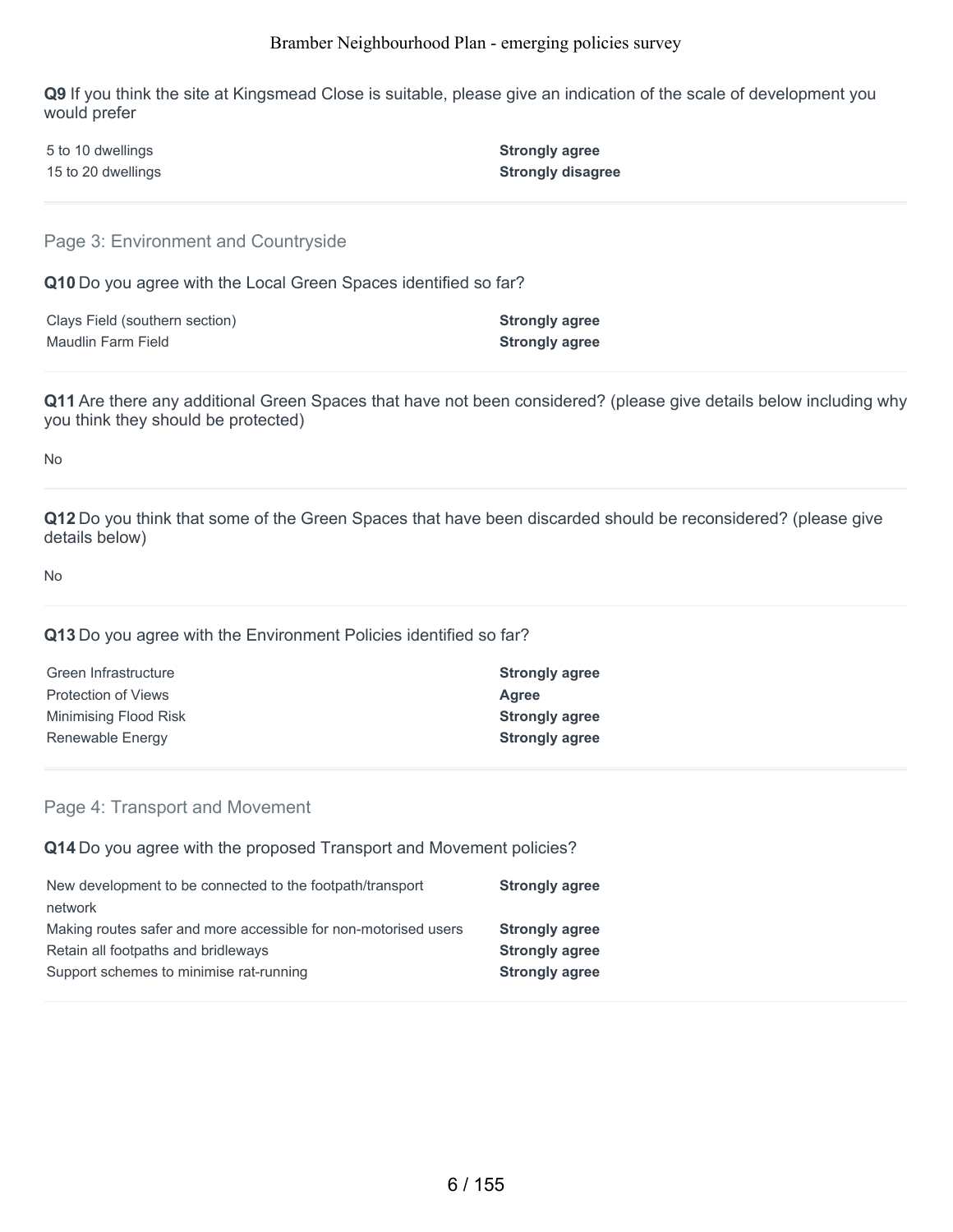### **Q15** Do you agree with the proposed Residential Parking policies?

| Maximise the number of parking spaces close to and in sight of   | <b>Strongly agree</b> |
|------------------------------------------------------------------|-----------------------|
| the dwellings they serve                                         |                       |
| Avoid provision of parking courts (no more than 5 properties per | <b>Strongly agree</b> |
| parking area)                                                    |                       |
| Provide appropriate levels of parking for visitors and service   | <b>Strongly agree</b> |
| vehicles                                                         |                       |
| Contribute financially towards the provision of dedicated cycle  | <b>Strongly agree</b> |
| parking at public facilities                                     |                       |

#### **Q16** Do you agree with the proposed Visitor Parking policies?

| No reduction in public off-road spaces                             | <b>Strongly agree</b> |
|--------------------------------------------------------------------|-----------------------|
| Support for additional off-road spaces in the residential areas    | <b>Strongly agree</b> |
| Support for additional off-road spaces to access countryside areas | <b>Strongly agree</b> |

**Q17** Do you support specific new/improved off-road parking proposals at:

| Bostal Road (near South Downs Way)?<br>A283 roundabout (The Street and Monarch's Way)?                                                                          | <b>Strongly agree</b><br><b>Strongly agree</b> |
|-----------------------------------------------------------------------------------------------------------------------------------------------------------------|------------------------------------------------|
| Q18 Do you support provision of a light controlled<br>(Pegasus) at-grade crossing of the A283, re-connecting<br>Castle Lane for non-motorised users?            | <b>Strongly agree</b>                          |
| Page 5: Heritage, Community, Tourism & Commerce<br>Q19 Do you agree that we should aim to maximise the<br>church facility for further use within the community? | <b>Strongly agree</b>                          |
| Q20 Do you think that there is a need to improve youth<br>facilities in the parish?                                                                             | <b>Disagree</b>                                |
| Q21 Do you agree that all relevant heritage assets are<br>already protected?                                                                                    | Agree                                          |

**Q22** Can you suggest any other facilities that we should seek to create or develop in the parish?

Skate park?

**Q23** Do you feel that an Education centre at St. Mary's would be worthwhile? **Agree**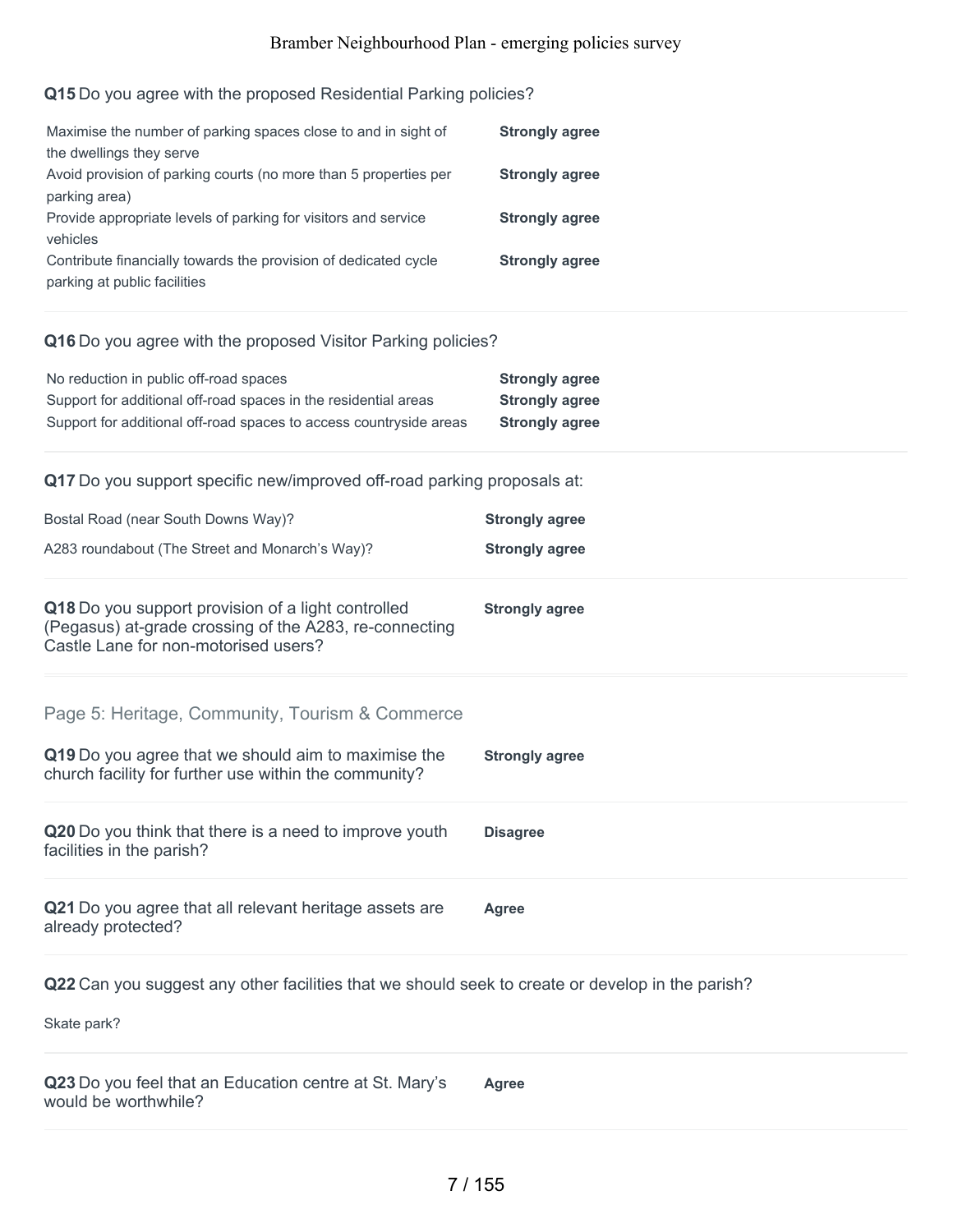**Q24** Do you think that there is a need for an expansion of **Agree** hotel and visitor accommodation facilities?

**Q25** Are there any other improvements you think could be made to encourage tourism?

All weather surface to the Downslink to encourage sustainable transport into Bramber

**Q26** Are there any other improvements you think could be made to encourage retail/local business?

E-car charging in car park(s)

Page 6: Final Comments

| Q27 Please use this space to give us any additional<br>feedback                                                           | <b>Respondent skipped this question</b> |
|---------------------------------------------------------------------------------------------------------------------------|-----------------------------------------|
| Q28 Before the event I knew all about the process of a<br>Neighbourhood Plan, and of the Bramber one in<br>particular     | Respondent skipped this question        |
| Q29 Now I have attended the event I have a better<br>understanding about the process of the Bramber<br>Neighbourhood Plan | Respondent skipped this question        |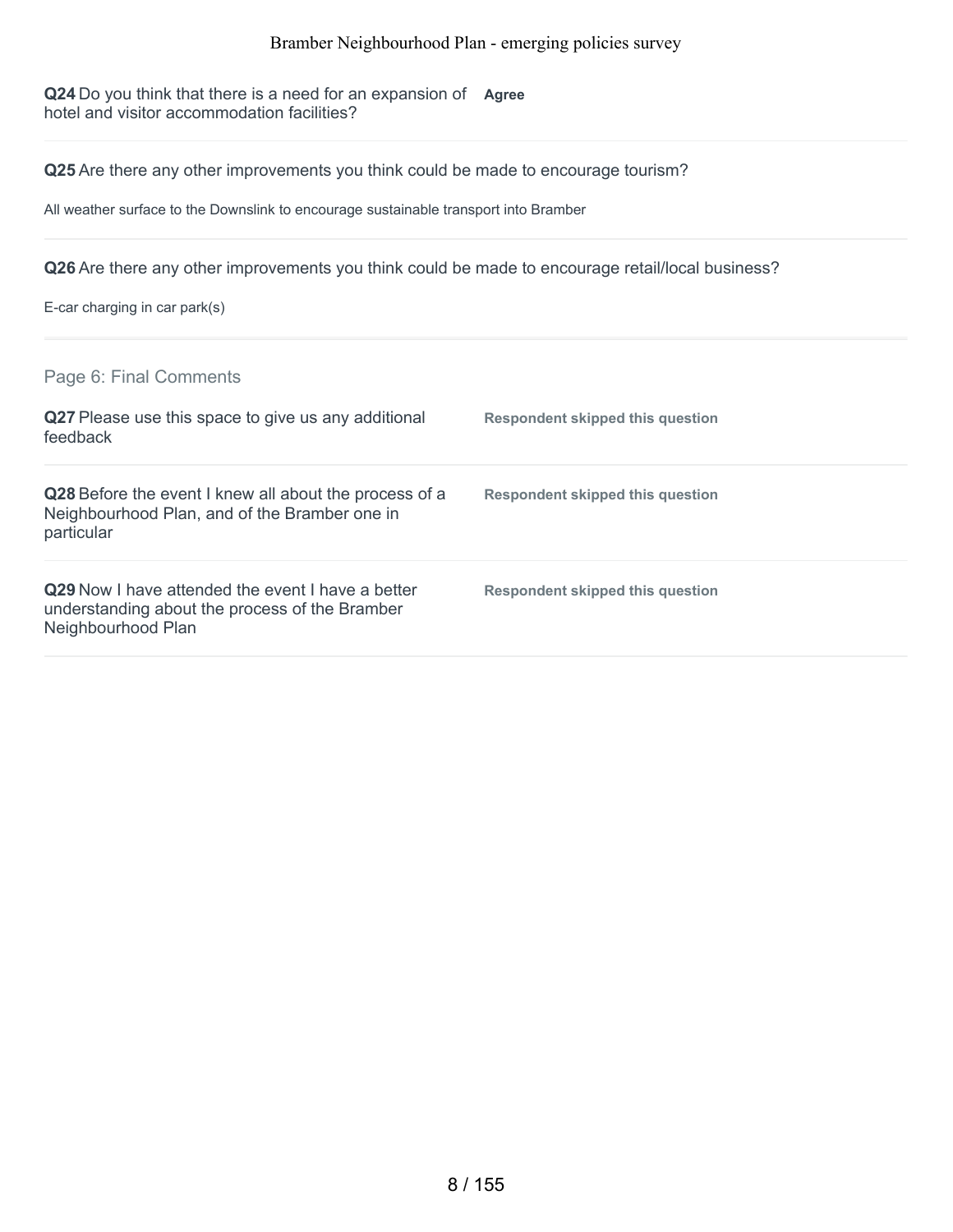

| <b>Collector:</b>     | Web Link 1 (Web Link)                 |
|-----------------------|---------------------------------------|
| Started:              | Tuesday, November 27, 2018 6:22:40 PM |
| <b>Last Modified:</b> | Friday, November 30, 2018 8:33:30 PM  |
| <b>Time Spent:</b>    | Over a day                            |
| <b>IP Address:</b>    | 92.26.16.161                          |

Page 1: About this survey

**Q1** Which parish do you live in? **Bramber** 

Page 2: Housing

**Q2** Do you agree with the following aspects of the Housing policies identified for Bramber so far?

| <b>Character of Development</b><br>Design of Development<br>Energy Efficiency and Design<br><b>Sites</b>                        | <b>Strongly agree</b><br><b>Strongly agree</b><br><b>Strongly agree</b><br><b>Strongly agree</b> |
|---------------------------------------------------------------------------------------------------------------------------------|--------------------------------------------------------------------------------------------------|
| Q3 Do you agree with our findings that there is an<br>identified housing need for Bramber?                                      | Agree                                                                                            |
| Q4 Do you agree with the findings of our assessment so<br>far for Clays Field?                                                  | <b>Agree</b>                                                                                     |
| Q5 Would you like to see the Clays Field site used to<br>help meet the housing needs of Bramber?                                | <b>Agree</b>                                                                                     |
| Q6 If you think the site at Clays Field is suitable, please give an indication of the scale of development you would<br>prefer: |                                                                                                  |
| 5 to 15 dwellings                                                                                                               | <b>Strongly agree</b>                                                                            |
| Q7 Do you agree with the findings of our assessment so<br>far for the site at Kingsmead Close?                                  | <b>Agree</b>                                                                                     |
| Q8 Would you like to see the Kingsmead Close site used                                                                          | Agree                                                                                            |

to help meet the housing needs of Bramber?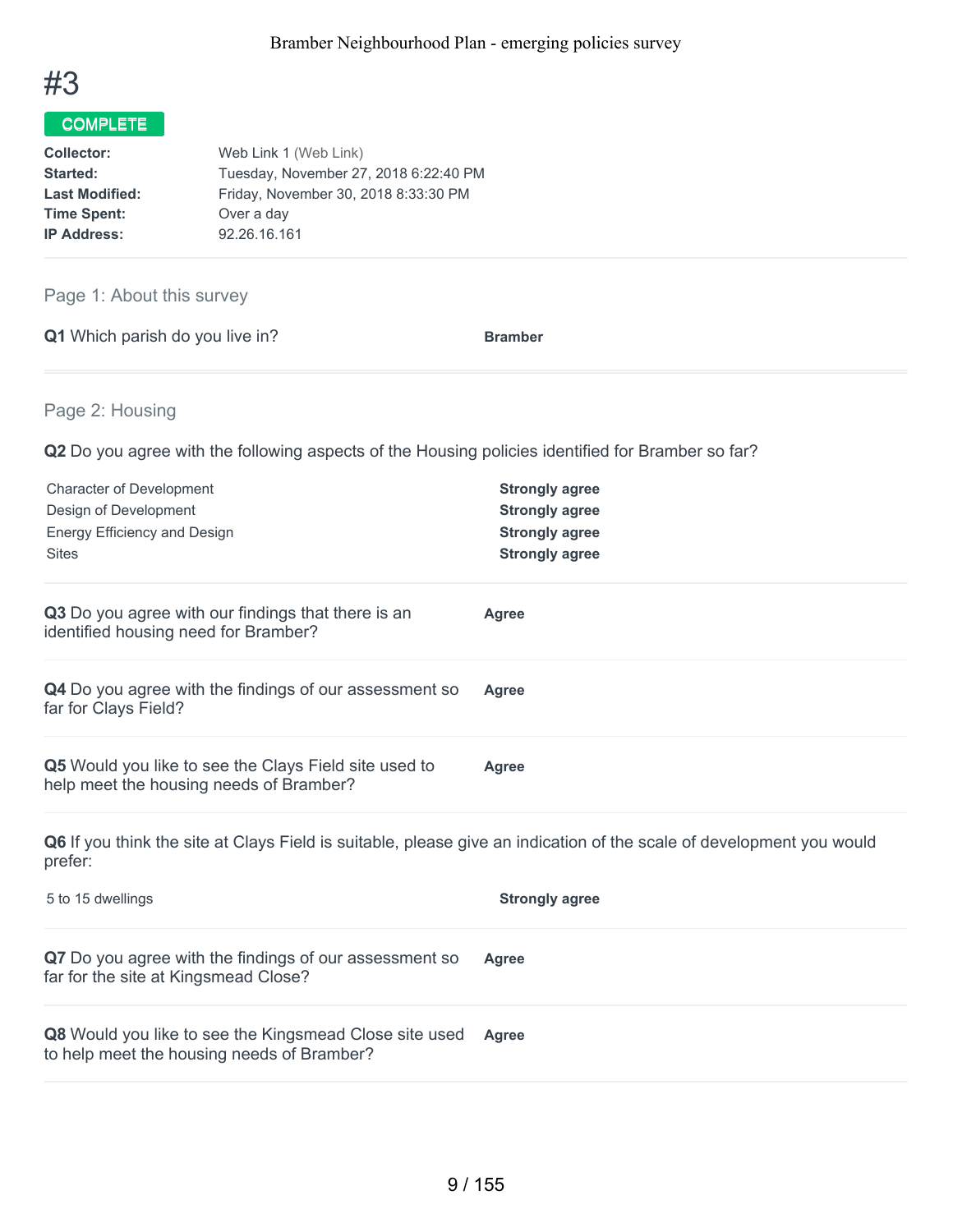**Q9** If you think the site at Kingsmead Close is suitable, please give an indication of the scale of development you would prefer

| 5 to 10 dwellings                                                                                                                                           | <b>Strongly agree</b>                                                                            |
|-------------------------------------------------------------------------------------------------------------------------------------------------------------|--------------------------------------------------------------------------------------------------|
| Page 3: Environment and Countryside                                                                                                                         |                                                                                                  |
| Q10 Do you agree with the Local Green Spaces identified so far?                                                                                             |                                                                                                  |
| Clays Field (southern section)<br>Maudlin Farm Field                                                                                                        | <b>Strongly agree</b><br><b>Strongly agree</b>                                                   |
| Q11 Are there any additional Green Spaces that have<br>not been considered? (please give details below<br>including why you think they should be protected) | <b>Respondent skipped this question</b>                                                          |
| Q12 Do you think that some of the Green Spaces that<br>have been discarded should be reconsidered? (please<br>give details below)                           | <b>Respondent skipped this question</b>                                                          |
| Q13 Do you agree with the Environment Policies identified so far?                                                                                           |                                                                                                  |
| Green Infrastructure<br><b>Protection of Views</b><br>Minimising Flood Risk<br>Renewable Energy                                                             | <b>Strongly agree</b><br><b>Strongly agree</b><br><b>Strongly agree</b><br><b>Strongly agree</b> |
| Page 4: Transport and Movement                                                                                                                              |                                                                                                  |
| Q14 Do you agree with the proposed Transport and Movement policies?                                                                                         |                                                                                                  |
| New development to be connected to the footpath/transport<br>network                                                                                        | Agree                                                                                            |

| Making routes safer and more accessible for non-motorised users | Agree |
|-----------------------------------------------------------------|-------|
| Retain all footpaths and bridleways                             | Agree |
| Support schemes to minimise rat-running                         | Agree |
|                                                                 |       |

**Q15** Do you agree with the proposed Residential Parking **Respondent skipped this question** policies?

### **Q16** Do you agree with the proposed Visitor Parking policies?

| No reduction in public off-road spaces                             | Agree                    |
|--------------------------------------------------------------------|--------------------------|
| Support for additional off-road spaces in the residential areas    | <b>Strongly disagree</b> |
| Support for additional off-road spaces to access countryside areas | <b>Strongly disagree</b> |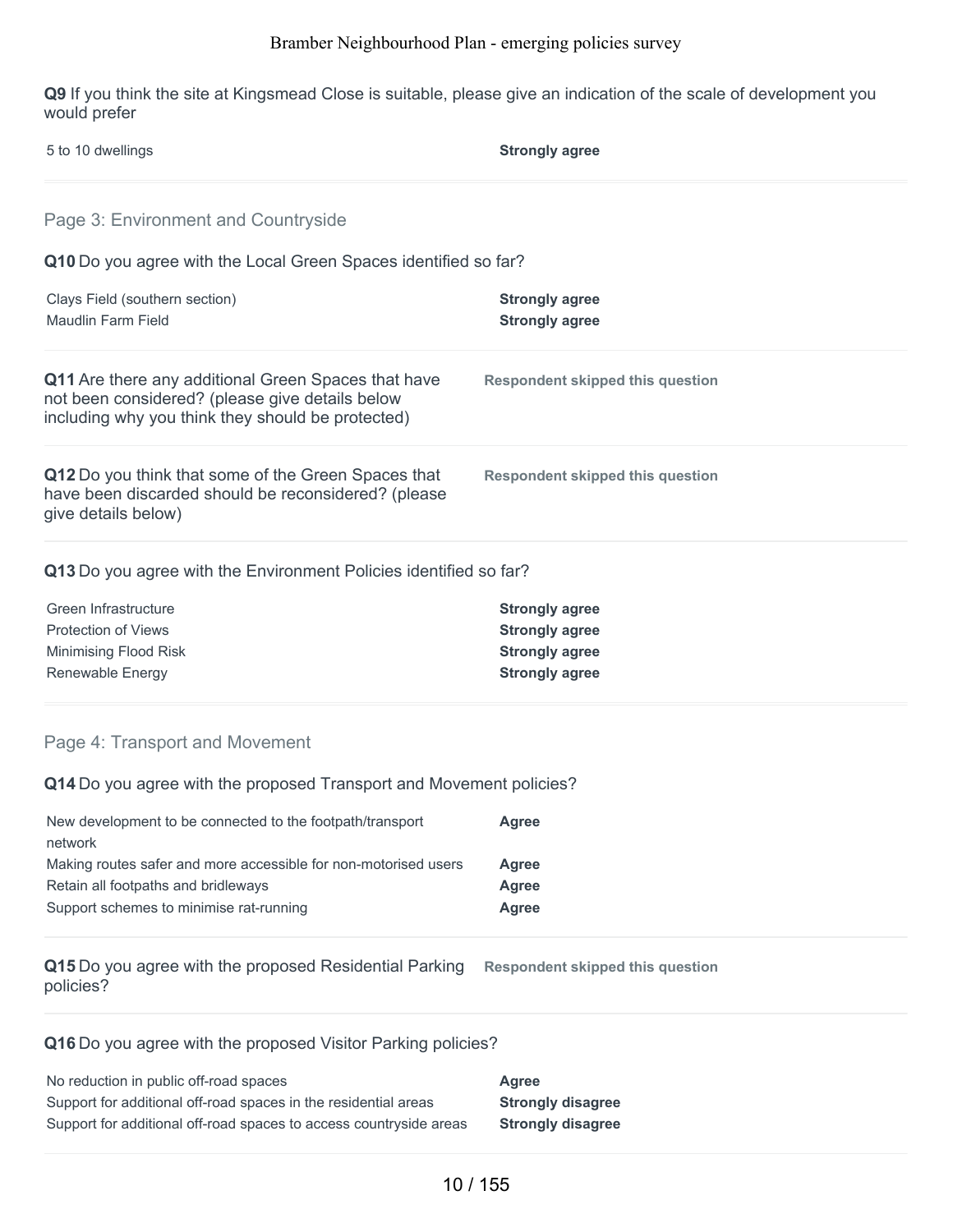**Q17** Do you support specific new/improved off-road parking proposals at:

| Bostal Road (near South Downs Way)?                                                                                                                             | <b>Agree</b>                            |
|-----------------------------------------------------------------------------------------------------------------------------------------------------------------|-----------------------------------------|
| A283 roundabout (The Street and Monarch's Way)?                                                                                                                 | <b>Strongly disagree</b>                |
| Q18 Do you support provision of a light controlled<br>(Pegasus) at-grade crossing of the A283, re-connecting<br>Castle Lane for non-motorised users?            | <b>Strongly agree</b>                   |
| Page 5: Heritage, Community, Tourism & Commerce<br>Q19 Do you agree that we should aim to maximise the<br>church facility for further use within the community? | <b>Strongly</b><br>disagree             |
| Q20 Do you think that there is a need to improve youth<br>facilities in the parish?                                                                             | <b>Agree</b>                            |
| Q21 Do you agree that all relevant heritage assets are<br>already protected?                                                                                    | <b>Respondent skipped this question</b> |
| Q22 Can you suggest any other facilities that we should<br>seek to create or develop in the parish?                                                             | <b>Respondent skipped this question</b> |
| Q23 Do you feel that an Education centre at St. Mary's<br>would be worthwhile?                                                                                  | <b>Agree</b>                            |
| Q24 Do you think that there is a need for an expansion of<br>hotel and visitor accommodation facilities?                                                        | <b>Strongly</b><br>disagree             |
| Q25 Are there any other improvements you think could<br>be made to encourage tourism?                                                                           | <b>Respondent skipped this question</b> |
| Q26 Are there any other improvements you think could<br>be made to encourage retail/local business?                                                             | <b>Respondent skipped this question</b> |
| Page 6: Final Comments<br>Q27 Please use this space to give us any additional<br>feedback                                                                       | <b>Respondent skipped this question</b> |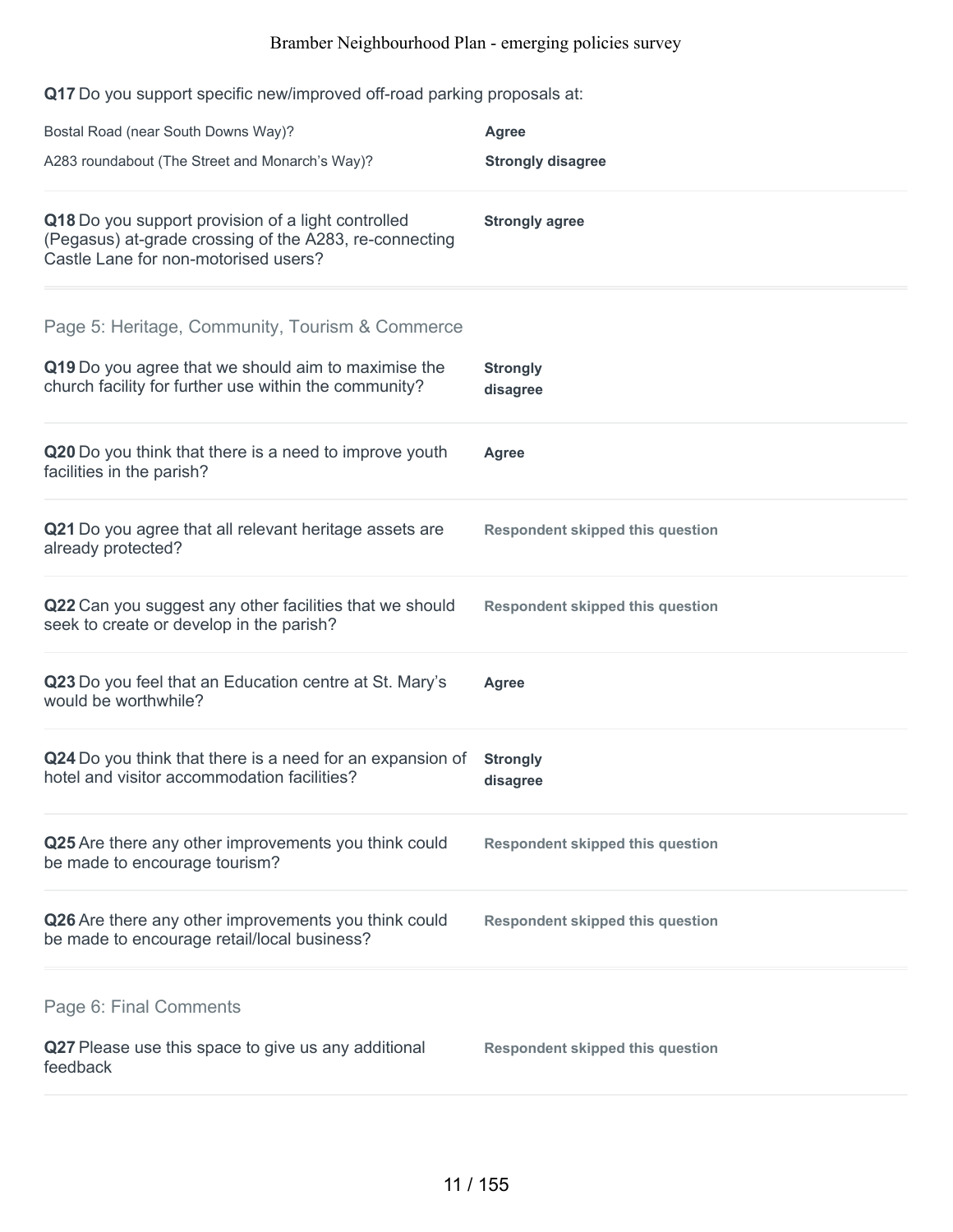| Q28 Before the event I knew all about the process of a<br>Neighbourhood Plan, and of the Bramber one in<br>particular            | Respondent skipped this question |
|----------------------------------------------------------------------------------------------------------------------------------|----------------------------------|
| <b>Q29</b> Now I have attended the event I have a better<br>understanding about the process of the Bramber<br>Neighbourhood Plan | Respondent skipped this question |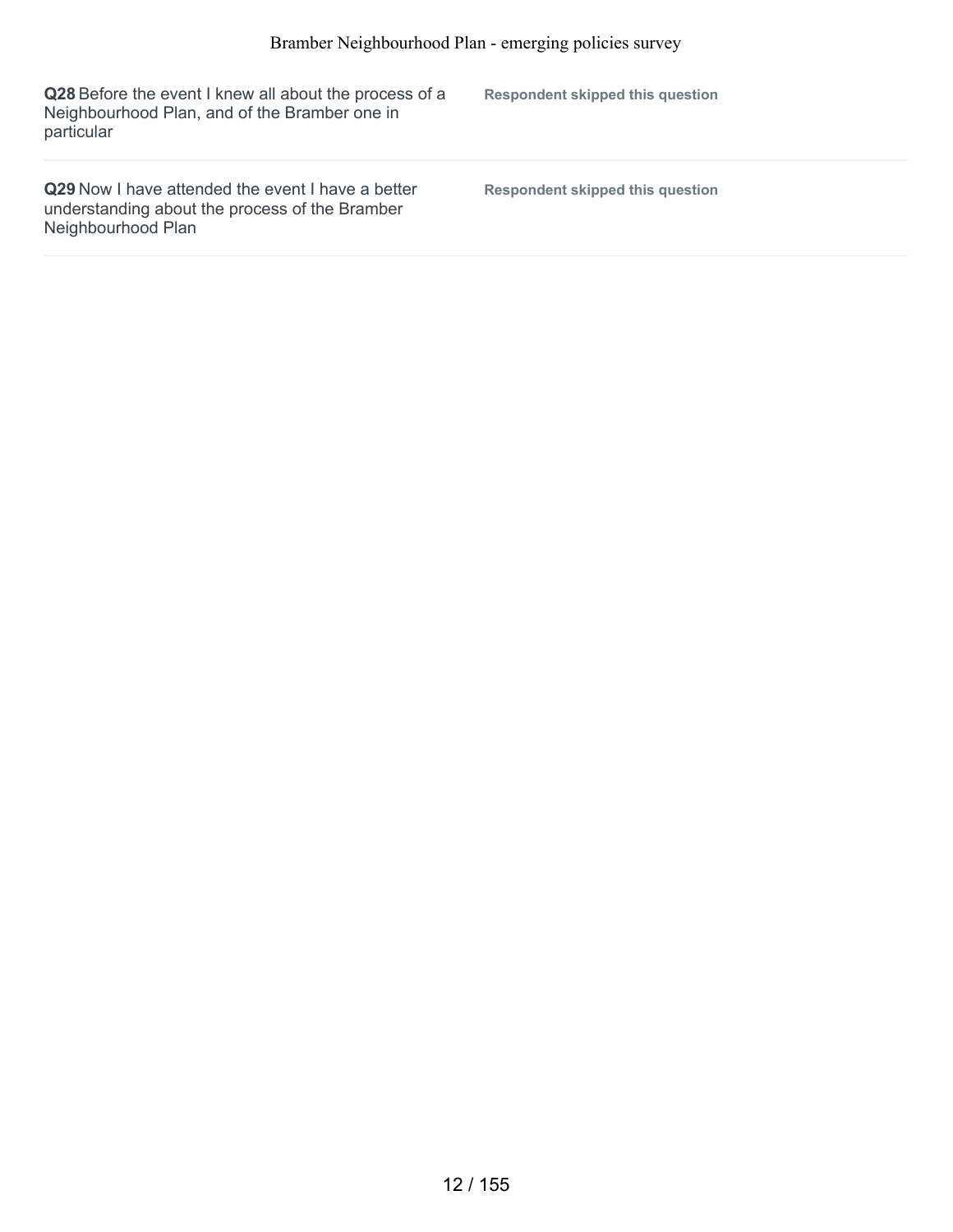

| Web Link 1 (Web Link)                |
|--------------------------------------|
| Friday, November 30, 2018 8:42:00 PM |
| Friday, November 30, 2018 8:49:08 PM |
| 00:07:08                             |
| 92.26.16.161                         |
|                                      |

### Page 1: About this survey

| Q1 Which parish do you live in? | <b>Bramber</b> |
|---------------------------------|----------------|
|---------------------------------|----------------|

### Page 2: Housing

**Q2** Do you agree with the following aspects of the Housing policies identified for Bramber so far?

| <b>Character of Development</b><br>Design of Development<br><b>Energy Efficiency and Design</b><br><b>Sites</b>                 | <b>Strongly agree</b><br><b>Strongly agree</b><br><b>Strongly agree</b><br><b>Agree</b> |
|---------------------------------------------------------------------------------------------------------------------------------|-----------------------------------------------------------------------------------------|
| Q3 Do you agree with our findings that there is an<br>identified housing need for Bramber?                                      | Agree                                                                                   |
| Q4 Do you agree with the findings of our assessment so<br>far for Clays Field?                                                  | <b>Agree</b>                                                                            |
| Q5 Would you like to see the Clays Field site used to<br>help meet the housing needs of Bramber?                                | <b>Strongly agree</b>                                                                   |
| Q6 If you think the site at Clays Field is suitable, please give an indication of the scale of development you would<br>prefer: |                                                                                         |
| 5 to 15 dwellings                                                                                                               | <b>Strongly agree</b>                                                                   |
| Q7 Do you agree with the findings of our assessment so<br>far for the site at Kingsmead Close?                                  | <b>Strongly agree</b>                                                                   |
| Q8 Would you like to see the Kingsmead Close site used<br>to help meet the housing needs of Bramber?                            | <b>Strongly agree</b>                                                                   |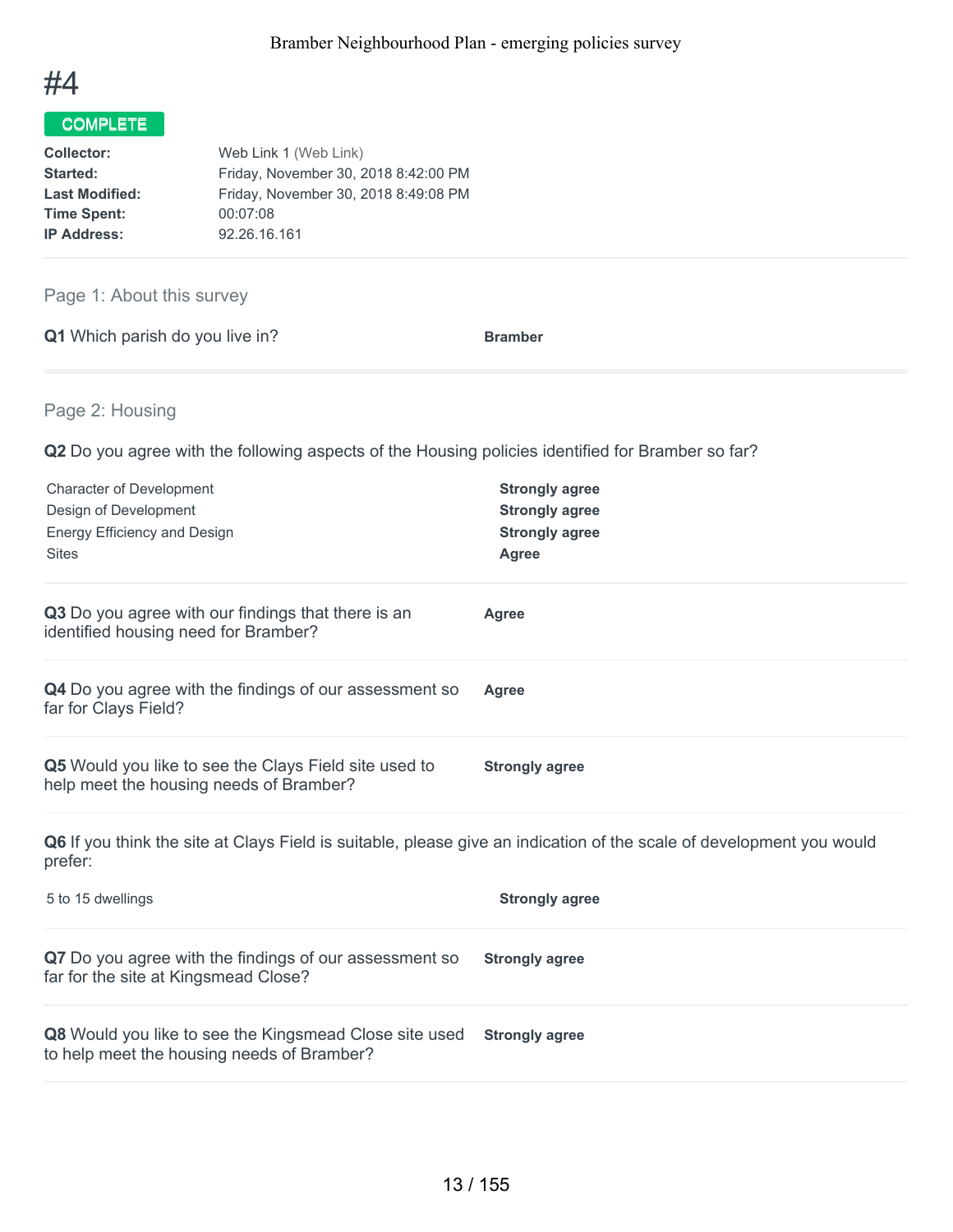**Q9** If you think the site at Kingsmead Close is suitable, please give an indication of the scale of development you would prefer

| 5 to 10 dwellings                                                                                                                                           | <b>Strongly agree</b>                          |
|-------------------------------------------------------------------------------------------------------------------------------------------------------------|------------------------------------------------|
| Page 3: Environment and Countryside                                                                                                                         |                                                |
| Q10 Do you agree with the Local Green Spaces identified so far?                                                                                             |                                                |
| Clays Field (southern section)<br>Maudlin Farm Field                                                                                                        | <b>Strongly agree</b><br><b>Strongly agree</b> |
| Q11 Are there any additional Green Spaces that have<br>not been considered? (please give details below<br>including why you think they should be protected) | <b>Respondent skipped this question</b>        |
| Q12 Do you think that some of the Green Spaces that<br>have been discarded should be reconsidered? (please<br>give details below)                           | <b>Respondent skipped this question</b>        |
| Q13 Do you agree with the Environment Policies identified so far?                                                                                           |                                                |
| Green Infrastructure                                                                                                                                        | <b>Strongly agree</b>                          |
| <b>Protection of Views</b>                                                                                                                                  | <b>Strongly agree</b>                          |
| Minimising Flood Risk                                                                                                                                       | <b>Strongly agree</b>                          |
|                                                                                                                                                             | <b>Strongly agree</b>                          |

**Q14** Do you agree with the proposed Transport and Movement policies?

| New development to be connected to the footpath/transport<br>network | <b>Strongly agree</b> |
|----------------------------------------------------------------------|-----------------------|
| Making routes safer and more accessible for non-motorised users      | <b>Strongly agree</b> |
| Retain all footpaths and bridleways                                  | <b>Strongly agree</b> |
| Support schemes to minimise rat-running                              | <b>Strongly agree</b> |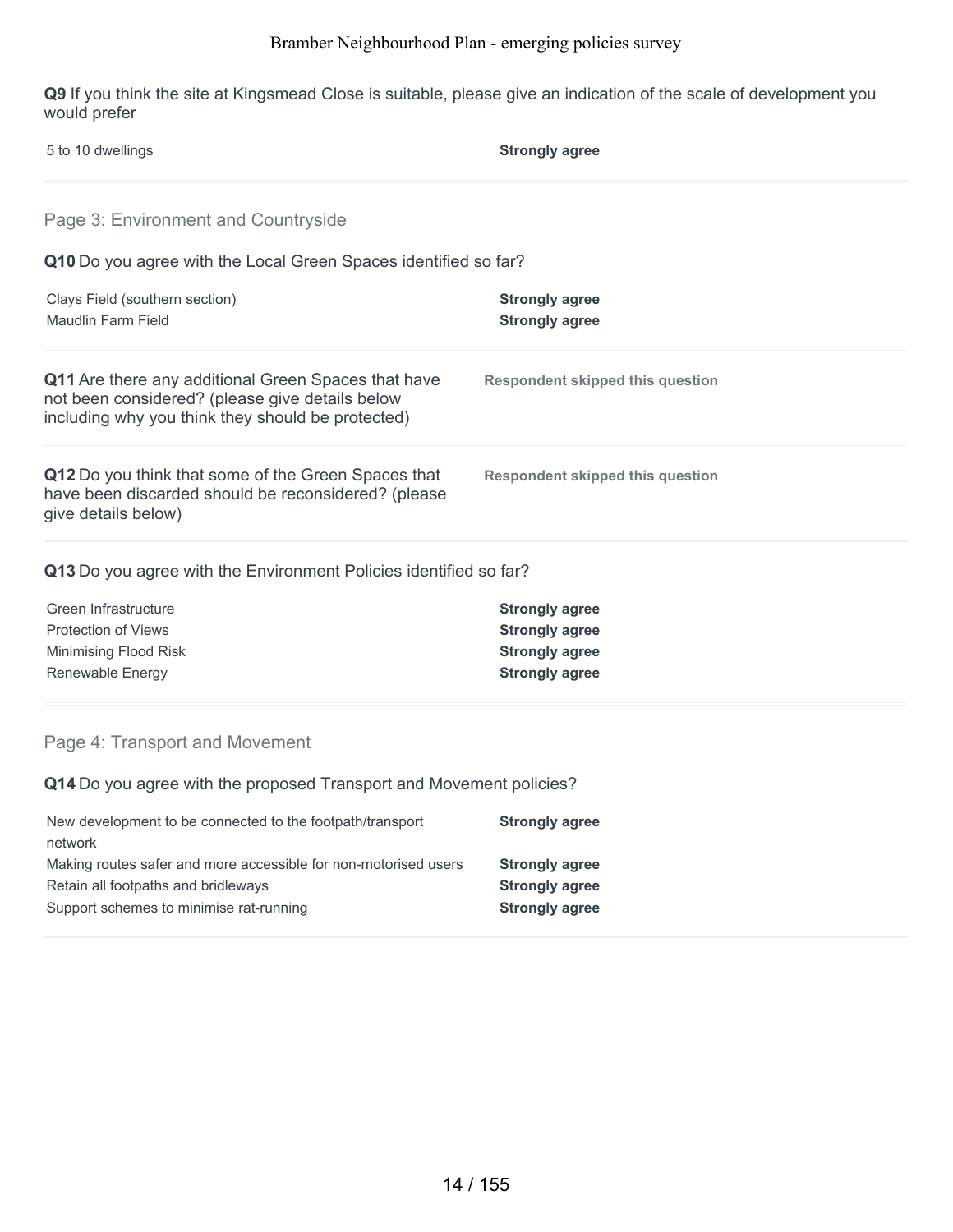### **Q15** Do you agree with the proposed Residential Parking policies?

| Maximise the number of parking spaces close to and in sight of   | <b>Strongly agree</b> |
|------------------------------------------------------------------|-----------------------|
| the dwellings they serve                                         |                       |
| Avoid provision of parking courts (no more than 5 properties per | <b>Strongly agree</b> |
| parking area)                                                    |                       |
| Provide appropriate levels of parking for visitors and service   | <b>Strongly agree</b> |
| vehicles                                                         |                       |
| Contribute financially towards the provision of dedicated cycle  | <b>Strongly agree</b> |
| parking at public facilities                                     |                       |

#### **Q16** Do you agree with the proposed Visitor Parking policies?

| No reduction in public off-road spaces                             | Agree |
|--------------------------------------------------------------------|-------|
| Support for additional off-road spaces in the residential areas    | Agree |
| Support for additional off-road spaces to access countryside areas | Agree |

**Q17** Do you support specific new/improved off-road parking proposals at:

| Bostal Road (near South Downs Way)?<br>A283 roundabout (The Street and Monarch's Way)?                                                               | <b>Strongly agree</b><br><b>Strongly agree</b> |
|------------------------------------------------------------------------------------------------------------------------------------------------------|------------------------------------------------|
|                                                                                                                                                      |                                                |
| Q18 Do you support provision of a light controlled<br>(Pegasus) at-grade crossing of the A283, re-connecting<br>Castle Lane for non-motorised users? | <b>Strongly agree</b>                          |
| Page 5: Heritage, Community, Tourism & Commerce                                                                                                      |                                                |
| Q19 Do you agree that we should aim to maximise the<br>church facility for further use within the community?                                         | Agree                                          |
| Q20 Do you think that there is a need to improve youth<br>facilities in the parish?                                                                  | Agree                                          |
| Q21 Do you agree that all relevant heritage assets are<br>already protected?                                                                         | Agree                                          |

**Q22** Can you suggest any other facilities that we should seek to create or develop in the parish?

Benches by the River Adur

**Q23** Do you feel that an Education centre at St. Mary's would be worthwhile? **Disagree**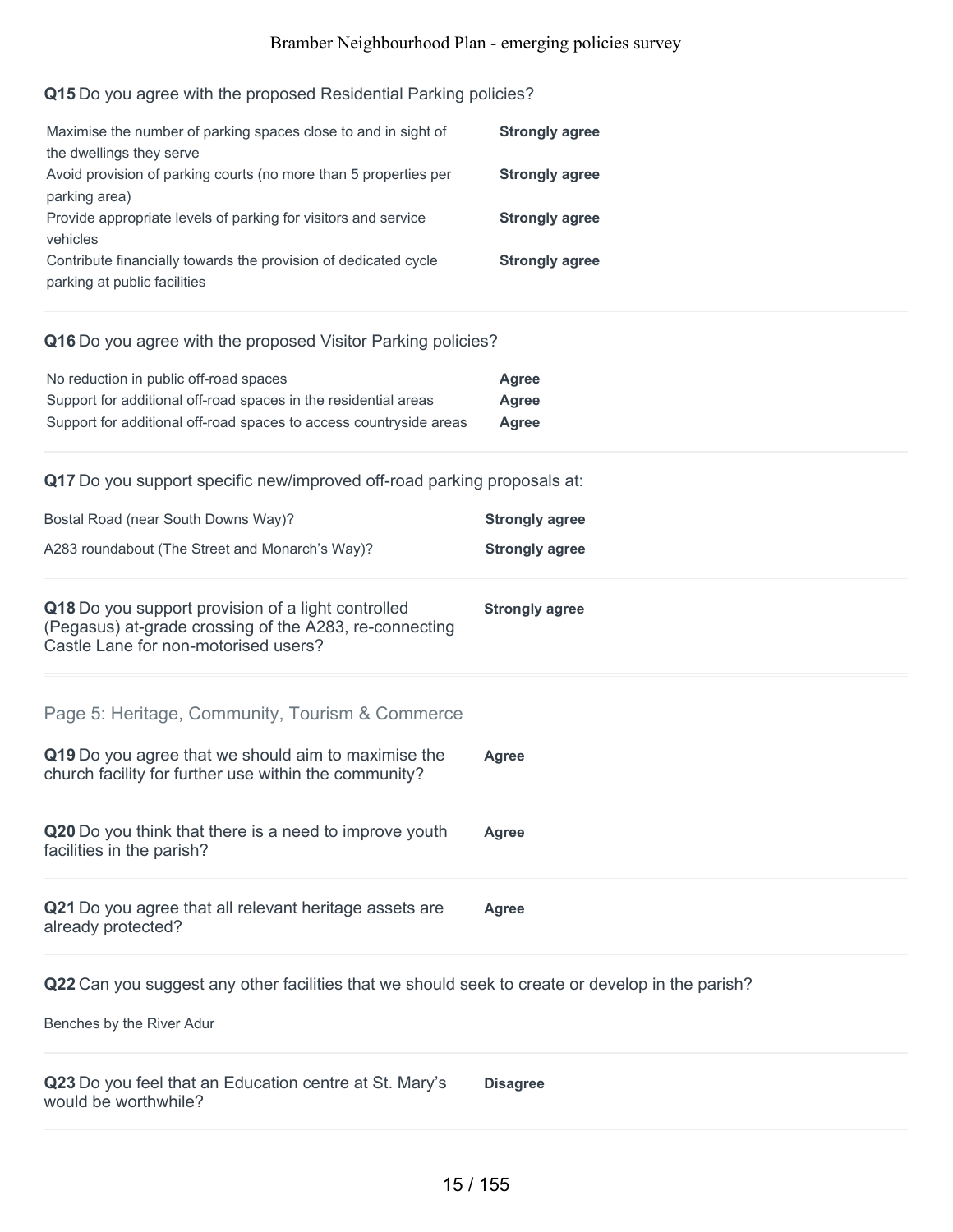**Q24** Do you think that there is a need for an expansion of **Disagree** hotel and visitor accommodation facilities?

**Q25** Are there any other improvements you think could be made to encourage tourism?

Better parking and dog bins at the Castle

**Q26** Are there any other improvements you think could be made to encourage retail/local business?

Better broadband / mobile phone reception

Page 6: Final Comments

| Q27 Please use this space to give us any additional<br>feedback                                                                  | Respondent skipped this question |
|----------------------------------------------------------------------------------------------------------------------------------|----------------------------------|
| Q28 Before the event I knew all about the process of a<br>Neighbourhood Plan, and of the Bramber one in<br>particular            | Respondent skipped this question |
| <b>Q29</b> Now I have attended the event I have a better<br>understanding about the process of the Bramber<br>Neighbourhood Plan | Respondent skipped this question |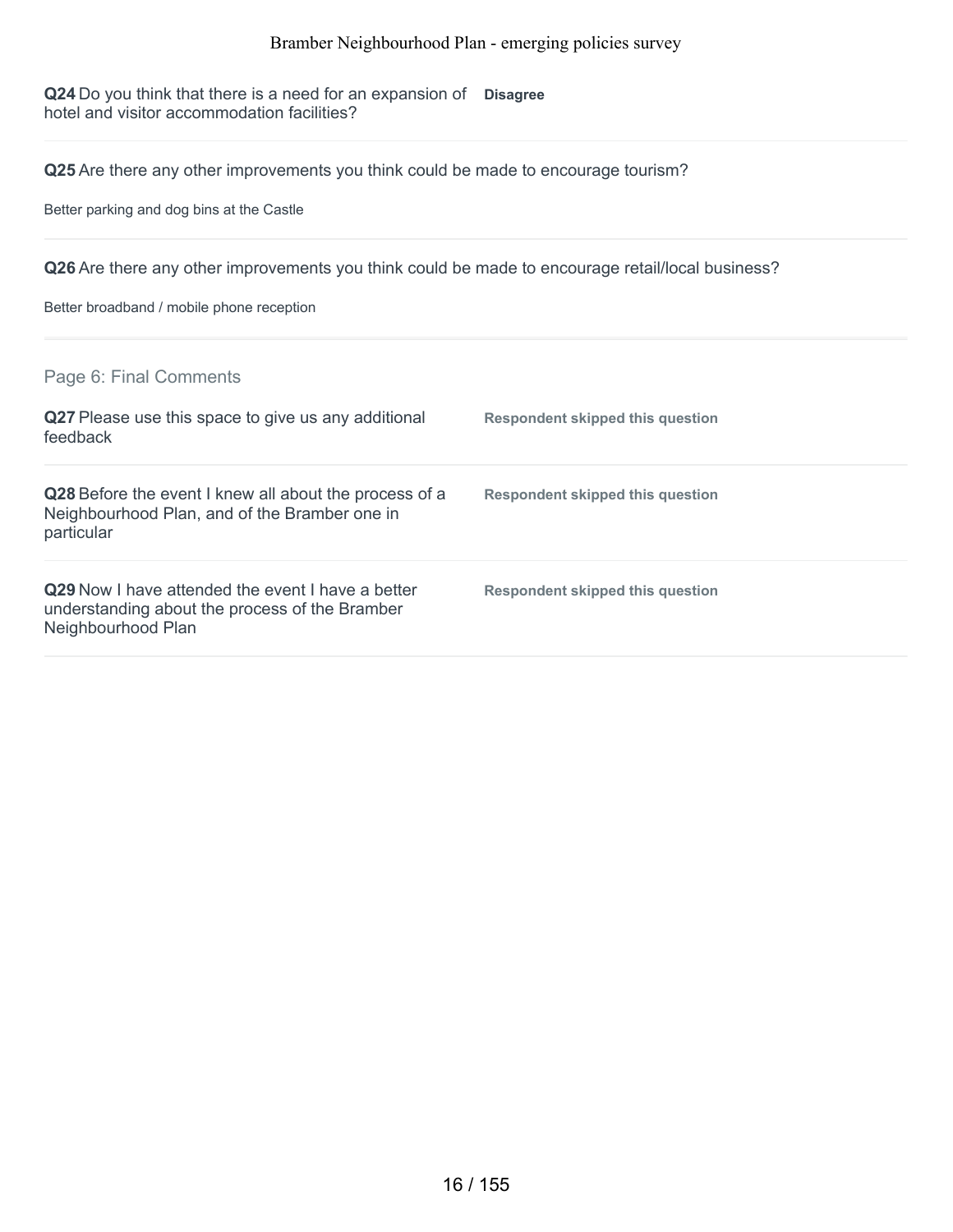

| Web Link 1 (Web Link)                |
|--------------------------------------|
| Sunday, December 02, 2018 2:04:06 PM |
| Sunday, December 02, 2018 2:12:09 PM |
| 00:08:02                             |
| 86.149.39.21                         |
|                                      |

### Page 1: About this survey

| Q1 Which parish do you live in? | <b>Bramber</b> |
|---------------------------------|----------------|
|                                 |                |

Page 2: Housing

**Q2** Do you agree with the following aspects of the Housing policies identified for Bramber so far?

| <b>Character of Development</b>                                                                                                 | Agree                 |
|---------------------------------------------------------------------------------------------------------------------------------|-----------------------|
| Design of Development                                                                                                           | Agree                 |
| Energy Efficiency and Design                                                                                                    | Agree                 |
| <b>Sites</b>                                                                                                                    | Agree                 |
| Q3 Do you agree with our findings that there is an<br>identified housing need for Bramber?                                      | <b>Strongly agree</b> |
| Q4 Do you agree with the findings of our assessment so<br>far for Clays Field?                                                  | <b>Strongly agree</b> |
| Q5 Would you like to see the Clays Field site used to<br>help meet the housing needs of Bramber?                                | <b>Agree</b>          |
| Q6 If you think the site at Clays Field is suitable, please give an indication of the scale of development you would<br>prefer: |                       |
| 16 to 30 dwellings                                                                                                              | <b>Agree</b>          |
| Q7 Do you agree with the findings of our assessment so                                                                          | Agree                 |

far for the site at Kingsmead Close?

**Q8** Would you like to see the Kingsmead Close site used to help meet the housing needs of Bramber? **Agree**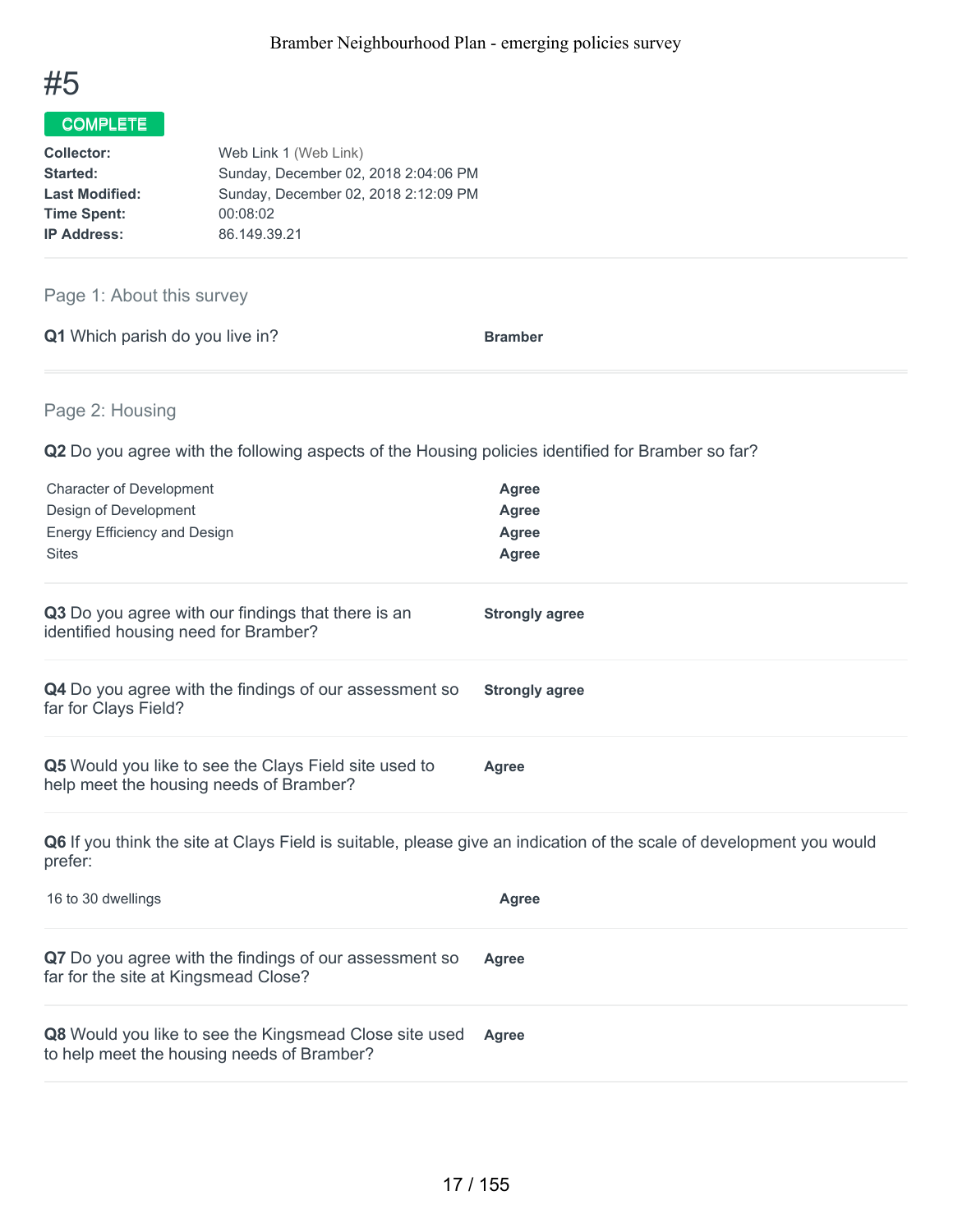**Q9** If you think the site at Kingsmead Close is suitable, please give an indication of the scale of development you would prefer

| 5 to 10 dwellings                                                                                                                                           | <b>Strongly agree</b>                                        |  |
|-------------------------------------------------------------------------------------------------------------------------------------------------------------|--------------------------------------------------------------|--|
| Page 3: Environment and Countryside                                                                                                                         |                                                              |  |
| Q10 Do you agree with the Local Green Spaces identified so far?                                                                                             |                                                              |  |
| Clays Field (southern section)<br>Maudlin Farm Field                                                                                                        | <b>Strongly agree</b><br><b>Strongly agree</b>               |  |
| Q11 Are there any additional Green Spaces that have<br>not been considered? (please give details below<br>including why you think they should be protected) | Respondent skipped this question                             |  |
| Q12 Do you think that some of the Green Spaces that<br>have been discarded should be reconsidered? (please<br>give details below)                           | <b>Respondent skipped this question</b>                      |  |
| Q13 Do you agree with the Environment Policies identified so far?                                                                                           |                                                              |  |
| Green Infrastructure<br><b>Protection of Views</b><br>Minimising Flood Risk<br>Renewable Energy                                                             | <b>Agree</b><br><b>Agree</b><br><b>Agree</b><br><b>Agree</b> |  |

### Page 4: Transport and Movement

**Q14** Do you agree with the proposed Transport and Movement policies?

| New development to be connected to the footpath/transport<br>network | <b>Strongly agree</b> |
|----------------------------------------------------------------------|-----------------------|
| Making routes safer and more accessible for non-motorised users      | <b>Strongly agree</b> |
| Retain all footpaths and bridleways                                  | <b>Strongly agree</b> |
| Support schemes to minimise rat-running                              | <b>Strongly agree</b> |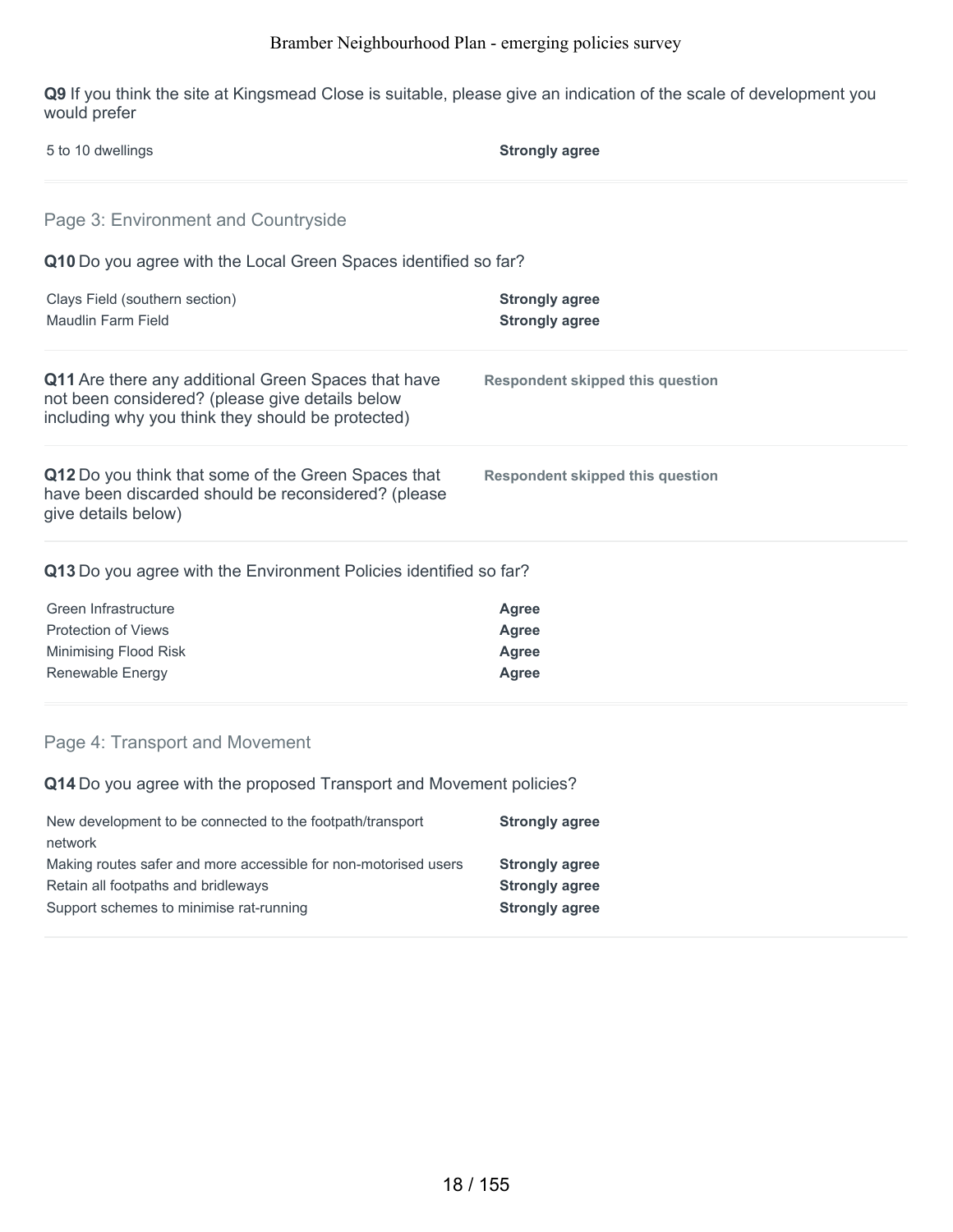### **Q15** Do you agree with the proposed Residential Parking policies?

| Maximise the number of parking spaces close to and in sight of                                                                                       | <b>Disagree</b>       |
|------------------------------------------------------------------------------------------------------------------------------------------------------|-----------------------|
| the dwellings they serve<br>Avoid provision of parking courts (no more than 5 properties per<br>parking area)                                        | Agree                 |
| Provide appropriate levels of parking for visitors and service<br>vehicles                                                                           | <b>Strongly agree</b> |
| Contribute financially towards the provision of dedicated cycle<br>parking at public facilities                                                      | Agree                 |
| Q16 Do you agree with the proposed Visitor Parking policies?                                                                                         |                       |
| No reduction in public off-road spaces                                                                                                               | Agree                 |
| Support for additional off-road spaces in the residential areas                                                                                      | <b>Agree</b>          |
| Support for additional off-road spaces to access countryside areas                                                                                   | Agree                 |
| Q17 Do you support specific new/improved off-road parking proposals at:                                                                              |                       |
| Bostal Road (near South Downs Way)?                                                                                                                  | <b>Strongly agree</b> |
| A283 roundabout (The Street and Monarch's Way)?                                                                                                      | <b>Strongly agree</b> |
| Q18 Do you support provision of a light controlled<br>(Pegasus) at-grade crossing of the A283, re-connecting<br>Castle Lane for non-motorised users? | <b>Strongly agree</b> |
| Page 5: Heritage, Community, Tourism & Commerce                                                                                                      |                       |
| Q19 Do you agree that we should aim to maximise the<br>church facility for further use within the community?                                         | <b>Disagree</b>       |
| Q20 Do you think that there is a need to improve youth<br>facilities in the parish?                                                                  | Agree                 |
|                                                                                                                                                      |                       |

**Q21** Do you agree that all relevant heritage assets are already protected? no Can you suggest any heritage buildings/structures that are not already protected and should be?:

**Q22** Can you suggest any other facilities that we should seek to create or develop in the parish?

no

**Q23** Do you feel that an Education centre at St. Mary's would be worthwhile?

**Agree**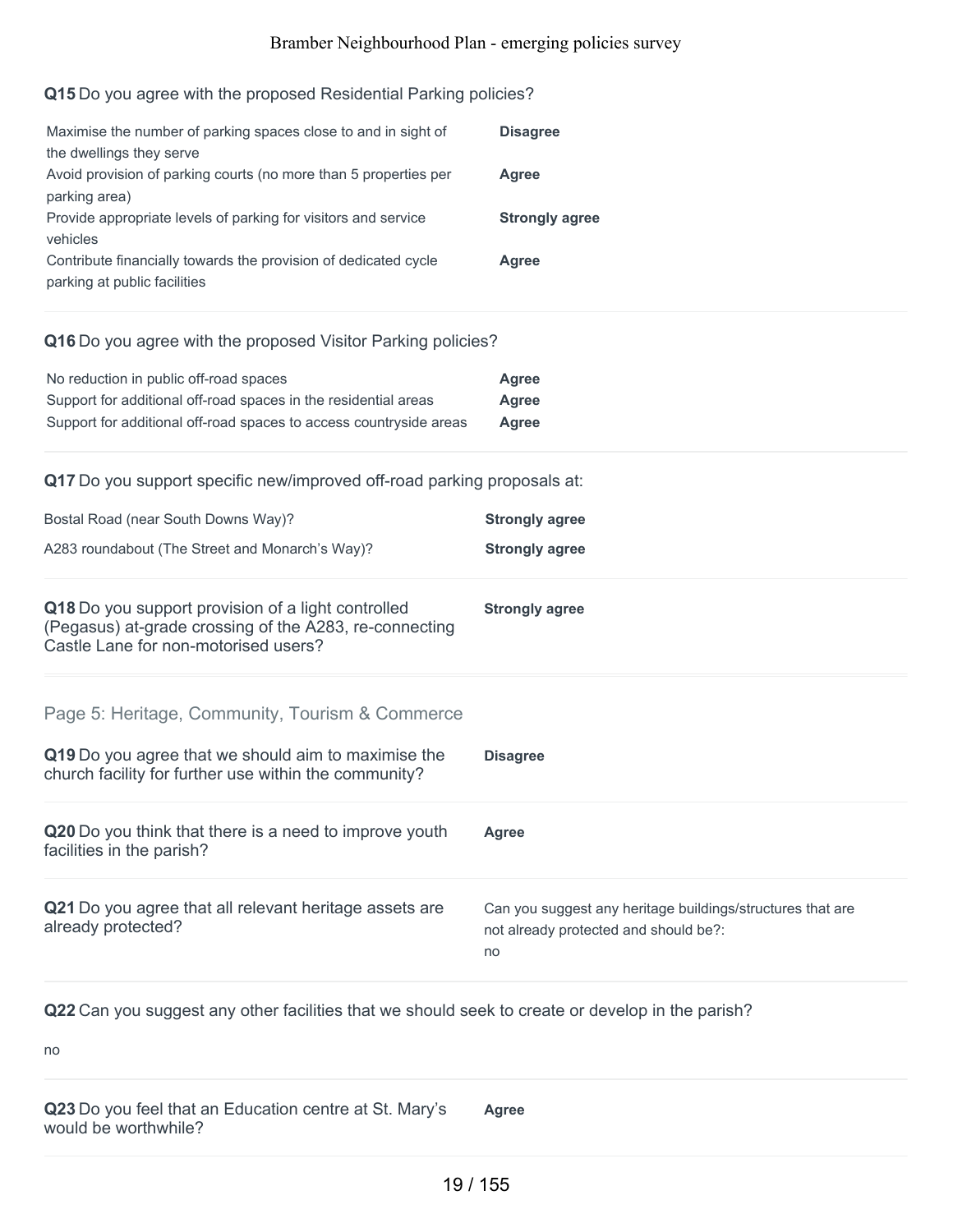**Q24** Do you think that there is a need for an expansion of **Respondent skipped this question** hotel and visitor accommodation facilities?

**Q25** Are there any other improvements you think could be made to encourage tourism?

**Respondent skipped this question**

**Q26** Are there any other improvements you think could be made to encourage retail/local business?

Do we need such?

Page 6: Final Comments

**Q27** Please use this space to give us any additional feedback

Agreed they had an understanding before the event but a better one after.

| Q28 Before the event I knew all about the process of a<br>Neighbourhood Plan, and of the Bramber one in<br>particular            | Agree |
|----------------------------------------------------------------------------------------------------------------------------------|-------|
| <b>Q29</b> Now I have attended the event I have a better<br>understanding about the process of the Bramber<br>Neighbourhood Plan | Agree |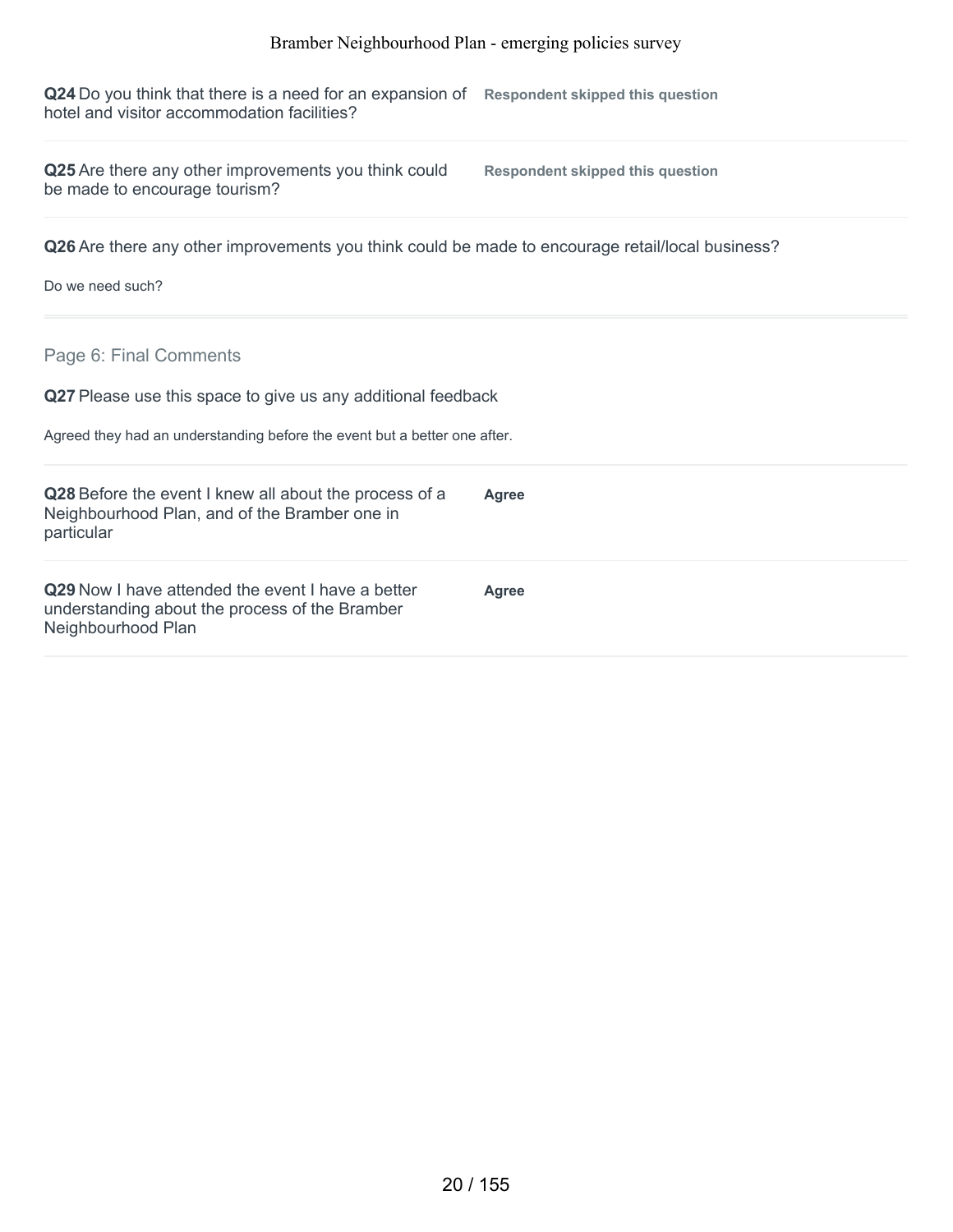

| Web Link 1 (Web Link)                |
|--------------------------------------|
| Sunday, December 02, 2018 2:12:49 PM |
| Sunday, December 02, 2018 2:22:27 PM |
| 00:09:37                             |
| 86.149.39.21                         |
|                                      |

### Page 1: About this survey

|  | <b>Q1</b> Which parish do you live in? | <b>Bramber</b> |
|--|----------------------------------------|----------------|
|  |                                        |                |

### Page 2: Housing

**Q2** Do you agree with the following aspects of the Housing policies identified for Bramber so far?

| <b>Character of Development</b><br>Design of Development<br><b>Energy Efficiency and Design</b><br><b>Sites</b>                    | <b>Agree</b><br>Agree<br><b>Agree</b><br><b>Disagree</b>                                                                                                                                                                                                  |
|------------------------------------------------------------------------------------------------------------------------------------|-----------------------------------------------------------------------------------------------------------------------------------------------------------------------------------------------------------------------------------------------------------|
| Q3 Do you agree with our findings that there is an<br>identified housing need for Bramber?                                         | <b>Strongly</b><br>disagree                                                                                                                                                                                                                               |
| Q4 Do you agree with the findings of our assessment so<br>far for Clays Field?                                                     | <b>Strongly</b><br>disagree<br>If you disagree with any aspects of the assessment, please<br>say why and what you think should be changed:<br>The whole of Clays Field should be protected as a Green<br>Space. It encourages walking and walkers         |
| Q5 Would you like to see the Clays Field site used to<br>help meet the housing needs of Bramber?                                   | <b>Strongly</b><br>y<br>disagree<br>If not, please tell us why you think the site is<br>unsuitable:<br>Access through Castle Lane is unsuitable. Castle Lane is a<br>country lane and should remain as a single track, country<br>lane for people to use. |
| Q6 If you think the site at Clays Field is suitable, please<br>give an indication of the scale of development you would<br>prefer: | <b>Respondent skipped this question</b>                                                                                                                                                                                                                   |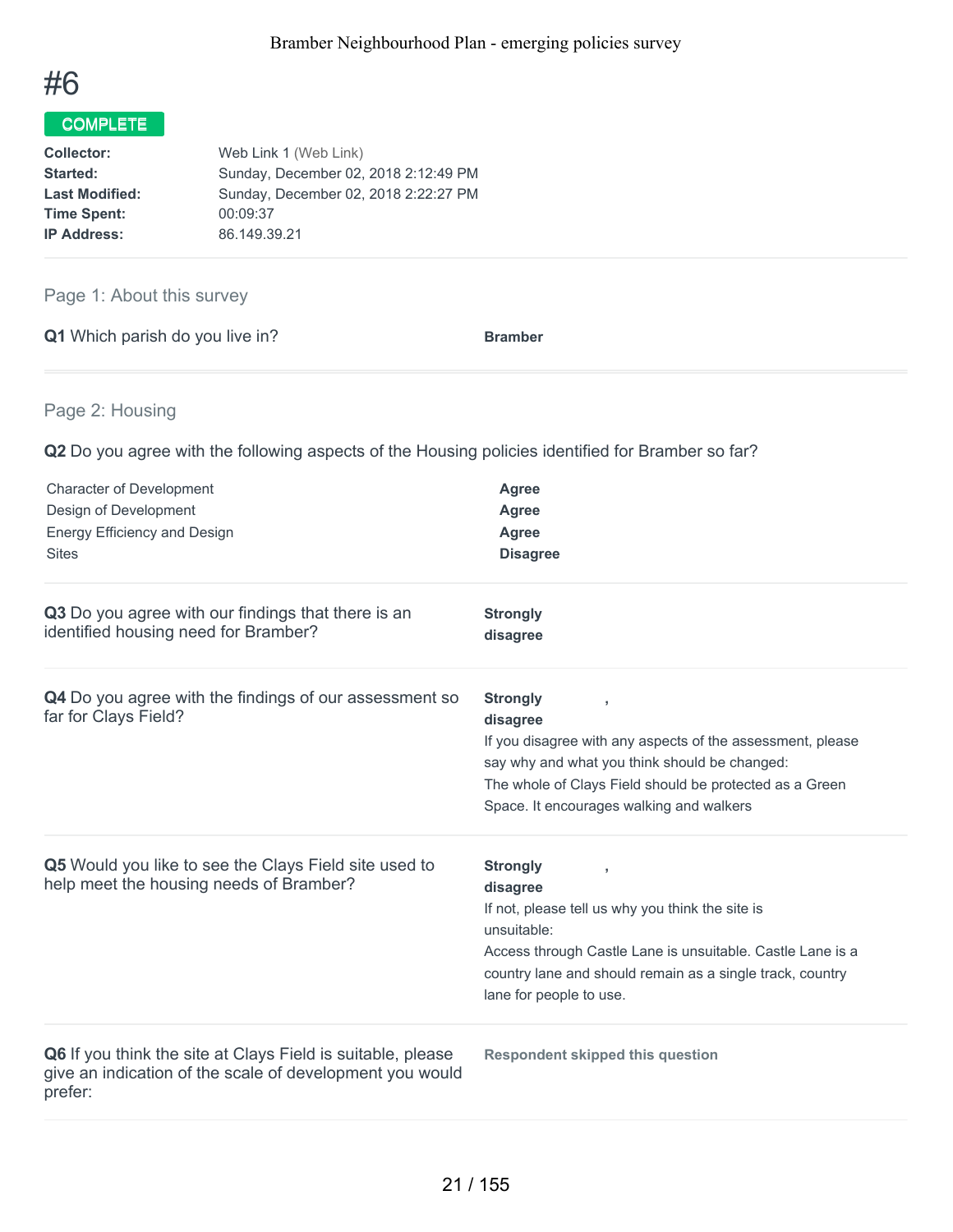| Q7 Do you agree with the findings of our assessment so<br>far for the site at Kingsmead Close?                                                              | <b>Disagree</b>                                                                                                                        |  |
|-------------------------------------------------------------------------------------------------------------------------------------------------------------|----------------------------------------------------------------------------------------------------------------------------------------|--|
| Q8 Would you like to see the Kingsmead Close site used<br>to help meet the housing needs of Bramber?                                                        | Disagree,<br>If not, please tell us why you think the site is<br>unsuitable:<br>Kingsmead is protected and part of the South<br>Downs. |  |
| Q9 If you think the site at Kingsmead Close is suitable,<br>please give an indication of the scale of development<br>you would prefer                       | <b>Respondent skipped this question</b>                                                                                                |  |
| Page 3: Environment and Countryside                                                                                                                         |                                                                                                                                        |  |
| Q10 Do you agree with the Local Green Spaces identified so far?                                                                                             |                                                                                                                                        |  |
| Clays Field (southern section)<br>Maudlin Farm Field                                                                                                        | <b>Strongly agree</b><br><b>Strongly agree</b>                                                                                         |  |
| Q11 Are there any additional Green Spaces that have<br>not been considered? (please give details below<br>including why you think they should be protected) | <b>Respondent skipped this question</b>                                                                                                |  |
| Q12 Do you think that some of the Green Spaces that<br>have been discarded should be reconsidered? (please<br>give details below)                           | <b>Respondent skipped this question</b>                                                                                                |  |
| Q13 Do you agree with the Environment Policies identified so far?                                                                                           |                                                                                                                                        |  |
| Green Infrastructure                                                                                                                                        | <b>Agree</b>                                                                                                                           |  |
| Protection of Views                                                                                                                                         | <b>Agree</b>                                                                                                                           |  |
| Minimising Flood Risk                                                                                                                                       | <b>Agree</b>                                                                                                                           |  |
| Renewable Energy                                                                                                                                            | <b>Agree</b>                                                                                                                           |  |
| Page 4: Transport and Movement                                                                                                                              |                                                                                                                                        |  |
| Q14 Do you agree with the proposed Transport and Movement policies?                                                                                         |                                                                                                                                        |  |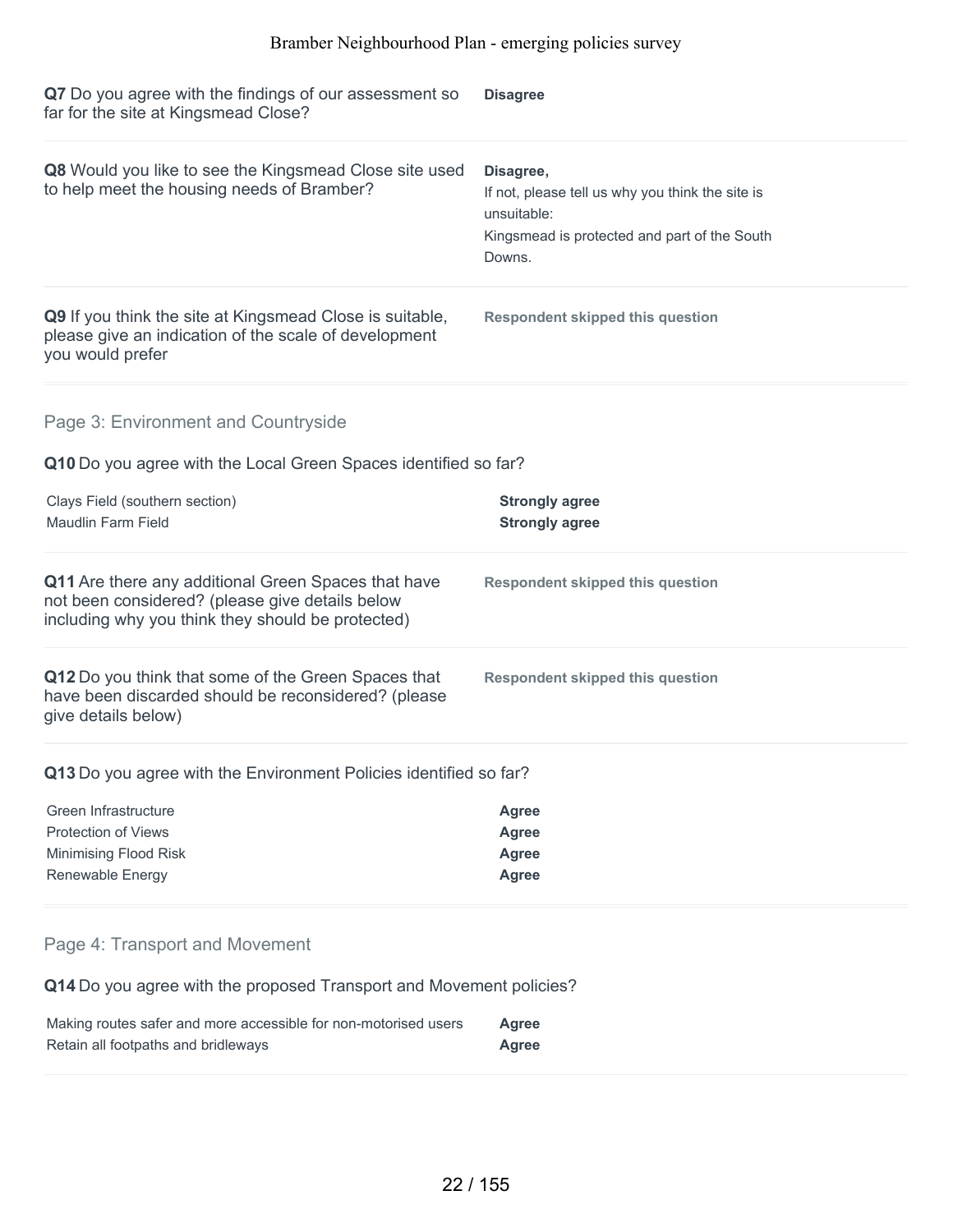| Q15 Do you agree with the proposed Residential Parking policies?                                                                                     |                                         |  |
|------------------------------------------------------------------------------------------------------------------------------------------------------|-----------------------------------------|--|
| Provide appropriate levels of parking for visitors and service<br>vehicles                                                                           | <b>Agree</b>                            |  |
| Q16 Do you agree with the proposed Visitor Parking policies?                                                                                         |                                         |  |
| No reduction in public off-road spaces                                                                                                               | <b>Agree</b>                            |  |
| Q17 Do you support specific new/improved off-road parking proposals at:                                                                              |                                         |  |
| A283 roundabout (The Street and Monarch's Way)?                                                                                                      | <b>Disagree</b>                         |  |
| Q18 Do you support provision of a light controlled<br>(Pegasus) at-grade crossing of the A283, re-connecting<br>Castle Lane for non-motorised users? | <b>Respondent skipped this question</b> |  |
| Page 5: Heritage, Community, Tourism & Commerce                                                                                                      |                                         |  |
| Q19 Do you agree that we should aim to maximise the<br>church facility for further use within the community?                                         | <b>Agree</b>                            |  |
| Q20 Do you think that there is a need to improve youth<br>facilities in the parish?                                                                  | <b>Disagree</b>                         |  |
| Q21 Do you agree that all relevant heritage assets are<br>already protected?                                                                         | <b>Agree</b>                            |  |
| Q22 Can you suggest any other facilities that we should Respondent skipped this question<br>seek to create or develop in the parish?                 |                                         |  |
| Q23 Do you feel that an Education centre at St. Mary's<br>would be worthwhile?                                                                       | <b>Disagree</b>                         |  |
| Q24 Do you think that there is a need for an expansion of<br>hotel and visitor accommodation facilities?                                             | <b>Disagree</b>                         |  |
| Q25 Are there any other improvements you think could<br>be made to encourage tourism?                                                                | <b>Respondent skipped this question</b> |  |
| Q26 Are there any other improvements you think could<br>be made to encourage retail/local business?                                                  | <b>Respondent skipped this question</b> |  |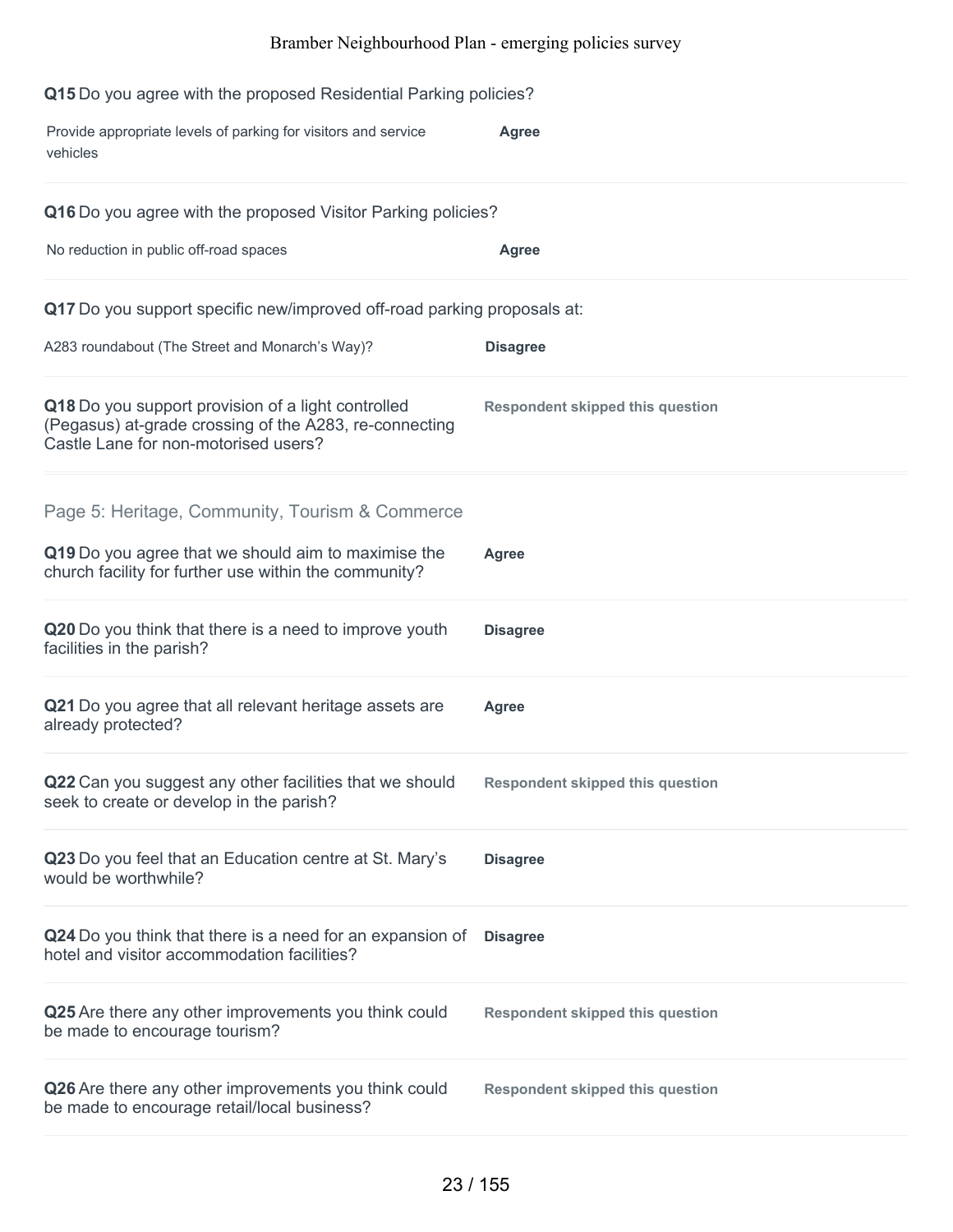### Page 6: Final Comments

**Q27** Please use this space to give us any additional feedback

What about the views from Clays Field. Shouldn't they be included?

| Q28 Before the event I knew all about the process of a<br>Neighbourhood Plan, and of the Bramber one in<br>particular            | <b>Disagree</b>                  |
|----------------------------------------------------------------------------------------------------------------------------------|----------------------------------|
| <b>Q29</b> Now I have attended the event I have a better<br>understanding about the process of the Bramber<br>Neighbourhood Plan | Respondent skipped this question |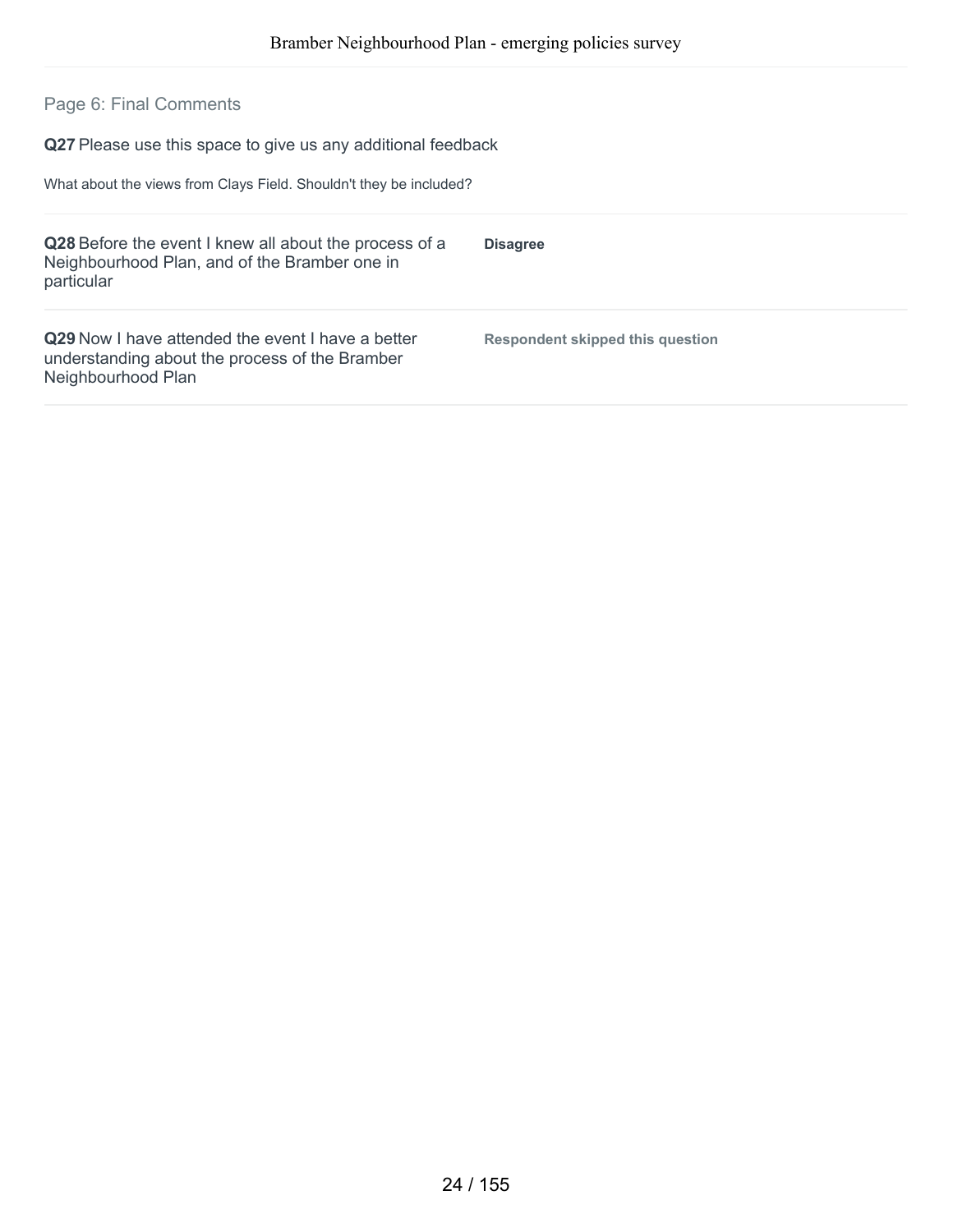

| Web Link 1 (Web Link)                |
|--------------------------------------|
| Sunday, December 02, 2018 2:22:42 PM |
| Sunday, December 02, 2018 2:36:53 PM |
| 00:14:11                             |
| 86.149.39.21                         |
|                                      |

Page 1: About this survey

|  | <b>Q1</b> Which parish do you live in? |  | <b>Bramber</b> |
|--|----------------------------------------|--|----------------|
|  |                                        |  |                |

Page 2: Housing

**Q2** Do you agree with the following aspects of the Housing policies identified for Bramber so far?

| Agree<br>Agree<br>Agree<br>Agree |
|----------------------------------|
| Agree                            |
| Agree                            |
| Agree                            |
|                                  |

**Q6** If you think the site at Clays Field is suitable, please give an indication of the scale of development you would prefer:

5 to 15 dwellings **Agree**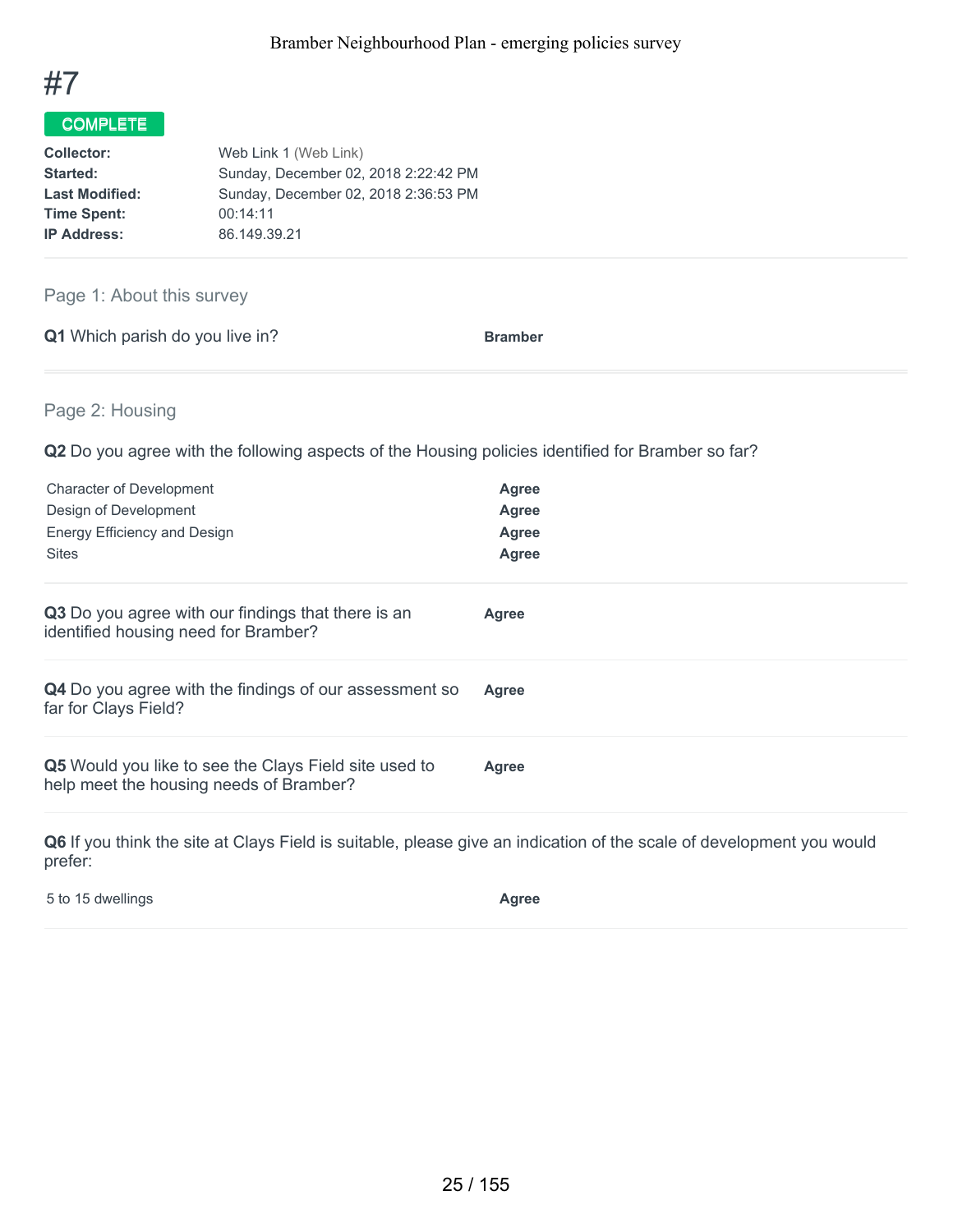| Q7 Do you agree with the findings of our assessment so<br>far for the site at Kingsmead Close?       | Disagree,<br>If you disagree with any aspects of the assessment, please<br>say why and what you think should be changed:<br>Level of impact depicted by colours is incorrect.(size not<br>allowed for TPO's), (General character should be red) (open<br>space opportunity for use by community negligible)<br>(traffis/congestion impat on Kingmead Close, Sopers<br>Laneetc. would be greater than implied, and existing farm<br>traffic, horse usage and narrow single exit at bottom of<br>Sopers Lane would exacerbate safety issues.                                                 |
|------------------------------------------------------------------------------------------------------|--------------------------------------------------------------------------------------------------------------------------------------------------------------------------------------------------------------------------------------------------------------------------------------------------------------------------------------------------------------------------------------------------------------------------------------------------------------------------------------------------------------------------------------------------------------------------------------------|
| Q8 Would you like to see the Kingsmead Close site used<br>to help meet the housing needs of Bramber? | Disagree,<br>If not, please tell us why you think the site is<br>unsuitable:<br>Red areas applied to Facilities and Access to Services make<br>land on this site unsuitable for type of residence preffered.<br>Site is within the SDNP and outside the building line and has<br>had several applications for development rejected in recenet<br>years by the Council as unsuitable for even 1 or 3 dwellings<br>The fact tha so few sites have been offerred for development<br>within Bramber should not result in this unsuitable site being<br>included within the Neighbourhood Plan. |

**Q9** If you think the site at Kingsmead Close is suitable, please give an indication of the scale of development you would prefer

| 5 to 10 dwellings  | <b>Strongly disagree</b> |
|--------------------|--------------------------|
| 15 to 20 dwellings | <b>Strongly disagree</b> |

### Page 3: Environment and Countryside

**Q10** Do you agree with the Local Green Spaces identified so far?

| Clays Field (southern section)<br>Maudlin Farm Field                                                                                                               | Agree<br>Agree                   |
|--------------------------------------------------------------------------------------------------------------------------------------------------------------------|----------------------------------|
| <b>Q11</b> Are there any additional Green Spaces that have<br>not been considered? (please give details below<br>including why you think they should be protected) | Respondent skipped this question |
| Q12 Do you think that some of the Green Spaces that<br>have been discarded should be reconsidered? (please<br>give details below)                                  | Respondent skipped this question |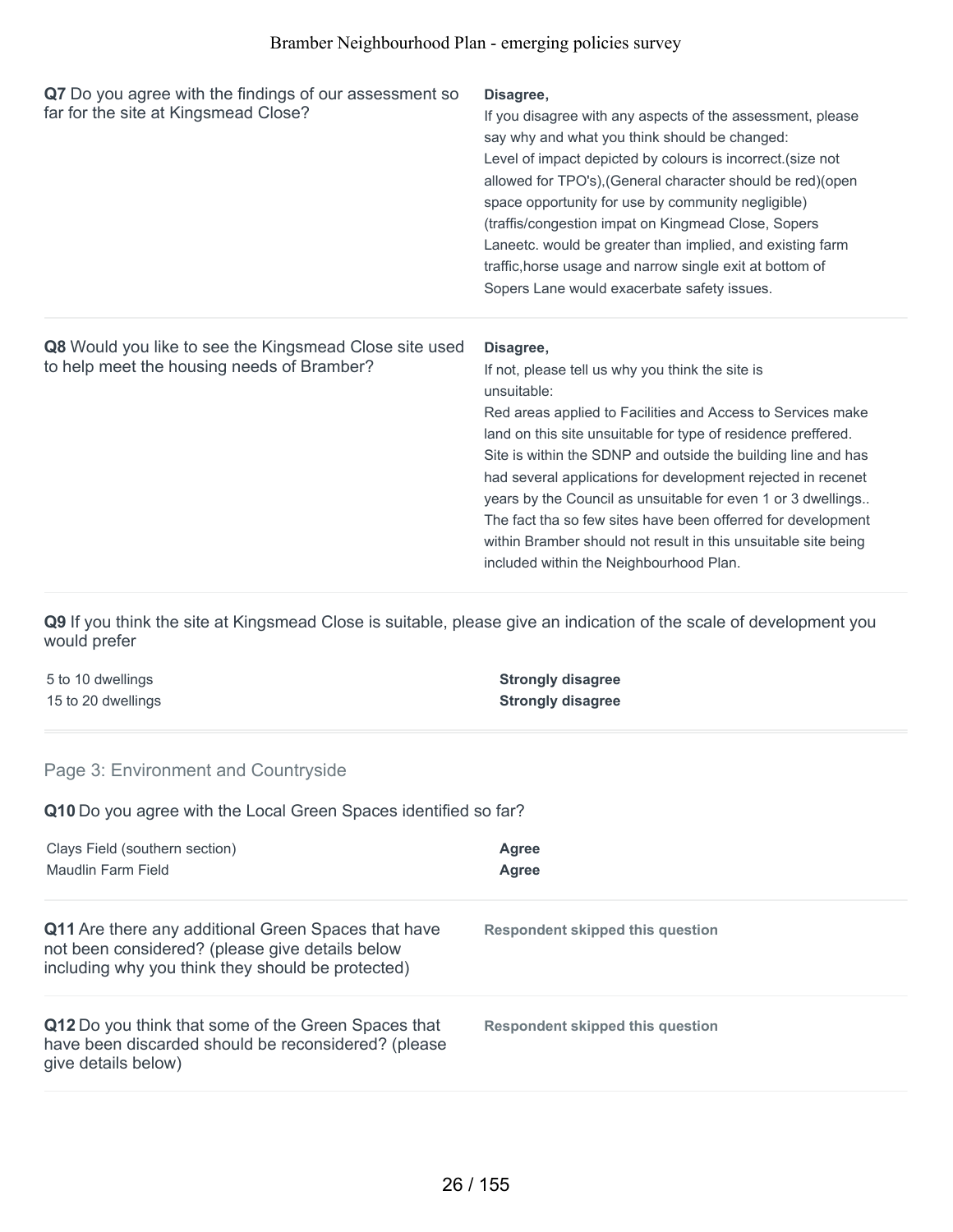#### **Q13** Do you agree with the Environment Policies identified so far?

| Green Infrastructure       | <b>Disagree</b> |
|----------------------------|-----------------|
| <b>Protection of Views</b> | <b>Disagree</b> |
| Minimising Flood Risk      | <b>Disagree</b> |
| Renewable Energy           | <b>Disagree</b> |

#### Page 4: Transport and Movement

### **Q14** Do you agree with the proposed Transport and Movement policies?

| New development to be connected to the footpath/transport       | <b>Disagree</b> |
|-----------------------------------------------------------------|-----------------|
| network                                                         |                 |
| Making routes safer and more accessible for non-motorised users | <b>Disagree</b> |
| Retain all footpaths and bridleways                             | <b>Disagree</b> |
| Support schemes to minimise rat-running                         | <b>Disagree</b> |

#### **Q15** Do you agree with the proposed Residential Parking policies?

| Maximise the number of parking spaces close to and in sight of   | Agree |
|------------------------------------------------------------------|-------|
| the dwellings they serve                                         |       |
| Avoid provision of parking courts (no more than 5 properties per | Agree |
| parking area)                                                    |       |
| Provide appropriate levels of parking for visitors and service   | Agree |
| vehicles                                                         |       |
| Contribute financially towards the provision of dedicated cycle  | Agree |
| parking at public facilities                                     |       |

#### **Q16** Do you agree with the proposed Visitor Parking policies?

| No reduction in public off-road spaces                             | Agree |
|--------------------------------------------------------------------|-------|
| Support for additional off-road spaces in the residential areas    | Agree |
| Support for additional off-road spaces to access countryside areas | Agree |

### **Q17** Do you support specific new/improved off-road parking proposals at:

| Bostal Road (near South Downs Way)?                                                                                                                  | Agree |
|------------------------------------------------------------------------------------------------------------------------------------------------------|-------|
| Q18 Do you support provision of a light controlled<br>(Pegasus) at-grade crossing of the A283, re-connecting<br>Castle Lane for non-motorised users? | Aaree |

Page 5: Heritage, Community, Tourism & Commerce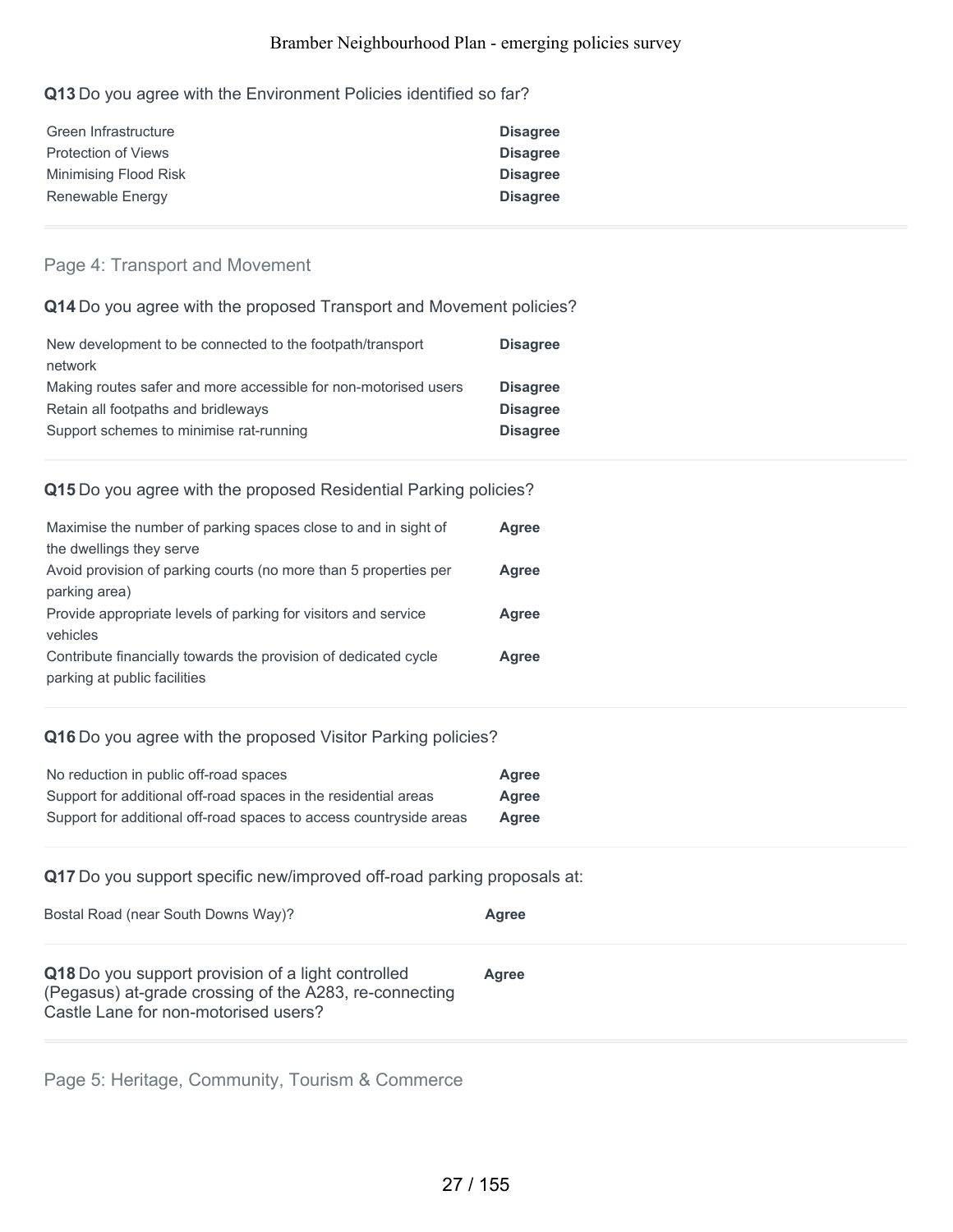| Q19 Do you agree that we should aim to maximise the<br>church facility for further use within the community?              | Agree                                   |
|---------------------------------------------------------------------------------------------------------------------------|-----------------------------------------|
| Q20 Do you think that there is a need to improve youth<br>facilities in the parish?                                       | Agree                                   |
| Q21 Do you agree that all relevant heritage assets are<br>already protected?                                              | Agree                                   |
| Q22 Can you suggest any other facilities that we should<br>seek to create or develop in the parish?                       | <b>Respondent skipped this question</b> |
| Q23 Do you feel that an Education centre at St. Mary's<br>would be worthwhile?                                            | Agree                                   |
| Q24 Do you think that there is a need for an expansion of<br>hotel and visitor accommodation facilities?                  | <b>Respondent skipped this question</b> |
| Q25 Are there any other improvements you think could be made to encourage tourism?                                        |                                         |
| Not sure about the expansion of Tourism.                                                                                  |                                         |
| Q26 Are there any other improvements you think could<br>be made to encourage retail/local business?                       | <b>Respondent skipped this question</b> |
| Page 6: Final Comments                                                                                                    |                                         |
| Q27 Please use this space to give us any additional feedback                                                              |                                         |
| 0 to 3 dwelling maximum at Kingsmead.<br>Not clear about site of proposed parking at A283 roundabout.                     |                                         |
| Q28 Before the event I knew all about the process of a<br>Neighbourhood Plan, and of the Bramber one in<br>particular     | <b>Disagree</b>                         |
| Q29 Now I have attended the event I have a better<br>understanding about the process of the Bramber<br>Neighbourhood Plan | Agree                                   |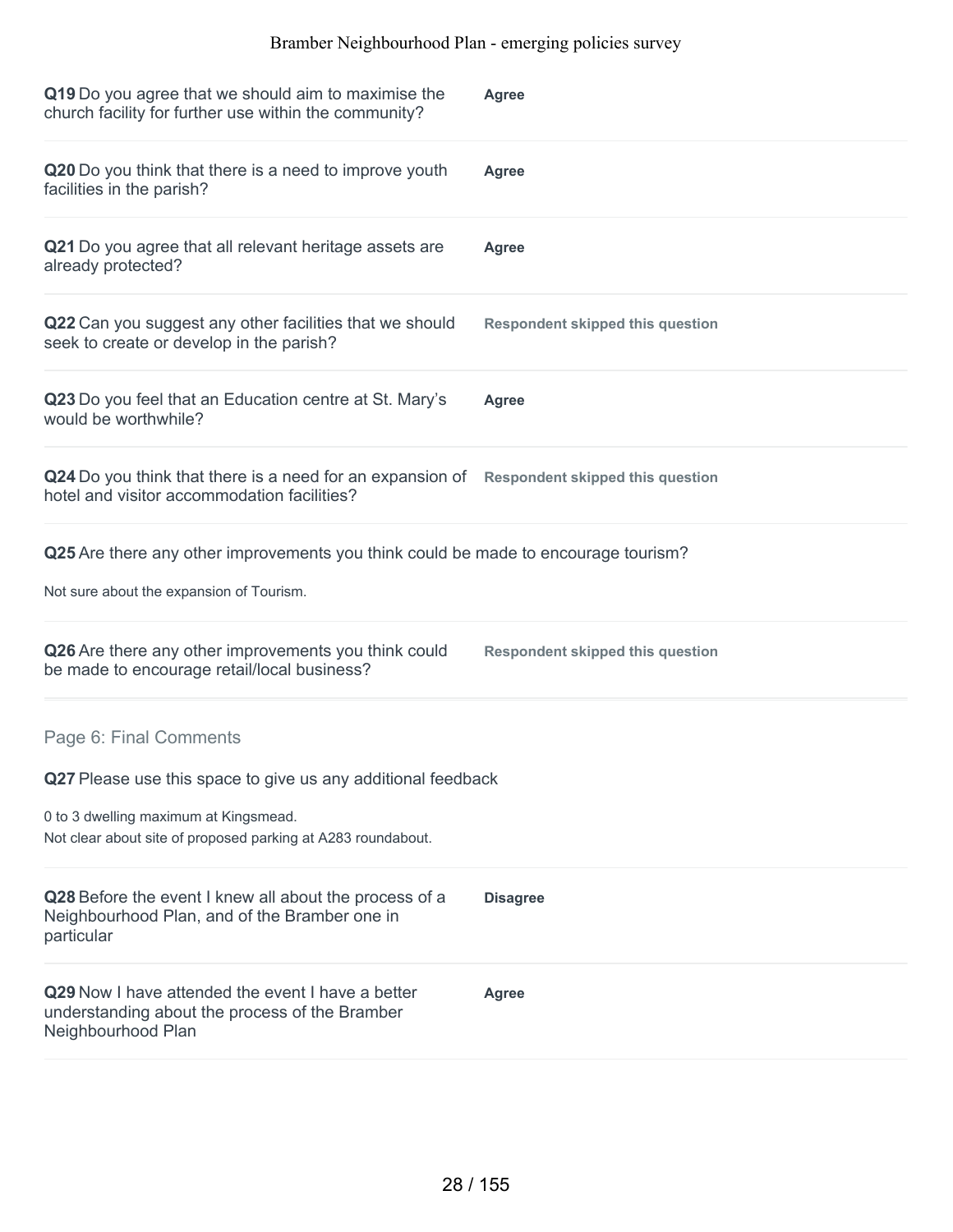

| Web Link 1 (Web Link)                |
|--------------------------------------|
| Sunday, December 02, 2018 2:41:18 PM |
| Sunday, December 02, 2018 2:58:06 PM |
| 00:16:48                             |
| 86.149.39.21                         |
|                                      |

### Page 1: About this survey

| Q1 Which parish do you live in? | <b>Bramber</b> |
|---------------------------------|----------------|
|---------------------------------|----------------|

Page 2: Housing

**Q2** Do you agree with the following aspects of the Housing policies identified for Bramber so far?

| <b>Sites</b>                                                                                                                       | <b>Strongly disagree</b>                                                                                                                                                                                                                                                                                                                                                                                                     |
|------------------------------------------------------------------------------------------------------------------------------------|------------------------------------------------------------------------------------------------------------------------------------------------------------------------------------------------------------------------------------------------------------------------------------------------------------------------------------------------------------------------------------------------------------------------------|
| Q3 Do you agree with our findings that there is an<br>identified housing need for Bramber?                                         | <b>Disagree</b>                                                                                                                                                                                                                                                                                                                                                                                                              |
| Q4 Do you agree with the findings of our assessment so<br>far for Clays Field?                                                     | If you disagree with any aspects of the assessment, please<br>say why and what you think should be changed:<br>Strongly against development. Land was gifted to local<br>community in perpetuity. Concerns over wildlife and wildlife<br>corridors. Concerns over additional traffic generated. Is the<br>current owner fully aware of the views of local residents who<br>thought this was for community use in perpetuity? |
| Q5 Would you like to see the Clays Field site used to<br>help meet the housing needs of Bramber?                                   | <b>Strongly</b><br>$\overline{\phantom{a}}$<br>disagree<br>If not, please tell us why you think the site is<br>unsuitable:<br>Unlikely that any housing would be affordable. Destruction of<br>open land for community use. Degrading green corridor<br>between Bramber and Steyning.                                                                                                                                        |
| Q6 If you think the site at Clays Field is suitable, please<br>give an indication of the scale of development you would<br>prefer: | <b>Respondent skipped this question</b>                                                                                                                                                                                                                                                                                                                                                                                      |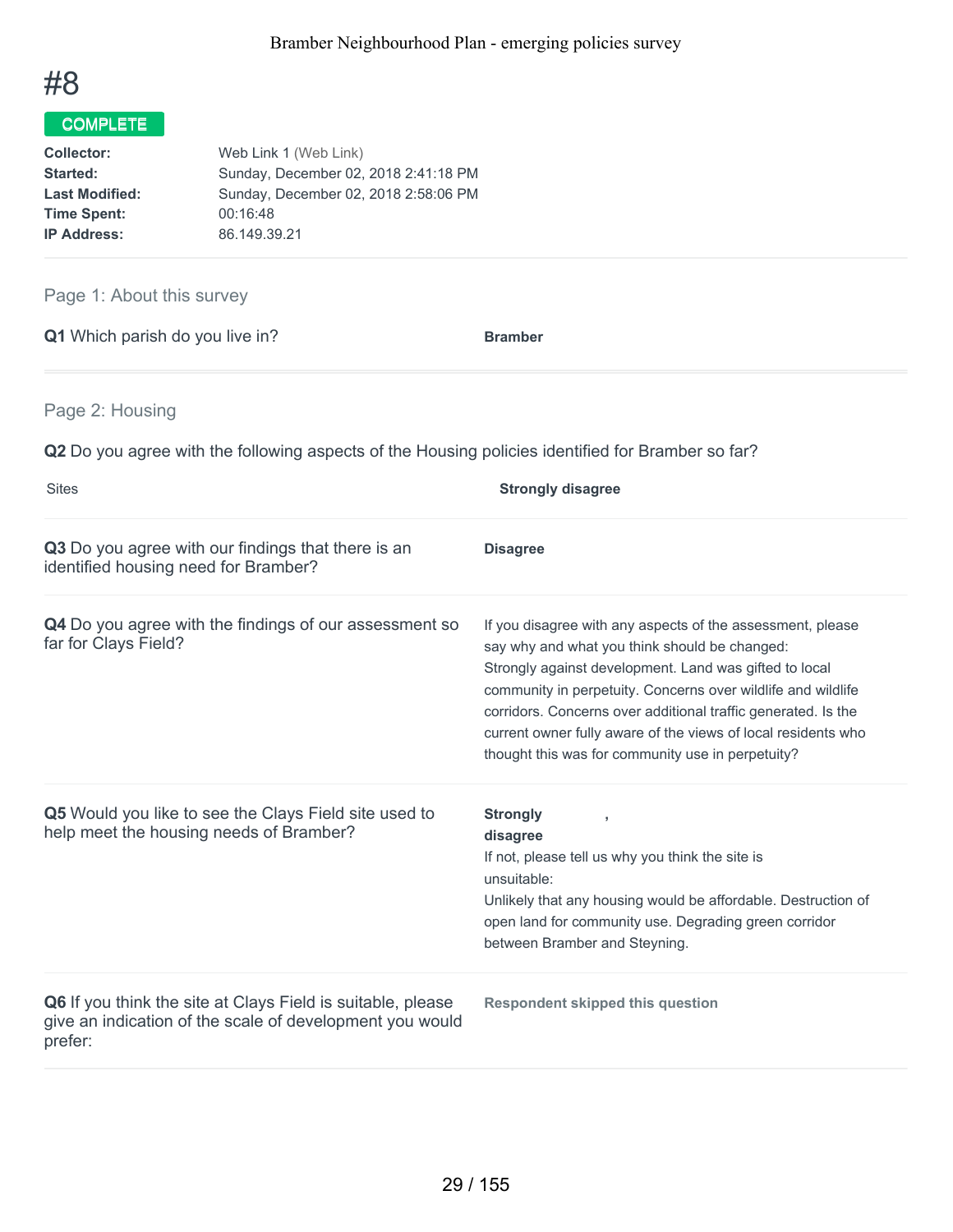| Q7 Do you agree with the findings of our assessment so<br>far for the site at Kingsmead Close?                                                              | <b>Strongly</b><br>,<br>disagree<br>If you disagree with any aspects of the assessment, please<br>say why and what you think should be changed:<br>Generation of more traffic on a road already<br>dangerous. |
|-------------------------------------------------------------------------------------------------------------------------------------------------------------|---------------------------------------------------------------------------------------------------------------------------------------------------------------------------------------------------------------|
| Q8 Would you like to see the Kingsmead Close site used<br>to help meet the housing needs of Bramber?                                                        | <b>Strongly</b><br>disagree                                                                                                                                                                                   |
| Q9 If you think the site at Kingsmead Close is suitable,<br>please give an indication of the scale of development<br>you would prefer                       | <b>Respondent skipped this question</b>                                                                                                                                                                       |
| Page 3: Environment and Countryside<br>Q10 Do you agree with the Local Green Spaces identified so far?                                                      |                                                                                                                                                                                                               |
| Clays Field (southern section)<br>Maudlin Farm Field                                                                                                        | Agree<br>Agree                                                                                                                                                                                                |
| Q11 Are there any additional Green Spaces that have<br>not been considered? (please give details below<br>including why you think they should be protected) | <b>Respondent skipped this question</b>                                                                                                                                                                       |
| Q12 Do you think that some of the Green Spaces that<br>have been discarded should be reconsidered? (please<br>give details below)                           | <b>Respondent skipped this question</b>                                                                                                                                                                       |
| Q13 Do you agree with the Environment Policies identified so far?                                                                                           |                                                                                                                                                                                                               |
| Green Infrastructure<br><b>Protection of Views</b><br>Minimising Flood Risk<br>Renewable Energy                                                             | <b>Agree</b><br><b>Agree</b><br><b>Agree</b><br><b>Agree</b>                                                                                                                                                  |

Page 4: Transport and Movement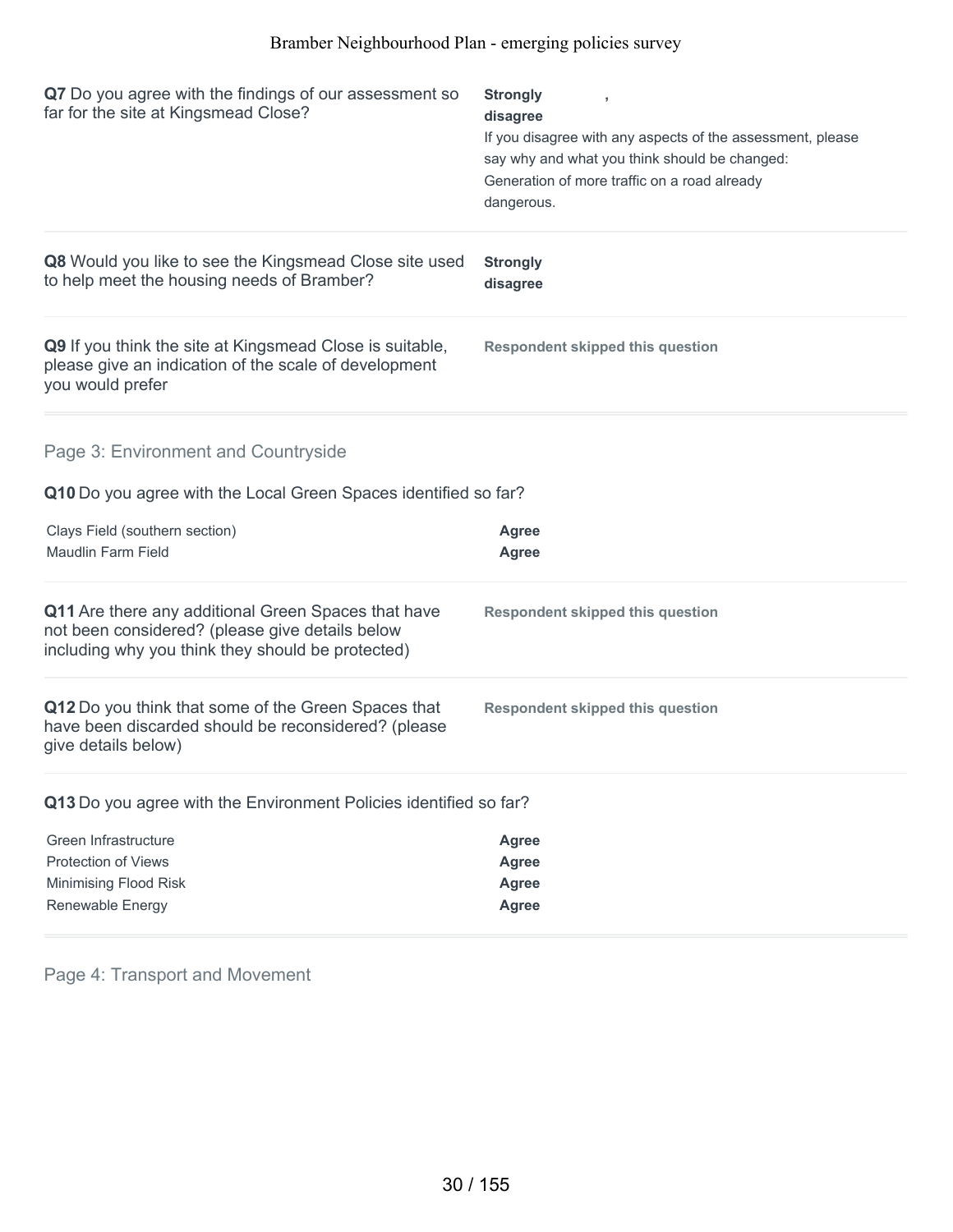### **Q14** Do you agree with the proposed Transport and Movement policies?

| New development to be connected to the footpath/transport       | Agree |
|-----------------------------------------------------------------|-------|
| network                                                         |       |
| Making routes safer and more accessible for non-motorised users | Agree |
| Retain all footpaths and bridleways                             | Agree |
| Support schemes to minimise rat-running                         | Agree |
|                                                                 |       |

### **Q15** Do you agree with the proposed Residential Parking policies?

| Maximise the number of parking spaces close to and in sight of   | <b>Agree</b>    |
|------------------------------------------------------------------|-----------------|
| the dwellings they serve                                         |                 |
| Avoid provision of parking courts (no more than 5 properties per | Agree           |
| parking area)                                                    |                 |
| Provide appropriate levels of parking for visitors and service   | Agree           |
| vehicles                                                         |                 |
| Contribute financially towards the provision of dedicated cycle  | <b>Disagree</b> |
| parking at public facilities                                     |                 |

### **Q16** Do you agree with the proposed Visitor Parking policies?

| No reduction in public off-road spaces                             | Agree |
|--------------------------------------------------------------------|-------|
| Support for additional off-road spaces in the residential areas    | Agree |
| Support for additional off-road spaces to access countryside areas | Agree |

### **Q17** Do you support specific new/improved off-road parking proposals at:

| Bostal Road (near South Downs Way)?                                                                                                                  | <b>Agree</b>                            |
|------------------------------------------------------------------------------------------------------------------------------------------------------|-----------------------------------------|
| A283 roundabout (The Street and Monarch's Way)?                                                                                                      | <b>Disagree</b>                         |
| Q18 Do you support provision of a light controlled<br>(Pegasus) at-grade crossing of the A283, re-connecting<br>Castle Lane for non-motorised users? | <b>Agree</b>                            |
| Page 5: Heritage, Community, Tourism & Commerce                                                                                                      |                                         |
| Q19 Do you agree that we should aim to maximise the<br>church facility for further use within the community?                                         | <b>Respondent skipped this question</b> |
| Q20 Do you think that there is a need to improve youth<br>facilities in the parish?                                                                  | <b>Respondent skipped this question</b> |
| Q21 Do you agree that all relevant heritage assets are<br>already protected?                                                                         | <b>Respondent skipped this question</b> |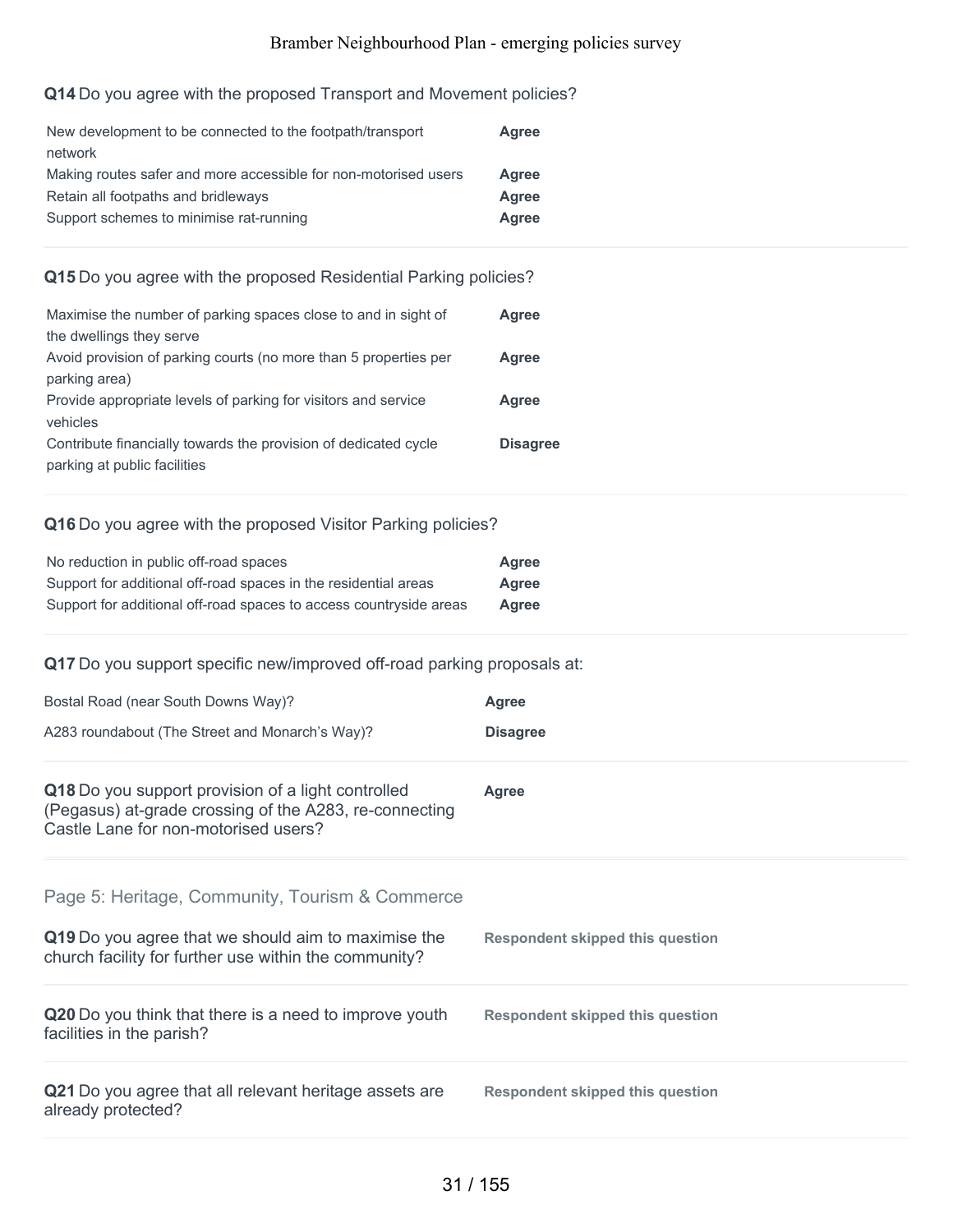| Q22 Can you suggest any other facilities that we should<br>seek to create or develop in the parish?                                                                                                                                                                                                                                                                                                                                                                                                                                                                                          | <b>Respondent skipped this question</b> |
|----------------------------------------------------------------------------------------------------------------------------------------------------------------------------------------------------------------------------------------------------------------------------------------------------------------------------------------------------------------------------------------------------------------------------------------------------------------------------------------------------------------------------------------------------------------------------------------------|-----------------------------------------|
| Q23 Do you feel that an Education centre at St. Mary's<br>would be worthwhile?                                                                                                                                                                                                                                                                                                                                                                                                                                                                                                               | <b>Respondent skipped this question</b> |
| Q24 Do you think that there is a need for an expansion of Respondent skipped this question<br>hotel and visitor accommodation facilities?                                                                                                                                                                                                                                                                                                                                                                                                                                                    |                                         |
| Q25 Are there any other improvements you think could be made to encourage tourism?                                                                                                                                                                                                                                                                                                                                                                                                                                                                                                           |                                         |
| The paying parking in Steyning is limited to 4 hours - why? This forces visitors to spend all day - walking, shopping lunch etc, parking on<br>road causing congestion in Bramber and Steyning.                                                                                                                                                                                                                                                                                                                                                                                              |                                         |
| Q26 Are there any other improvements you think could<br>be made to encourage retail/local business?                                                                                                                                                                                                                                                                                                                                                                                                                                                                                          | <b>Respondent skipped this question</b> |
| Page 6: Final Comments                                                                                                                                                                                                                                                                                                                                                                                                                                                                                                                                                                       |                                         |
| Q27 Please use this space to give us any additional feedback                                                                                                                                                                                                                                                                                                                                                                                                                                                                                                                                 |                                         |
| Have you thought of agreeing a price with the developer/owner of Clays Field to buy them out. It could be that an appeal to<br>Bramber/Steyning residents might raise the necessary sum to purchase for ownership and continued use by community (via a specific<br>charitable trust). Have you sought legal opinion as to wether there is anything further the PC can do regarding the gifting of Clays Field<br>in perpetuity to the community by its previous owner? There must be someone suitably qualified locally who would help do this fro free<br>(but if necessary worth the cost |                                         |
| Q28 Before the event I knew all about the process of a<br>Neighbourhood Plan, and of the Bramber one in<br>particular                                                                                                                                                                                                                                                                                                                                                                                                                                                                        | Agree                                   |
| Q29 Now I have attended the event I have a better<br>understanding about the process of the Bramber<br>Neighbourhood Plan                                                                                                                                                                                                                                                                                                                                                                                                                                                                    | <b>Agree</b>                            |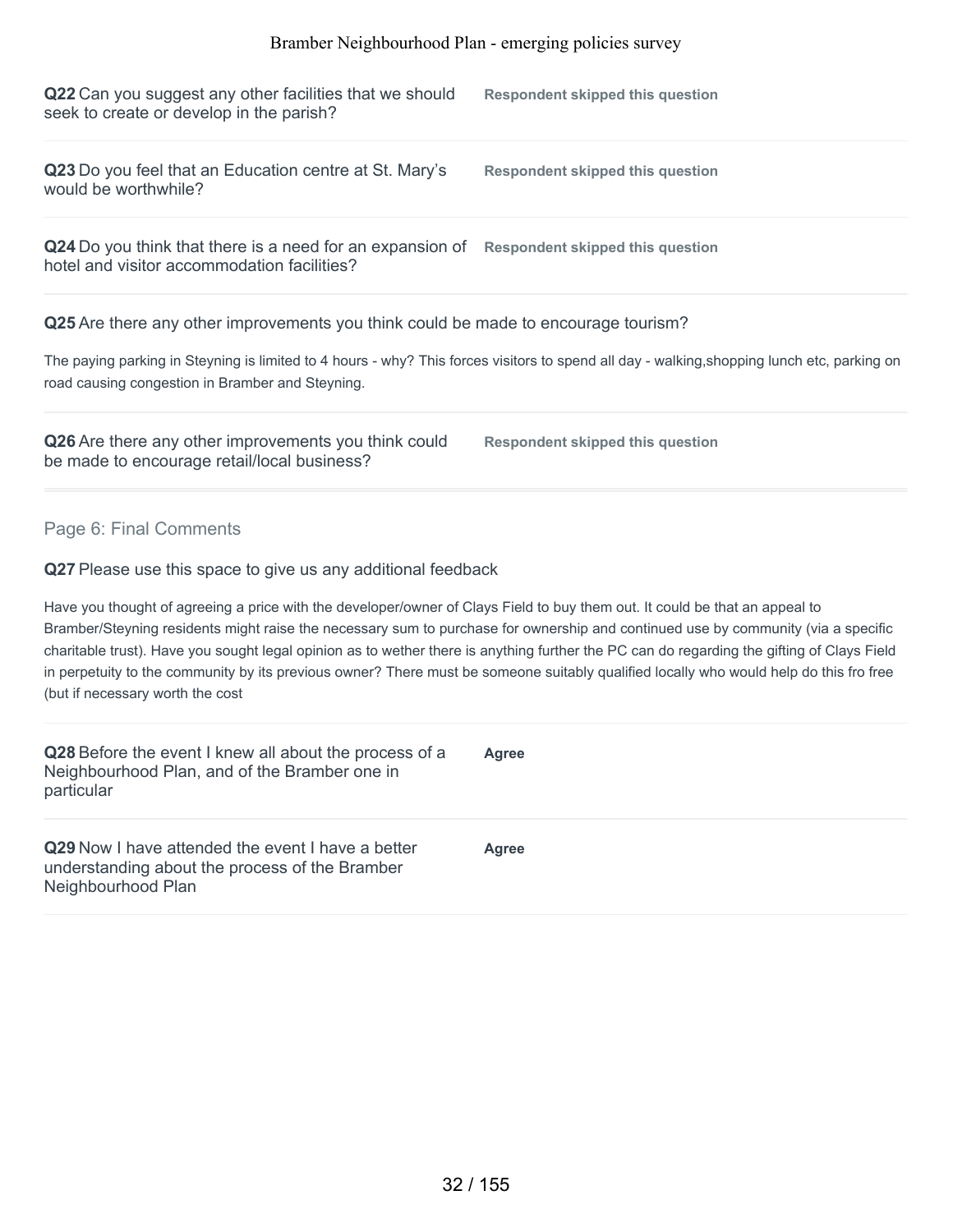

| Web Link 1 (Web Link)                |
|--------------------------------------|
| Sunday, December 02, 2018 2:58:21 PM |
| Sunday, December 02, 2018 3:32:54 PM |
| 00:34:33                             |
| 86.149.39.21                         |
|                                      |

### Page 1: About this survey

|  | Q1 Which parish do you live in? | <b>Bramber</b> |
|--|---------------------------------|----------------|
|  |                                 |                |

### Page 2: Housing

**Q2** Do you agree with the following aspects of the Housing policies identified for Bramber so far?

| <b>Character of Development</b><br>Design of Development<br>Energy Efficiency and Design<br><b>Sites</b> | Agree<br><b>Agree</b><br><b>Agree</b><br><b>Strongly disagree</b>                                                                                                                                                                                                                                                                                                                                                                                                                                                                                       |
|----------------------------------------------------------------------------------------------------------|---------------------------------------------------------------------------------------------------------------------------------------------------------------------------------------------------------------------------------------------------------------------------------------------------------------------------------------------------------------------------------------------------------------------------------------------------------------------------------------------------------------------------------------------------------|
| Q3 Do you agree with our findings that there is an<br>identified housing need for Bramber?               | <b>Agree</b>                                                                                                                                                                                                                                                                                                                                                                                                                                                                                                                                            |
| Q4 Do you agree with the findings of our assessment so<br>far for Clays Field?                           | If you disagree with any aspects of the assessment, please<br>say why and what you think should be changed:<br>Not a suitable site. 1) will set a precedent for more<br>development. 2) Destroy what hasbeen a well managed area<br>of benefit to the well-being of the community. 3) Increase<br>already critical traffic problems, pollution, destroy<br>environmental corridors for wildlife. Is the current proposer<br>fully aware and respectful of the intention that Clays Field be<br>maintained for the benefit of those living in this area? |
| Q5 Would you like to see the Clays Field site used to<br>help meet the housing needs of Bramber?         | <b>Strongly</b><br>y<br>disagree<br>If not, please tell us why you think the site is<br>unsuitable:<br>The understanding already held by residents was that the<br>previous owner intended this to be accessible freely for use<br>by local people over many years. Work to enhance the<br>potential for xxx and wildlife was undertaken for the purpose.                                                                                                                                                                                               |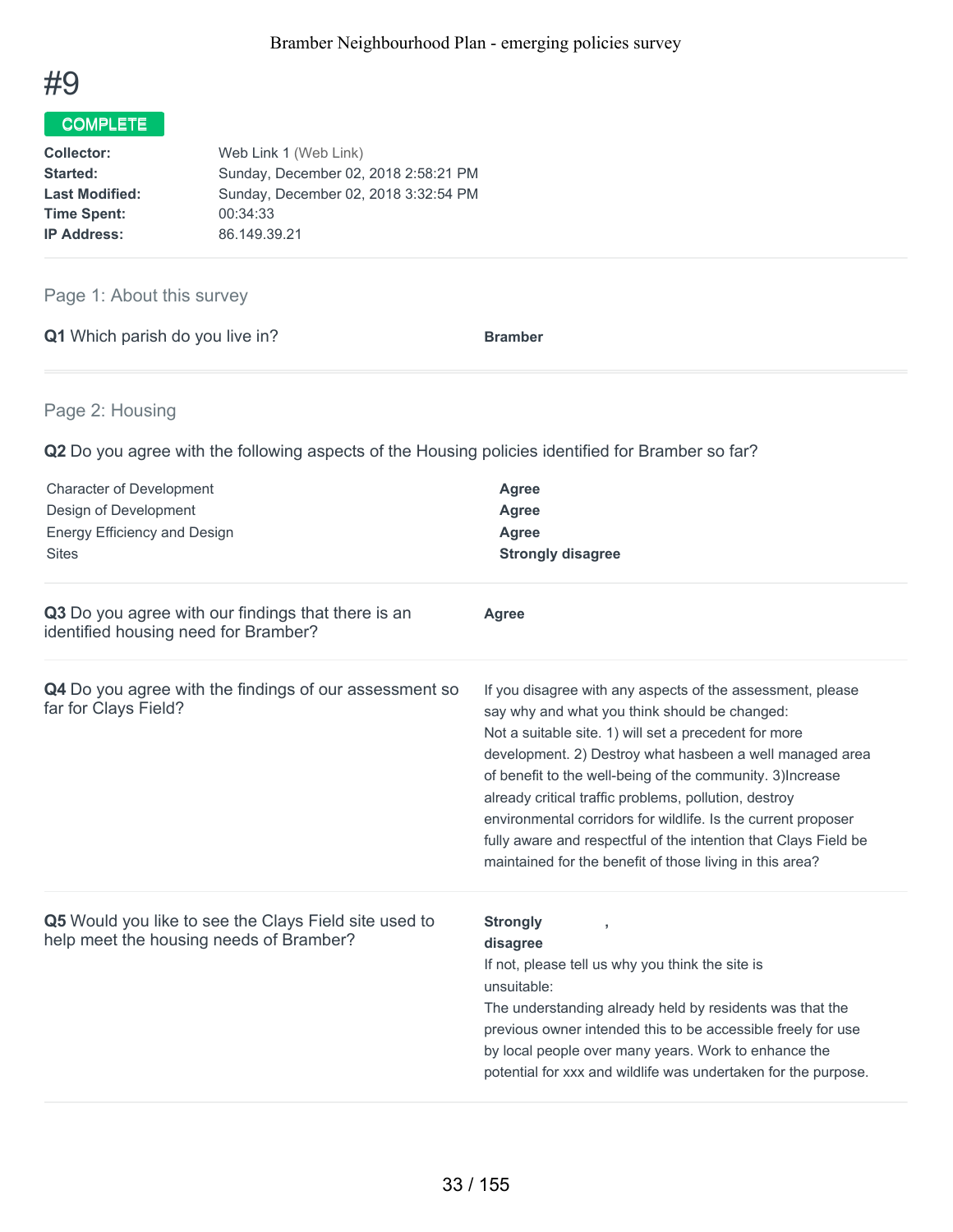| Q6 If you think the site at Clays Field is suitable, please<br>give an indication of the scale of development you would<br>prefer: | Respondent skipped this question                                                                                                                                                                                                                                                                                                                                   |
|------------------------------------------------------------------------------------------------------------------------------------|--------------------------------------------------------------------------------------------------------------------------------------------------------------------------------------------------------------------------------------------------------------------------------------------------------------------------------------------------------------------|
| Q7 Do you agree with the findings of our assessment so<br>far for the site at Kingsmead Close?                                     | <b>Respondent skipped this question</b>                                                                                                                                                                                                                                                                                                                            |
| Q8 Would you like to see the Kingsmead Close site used<br>to help meet the housing needs of Bramber?                               | If not, please tell us why you think the site is<br>unsuitable:<br>Exacerbating already difficult conditions for locals and<br>sensible road users. Route use by rat runners, delivery<br>lorries, irresponsible packs of cyclists. Excessive speed on<br>what is little more than a country lane. No longer usable (for<br>the most part) by walkers as formerly. |

**Q9** If you think the site at Kingsmead Close is suitable, please give an indication of the scale of development you would prefer

| 5 to 10 dwellings  | <b>Strongly disagree</b> |
|--------------------|--------------------------|
| 15 to 20 dwellings | <b>Strongly disagree</b> |

Page 3: Environment and Countryside

**Q10** Do you agree with the Local Green Spaces identified so far?

| Clays Field (southern section)                                                                                                                              | <b>Strongly agree</b>            |
|-------------------------------------------------------------------------------------------------------------------------------------------------------------|----------------------------------|
| Maudlin Farm Field                                                                                                                                          | <b>Strongly agree</b>            |
| Q11 Are there any additional Green Spaces that have<br>not been considered? (please give details below<br>including why you think they should be protected) | Respondent skipped this question |

**Q12** Do you think that some of the Green Spaces that have been discarded should be reconsidered? (please give details below)

Entirety of Clays Field should be kept in tact.

**Q13** Do you agree with the Environment Policies identified so far?

| Green Infrastructure       | Agree |
|----------------------------|-------|
| <b>Protection of Views</b> | Agree |
| Minimising Flood Risk      | Agree |
| Renewable Energy           | Agree |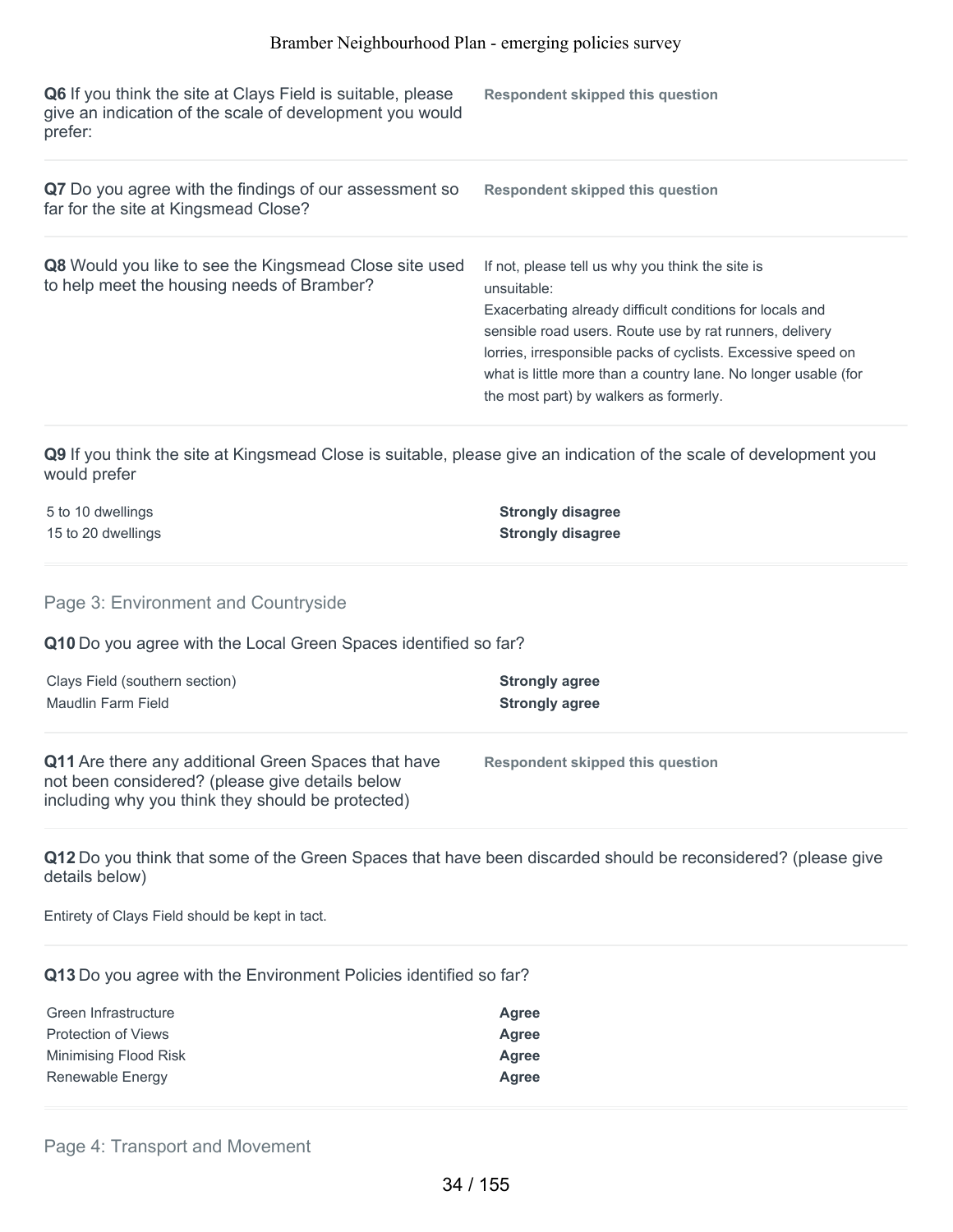#### **Q14** Do you agree with the proposed Transport and Movement policies?

| New development to be connected to the footpath/transport       | Agree |
|-----------------------------------------------------------------|-------|
| network                                                         |       |
| Making routes safer and more accessible for non-motorised users | Agree |
| Retain all footpaths and bridleways                             | Agree |
| Support schemes to minimise rat-running                         | Agree |

#### **Q15** Do you agree with the proposed Residential Parking **Respondent skipped this question** policies?

| Q16 Do you agree with the proposed Visitor Parking policies?                                                                                         |                                         |  |
|------------------------------------------------------------------------------------------------------------------------------------------------------|-----------------------------------------|--|
| No reduction in public off-road spaces                                                                                                               | Agree                                   |  |
| Q17 Do you support specific new/improved off-road parking proposals at:                                                                              |                                         |  |
| A283 roundabout (The Street and Monarch's Way)?                                                                                                      | <b>Strongly disagree</b>                |  |
| Q18 Do you support provision of a light controlled<br>(Pegasus) at-grade crossing of the A283, re-connecting<br>Castle Lane for non-motorised users? | Agree                                   |  |
| Page 5: Heritage, Community, Tourism & Commerce                                                                                                      |                                         |  |
| Q19 Do you agree that we should aim to maximise the<br>church facility for further use within the community?                                         | <b>Respondent skipped this question</b> |  |
| Q20 Do you think that there is a need to improve youth<br>facilities in the parish?                                                                  | <b>Respondent skipped this question</b> |  |
| Q21 Do you agree that all relevant heritage assets are<br>already protected?                                                                         | <b>Respondent skipped this question</b> |  |
| Q22 Can you suggest any other facilities that we should<br>seek to create or develop in the parish?                                                  | <b>Respondent skipped this question</b> |  |
| Q23 Do you feel that an Education centre at St. Mary's<br>would be worthwhile?                                                                       | <b>Respondent skipped this question</b> |  |
| Q24 Do you think that there is a need for an expansion of<br>hotel and visitor accommodation facilities?                                             | <b>Respondent skipped this question</b> |  |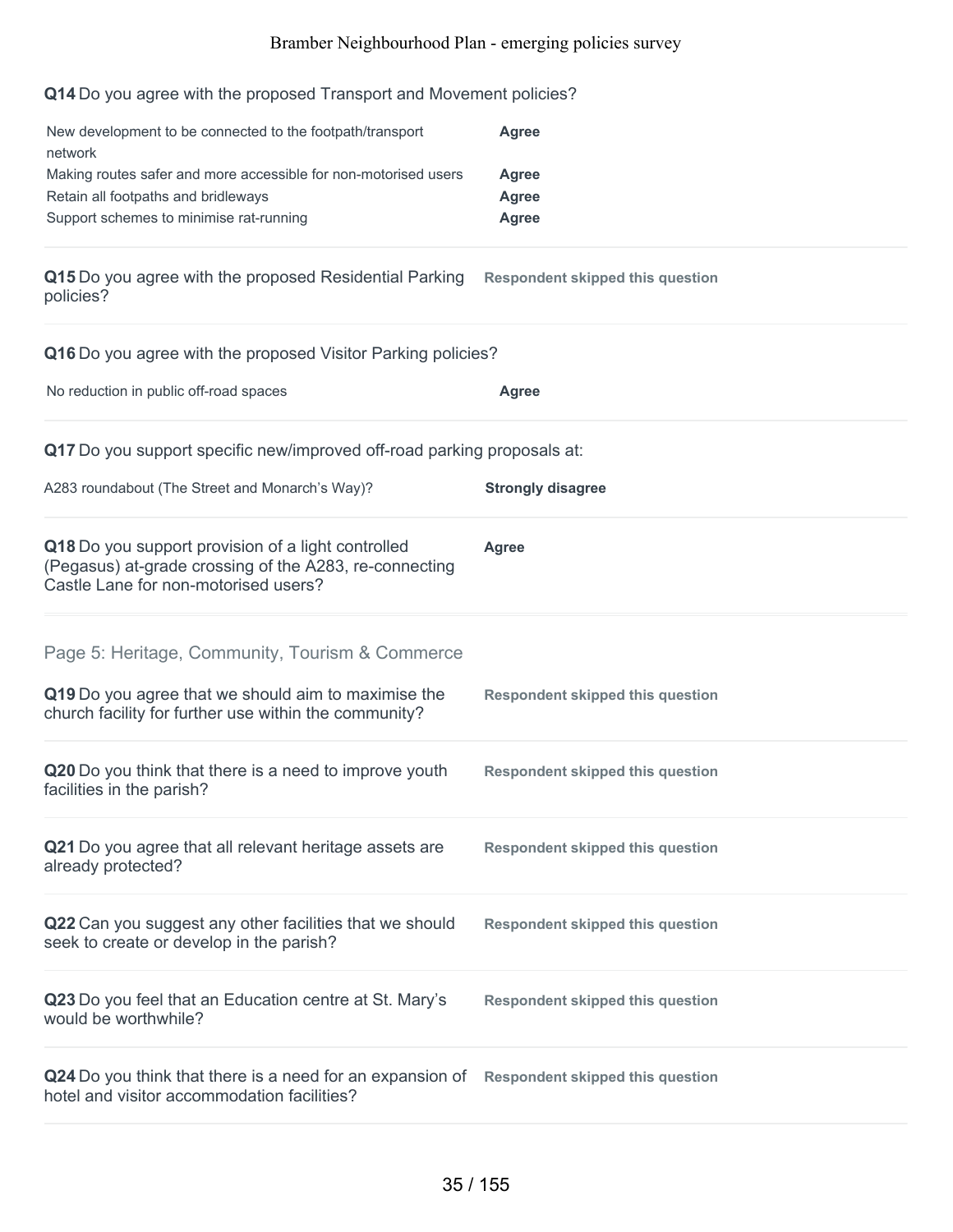**Q25** Are there any other improvements you think could be made to encourage tourism?

Where can tourists park legally if they wish to spend a whole day locally?e.g. shop, eat lunch, sight see,have tea.Time limits in car parks seem to prevent this.

**Q26** Are there any other improvements you think could be made to encourage retail/local business?

As above. Current parking scheme has encouraged inconsiderate motorists to clog up the High Street, discouraging customers.

#### Page 6: Final Comments

**Q27** Please use this space to give us any additional feedback

Environment Policies all laudible but are they compatible with housing envisaged or enforceable? Cycle routes needed separate form roads with separate parking facilities.

| Q28 Before the event I knew all about the process of a<br>Neighbourhood Plan, and of the Bramber one in<br>particular            | <b>Agree</b>                     |
|----------------------------------------------------------------------------------------------------------------------------------|----------------------------------|
| <b>Q29</b> Now I have attended the event I have a better<br>understanding about the process of the Bramber<br>Neighbourhood Plan | Respondent skipped this question |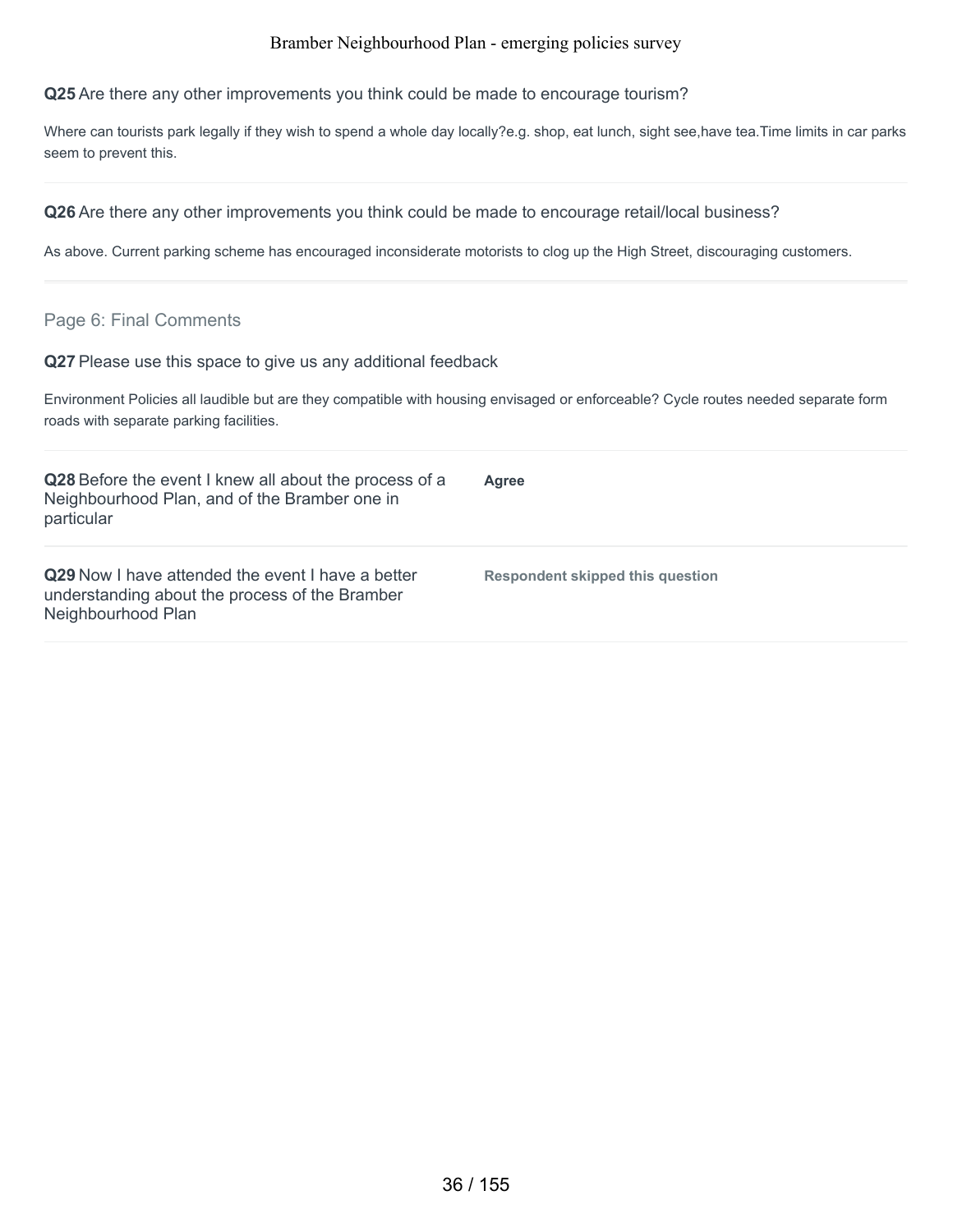

# Page 1: About this survey

| Q1 Which parish do you live in? | <b>Bramber</b> |
|---------------------------------|----------------|
|---------------------------------|----------------|

# Page 2: Housing

**Q2** Do you agree with the following aspects of the Housing policies identified for Bramber so far?

| <b>Character of Development</b><br>Design of Development<br>Energy Efficiency and Design<br><b>Sites</b>                           | <b>Agree</b><br><b>Agree</b><br>Agree<br>Agree                                                                                                                                                                                                                                                                       |
|------------------------------------------------------------------------------------------------------------------------------------|----------------------------------------------------------------------------------------------------------------------------------------------------------------------------------------------------------------------------------------------------------------------------------------------------------------------|
| Q3 Do you agree with our findings that there is an<br>identified housing need for Bramber?                                         | <b>Respondent skipped this question</b>                                                                                                                                                                                                                                                                              |
| Q4 Do you agree with the findings of our assessment so<br>far for Clays Field?                                                     | <b>Strongly</b><br>disagree<br>If you disagree with any aspects of the assessment, please<br>say why and what you think should be changed:<br>Not enough public access for proposed houses. Clays Field<br>should remain LGS. Boundary of Clays Field should be<br>moved into Steyning - Field more part of Steyning |
| Q5 Would you like to see the Clays Field site used to<br>help meet the housing needs of Bramber?                                   | <b>Strongly</b><br>$\overline{1}$<br>disagree<br>If not, please tell us why you think the site is<br>unsuitable:<br>Increased traffic problems - access to Clays Field too<br>narrow                                                                                                                                 |
| Q6 If you think the site at Clays Field is suitable, please<br>give an indication of the scale of development you would<br>prefer: | <b>Respondent skipped this question</b>                                                                                                                                                                                                                                                                              |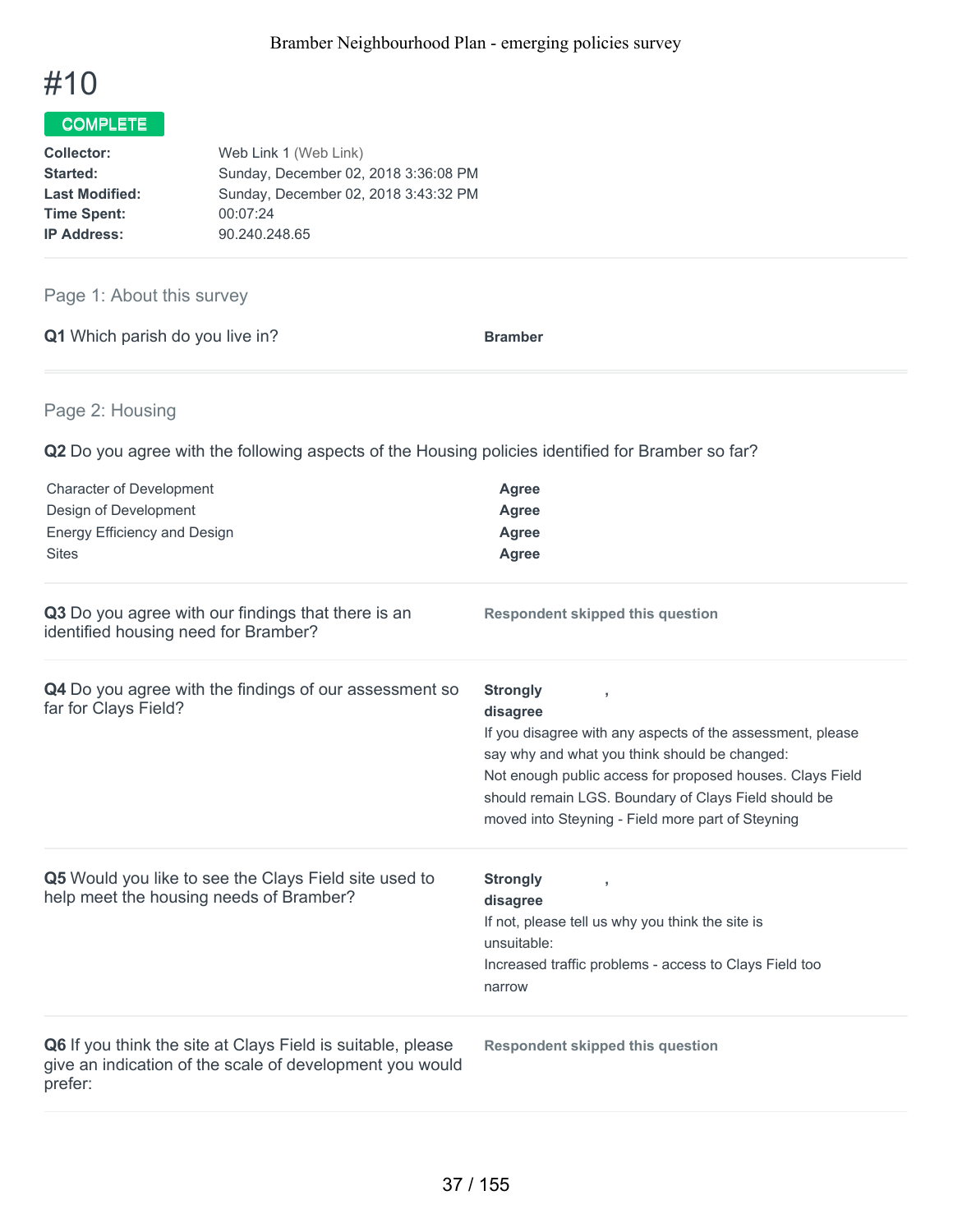| Q7 Do you agree with the findings of our assessment so<br>far for the site at Kingsmead Close?                                                               | Disagree,<br>If you disagree with any aspects of the assessment, please<br>say why and what you think should be changed:<br>Possibly suitable for small development - but access to site<br>restricted by Maudlyn Lane narrow bends. |
|--------------------------------------------------------------------------------------------------------------------------------------------------------------|--------------------------------------------------------------------------------------------------------------------------------------------------------------------------------------------------------------------------------------|
| Q8 Would you like to see the Kingsmead Close site used<br>to help meet the housing needs of Bramber?                                                         | Agree                                                                                                                                                                                                                                |
| Q9 If you think the site at Kingsmead Close is suitable,<br>please give an indication of the scale of development<br>you would prefer                        | <b>Respondent skipped this question</b>                                                                                                                                                                                              |
| Page 3: Environment and Countryside                                                                                                                          |                                                                                                                                                                                                                                      |
| Q10 Do you agree with the Local Green Spaces identified so far?                                                                                              |                                                                                                                                                                                                                                      |
| Clays Field (southern section)<br><b>Maudlin Farm Field</b>                                                                                                  | <b>Strongly agree</b><br><b>Strongly agree</b>                                                                                                                                                                                       |
| Q11 Are there any additional Green Spaces that have<br>not been considered? (please give details below<br>including why you think they should be protected)  | <b>Respondent skipped this question</b>                                                                                                                                                                                              |
| Q12 Do you think that some of the Green Spaces that<br>have been discarded should be reconsidered? (please<br>give details below)                            | <b>Respondent skipped this question</b>                                                                                                                                                                                              |
| Q13 Do you agree with the Environment Policies<br>identified so far?                                                                                         | <b>Respondent skipped this question</b>                                                                                                                                                                                              |
| Page 4: Transport and Movement                                                                                                                               |                                                                                                                                                                                                                                      |
| Q14 Do you agree with the proposed Transport and Movement policies?                                                                                          |                                                                                                                                                                                                                                      |
| New development to be connected to the footpath/transport                                                                                                    | <b>Agree</b>                                                                                                                                                                                                                         |
| network<br>Making routes safer and more accessible for non-motorised users<br>Retain all footpaths and bridleways<br>Support schemes to minimise rat-running | <b>Strongly agree</b><br><b>Strongly agree</b><br><b>Strongly agree</b>                                                                                                                                                              |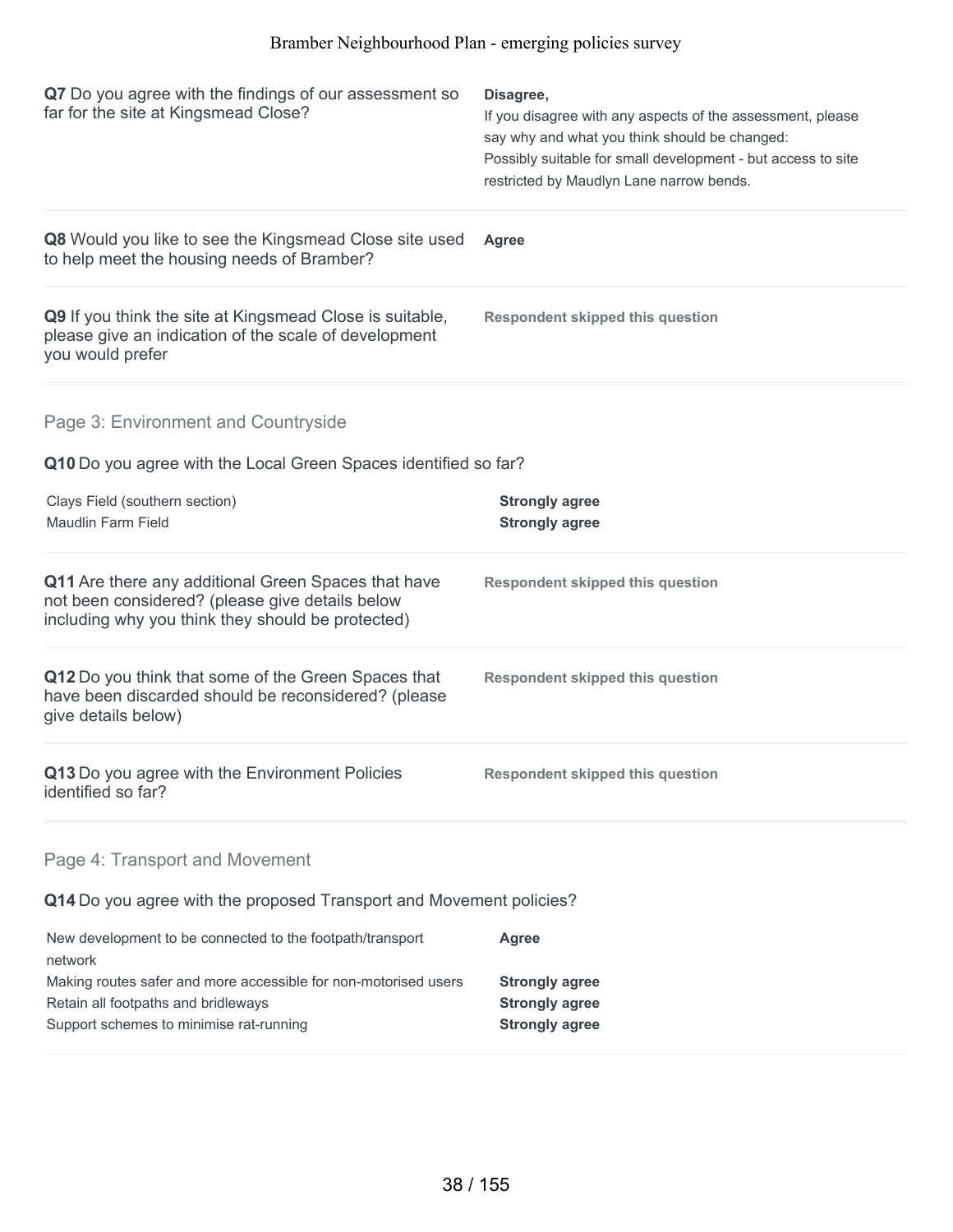# **Q15** Do you agree with the proposed Residential Parking policies?

| Maximise the number of parking spaces close to and in sight of<br>the dwellings they serve      | <b>Strongly agree</b> |
|-------------------------------------------------------------------------------------------------|-----------------------|
| Avoid provision of parking courts (no more than 5 properties per<br>parking area)               | Agree                 |
| Provide appropriate levels of parking for visitors and service<br>vehicles                      | Agree                 |
| Contribute financially towards the provision of dedicated cycle<br>parking at public facilities | Agree                 |

# **Q16** Do you agree with the proposed Visitor Parking policies?

| No reduction in public off-road spaces<br>Support for additional off-road spaces in the residential areas<br>Support for additional off-road spaces to access countryside areas | <b>Strongly agree</b><br><b>Disagree</b><br><b>Agree</b> |
|---------------------------------------------------------------------------------------------------------------------------------------------------------------------------------|----------------------------------------------------------|
| Q17 Do you support specific new/improved off-road<br>parking proposals at:                                                                                                      | <b>Respondent skipped this question</b>                  |
| Q18 Do you support provision of a light controlled<br>(Pegasus) at-grade crossing of the A283, re-connecting<br>Castle Lane for non-motorised users?                            | <b>Respondent skipped this question</b>                  |
| Page 5: Heritage, Community, Tourism & Commerce<br>Q19 Do you agree that we should aim to maximise the<br>church facility for further use within the community?                 | <b>Strongly agree</b>                                    |
| Q20 Do you think that there is a need to improve youth<br>facilities in the parish?                                                                                             | <b>Strongly agree</b>                                    |
| Q21 Do you agree that all relevant heritage assets are<br>already protected?                                                                                                    | <b>Respondent skipped this question</b>                  |
| Q22 Can you suggest any other facilities that we should<br>seek to create or develop in the parish?                                                                             | <b>Respondent skipped this question</b>                  |
| Q23 Do you feel that an Education centre at St. Mary's<br>would be worthwhile?                                                                                                  | <b>Agree</b>                                             |
| Q24 Do you think that there is a need for an expansion of Agree<br>hotel and visitor accommodation facilities?                                                                  |                                                          |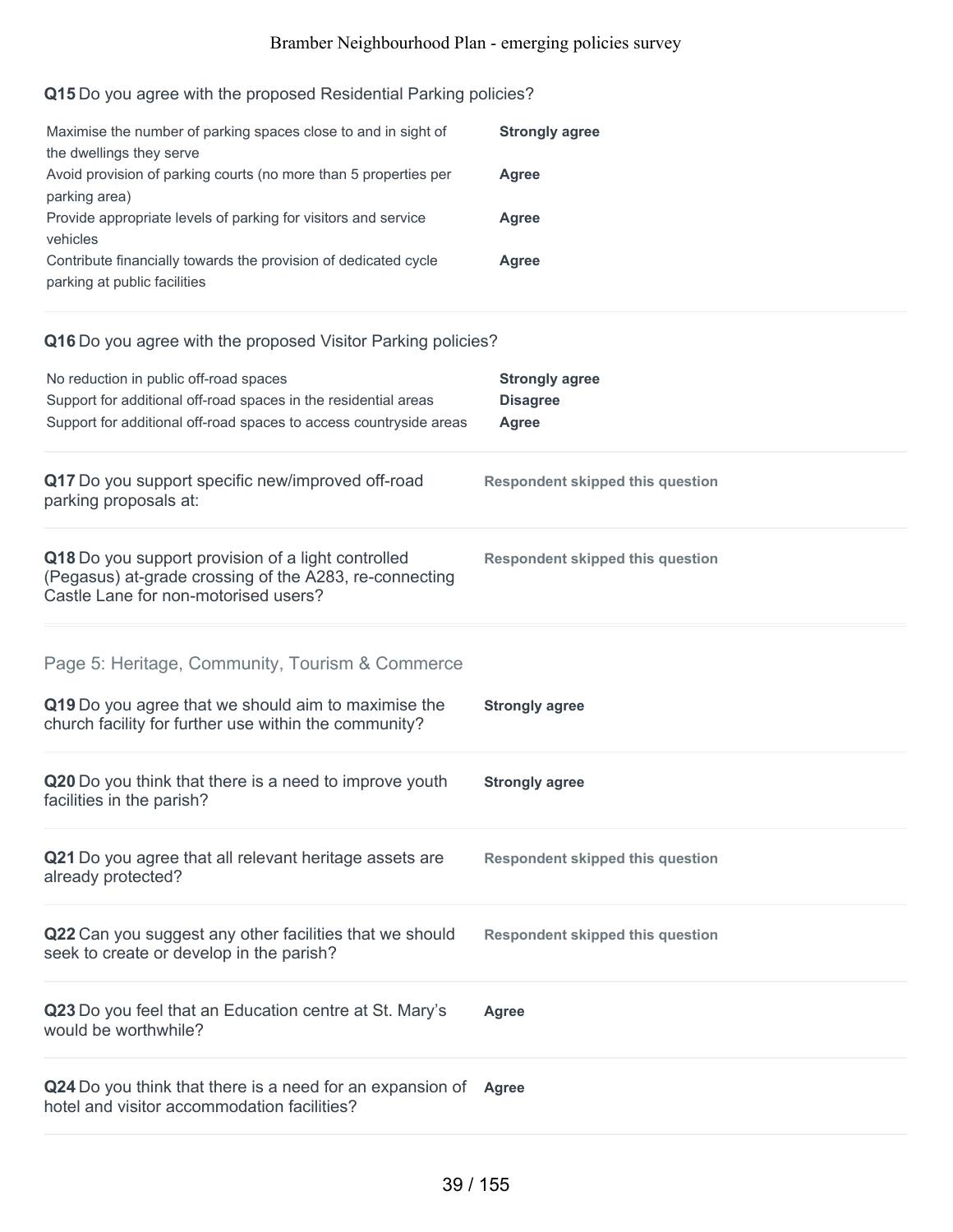| Q25 Are there any other improvements you think could<br>be made to encourage tourism?                                     | <b>Respondent skipped this question</b> |
|---------------------------------------------------------------------------------------------------------------------------|-----------------------------------------|
| Q26 Are there any other improvements you think could<br>be made to encourage retail/local business?                       | <b>Respondent skipped this question</b> |
| Page 6: Final Comments                                                                                                    |                                         |
| Q27 Please use this space to give us any additional feedback<br>uploaded by SLG                                           |                                         |
| Q28 Before the event I knew all about the process of a<br>Neighbourhood Plan, and of the Bramber one in<br>particular     | Agree                                   |
| Q29 Now I have attended the event I have a better<br>understanding about the process of the Bramber<br>Neighbourhood Plan | <b>Agree</b>                            |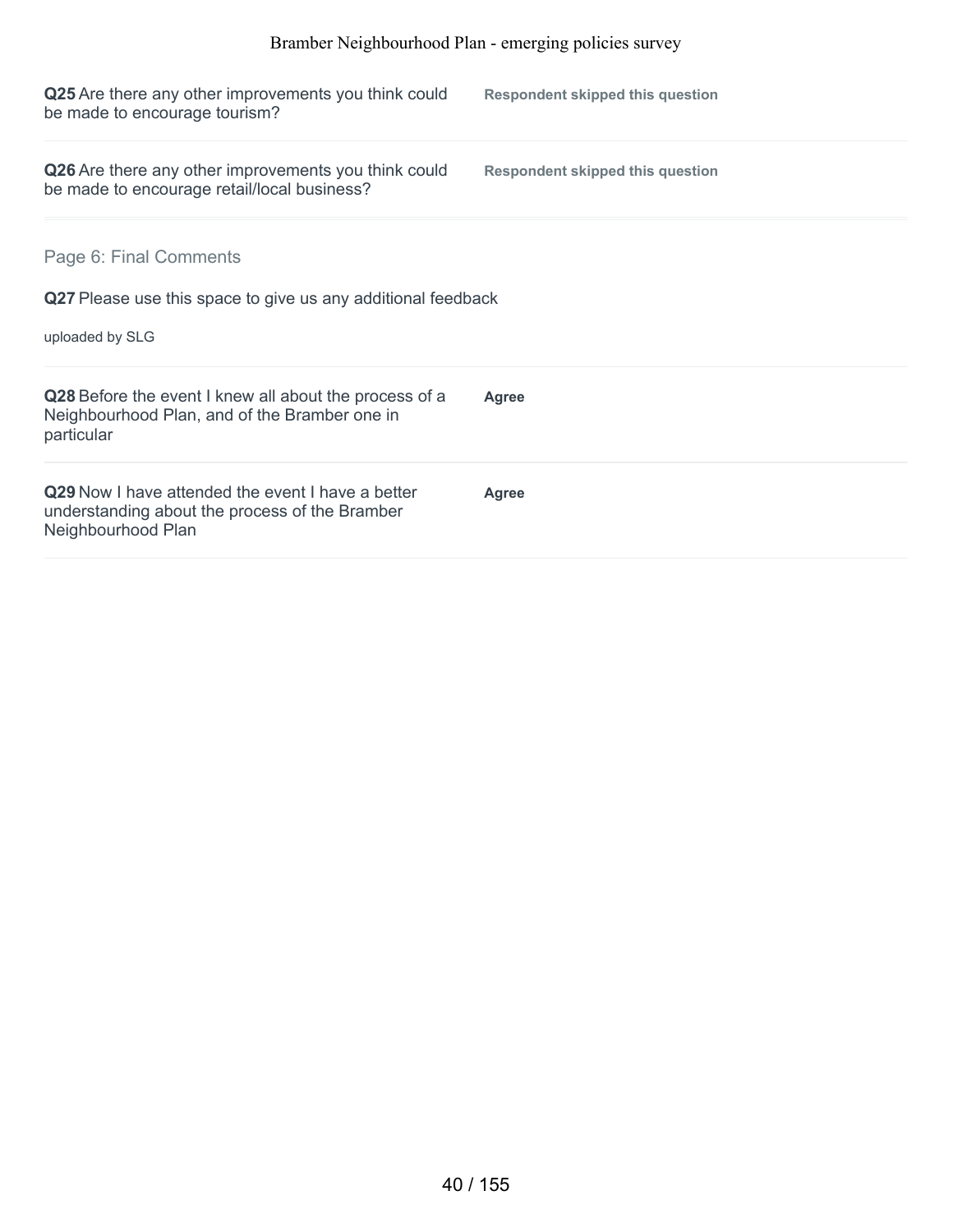

| Web Link 1 (Web Link)                |
|--------------------------------------|
| Sunday, December 02, 2018 3:43:41 PM |
| Sunday, December 02, 2018 3:49:10 PM |
| 00:05:28                             |
| 90.240.248.65                        |
|                                      |

# Page 1: About this survey

| Q1 Which parish do you live in?                                                                             | <b>Bramber</b>                                                                                                                                                                                                                                                                                               |
|-------------------------------------------------------------------------------------------------------------|--------------------------------------------------------------------------------------------------------------------------------------------------------------------------------------------------------------------------------------------------------------------------------------------------------------|
| Page 2: Housing                                                                                             |                                                                                                                                                                                                                                                                                                              |
| <b>Q2</b> Do you agree with the following aspects of the<br>Housing policies identified for Bramber so far? | <b>Respondent skipped this question</b>                                                                                                                                                                                                                                                                      |
| Q3 Do you agree with our findings that there is an<br>identified housing need for Bramber?                  | <b>Disagree</b>                                                                                                                                                                                                                                                                                              |
| Q4 Do you agree with the findings of our assessment so<br>far for Clays Field?                              | <b>Strongly</b><br>disagree<br>If you disagree with any aspects of the assessment, please<br>say why and what you think should be changed:<br>Environmentally and ethically unsuitable. Planning once<br>granted will access further development. Should be<br>maintained as a green buffer between villages |
| Q5 Would you like to see the Clays Field site used to<br>help meet the housing needs of Bramber?            | <b>Strongly</b><br>disagree                                                                                                                                                                                                                                                                                  |

**Q6** If you think the site at Clays Field is suitable, please give an indication of the scale of development you would prefer:

| 5 to 15 dwellings                                                                                           | <b>Strongly disagree</b> |
|-------------------------------------------------------------------------------------------------------------|--------------------------|
| 16 to 30 dwellings                                                                                          | <b>Strongly disagree</b> |
| 31 to 50 dwellings                                                                                          | <b>Strongly disagree</b> |
| Q7 Do you agree with the findings of our assessment so<br>far for the site at Kingsmead Close?              | <b>Agree</b>             |
| <b>Q8</b> Would you like to see the Kingsmead Close site used<br>to help meet the housing needs of Bramber? | Agree                    |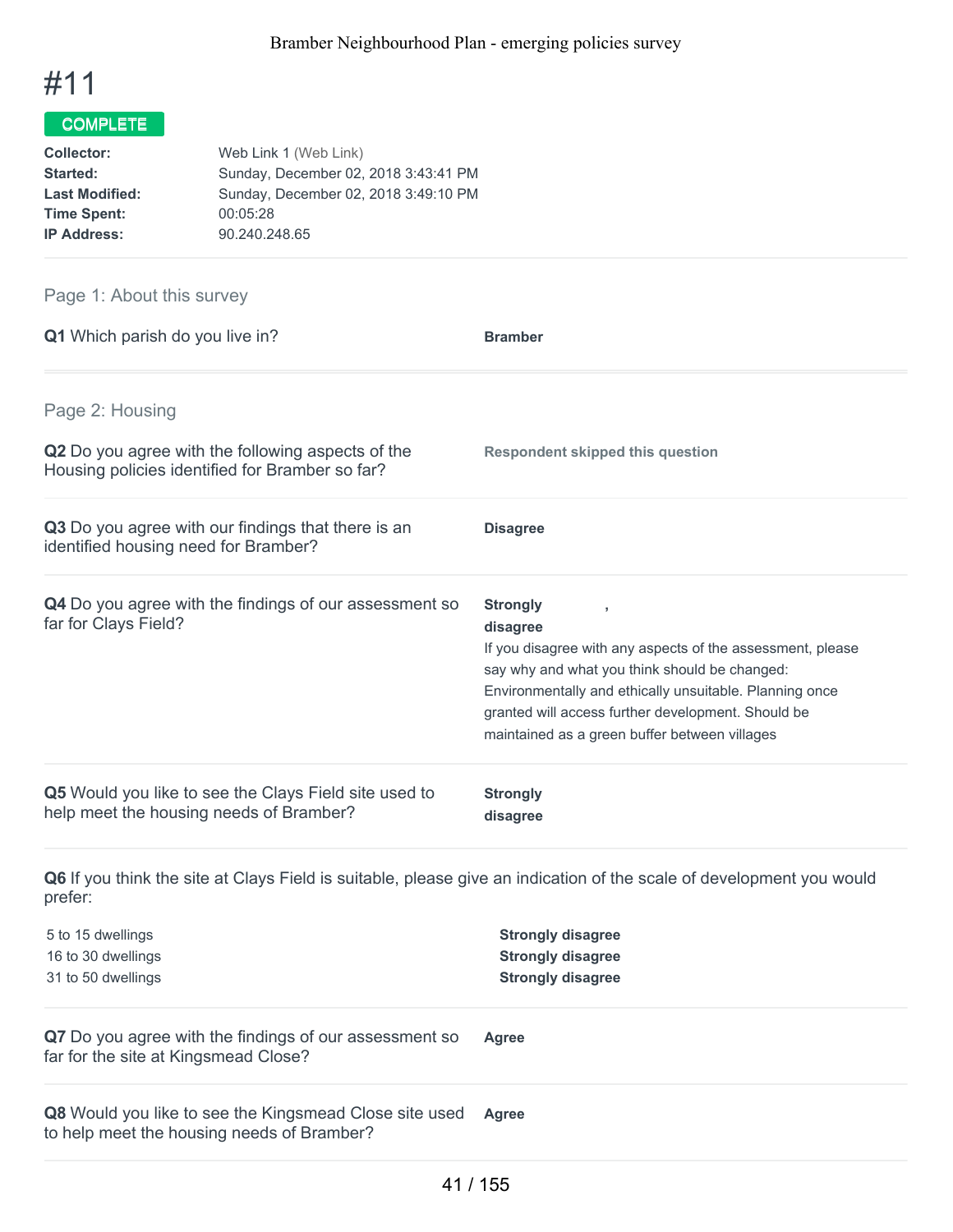**Q9** If you think the site at Kingsmead Close is suitable, please give an indication of the scale of development you would prefer

| 5 to 10 dwellings  | Agree                    |
|--------------------|--------------------------|
| 15 to 20 dwellings | <b>Strongly disagree</b> |

Page 3: Environment and Countryside

**Q10** Do you agree with the Local Green Spaces identified so far?

Clays Field (southern section) **Strongly agree**

**Q11** Are there any additional Green Spaces that have not been considered? (please give details below including why you think they should be protected)

All of Clays Field

**Q12** Do you think that some of the Green Spaces that have been discarded should be reconsidered? (please give details below)

All of Clays Field

**Q13** Do you agree with the Environment Policies identified so far?

| Green Infrastructure | <b>Strongly disagree</b> |
|----------------------|--------------------------|
| Protection of Views  | <b>Strongly disagree</b> |

#### Page 4: Transport and Movement

**Q14** Do you agree with the proposed Transport and Movement policies?

| Making routes safer and more accessible for non-motorised users | <b>Strongly agree</b> |
|-----------------------------------------------------------------|-----------------------|
| Retain all footpaths and bridleways                             | <b>Strongly agree</b> |
| Support schemes to minimise rat-running                         | <b>Strongly agree</b> |

#### **Q15** Do you agree with the proposed Residential Parking policies?

| Maximise the number of parking spaces close to and in sight of  | Agree                 |
|-----------------------------------------------------------------|-----------------------|
| the dwellings they serve                                        |                       |
| Contribute financially towards the provision of dedicated cycle | <b>Strongly agree</b> |
| parking at public facilities                                    |                       |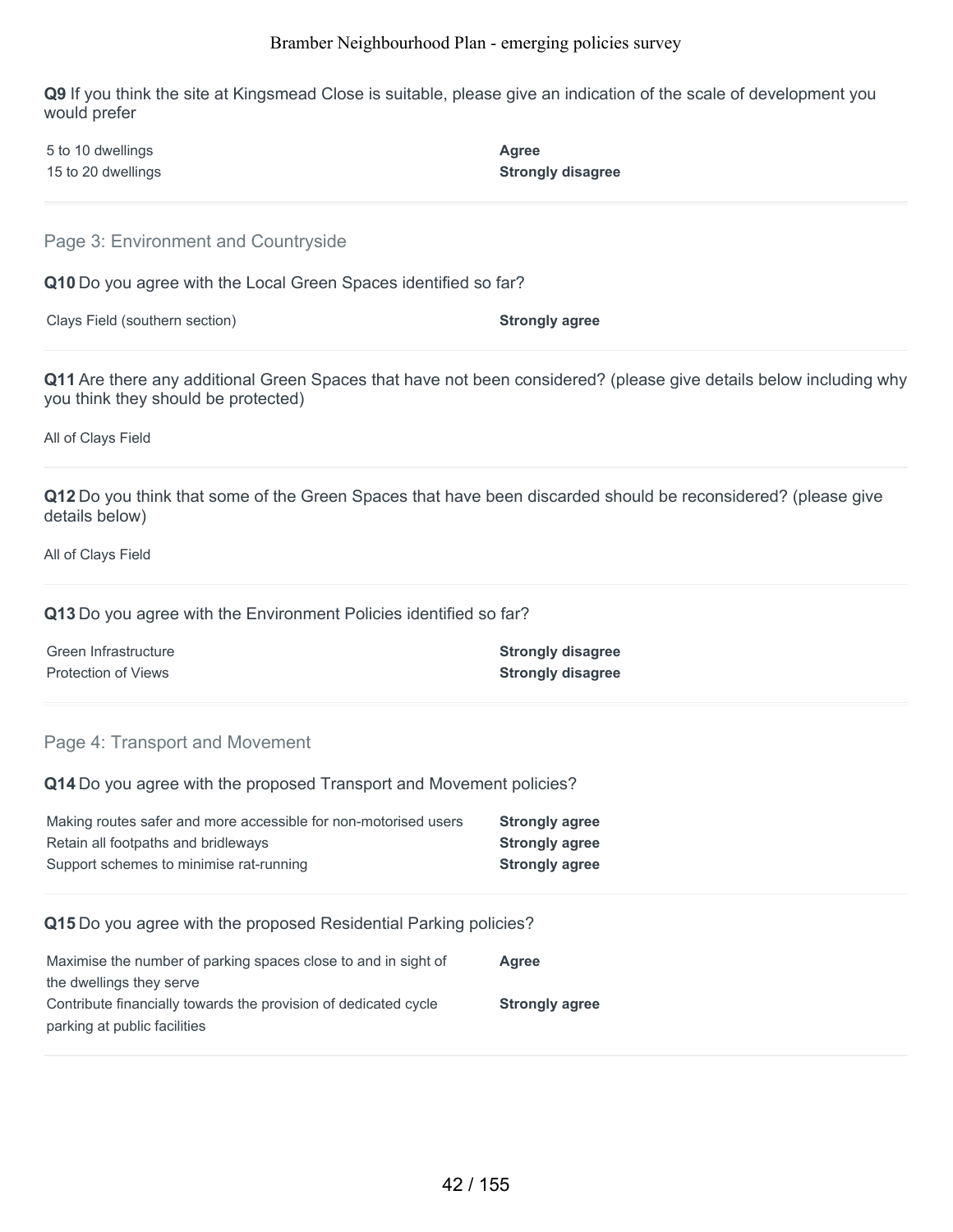# **Q16** Do you agree with the proposed Visitor Parking policies?

| No reduction in public off-road spaces<br>Support for additional off-road spaces in the residential areas<br>Support for additional off-road spaces to access countryside areas | <b>Agree</b><br><b>Agree</b><br><b>Disagree</b>                                                                                                               |
|---------------------------------------------------------------------------------------------------------------------------------------------------------------------------------|---------------------------------------------------------------------------------------------------------------------------------------------------------------|
| Q17 Do you support specific new/improved off-road parking proposals at:                                                                                                         |                                                                                                                                                               |
| Bostal Road (near South Downs Way)?                                                                                                                                             | <b>Disagree</b>                                                                                                                                               |
| A283 roundabout (The Street and Monarch's Way)?                                                                                                                                 | <b>Strongly disagree</b>                                                                                                                                      |
| Q18 Do you support provision of a light controlled<br>(Pegasus) at-grade crossing of the A283, re-connecting<br>Castle Lane for non-motorised users?                            | <b>Respondent skipped this question</b>                                                                                                                       |
| Page 5: Heritage, Community, Tourism & Commerce                                                                                                                                 |                                                                                                                                                               |
| Q19 Do you agree that we should aim to maximise the<br>church facility for further use within the community?                                                                    | Agree                                                                                                                                                         |
| Q20 Do you think that there is a need to improve youth<br>facilities in the parish?                                                                                             | <b>Agree</b>                                                                                                                                                  |
| Q21 Do you agree that all relevant heritage assets are<br>already protected?                                                                                                    | Disagree,<br>Can you suggest any heritage buildings/structures that are<br>not already protected and should be?:<br><b>Bramber Castle being</b><br>vandalised |
| Q22 Can you suggest any other facilities that we should<br>seek to create or develop in the parish?                                                                             | <b>Respondent skipped this question</b>                                                                                                                       |
| Q23 Do you feel that an Education centre at St. Mary's<br>would be worthwhile?                                                                                                  | <b>Disagree</b>                                                                                                                                               |
| Q24 Do you think that there is a need for an expansion of<br>hotel and visitor accommodation facilities?                                                                        | <b>Disagree</b>                                                                                                                                               |
| Q25 Are there any other improvements you think could<br>be made to encourage tourism?                                                                                           | <b>Respondent skipped this question</b>                                                                                                                       |
| Q26 Are there any other improvements you think could<br>be made to encourage retail/local business?                                                                             | <b>Respondent skipped this question</b>                                                                                                                       |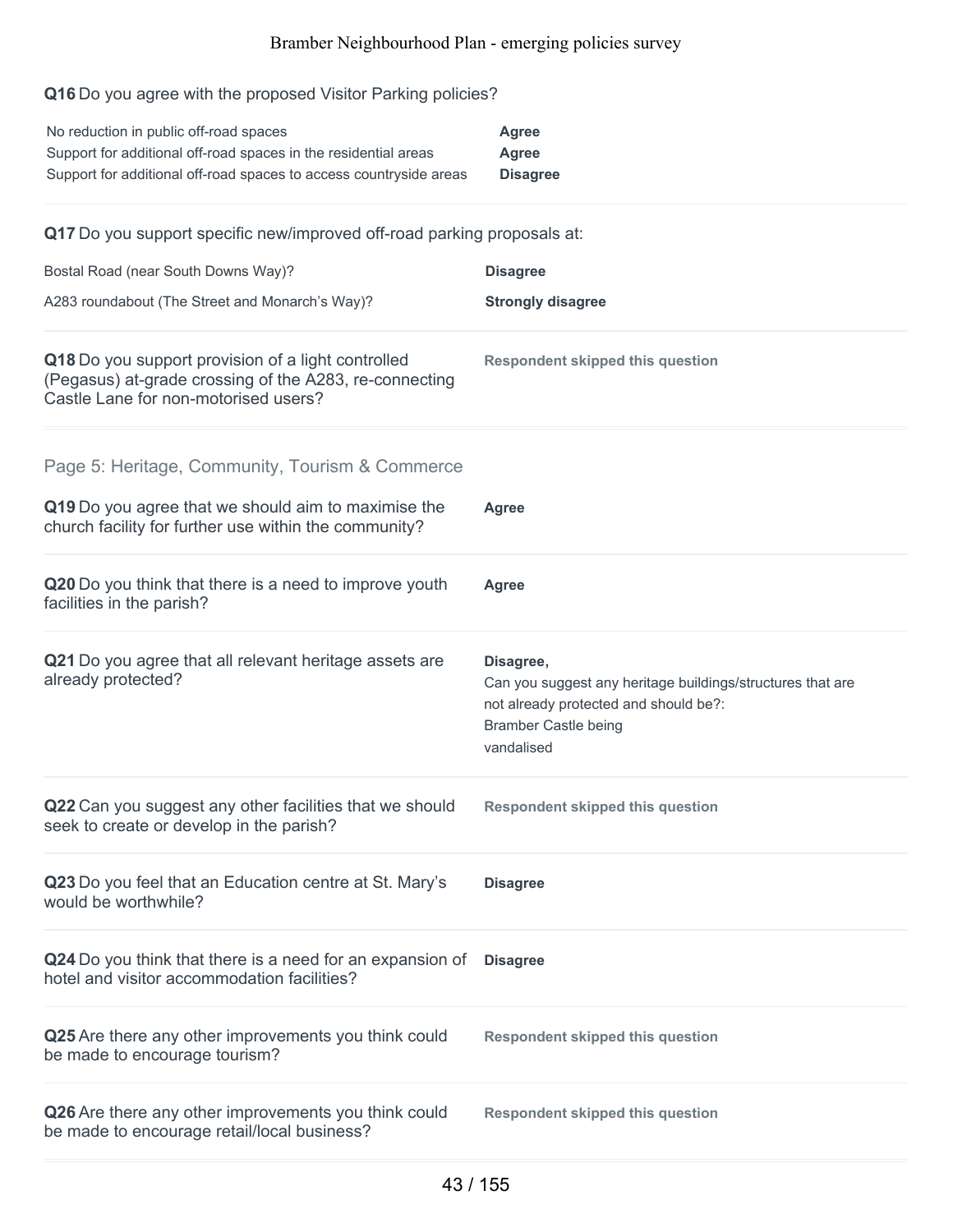# Page 6: Final Comments

**Q27** Please use this space to give us any additional feedback

input by SLG

| Q28 Before the event I knew all about the process of a<br>Neighbourhood Plan, and of the Bramber one in<br>particular            | Agree           |
|----------------------------------------------------------------------------------------------------------------------------------|-----------------|
| <b>Q29</b> Now I have attended the event I have a better<br>understanding about the process of the Bramber<br>Neighbourhood Plan | <b>Disagree</b> |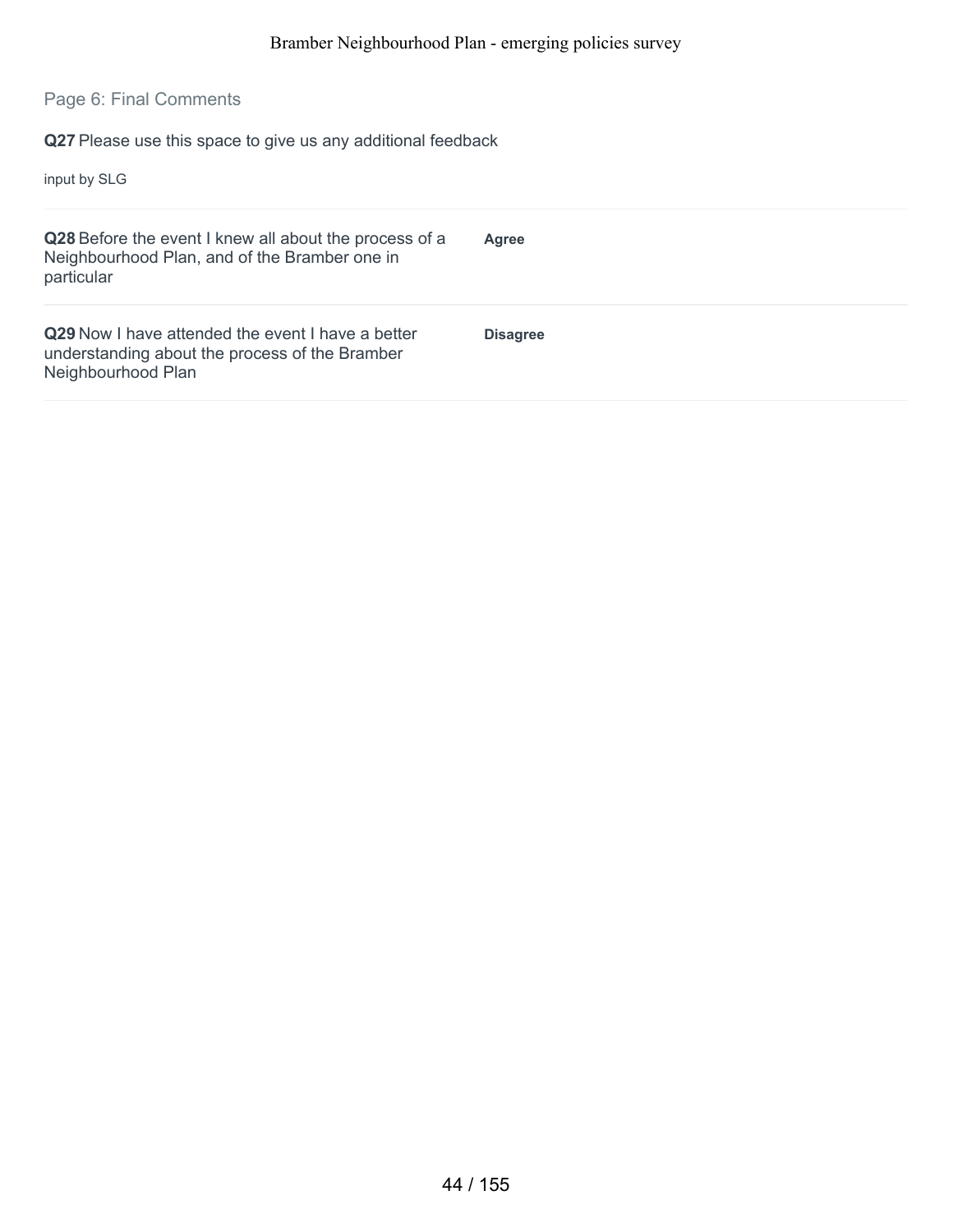

| Web Link 1 (Web Link)                |
|--------------------------------------|
| Sunday, December 02, 2018 4:00:29 PM |
| Sunday, December 02, 2018 4:05:40 PM |
| 00:05:11                             |
| 90.240.248.65                        |
|                                      |

### Page 1: About this survey

| Q1 Which parish do you live in? | <b>Bramber</b> |
|---------------------------------|----------------|
|---------------------------------|----------------|

### Page 2: Housing

**Q2** Do you agree with the following aspects of the Housing policies identified for Bramber so far?

| <b>Disagree</b><br><b>Disagree</b><br><b>Disagree</b><br><b>Agree</b>                                                                                                                               |
|-----------------------------------------------------------------------------------------------------------------------------------------------------------------------------------------------------|
| Agree                                                                                                                                                                                               |
| Disagree,<br>If you disagree with any aspects of the assessment, please<br>say why and what you think should be changed:<br>Number of houses impacts directly on a number of Policies<br>of Traffic |
| Agree                                                                                                                                                                                               |
|                                                                                                                                                                                                     |

**Q6** If you think the site at Clays Field is suitable, please give an indication of the scale of development you would prefer:

| 5 to 15 dwellings  | <b>Strongly disagree</b> |
|--------------------|--------------------------|
| 16 to 30 dwellings | Agree                    |
| 31 to 50 dwellings | <b>Strongly disagree</b> |

**Q7** Do you agree with the findings of our assessment so far for the site at Kingsmead Close? **Agree**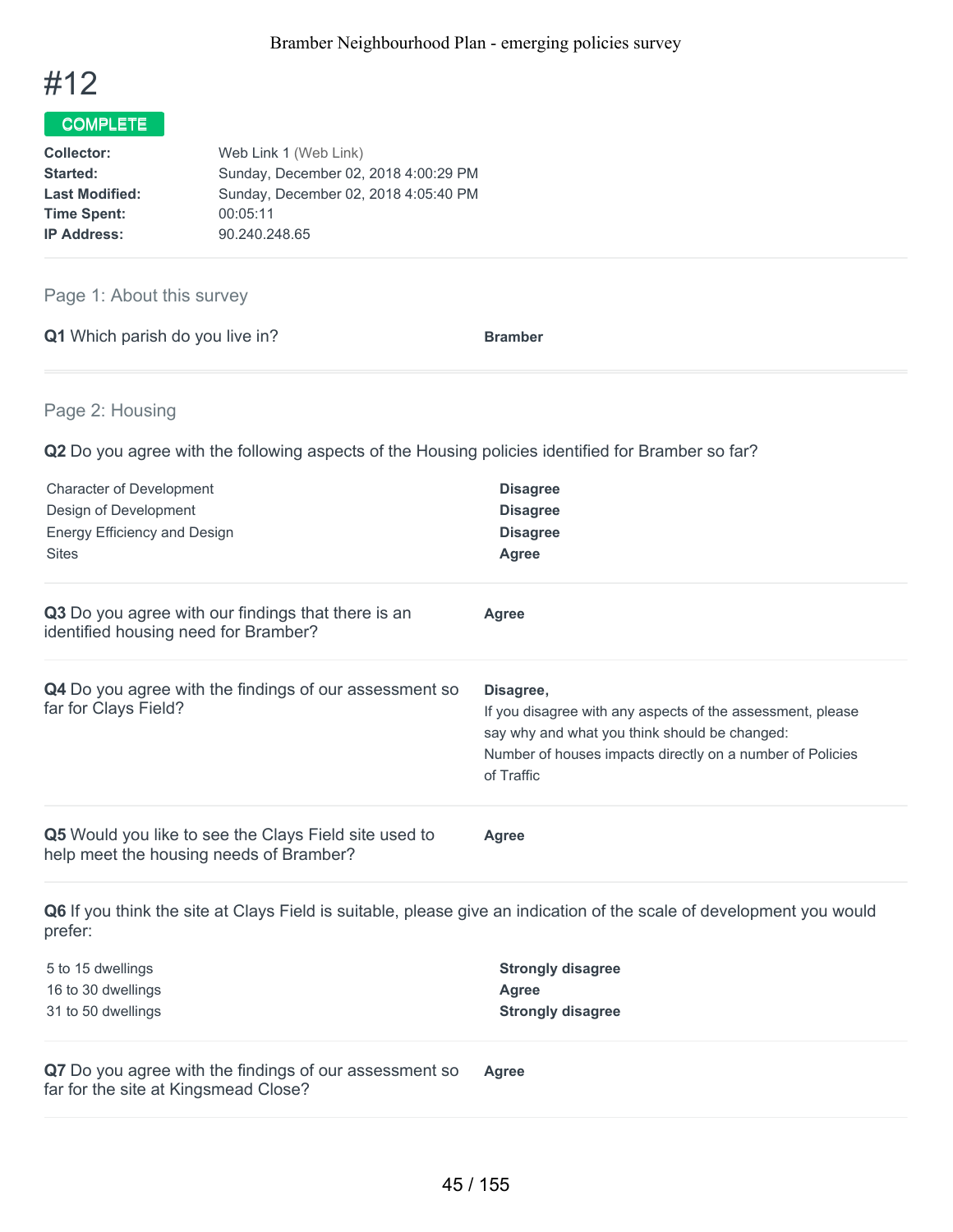| Q8 Would you like to see the Kingsmead Close site used<br>to help meet the housing needs of Bramber?                                                        | Disagree,<br>If not, please tell us why you think the site is<br>unsuitable:<br>Increased traffic in Kingsmead Close and then onto Maudlyn<br>Lane |
|-------------------------------------------------------------------------------------------------------------------------------------------------------------|----------------------------------------------------------------------------------------------------------------------------------------------------|
| Q9 If you think the site at Kingsmead Close is suitable, please give an indication of the scale of development you<br>would prefer                          |                                                                                                                                                    |
| 5 to 10 dwellings<br>15 to 20 dwellings                                                                                                                     | Agree<br><b>Strongly disagree</b>                                                                                                                  |
| Page 3: Environment and Countryside                                                                                                                         |                                                                                                                                                    |
| Q10 Do you agree with the Local Green Spaces identified so far?                                                                                             |                                                                                                                                                    |
| Clays Field (southern section)<br>Maudlin Farm Field                                                                                                        | <b>Strongly agree</b><br><b>Strongly agree</b>                                                                                                     |
| Q11 Are there any additional Green Spaces that have<br>not been considered? (please give details below<br>including why you think they should be protected) | <b>Respondent skipped this question</b>                                                                                                            |
| Q12 Do you think that some of the Green Spaces that<br>have been discarded should be reconsidered? (please<br>give details below)                           | <b>Respondent skipped this question</b>                                                                                                            |
| Q13 Do you agree with the Environment Policies identified so far?                                                                                           |                                                                                                                                                    |
| Green Infrastructure<br><b>Protection of Views</b><br>Minimising Flood Risk<br>Renewable Energy                                                             | Agree<br>Agree<br><b>Strongly agree</b><br><b>Strongly agree</b>                                                                                   |
| Page 4: Transport and Movement                                                                                                                              |                                                                                                                                                    |
| Q14 Do you agree with the proposed Transport and Movement policies?                                                                                         |                                                                                                                                                    |
| New development to be connected to the footpath/transport<br>network<br>Making routes safer and more accessible for non-motorised users                     | <b>Agree</b><br><b>Agree</b>                                                                                                                       |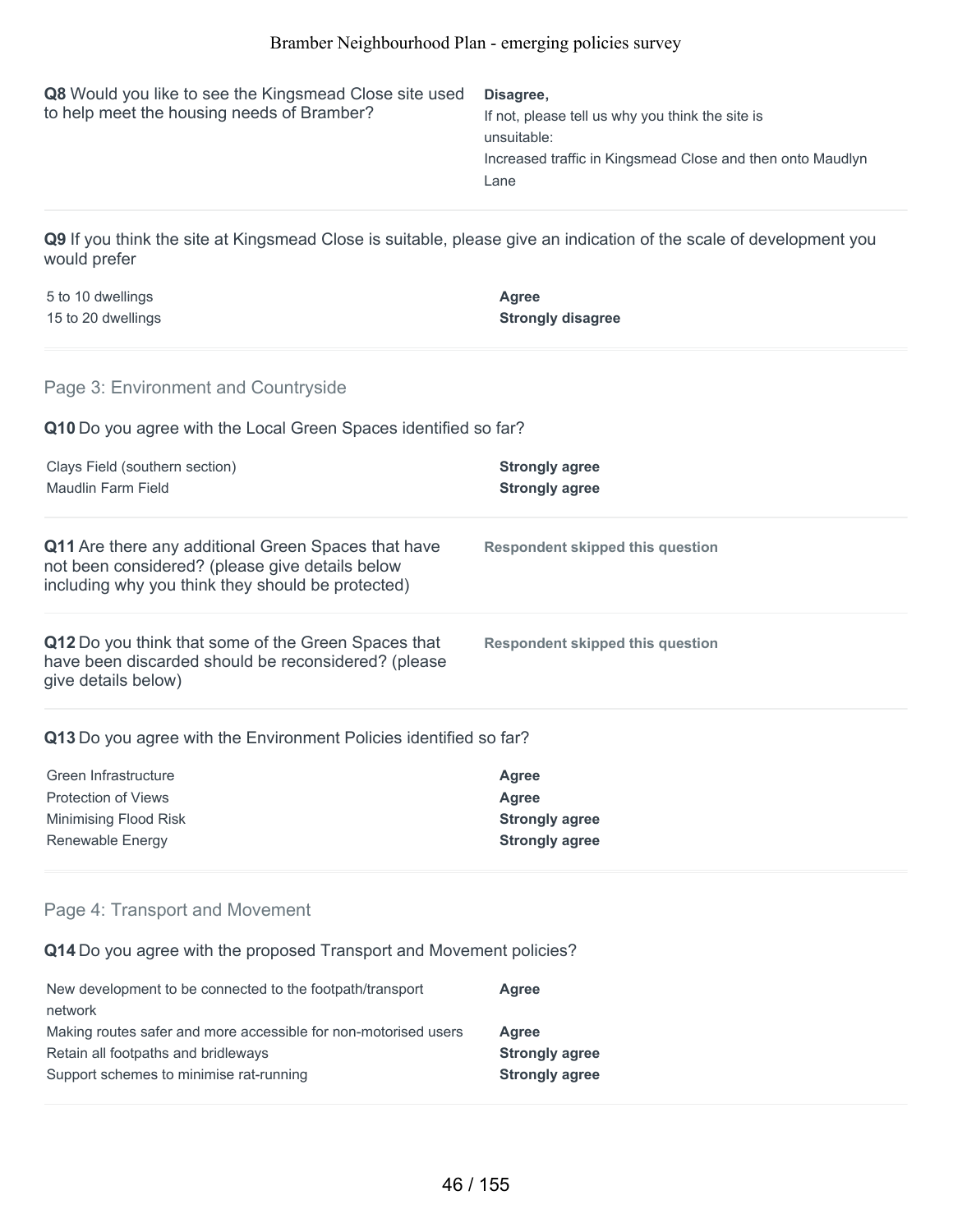# **Q15** Do you agree with the proposed Residential Parking policies?

| Maximise the number of parking spaces close to and in sight of   | <b>Strongly agree</b> |
|------------------------------------------------------------------|-----------------------|
| the dwellings they serve                                         |                       |
| Avoid provision of parking courts (no more than 5 properties per | <b>Strongly agree</b> |
| parking area)                                                    |                       |
| Provide appropriate levels of parking for visitors and service   | <b>Strongly agree</b> |
| vehicles                                                         |                       |
| Contribute financially towards the provision of dedicated cycle  | <b>Strongly agree</b> |
| parking at public facilities                                     |                       |

### **Q16** Do you agree with the proposed Visitor Parking policies?

| No reduction in public off-road spaces                             | <b>Disagree</b>          |
|--------------------------------------------------------------------|--------------------------|
| Support for additional off-road spaces in the residential areas    | <b>Strongly disagree</b> |
| Support for additional off-road spaces to access countryside areas | <b>Disagree</b>          |

### **Q17** Do you support specific new/improved off-road parking proposals at:

| Bostal Road (near South Downs Way)?                                                                                                                  | Agree                                   |
|------------------------------------------------------------------------------------------------------------------------------------------------------|-----------------------------------------|
| A283 roundabout (The Street and Monarch's Way)?                                                                                                      | <b>Disagree</b>                         |
| Q18 Do you support provision of a light controlled<br>(Pegasus) at-grade crossing of the A283, re-connecting<br>Castle Lane for non-motorised users? | <b>Strongly</b><br>disagree             |
| Page 5: Heritage, Community, Tourism & Commerce<br>Q19 Do you agree that we should aim to maximise the                                               | <b>Agree</b>                            |
| church facility for further use within the community?                                                                                                |                                         |
| Q20 Do you think that there is a need to improve youth<br>facilities in the parish?                                                                  | <b>Strongly agree</b>                   |
| Q21 Do you agree that all relevant heritage assets are<br>already protected?                                                                         | <b>Agree</b>                            |
| Q22 Can you suggest any other facilities that we should<br>seek to create or develop in the parish?                                                  | <b>Respondent skipped this question</b> |
| Q23 Do you feel that an Education centre at St. Mary's<br>would be worthwhile?                                                                       | Agree                                   |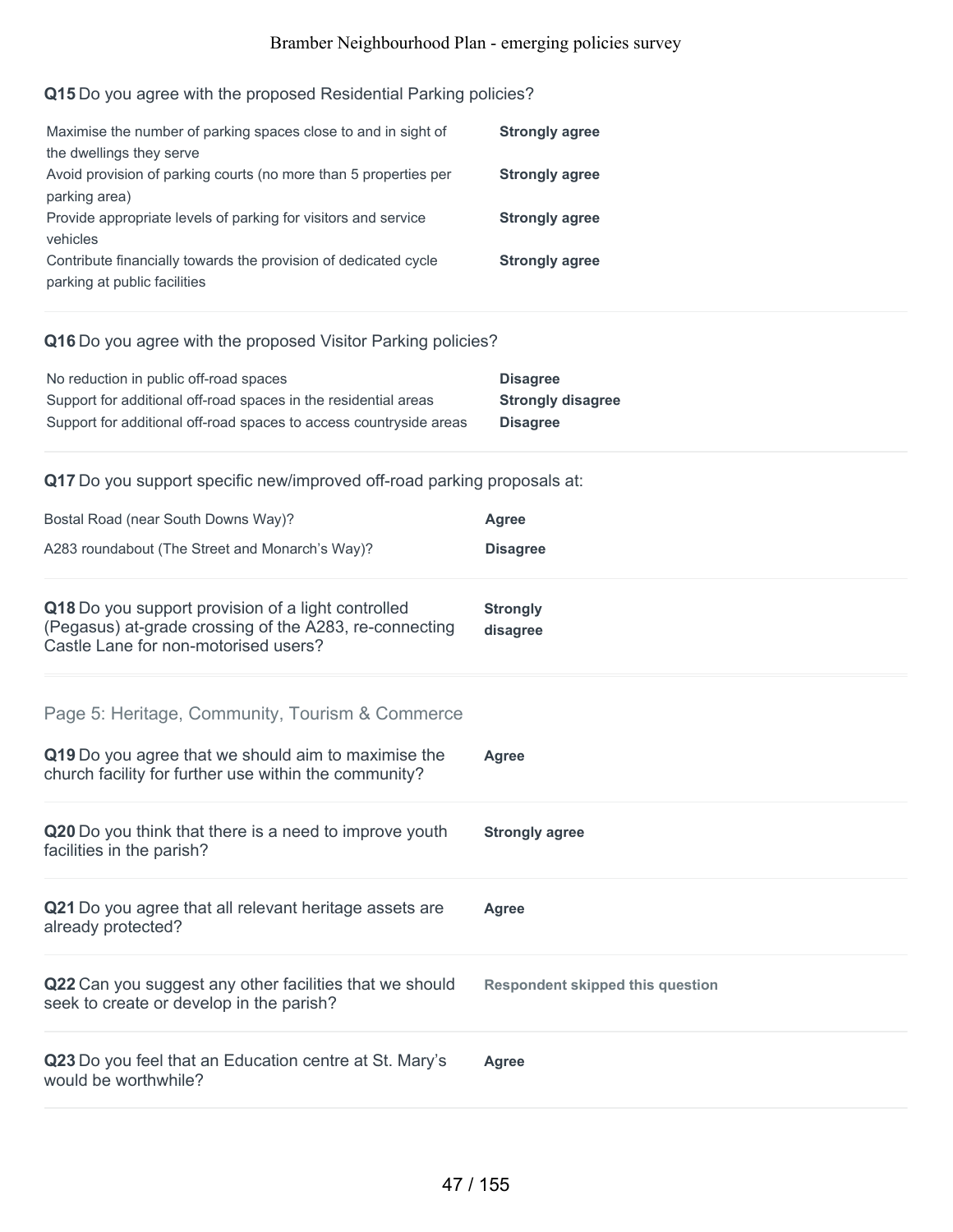| Q24 Do you think that there is a need for an expansion of<br>hotel and visitor accommodation facilities?                  | <b>Strongly</b><br>disagree             |
|---------------------------------------------------------------------------------------------------------------------------|-----------------------------------------|
| Q25 Are there any other improvements you think could<br>be made to encourage tourism?                                     | <b>Respondent skipped this question</b> |
| Q26 Are there any other improvements you think could<br>be made to encourage retail/local business?                       | <b>Respondent skipped this question</b> |
| Page 6: Final Comments<br>Q27 Please use this space to give us any additional feedback                                    |                                         |
| input by SLG                                                                                                              |                                         |
| Q28 Before the event I knew all about the process of a<br>Neighbourhood Plan, and of the Bramber one in<br>particular     | <b>Disagree</b>                         |
| Q29 Now I have attended the event I have a better<br>understanding about the process of the Bramber<br>Neighbourhood Plan | <b>Agree</b>                            |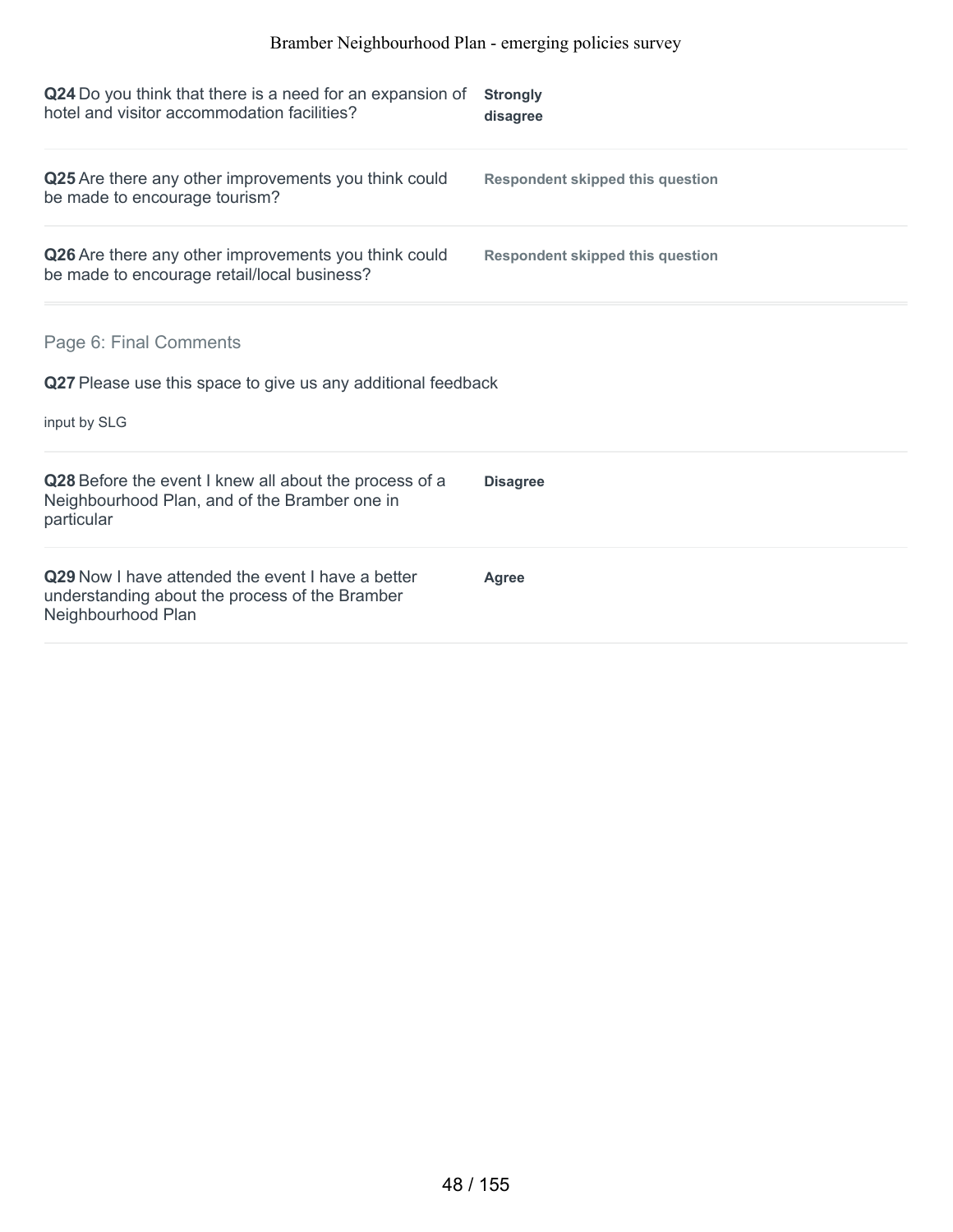

| Web Link 1 (Web Link)                |
|--------------------------------------|
| Sunday, December 02, 2018 4:38:54 PM |
| Sunday, December 02, 2018 4:44:30 PM |
| 00:05:36                             |
| 86.149.39.21                         |
|                                      |

# Page 1: About this survey

| Q1 Which parish do you live in?                                                                                                    | <b>Bramber</b>                                                                                                                                                                               |
|------------------------------------------------------------------------------------------------------------------------------------|----------------------------------------------------------------------------------------------------------------------------------------------------------------------------------------------|
| Page 2: Housing<br>Q2 Do you agree with the following aspects of the<br>Housing policies identified for Bramber so far?            | <b>Respondent skipped this question</b>                                                                                                                                                      |
| Q3 Do you agree with our findings that there is an<br>identified housing need for Bramber?                                         | Agree                                                                                                                                                                                        |
| Q4 Do you agree with the findings of our assessment so<br>far for Clays Field?                                                     | Agree,<br>If you disagree with any aspects of the assessment, please<br>say why and what you think should be changed:<br>25% with 75% maintained space is a reasonable<br>compromise         |
| Q5 Would you like to see the Clays Field site used to<br>help meet the housing needs of Bramber?                                   | Disagree,<br>If not, please tell us why you think the site is<br>unsuitable:<br>Castle Lane not suitable access. However if small<br>development of low cost homes this is not a big problem |
| Q6 If you think the site at Clays Field is suitable, please<br>give an indication of the scale of development you would<br>prefer: | <b>Respondent skipped this question</b>                                                                                                                                                      |
| Q7 Do you agree with the findings of our assessment so<br>far for the site at Kingsmead Close?                                     | <b>Respondent skipped this question</b>                                                                                                                                                      |
| Q8 Would you like to see the Kingsmead Close site used<br>to help meet the housing needs of Bramber?                               | <b>Respondent skipped this question</b>                                                                                                                                                      |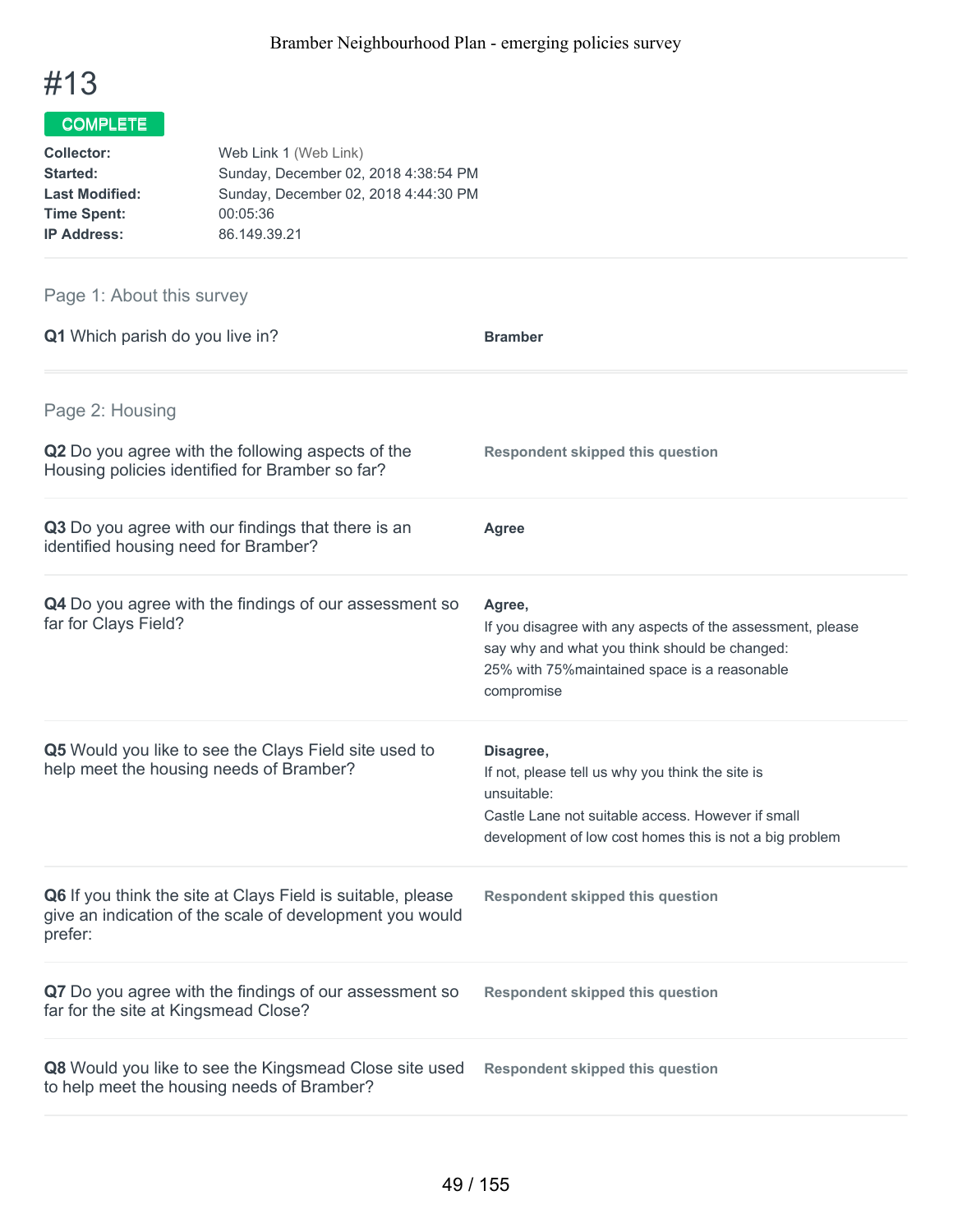| Q9 If you think the site at Kingsmead Close is suitable,<br>please give an indication of the scale of development<br>you would prefer                       | <b>Respondent skipped this question</b>                                 |
|-------------------------------------------------------------------------------------------------------------------------------------------------------------|-------------------------------------------------------------------------|
| Page 3: Environment and Countryside                                                                                                                         |                                                                         |
| Q10 Do you agree with the Local Green Spaces identified so far?                                                                                             |                                                                         |
| Clays Field (southern section)<br><b>Maudlin Farm Field</b>                                                                                                 | <b>Strongly agree</b><br><b>Strongly agree</b>                          |
| Q11 Are there any additional Green Spaces that have<br>not been considered? (please give details below<br>including why you think they should be protected) | <b>Respondent skipped this question</b>                                 |
| Q12 Do you think that some of the Green Spaces that<br>have been discarded should be reconsidered? (please<br>give details below)                           | <b>Respondent skipped this question</b>                                 |
| Q13 Do you agree with the Environment Policies<br>identified so far?                                                                                        | <b>Respondent skipped this question</b>                                 |
| Page 4: Transport and Movement                                                                                                                              |                                                                         |
| Q14 Do you agree with the proposed Transport and Movement policies?                                                                                         |                                                                         |
| New development to be connected to the footpath/transport<br>network                                                                                        | <b>Strongly agree</b>                                                   |
| Making routes safer and more accessible for non-motorised users<br>Retain all footpaths and bridleways<br>Support schemes to minimise rat-running           | <b>Strongly agree</b><br><b>Strongly agree</b><br><b>Strongly agree</b> |
| Q15 Do you agree with the proposed Residential Parking policies?                                                                                            |                                                                         |
| Maximise the number of parking spaces close to and in sight of                                                                                              | <b>Strongly agree</b>                                                   |
| the dwellings they serve<br>Contribute financially towards the provision of dedicated cycle<br>parking at public facilities                                 | <b>Strongly agree</b>                                                   |
| Q16 Do you agree with the proposed Visitor Parking<br>policies?                                                                                             | <b>Respondent skipped this question</b>                                 |
| Q17 Do you support specific new/improved off-road<br>parking proposals at:                                                                                  | <b>Respondent skipped this question</b>                                 |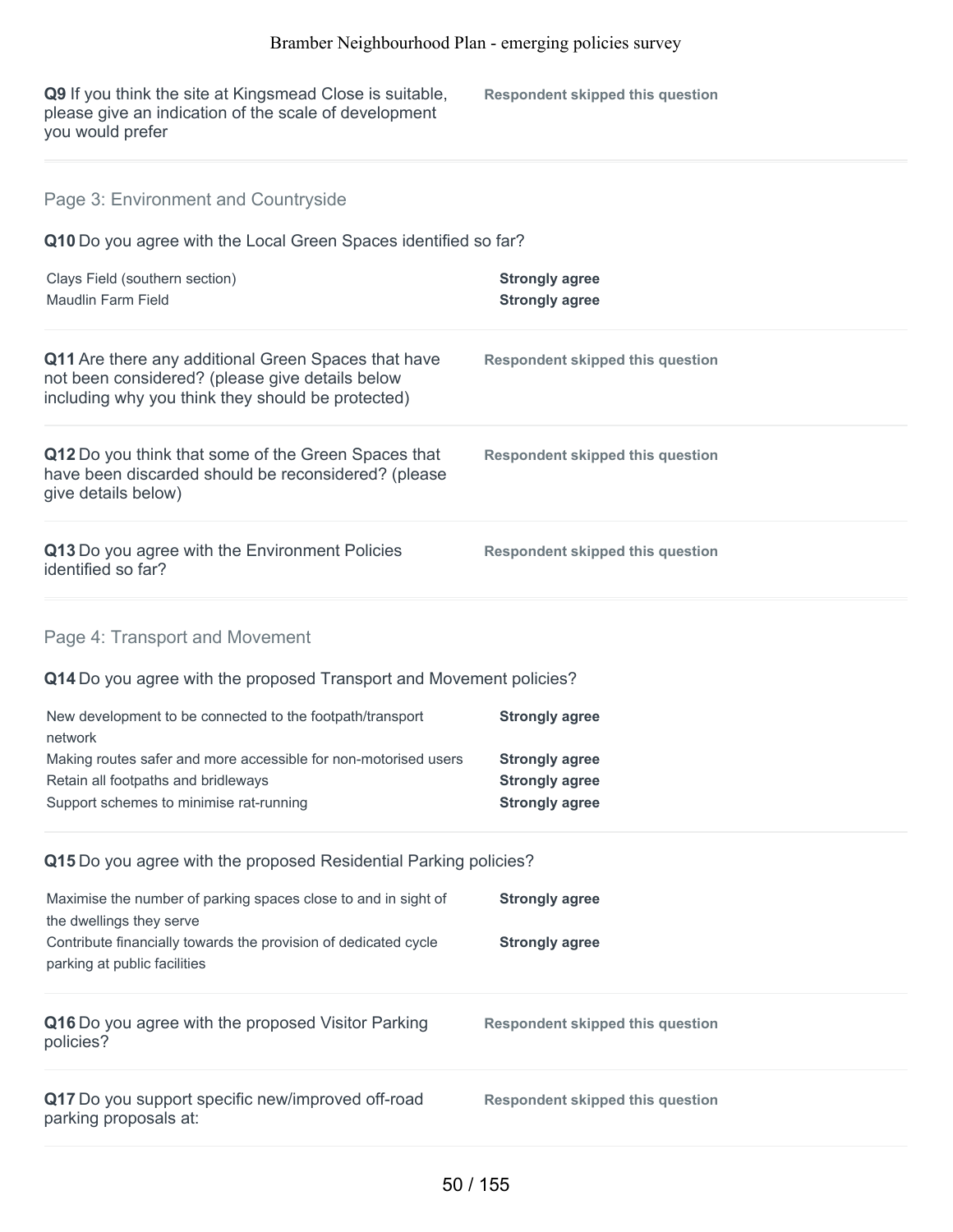| Q18 Do you support provision of a light controlled<br>(Pegasus) at-grade crossing of the A283, re-connecting<br>Castle Lane for non-motorised users?            | <b>Respondent skipped this question</b> |
|-----------------------------------------------------------------------------------------------------------------------------------------------------------------|-----------------------------------------|
| Page 5: Heritage, Community, Tourism & Commerce<br>Q19 Do you agree that we should aim to maximise the<br>church facility for further use within the community? | <b>Respondent skipped this question</b> |
| Q20 Do you think that there is a need to improve youth<br>facilities in the parish?                                                                             | <b>Strongly agree</b>                   |
| Q21 Do you agree that all relevant heritage assets are<br>already protected?                                                                                    | <b>Respondent skipped this question</b> |
| Q22 Can you suggest any other facilities that we should<br>seek to create or develop in the parish?                                                             | <b>Respondent skipped this question</b> |
| Q23 Do you feel that an Education centre at St. Mary's<br>would be worthwhile?                                                                                  | <b>Respondent skipped this question</b> |
| Q24 Do you think that there is a need for an expansion of<br>hotel and visitor accommodation facilities?                                                        | <b>Respondent skipped this question</b> |
| Q25 Are there any other improvements you think could<br>be made to encourage tourism?                                                                           | <b>Respondent skipped this question</b> |
| Q26 Are there any other improvements you think could<br>be made to encourage retail/local business?                                                             | <b>Respondent skipped this question</b> |

#### Page 6: Final Comments

**Q27** Please use this space to give us any additional feedback

Speed and noise of A283roundabout should be dealt with to achieve legality. Also Downslink cycle path crossing is dangerous - need to make riverbank cycle path.

**Q28** Before the event I knew all about the process of a Neighbourhood Plan, and of the Bramber one in particular **Agree**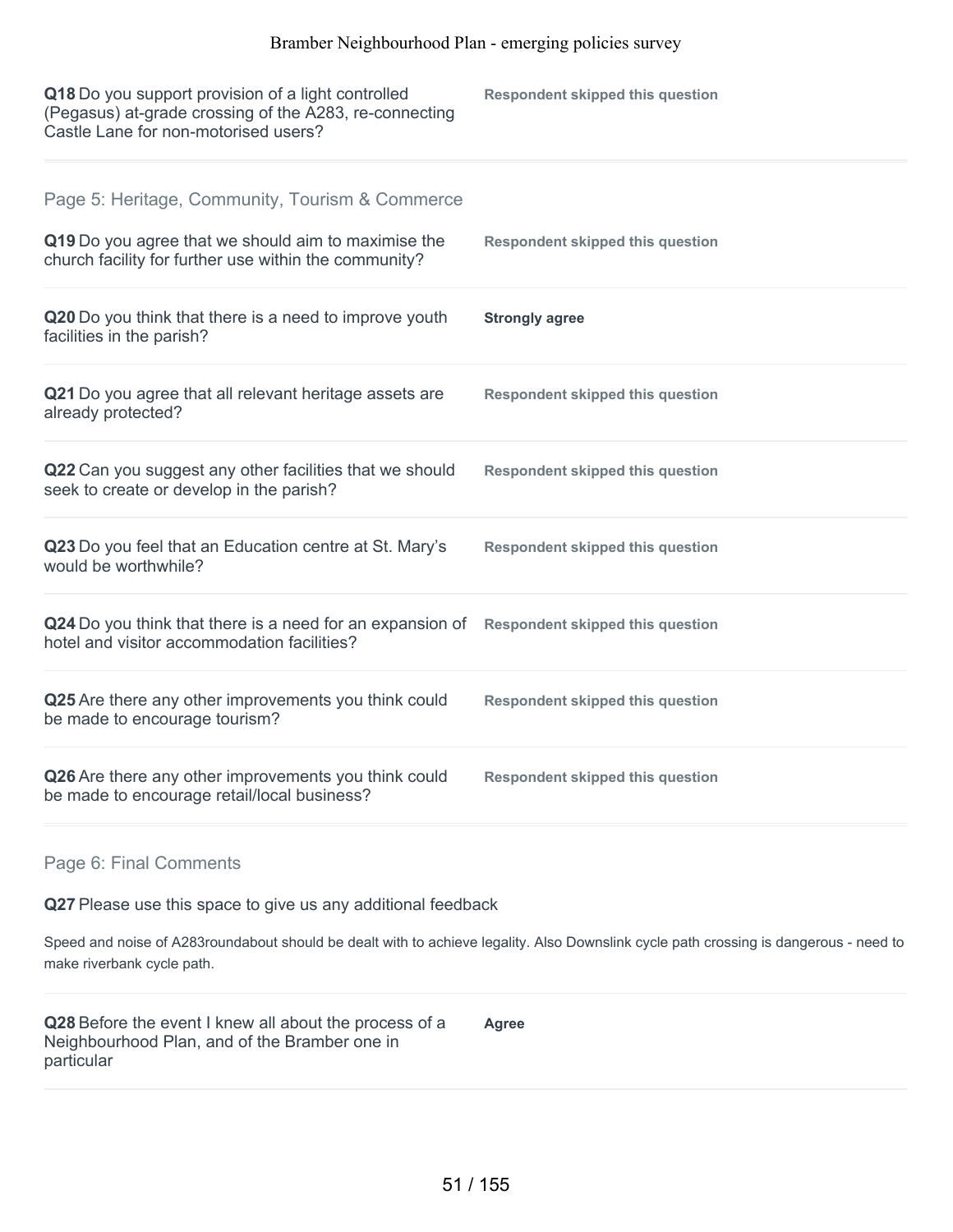**Q29** Now I have attended the event I have a better understanding about the process of the Bramber Neighbourhood Plan

**Strongly agree**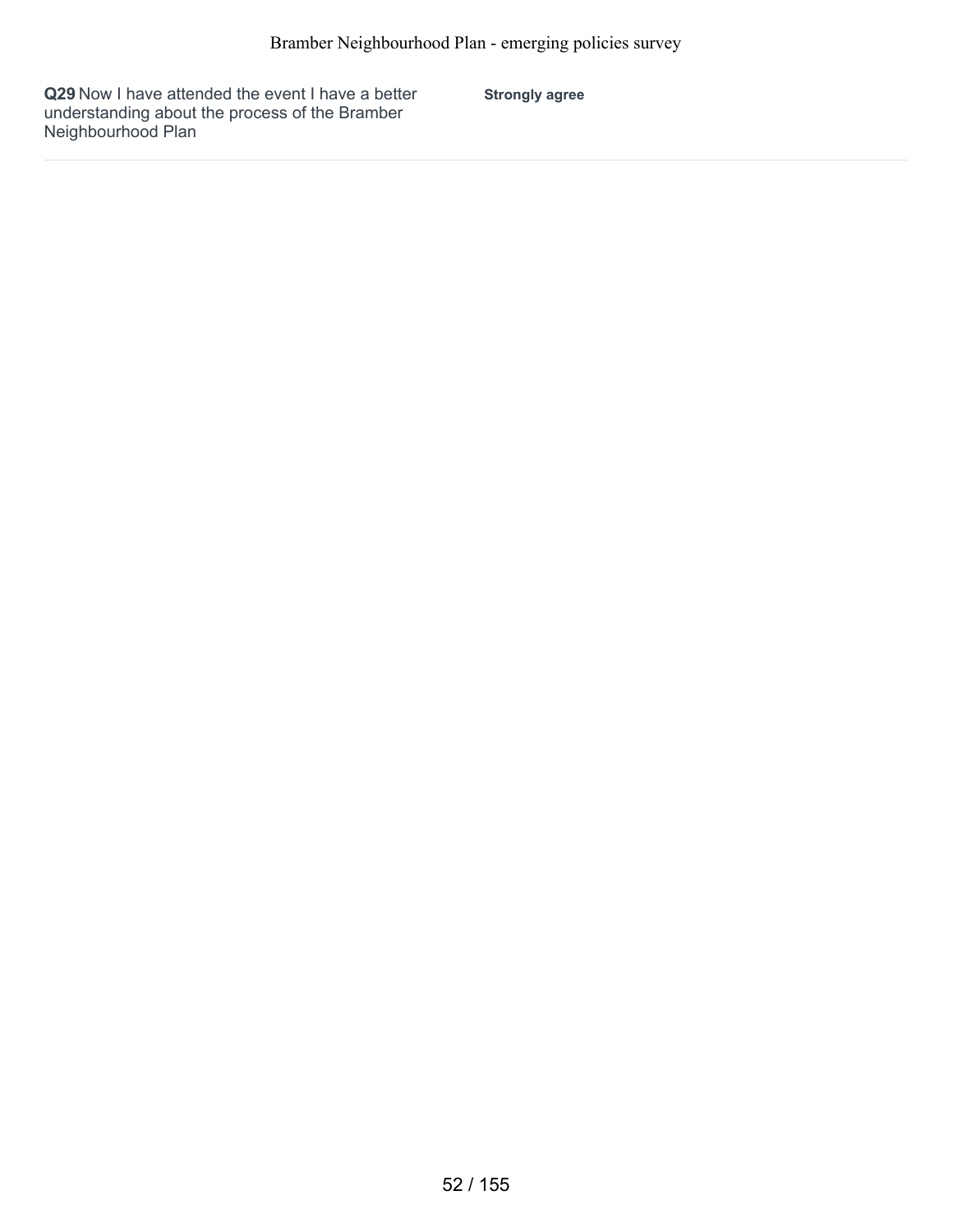

| Web Link 1 (Web Link)                |
|--------------------------------------|
| Sunday, December 02, 2018 4:40:30 PM |
| Sunday, December 02, 2018 4:54:50 PM |
| 00:14:19                             |
| 5.81.254.61                          |
|                                      |

### Page 1: About this survey

|  | <b>Q1</b> Which parish do you live in? | <b>Bramber</b> |
|--|----------------------------------------|----------------|
|  |                                        |                |

### Page 2: Housing

**Q2** Do you agree with the following aspects of the Housing policies identified for Bramber so far?

| Agree<br>Agree<br>Agree<br><b>Disagree</b> |
|--------------------------------------------|
| Agree                                      |
| Agree                                      |
| Agree                                      |
|                                            |

**Q6** If you think the site at Clays Field is suitable, please give an indication of the scale of development you would prefer:

| Agree                 |
|-----------------------|
| <b>Strongly agree</b> |
| Agree                 |
|                       |

**Q7** Do you agree with the findings of our assessment so far for the site at Kingsmead Close? **Agree**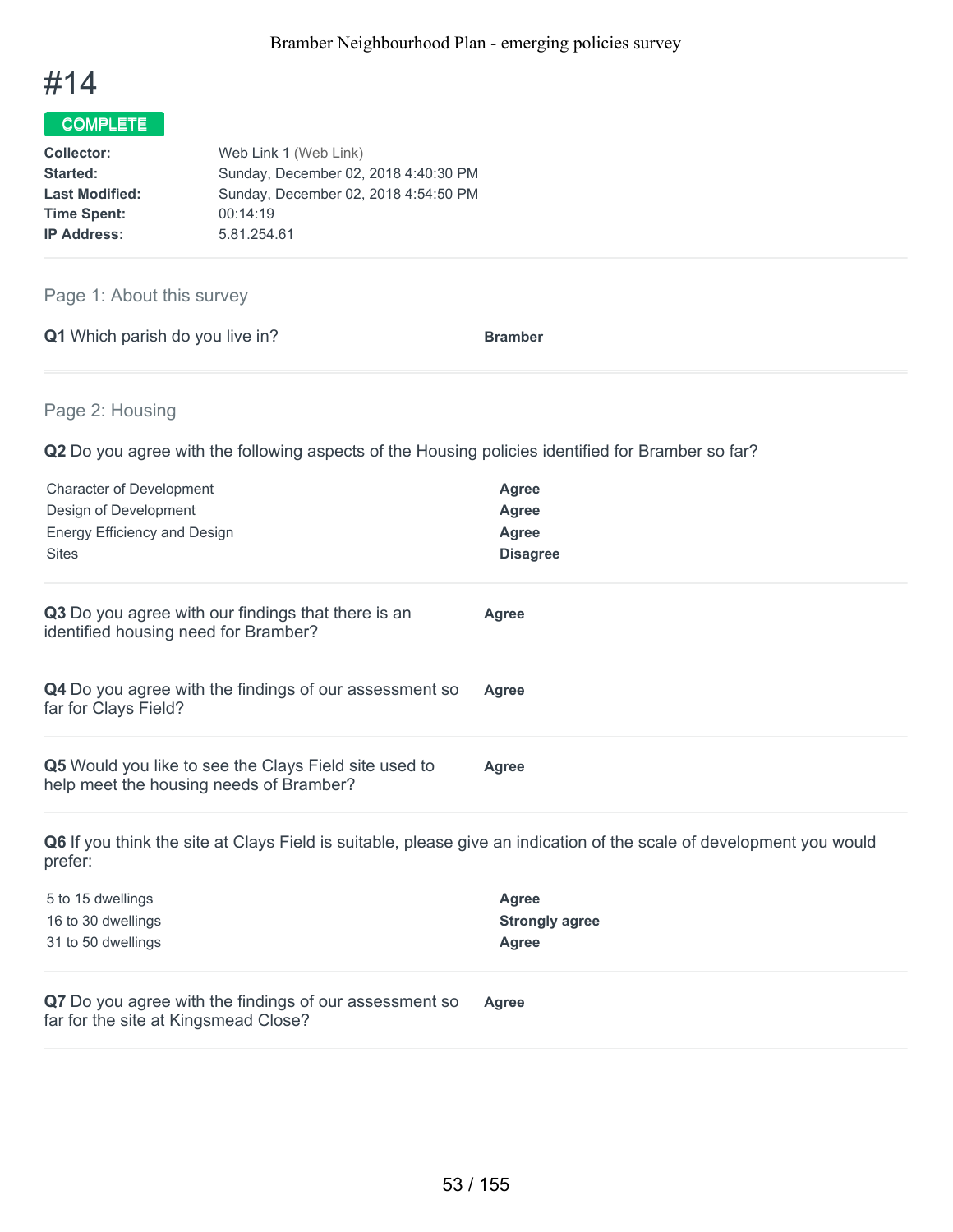| Q8 Would you like to see the Kingsmead Close site used<br>to help meet the housing needs of Bramber?                                                        | <b>Strongly</b><br>disagree<br>If not, please tell us why you think the site is<br>unsuitable:<br>Inside South Downs National<br>Park |  |
|-------------------------------------------------------------------------------------------------------------------------------------------------------------|---------------------------------------------------------------------------------------------------------------------------------------|--|
| Q9 If you think the site at Kingsmead Close is suitable,<br>please give an indication of the scale of development<br>you would prefer                       | <b>Respondent skipped this question</b>                                                                                               |  |
| Page 3: Environment and Countryside                                                                                                                         |                                                                                                                                       |  |
| Q10 Do you agree with the Local Green Spaces identified so far?                                                                                             |                                                                                                                                       |  |
| Clays Field (southern section)<br><b>Maudlin Farm Field</b>                                                                                                 | <b>Agree</b><br><b>Agree</b>                                                                                                          |  |
|                                                                                                                                                             |                                                                                                                                       |  |
| Q11 Are there any additional Green Spaces that have<br>not been considered? (please give details below<br>including why you think they should be protected) | <b>Respondent skipped this question</b>                                                                                               |  |
| Q12 Do you think that some of the Green Spaces that<br>have been discarded should be reconsidered? (please<br>give details below)                           | <b>Respondent skipped this question</b>                                                                                               |  |
| Q13 Do you agree with the Environment Policies identified so far?                                                                                           |                                                                                                                                       |  |
| Green Infrastructure                                                                                                                                        | <b>Agree</b>                                                                                                                          |  |
| Protection of Views                                                                                                                                         | Agree                                                                                                                                 |  |
| Minimising Flood Risk                                                                                                                                       | <b>Agree</b>                                                                                                                          |  |
| Renewable Energy                                                                                                                                            | <b>Agree</b>                                                                                                                          |  |
| Page 4: Transport and Movement                                                                                                                              |                                                                                                                                       |  |
| Q14 Do you agree with the proposed Transport and Movement policies?                                                                                         |                                                                                                                                       |  |
| New development to be connected to the footpath/transport<br>network                                                                                        | <b>Strongly agree</b>                                                                                                                 |  |

Making routes safer and more accessible for non-motorised users **Agree**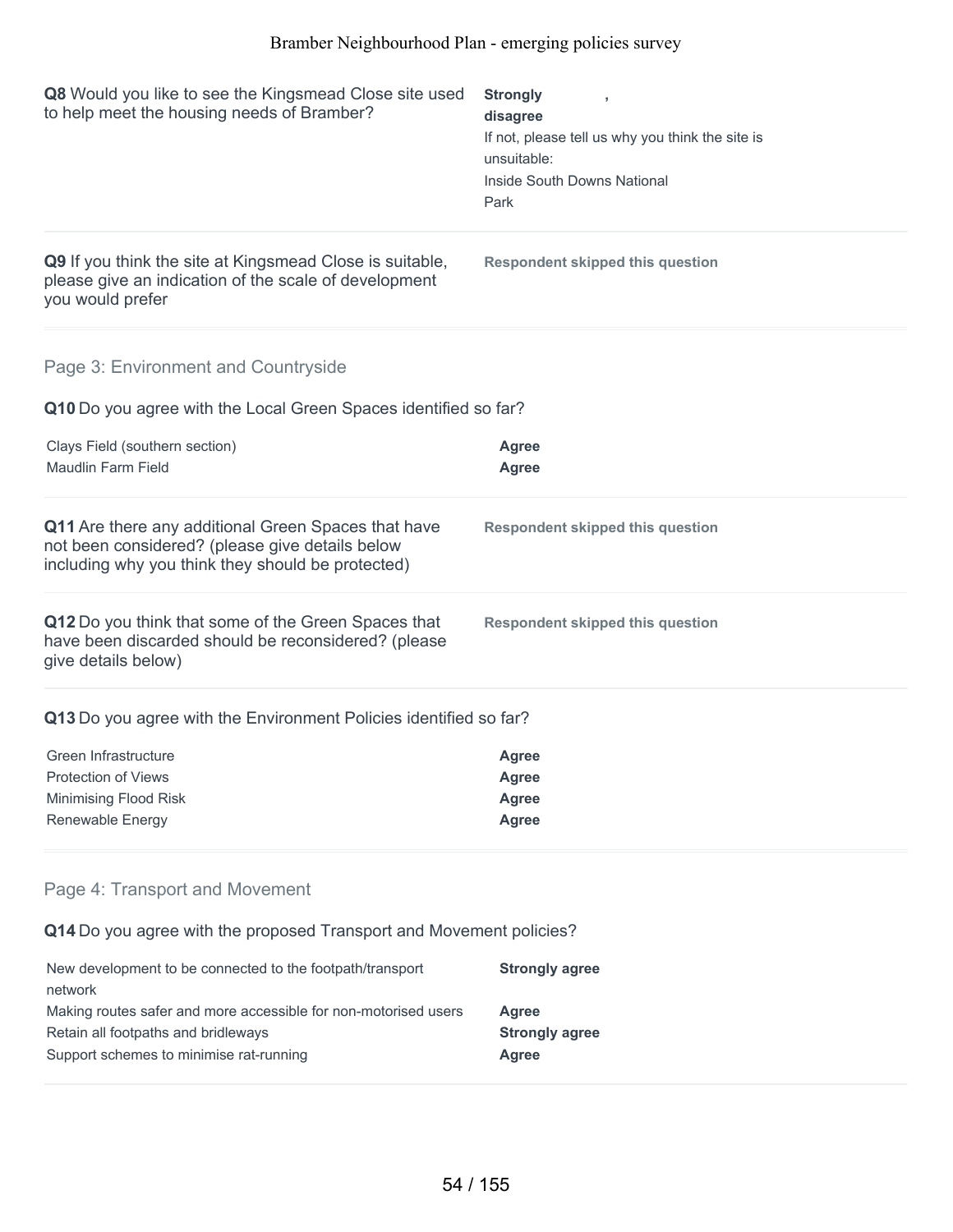# **Q15** Do you agree with the proposed Residential Parking policies?

| Maximise the number of parking spaces close to and in sight of<br>the dwellings they serve      | Agree                 |
|-------------------------------------------------------------------------------------------------|-----------------------|
| Avoid provision of parking courts (no more than 5 properties per<br>parking area)               | <b>Strongly agree</b> |
| Provide appropriate levels of parking for visitors and service<br>vehicles                      | Agree                 |
| Contribute financially towards the provision of dedicated cycle<br>parking at public facilities | <b>Disagree</b>       |

### **Q16** Do you agree with the proposed Visitor Parking policies?

| No reduction in public off-road spaces                             | <b>Strongly agree</b> |
|--------------------------------------------------------------------|-----------------------|
| Support for additional off-road spaces in the residential areas    | <b>Strongly agree</b> |
| Support for additional off-road spaces to access countryside areas | <b>Strongly agree</b> |

### **Q17** Do you support specific new/improved off-road parking proposals at:

| Bostal Road (near South Downs Way)?                                                                                                                  | <b>Strongly agree</b>                   |
|------------------------------------------------------------------------------------------------------------------------------------------------------|-----------------------------------------|
| A283 roundabout (The Street and Monarch's Way)?                                                                                                      | Agree                                   |
| Q18 Do you support provision of a light controlled<br>(Pegasus) at-grade crossing of the A283, re-connecting<br>Castle Lane for non-motorised users? | <b>Disagree</b>                         |
| Page 5: Heritage, Community, Tourism & Commerce                                                                                                      |                                         |
| Q19 Do you agree that we should aim to maximise the<br>church facility for further use within the community?                                         | <b>Agree</b>                            |
| Q20 Do you think that there is a need to improve youth<br>facilities in the parish?                                                                  | <b>Agree</b>                            |
| Q21 Do you agree that all relevant heritage assets are<br>already protected?                                                                         | <b>Agree</b>                            |
| Q22 Can you suggest any other facilities that we should<br>seek to create or develop in the parish?                                                  | <b>Respondent skipped this question</b> |
| Q23 Do you feel that an Education centre at St. Mary's<br>would be worthwhile?                                                                       | <b>Strongly</b><br>disagree             |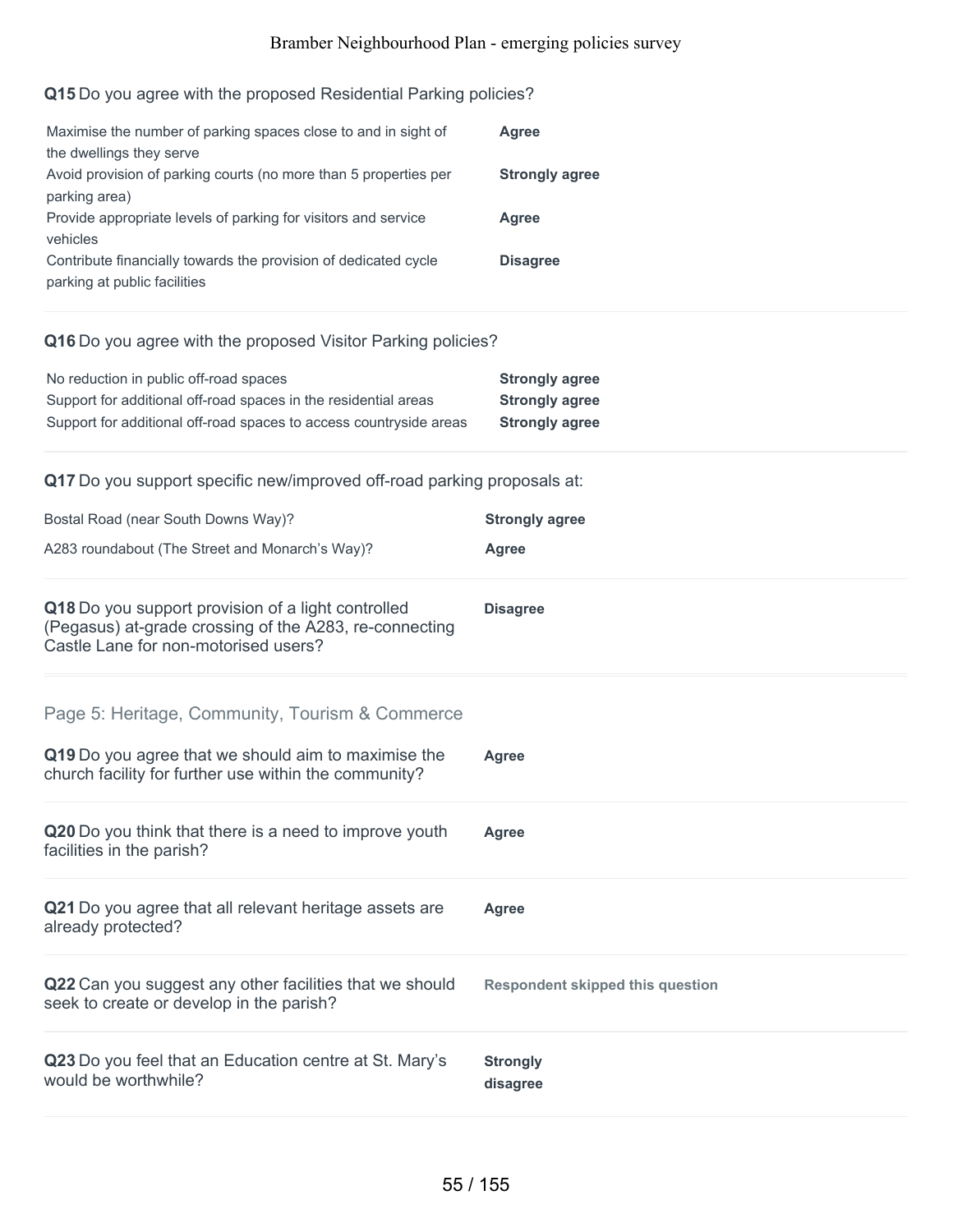**Q24** Do you think that there is a need for an expansion of hotel and visitor accommodation facilities? **Disagree**

**Q25** Are there any other improvements you think could be made to encourage tourism?

Don't encourage tourists.

| Q26 Are there any other improvements you think could<br>be made to encourage retail/local business?                              | <b>Respondent skipped this question</b> |
|----------------------------------------------------------------------------------------------------------------------------------|-----------------------------------------|
| Page 6: Final Comments                                                                                                           |                                         |
| Q27 Please use this space to give us any additional<br>feedback                                                                  | <b>Respondent skipped this question</b> |
| Q28 Before the event I knew all about the process of a<br>Neighbourhood Plan, and of the Bramber one in<br>particular            | <b>Respondent skipped this question</b> |
| <b>Q29</b> Now I have attended the event I have a better<br>understanding about the process of the Bramber<br>Neighbourhood Plan | Agree                                   |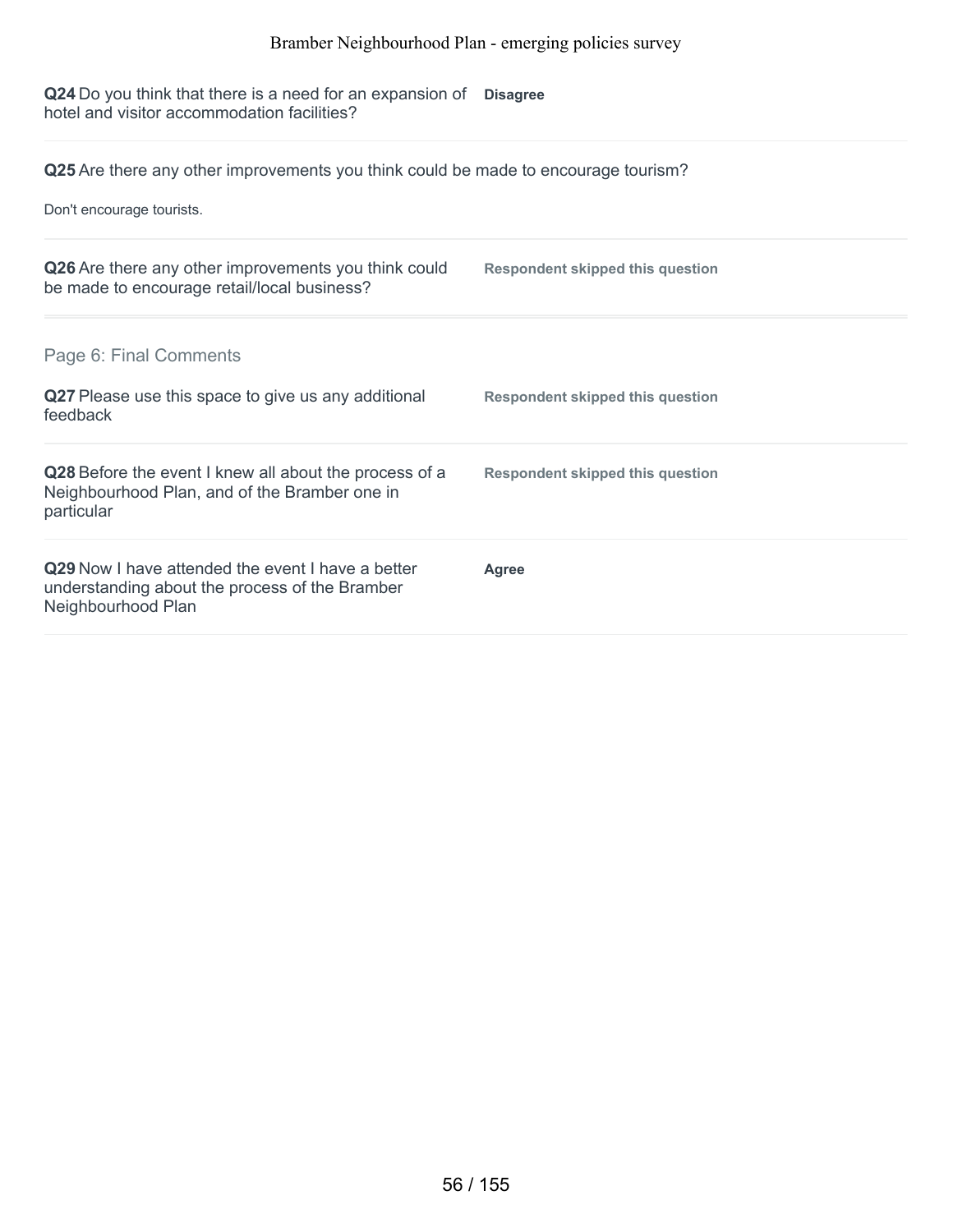

| Web Link 1 (Web Link)                |
|--------------------------------------|
| Sunday, December 02, 2018 4:56:27 PM |
| Sunday, December 02, 2018 5:02:03 PM |
| 00:05:35                             |
| 86.149.39.21                         |
|                                      |

### Page 1: About this survey

|  | Q1 Which parish do you live in? | <b>Bramber</b> |
|--|---------------------------------|----------------|
|  |                                 |                |

### Page 2: Housing

**Q2** Do you agree with the following aspects of the Housing policies identified for Bramber so far?

| <b>Character of Development</b><br>Design of Development<br>Energy Efficiency and Design<br><b>Sites</b> | <b>Agree</b><br><b>Agree</b><br><b>Agree</b><br>Agree                                                                                                                                                                                                                             |
|----------------------------------------------------------------------------------------------------------|-----------------------------------------------------------------------------------------------------------------------------------------------------------------------------------------------------------------------------------------------------------------------------------|
| Q3 Do you agree with our findings that there is an<br>identified housing need for Bramber?               | Agree                                                                                                                                                                                                                                                                             |
| <b>Q4</b> Do you agree with the findings of our assessment so<br>far for Clays Field?                    | Agree                                                                                                                                                                                                                                                                             |
| <b>Q5</b> Would you like to see the Clays Field site used to<br>help meet the housing needs of Bramber?  | Disagree,<br>If not, please tell us why you think the site is<br>unsuitable:<br>Thesite is needed as an additional green space within<br>Bramber/Steyning. The proposed development is excessive<br>and could be the thin end of the wedge for total development<br>of the field. |

**Q6** If you think the site at Clays Field is suitable, please give an indication of the scale of development you would prefer:

| 5 to 15 dwellings  | <b>Disagree</b> |
|--------------------|-----------------|
| 16 to 30 dwellings | <b>Disagree</b> |
| 31 to 50 dwellings | <b>Disagree</b> |

**Q7** Do you agree with the findings of our assessment so far for the site at Kingsmead Close? **Agree**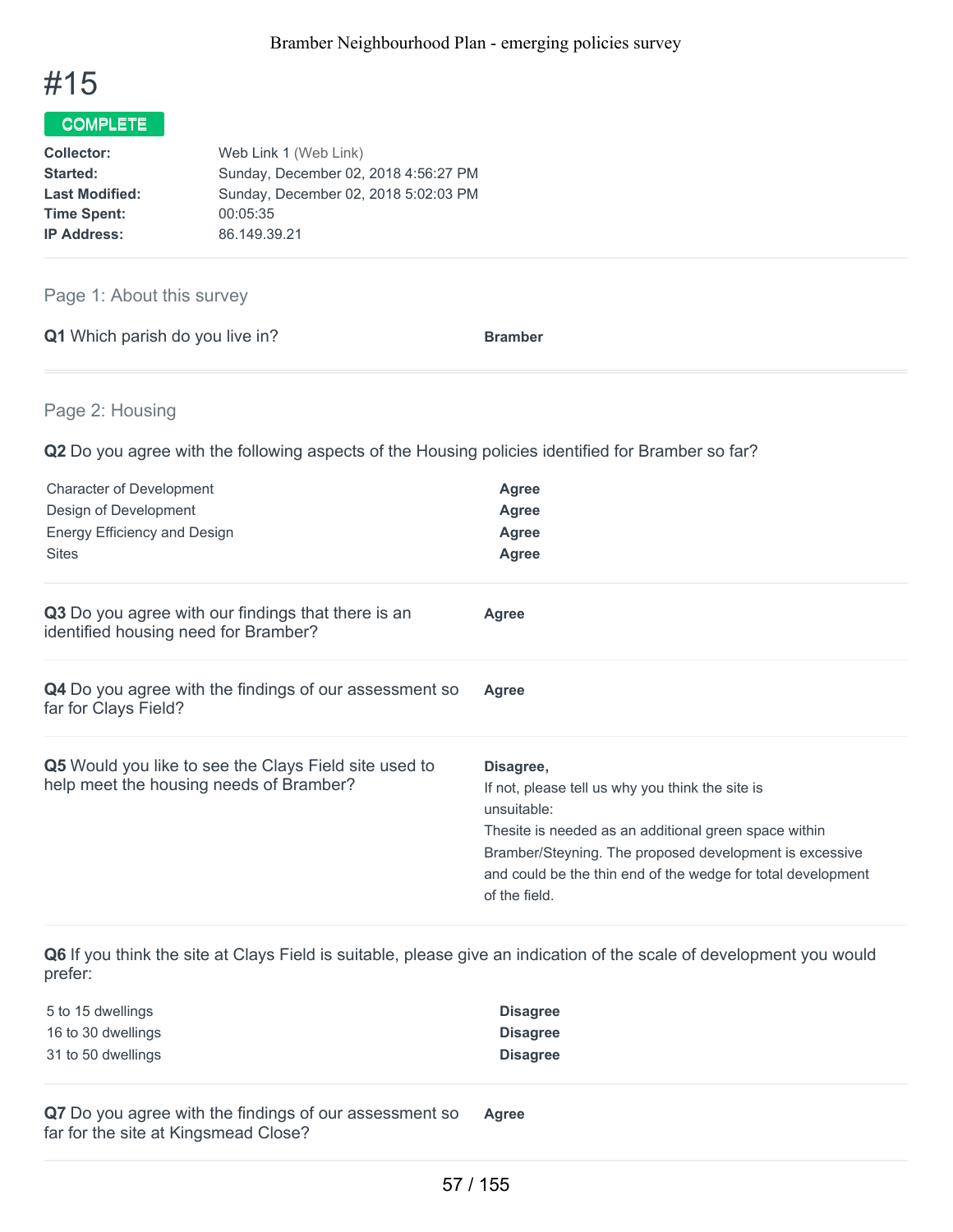**Q8** Would you like to see the Kingsmead Close site used **Agree** to help meet the housing needs of Bramber?

**Q9** If you think the site at Kingsmead Close is suitable, please give an indication of the scale of development you would prefer

| 5 to 10 dwellings | <b>Agree</b> |
|-------------------|--------------|
|                   |              |

### Page 3: Environment and Countryside

#### **Q10** Do you agree with the Local Green Spaces identified so far?

| Clays Field (southern section)<br>Maudlin Farm Field                                                                                                        | <b>Disagree</b><br><b>Disagree</b>      |
|-------------------------------------------------------------------------------------------------------------------------------------------------------------|-----------------------------------------|
| Q11 Are there any additional Green Spaces that have<br>not been considered? (please give details below<br>including why you think they should be protected) | <b>Respondent skipped this question</b> |
| Q12 Do you think that some of the Green Spaces that<br>have been discarded should be reconsidered? (please<br>give details below)                           | Respondent skipped this question        |

#### **Q13** Do you agree with the Environment Policies identified so far?

| Agree                 |
|-----------------------|
| <b>Strongly agree</b> |
| <b>Strongly agree</b> |
| <b>Strongly agree</b> |
|                       |

#### Page 4: Transport and Movement

**Q14** Do you agree with the proposed Transport and Movement policies?

| New development to be connected to the footpath/transport       | <b>Strongly agree</b> |
|-----------------------------------------------------------------|-----------------------|
| network                                                         |                       |
| Making routes safer and more accessible for non-motorised users | <b>Strongly agree</b> |
| Retain all footpaths and bridleways                             | <b>Strongly agree</b> |
| Support schemes to minimise rat-running                         | <b>Strongly agree</b> |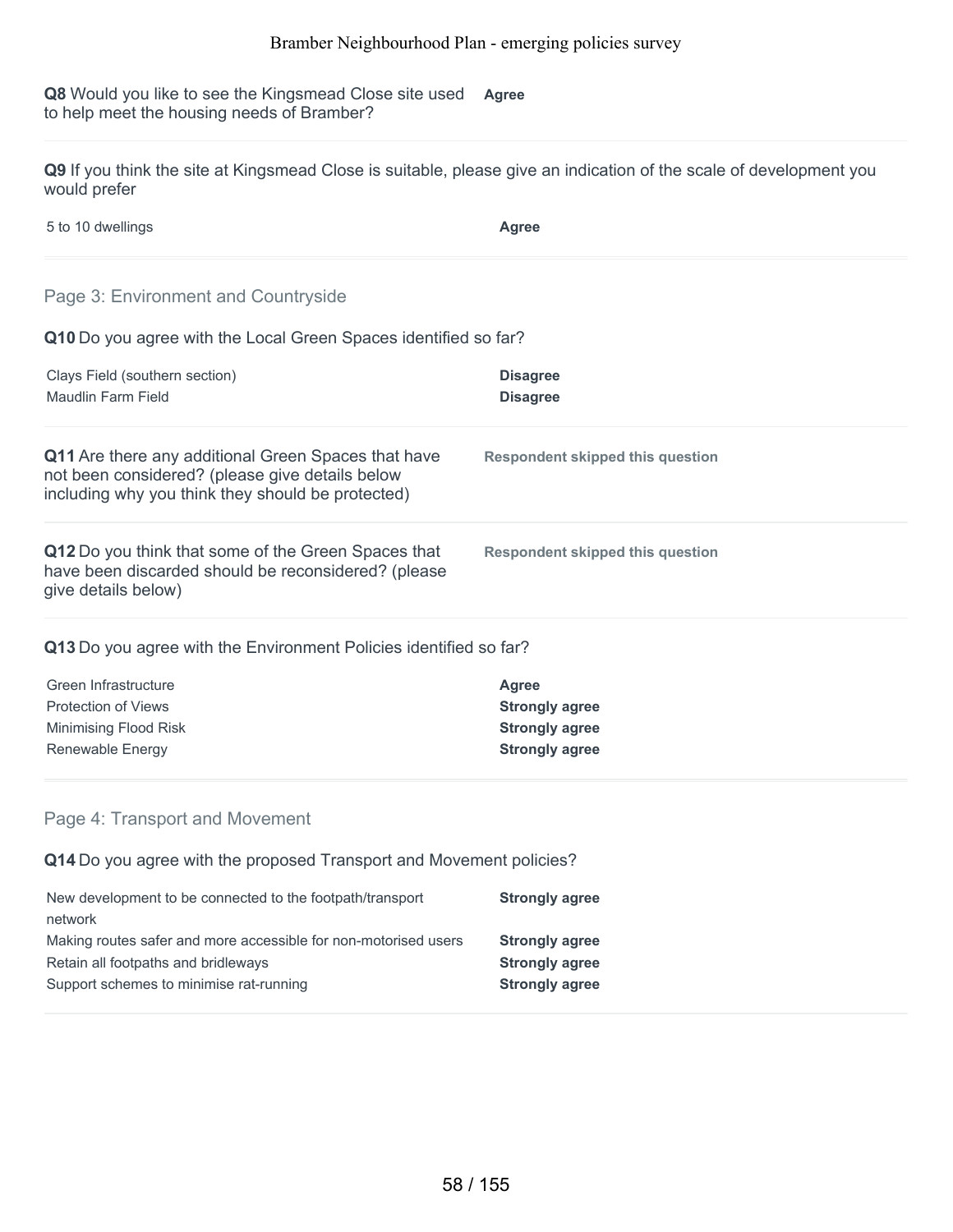# **Q15** Do you agree with the proposed Residential Parking policies?

| Maximise the number of parking spaces close to and in sight of   | <b>Strongly agree</b> |
|------------------------------------------------------------------|-----------------------|
| the dwellings they serve                                         |                       |
| Avoid provision of parking courts (no more than 5 properties per | <b>Strongly agree</b> |
| parking area)                                                    |                       |
| Provide appropriate levels of parking for visitors and service   | <b>Strongly agree</b> |
| vehicles                                                         |                       |
| Contribute financially towards the provision of dedicated cycle  | <b>Strongly agree</b> |
| parking at public facilities                                     |                       |

### **Q16** Do you agree with the proposed Visitor Parking policies?

| No reduction in public off-road spaces                             | <b>Strongly agree</b> |
|--------------------------------------------------------------------|-----------------------|
| Support for additional off-road spaces in the residential areas    | <b>Strongly agree</b> |
| Support for additional off-road spaces to access countryside areas | <b>Strongly agree</b> |

### **Q17** Do you support specific new/improved off-road parking proposals at:

| Bostal Road (near South Downs Way)?                                                                                                                  | <b>Agree</b>                            |
|------------------------------------------------------------------------------------------------------------------------------------------------------|-----------------------------------------|
| A283 roundabout (The Street and Monarch's Way)?                                                                                                      | <b>Agree</b>                            |
| Q18 Do you support provision of a light controlled<br>(Pegasus) at-grade crossing of the A283, re-connecting<br>Castle Lane for non-motorised users? | Agree                                   |
| Page 5: Heritage, Community, Tourism & Commerce<br>Q19 Do you agree that we should aim to maximise the                                               | <b>Strongly agree</b>                   |
| church facility for further use within the community?                                                                                                |                                         |
| Q20 Do you think that there is a need to improve youth<br>facilities in the parish?                                                                  | <b>Strongly agree</b>                   |
| Q21 Do you agree that all relevant heritage assets are<br>already protected?                                                                         | <b>Respondent skipped this question</b> |
| Q22 Can you suggest any other facilities that we should<br>seek to create or develop in the parish?                                                  | <b>Respondent skipped this question</b> |
| Q23 Do you feel that an Education centre at St. Mary's<br>would be worthwhile?                                                                       | <b>Agree</b>                            |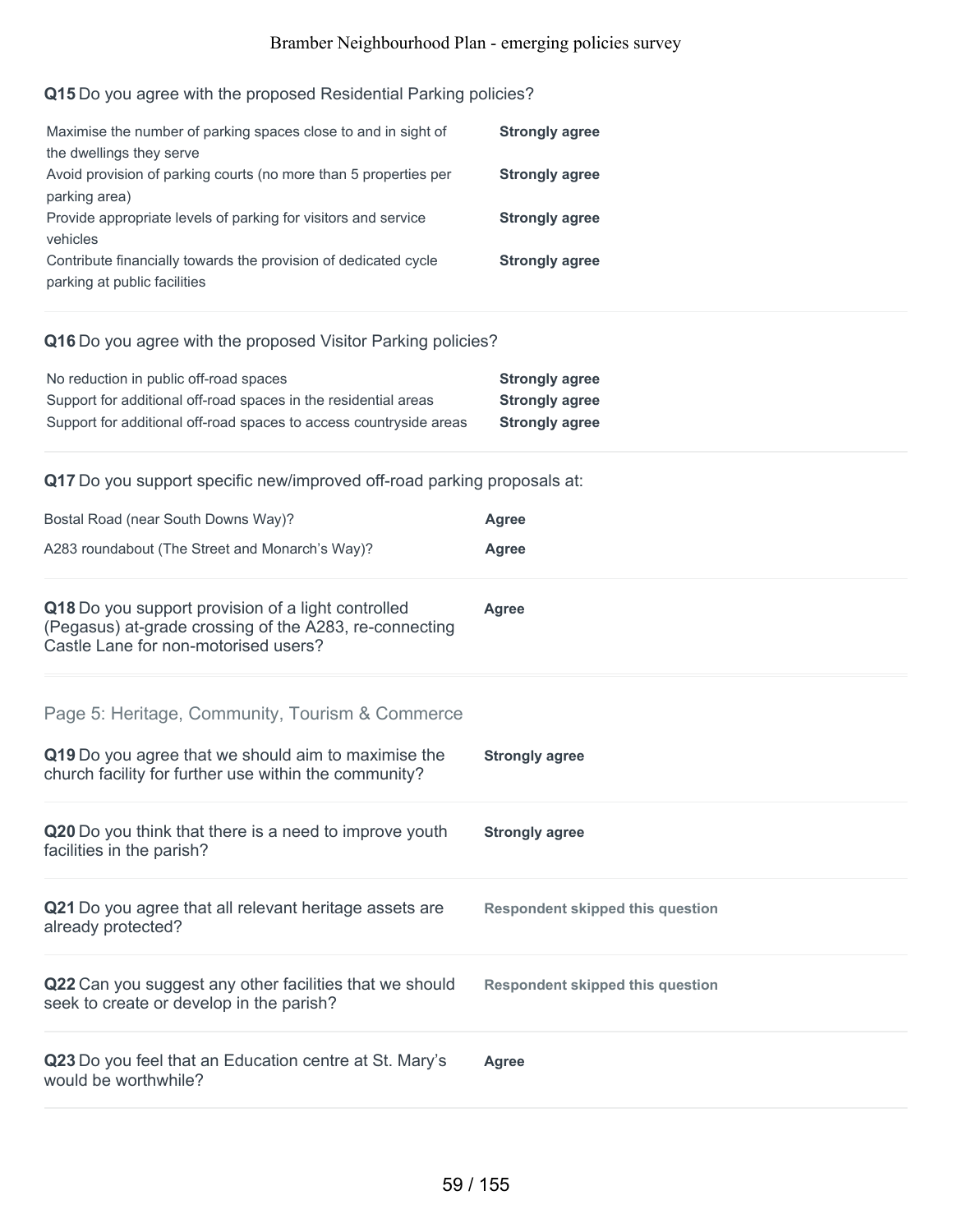**Q24** Do you think that there is a need for an expansion of **Agree** hotel and visitor accommodation facilities?

**Q25** Are there any other improvements you think could be made to encourage tourism? **Respondent skipped this question Q26** Are there any other improvements you think could be made to encourage retail/local business? Reduce business rates on small retail shops. **Q27** Please use this space to give us any additional feedback **Respondent skipped this question Q28** Before the event I knew all about the process of a Neighbourhood Plan, and of the Bramber one in particular **Agree Q29** Now I have attended the event I have a better understanding about the process of the Bramber Neighbourhood Plan **Strongly agree** Page 6: Final Comments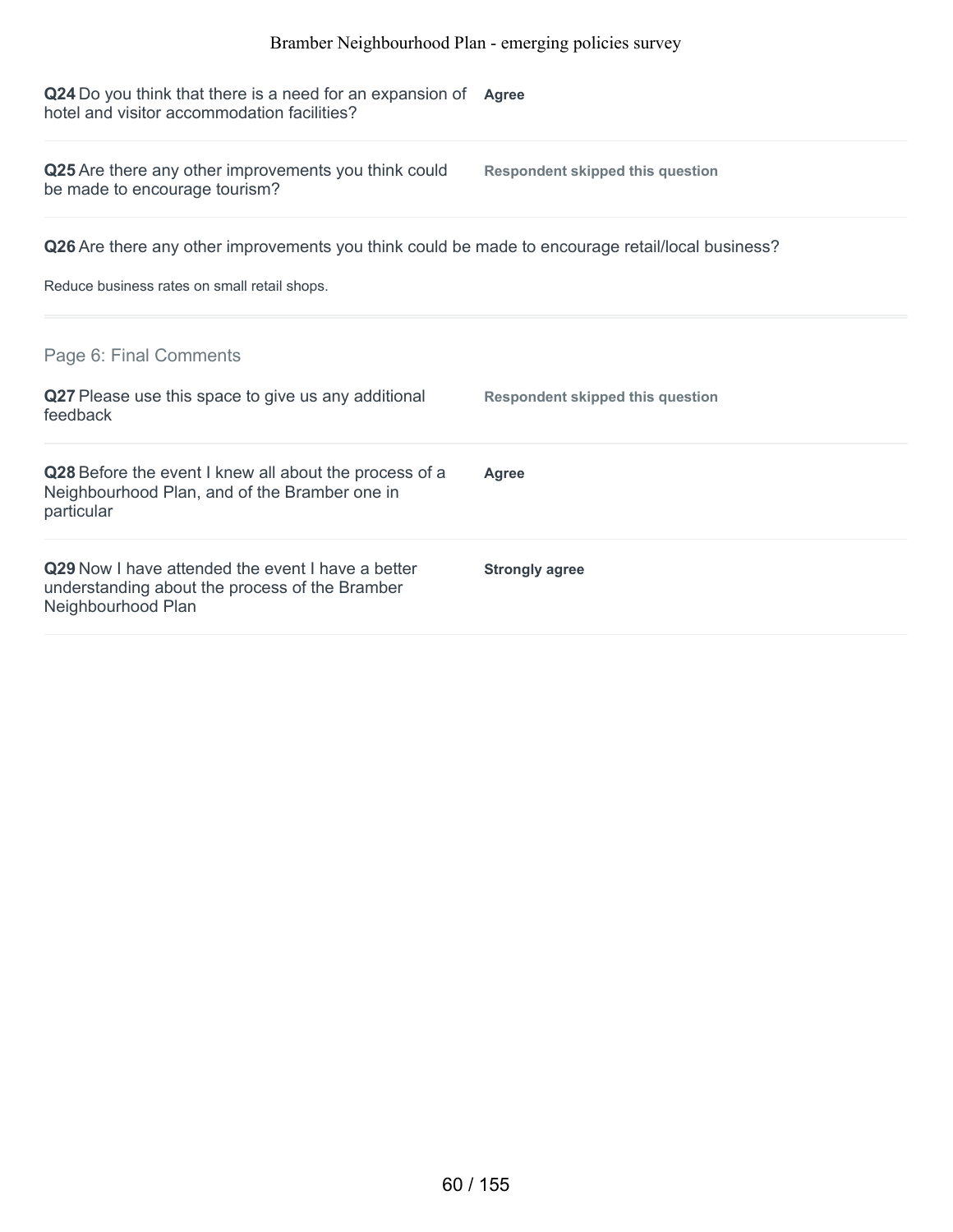

| Web Link 1 (Web Link)                |
|--------------------------------------|
| Sunday, December 02, 2018 6:47:23 PM |
| Sunday, December 02, 2018 6:55:25 PM |
| 00:08:02                             |
| 86.149.39.21                         |
|                                      |

# Page 1: About this survey

|  | Q1 Which parish do you live in? |  | <b>Bramber</b> |
|--|---------------------------------|--|----------------|
|  |                                 |  |                |

# Page 2: Housing

**Q2** Do you agree with the following aspects of the Housing policies identified for Bramber so far?

| <b>Character of Development</b><br>Design of Development<br><b>Energy Efficiency and Design</b><br><b>Sites</b>                 | <b>Agree</b><br><b>Agree</b><br><b>Agree</b><br><b>Agree</b> |
|---------------------------------------------------------------------------------------------------------------------------------|--------------------------------------------------------------|
| Q3 Do you agree with our findings that there is an<br>identified housing need for Bramber?                                      | Agree                                                        |
| Q4 Do you agree with the findings of our assessment so<br>far for Clays Field?                                                  | <b>Agree</b>                                                 |
| Q5 Would you like to see the Clays Field site used to<br>help meet the housing needs of Bramber?                                | <b>Agree</b>                                                 |
| Q6 If you think the site at Clays Field is suitable, please give an indication of the scale of development you would<br>prefer: |                                                              |
| 5 to 15 dwellings                                                                                                               | <b>Strongly agree</b>                                        |
| Q7 Do you agree with the findings of our assessment so<br>far for the site at Kingsmead Close?                                  | <b>Agree</b>                                                 |
| Q8 Would you like to see the Kingsmead Close site used<br>to help meet the housing needs of Bramber?                            | Agree                                                        |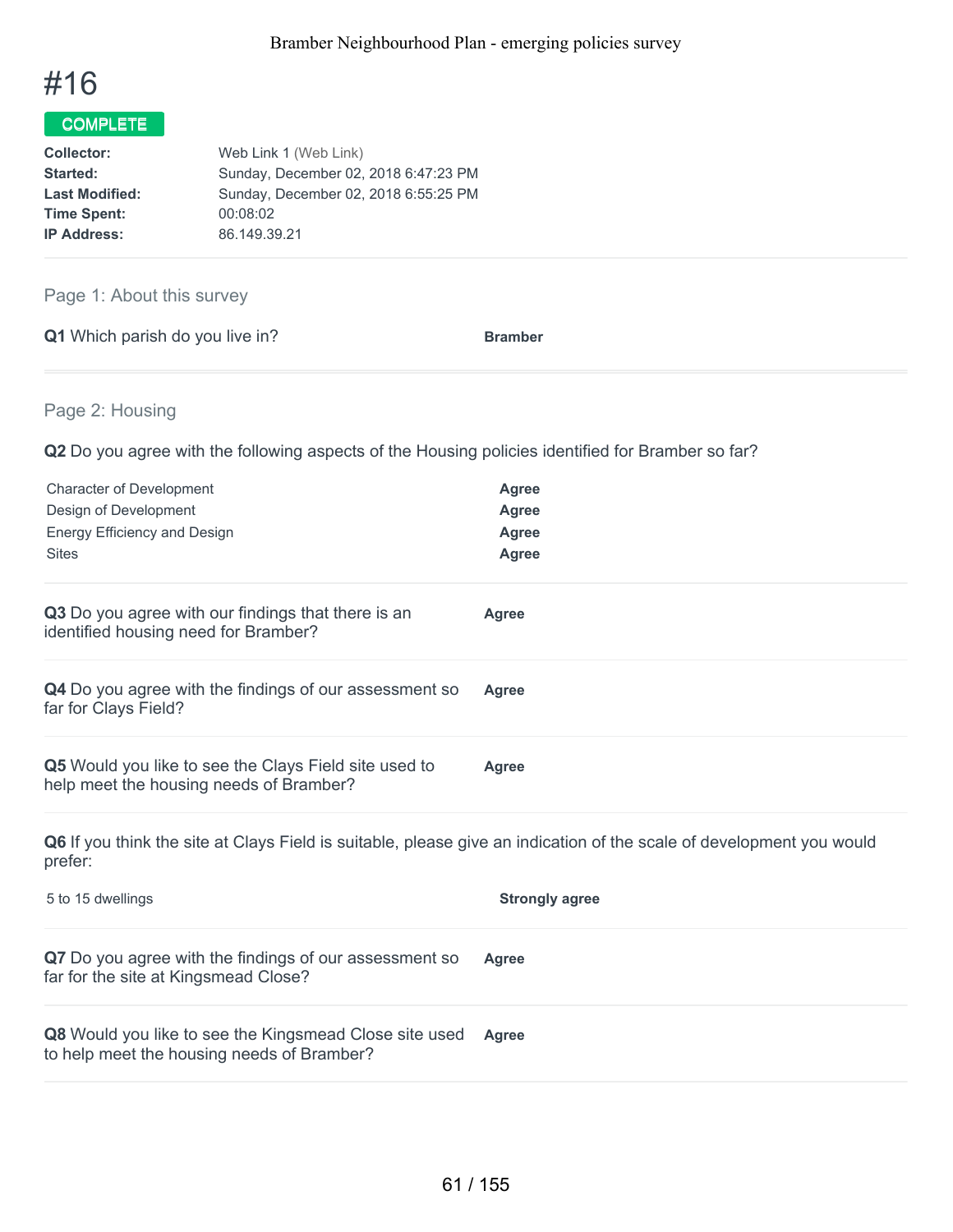**Q9** If you think the site at Kingsmead Close is suitable, please give an indication of the scale of development you would prefer

| 15 to 20 dwellings                                                                                                                                          | Agree                                          |  |
|-------------------------------------------------------------------------------------------------------------------------------------------------------------|------------------------------------------------|--|
| Page 3: Environment and Countryside                                                                                                                         |                                                |  |
| Q10 Do you agree with the Local Green Spaces identified so far?                                                                                             |                                                |  |
| Clays Field (southern section)<br>Maudlin Farm Field                                                                                                        | <b>Strongly agree</b><br><b>Strongly agree</b> |  |
| Q11 Are there any additional Green Spaces that have<br>not been considered? (please give details below<br>including why you think they should be protected) | <b>Respondent skipped this question</b>        |  |
| Q12 Do you think that some of the Green Spaces that<br>have been discarded should be reconsidered? (please<br>give details below)                           | <b>Respondent skipped this question</b>        |  |
| Q13 Do you agree with the Environment Policies identified so far?                                                                                           |                                                |  |
| Green Infrastructure                                                                                                                                        | <b>Strongly agree</b>                          |  |
| <b>Protection of Views</b>                                                                                                                                  | <b>Strongly agree</b>                          |  |
| Minimising Flood Risk                                                                                                                                       | <b>Strongly agree</b>                          |  |
| Renewable Energy                                                                                                                                            | <b>Strongly agree</b>                          |  |

**Q14** Do you agree with the proposed Transport and Movement policies?

| New development to be connected to the footpath/transport       | <b>Strongly agree</b> |
|-----------------------------------------------------------------|-----------------------|
| network                                                         |                       |
| Making routes safer and more accessible for non-motorised users | <b>Strongly agree</b> |
| Retain all footpaths and bridleways                             | <b>Strongly agree</b> |
| Support schemes to minimise rat-running                         | <b>Strongly agree</b> |
|                                                                 |                       |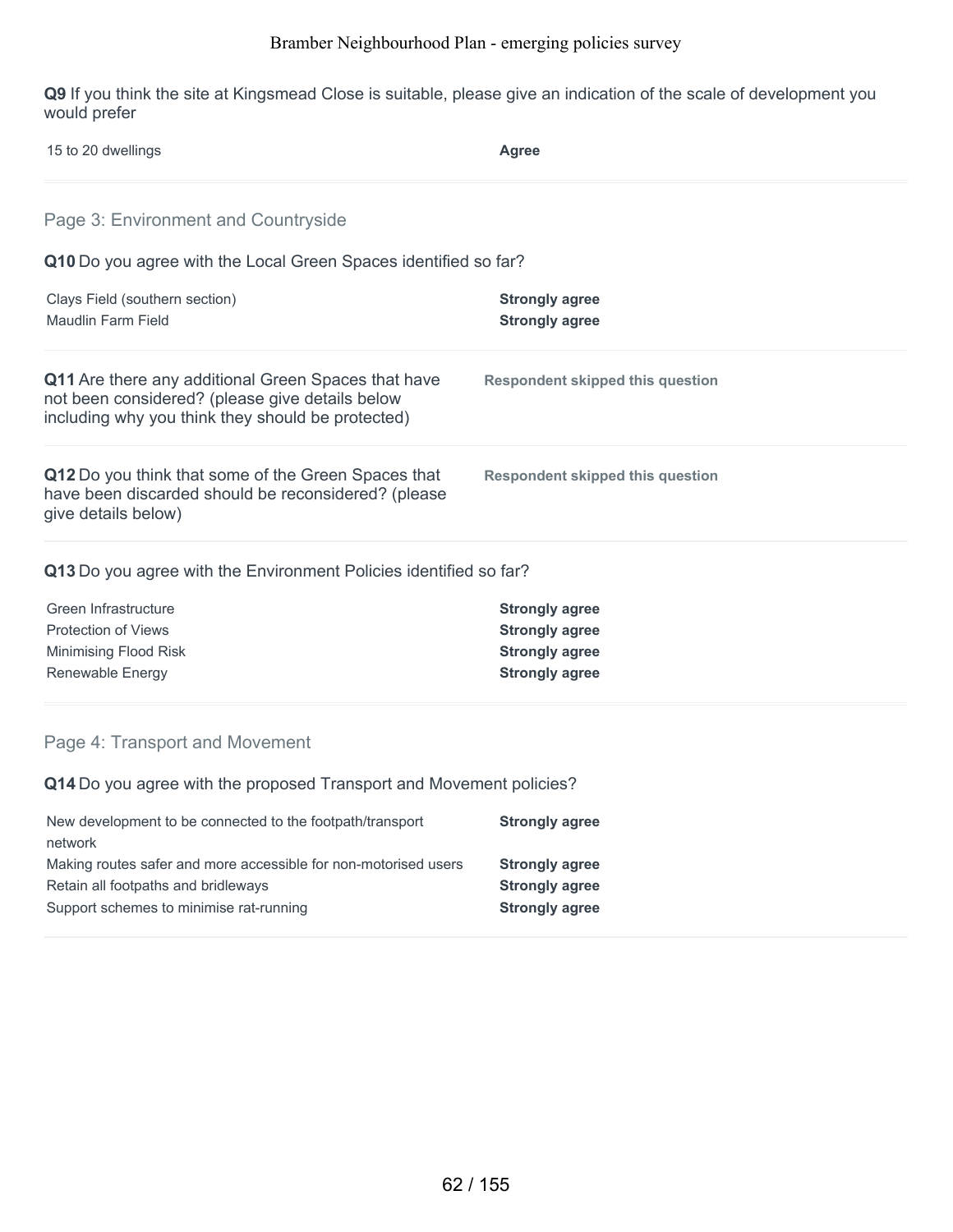#### **Q15** Do you agree with the proposed Residential Parking policies?

| Maximise the number of parking spaces close to and in sight of                                  | Agree |
|-------------------------------------------------------------------------------------------------|-------|
| the dwellings they serve<br>Avoid provision of parking courts (no more than 5 properties per    | Agree |
| parking area)                                                                                   |       |
| Provide appropriate levels of parking for visitors and service                                  | Agree |
| vehicles                                                                                        |       |
| Contribute financially towards the provision of dedicated cycle<br>parking at public facilities | Agree |

#### **Q16** Do you agree with the proposed Visitor Parking policies?

| No reduction in public off-road spaces                             | Agree |
|--------------------------------------------------------------------|-------|
| Support for additional off-road spaces in the residential areas    | Agree |
| Support for additional off-road spaces to access countryside areas | Agree |

**Q17** Do you support specific new/improved off-road parking proposals at:

| Bostal Road (near South Downs Way)?                                                                                                                  | <b>Agree</b>          |
|------------------------------------------------------------------------------------------------------------------------------------------------------|-----------------------|
| A283 roundabout (The Street and Monarch's Way)?                                                                                                      | <b>Agree</b>          |
| Q18 Do you support provision of a light controlled<br>(Pegasus) at-grade crossing of the A283, re-connecting<br>Castle Lane for non-motorised users? | <b>Strongly agree</b> |
| Page 5: Heritage, Community, Tourism & Commerce                                                                                                      |                       |
| Q19 Do you agree that we should aim to maximise the<br>church facility for further use within the community?                                         | <b>Strongly agree</b> |
| Q20 Do you think that there is a need to improve youth<br>facilities in the parish?                                                                  | Agree                 |
| Q21 Do you agree that all relevant heritage assets are<br>already protected?                                                                         | Agree                 |

**Q22** Can you suggest any other facilities that we should seek to create or develop in the parish?

It would be wonderful to link the Castle mount to Bramber Brooks. ( If the 'horse' field came up for sale - or by bridge to the path to Castle.

**Q23** Do you feel that an Education centre at St. Mary's would be worthwhile? **Agree**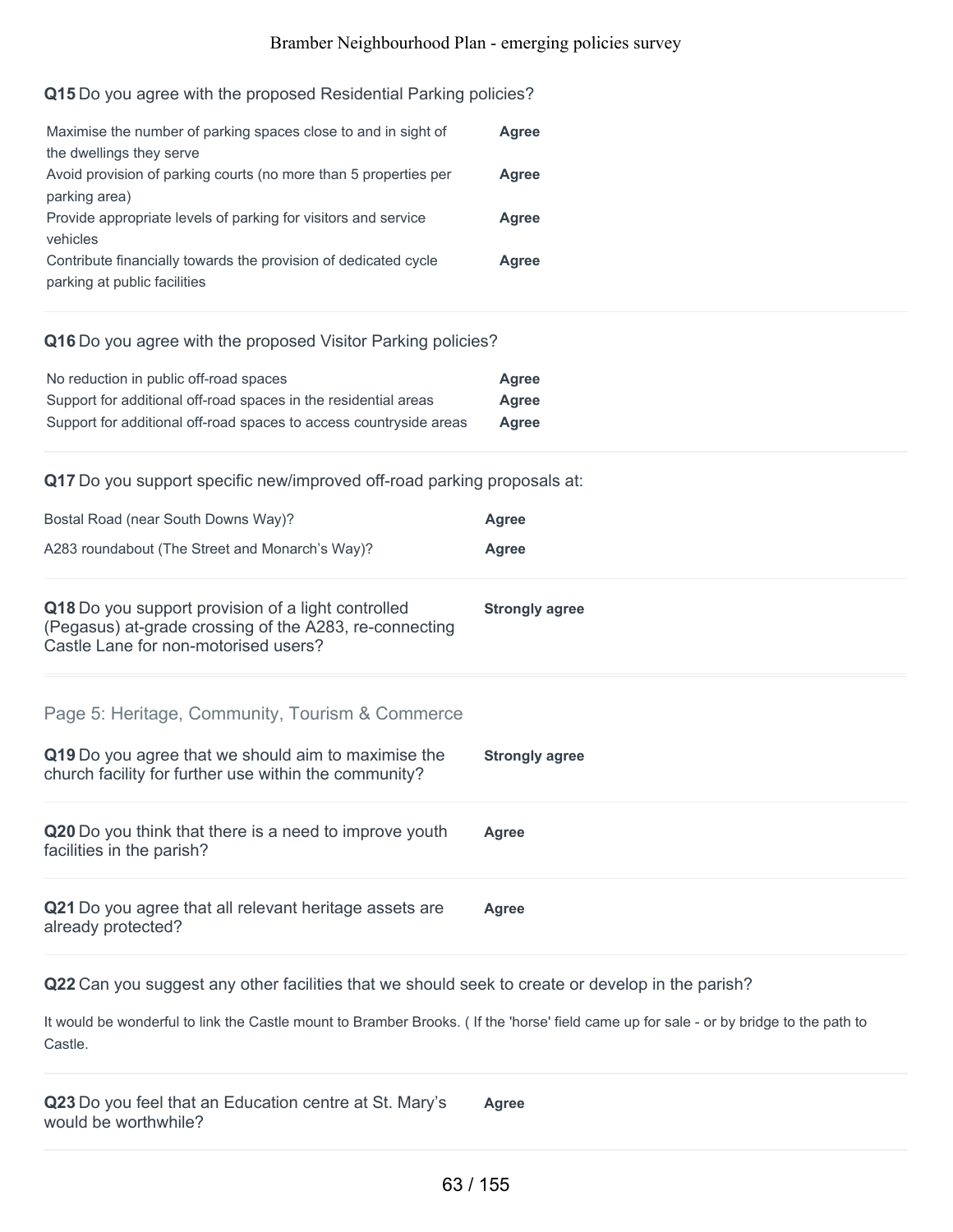**Q24** Do you think that there is a need for an expansion of **Disagree** hotel and visitor accommodation facilities?

**Q25** Are there any other improvements you think could be made to encourage tourism?

The |Kings Headneeds an overhaul - The Castle can absorb many visitors

**Q26** Are there any other improvements you think could be made to encourage retail/local business?

Developing the Church for concerts etc, and linking Castle area to B. Brooks - it's a powerful and unique area.

Page 6: Final Comments

| Q27 Please use this space to give us any additional<br>feedback                                                                  | Respondent skipped this question |
|----------------------------------------------------------------------------------------------------------------------------------|----------------------------------|
| Q28 Before the event I knew all about the process of a<br>Neighbourhood Plan, and of the Bramber one in<br>particular            | <b>Strongly agree</b>            |
| <b>Q29</b> Now I have attended the event I have a better<br>understanding about the process of the Bramber<br>Neighbourhood Plan | Agree                            |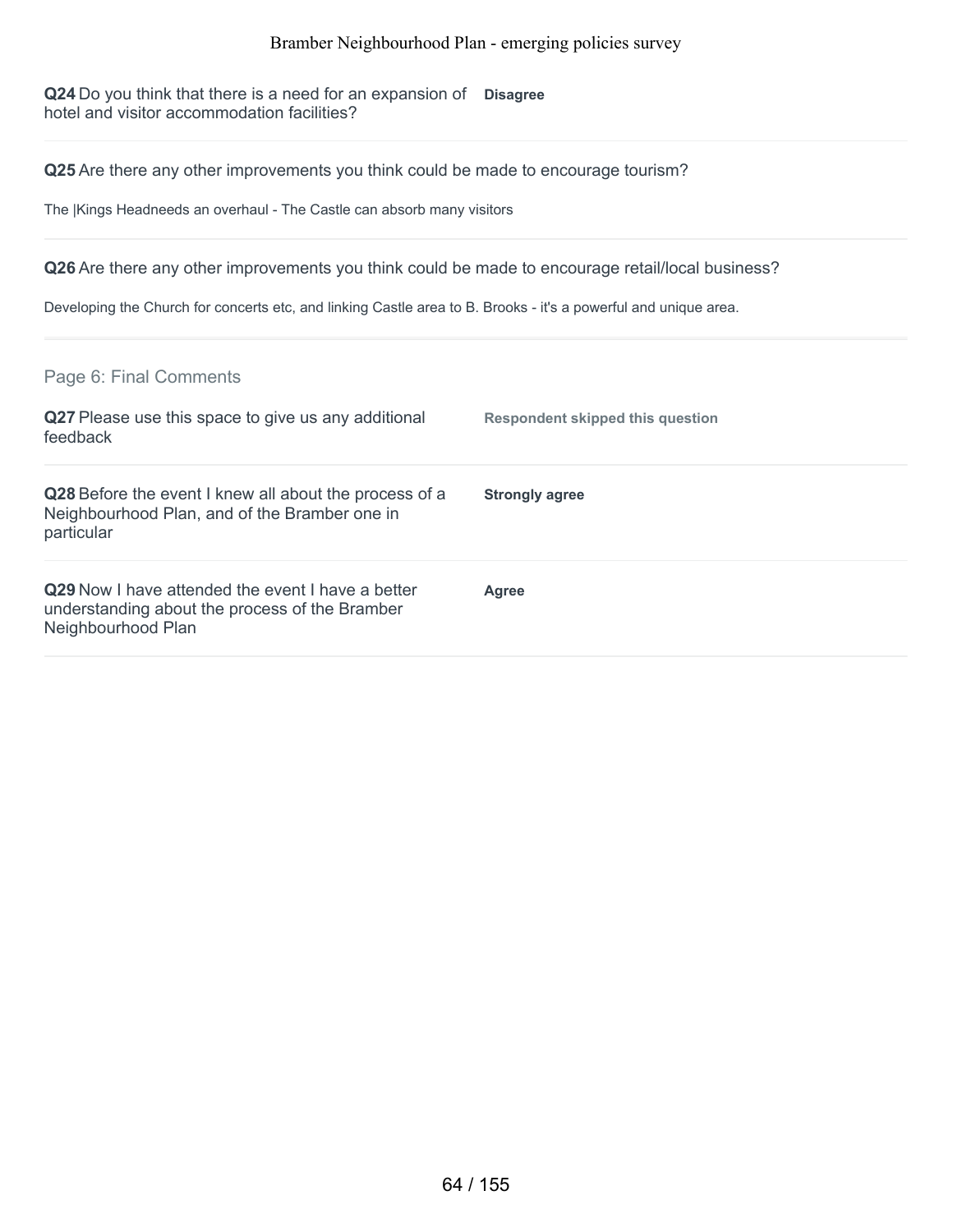

| Web Link 1 (Web Link)                |
|--------------------------------------|
| Sunday, December 02, 2018 6:55:31 PM |
| Sunday, December 02, 2018 6:58:22 PM |
| 00:02:51                             |
| 86.149.39.21                         |
|                                      |

# Page 1: About this survey

| Q1 Which parish do you live in? |  | <b>Bramber</b> |
|---------------------------------|--|----------------|
|                                 |  |                |

# Page 2: Housing

**Q2** Do you agree with the following aspects of the Housing policies identified for Bramber so far?

| <b>Character of Development</b><br>Design of Development<br>Energy Efficiency and Design<br><b>Sites</b>                        | <b>Agree</b><br>Agree<br><b>Agree</b><br><b>Agree</b> |
|---------------------------------------------------------------------------------------------------------------------------------|-------------------------------------------------------|
| Q3 Do you agree with our findings that there is an<br>identified housing need for Bramber?                                      | <b>Agree</b>                                          |
| Q4 Do you agree with the findings of our assessment so<br>far for Clays Field?                                                  | Agree                                                 |
| Q5 Would you like to see the Clays Field site used to<br>help meet the housing needs of Bramber?                                | <b>Strongly agree</b>                                 |
| Q6 If you think the site at Clays Field is suitable, please give an indication of the scale of development you would<br>prefer: |                                                       |
| 16 to 30 dwellings                                                                                                              | <b>Agree</b>                                          |
| Q7 Do you agree with the findings of our assessment so<br>far for the site at Kingsmead Close?                                  | Agree                                                 |
| Q8 Would you like to see the Kingsmead Close site used                                                                          | <b>Agree</b>                                          |

to help meet the housing needs of Bramber?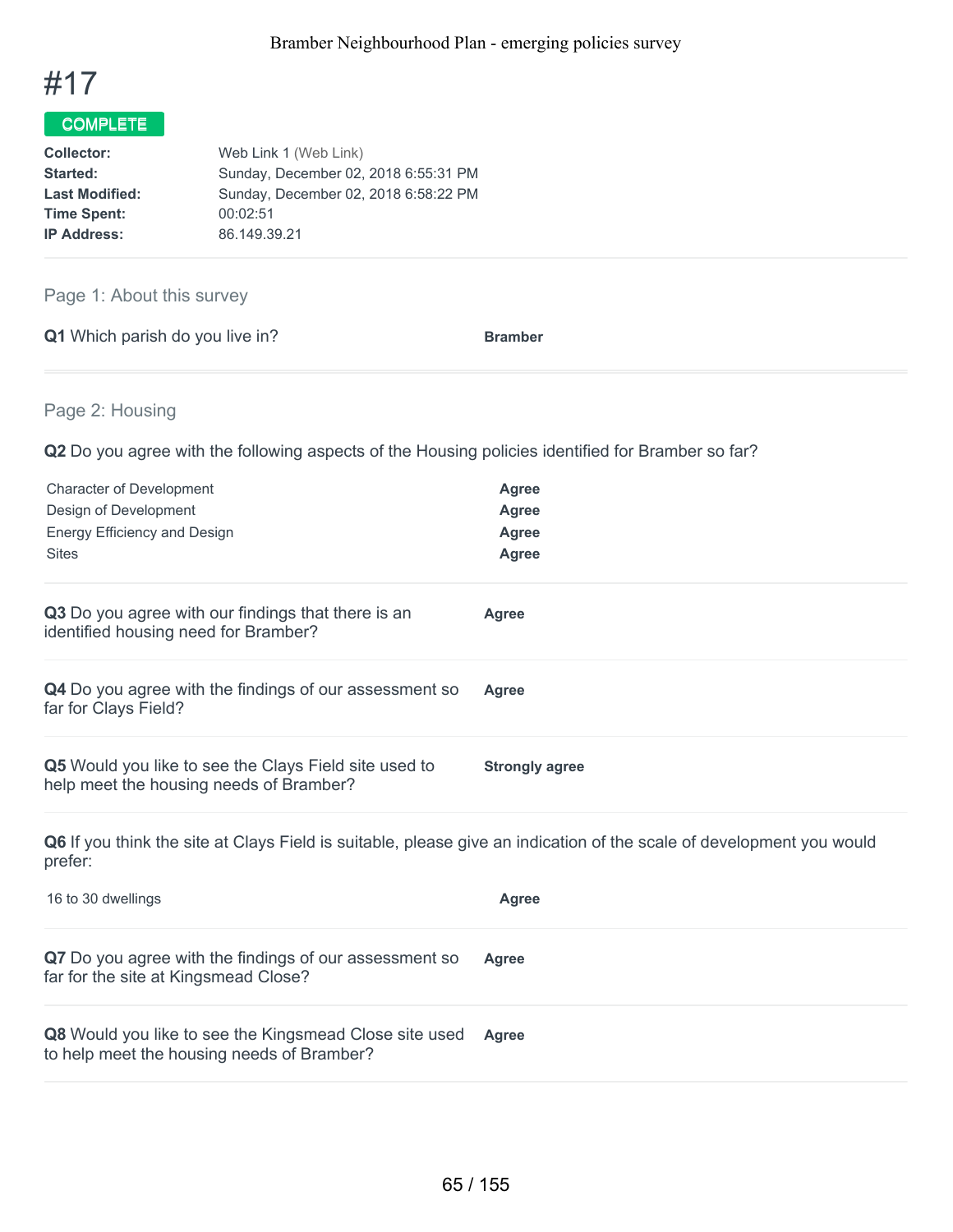**Q9** If you think the site at Kingsmead Close is suitable, please give an indication of the scale of development you would prefer

| 15 to 20 dwellings                                                                                                                                          | Agree                                          |  |
|-------------------------------------------------------------------------------------------------------------------------------------------------------------|------------------------------------------------|--|
| Page 3: Environment and Countryside                                                                                                                         |                                                |  |
| Q10 Do you agree with the Local Green Spaces identified so far?                                                                                             |                                                |  |
| Clays Field (southern section)<br><b>Maudlin Farm Field</b>                                                                                                 | <b>Strongly agree</b><br><b>Strongly agree</b> |  |
| Q11 Are there any additional Green Spaces that have<br>not been considered? (please give details below<br>including why you think they should be protected) | <b>Respondent skipped this question</b>        |  |
| Q12 Do you think that some of the Green Spaces that<br>have been discarded should be reconsidered? (please<br>give details below)                           | <b>Respondent skipped this question</b>        |  |
| Q13 Do you agree with the Environment Policies identified so far?                                                                                           |                                                |  |
| Green Infrastructure                                                                                                                                        | <b>Strongly agree</b>                          |  |
| <b>Protection of Views</b>                                                                                                                                  | <b>Strongly agree</b>                          |  |
| Minimising Flood Risk                                                                                                                                       | <b>Strongly agree</b>                          |  |
| Renewable Energy                                                                                                                                            | <b>Strongly agree</b>                          |  |
| Page 4: Transport and Movement                                                                                                                              |                                                |  |

**Q14** Do you agree with the proposed Transport and Movement policies?

| New development to be connected to the footpath/transport       | <b>Strongly agree</b> |
|-----------------------------------------------------------------|-----------------------|
| network                                                         |                       |
| Making routes safer and more accessible for non-motorised users | <b>Strongly agree</b> |
| Retain all footpaths and bridleways                             | <b>Strongly agree</b> |
| Support schemes to minimise rat-running                         | <b>Strongly agree</b> |
|                                                                 |                       |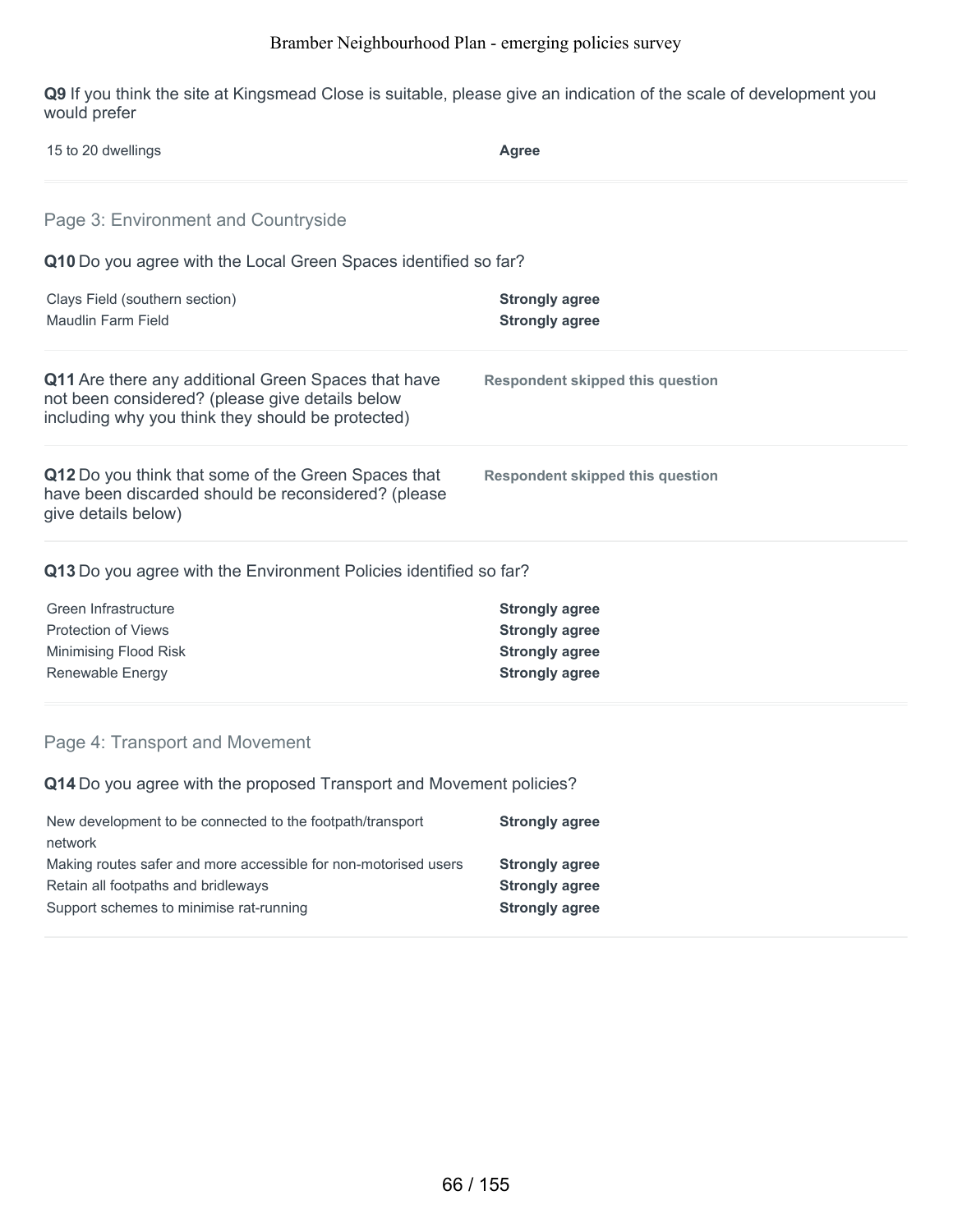#### **Q15** Do you agree with the proposed Residential Parking policies?

| Maximise the number of parking spaces close to and in sight of<br>the dwellings they serve                                                           | <b>Strongly agree</b> |
|------------------------------------------------------------------------------------------------------------------------------------------------------|-----------------------|
| Avoid provision of parking courts (no more than 5 properties per                                                                                     | <b>Strongly agree</b> |
| parking area)<br>Provide appropriate levels of parking for visitors and service<br>vehicles                                                          | <b>Strongly agree</b> |
| Contribute financially towards the provision of dedicated cycle<br>parking at public facilities                                                      | <b>Strongly agree</b> |
| Q16 Do you agree with the proposed Visitor Parking policies?                                                                                         |                       |
| No reduction in public off-road spaces                                                                                                               | <b>Strongly agree</b> |
| Support for additional off-road spaces in the residential areas                                                                                      | <b>Strongly agree</b> |
| Q17 Do you support specific new/improved off-road parking proposals at:                                                                              |                       |
| Bostal Road (near South Downs Way)?                                                                                                                  | <b>Strongly agree</b> |
| A283 roundabout (The Street and Monarch's Way)?                                                                                                      | <b>Strongly agree</b> |
| Q18 Do you support provision of a light controlled<br>(Pegasus) at-grade crossing of the A283, re-connecting<br>Castle Lane for non-motorised users? | <b>Strongly agree</b> |
| Page 5: Heritage, Community, Tourism & Commerce                                                                                                      |                       |
| Q19 Do you agree that we should aim to maximise the<br>church facility for further use within the community?                                         | <b>Strongly agree</b> |
| Q20 Do you think that there is a need to improve youth<br>facilities in the parish?                                                                  | Agree                 |

**Q21** Do you agree that all relevant heritage assets are already protected? **Respondent skipped this question**

**Q22** Can you suggest any other facilities that we should seek to create or develop in the parish?

**Q23** Do you feel that an Education centre at St. Mary's would be worthwhile?

**Q24** Do you think that there is a need for an expansion of **Respondent skipped this question** hotel and visitor accommodation facilities?

**Respondent skipped this question**

**Respondent skipped this question**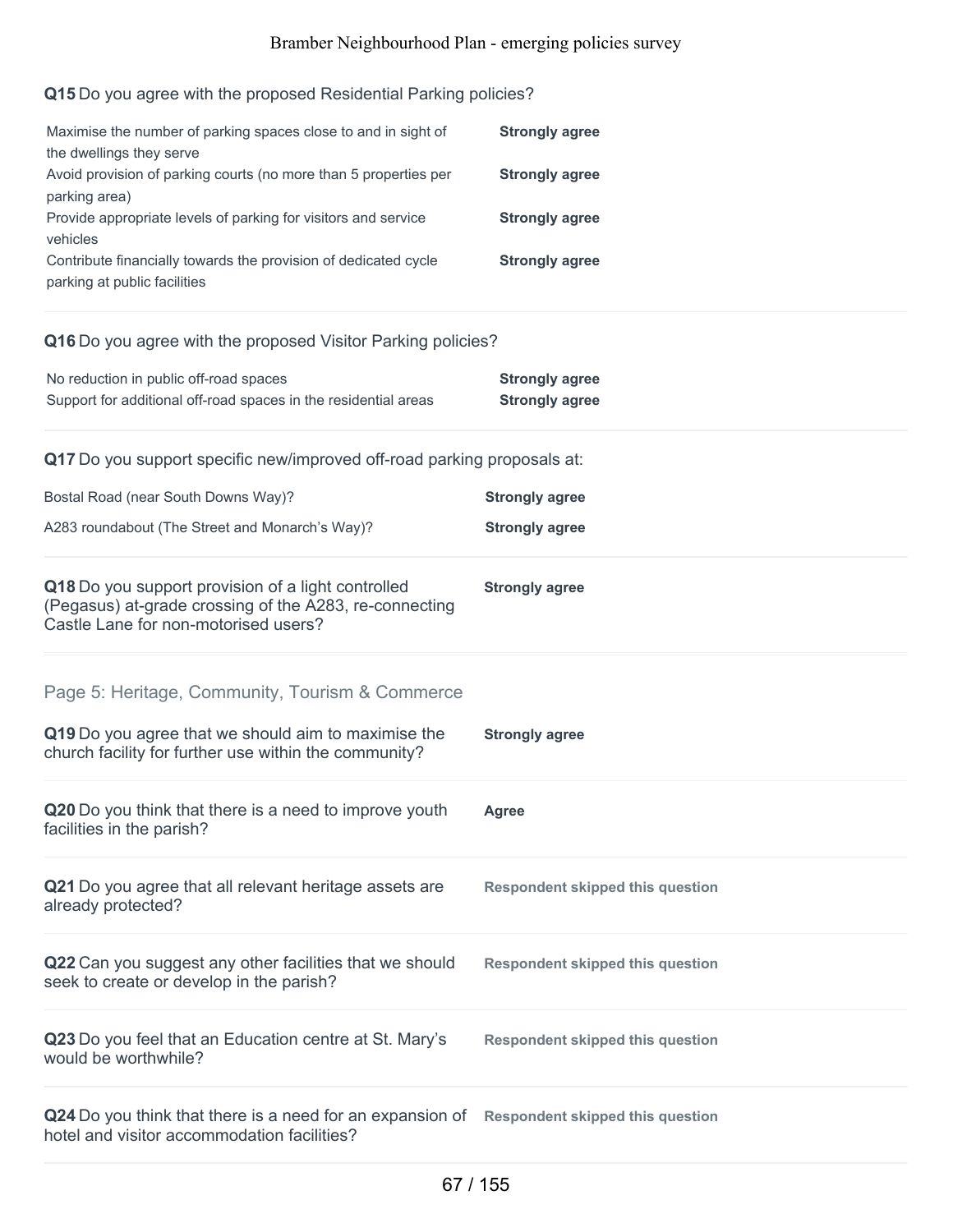| Q25 Are there any other improvements you think could<br>be made to encourage tourism?                                     | <b>Respondent skipped this question</b> |
|---------------------------------------------------------------------------------------------------------------------------|-----------------------------------------|
| Q26 Are there any other improvements you think could<br>be made to encourage retail/local business?                       | <b>Respondent skipped this question</b> |
| Page 6: Final Comments                                                                                                    |                                         |
| Q27 Please use this space to give us any additional<br>feedback                                                           | <b>Respondent skipped this question</b> |
| Q28 Before the event I knew all about the process of a<br>Neighbourhood Plan, and of the Bramber one in<br>particular     | <b>Agree</b>                            |
| Q29 Now I have attended the event I have a better<br>understanding about the process of the Bramber<br>Neighbourhood Plan | Agree                                   |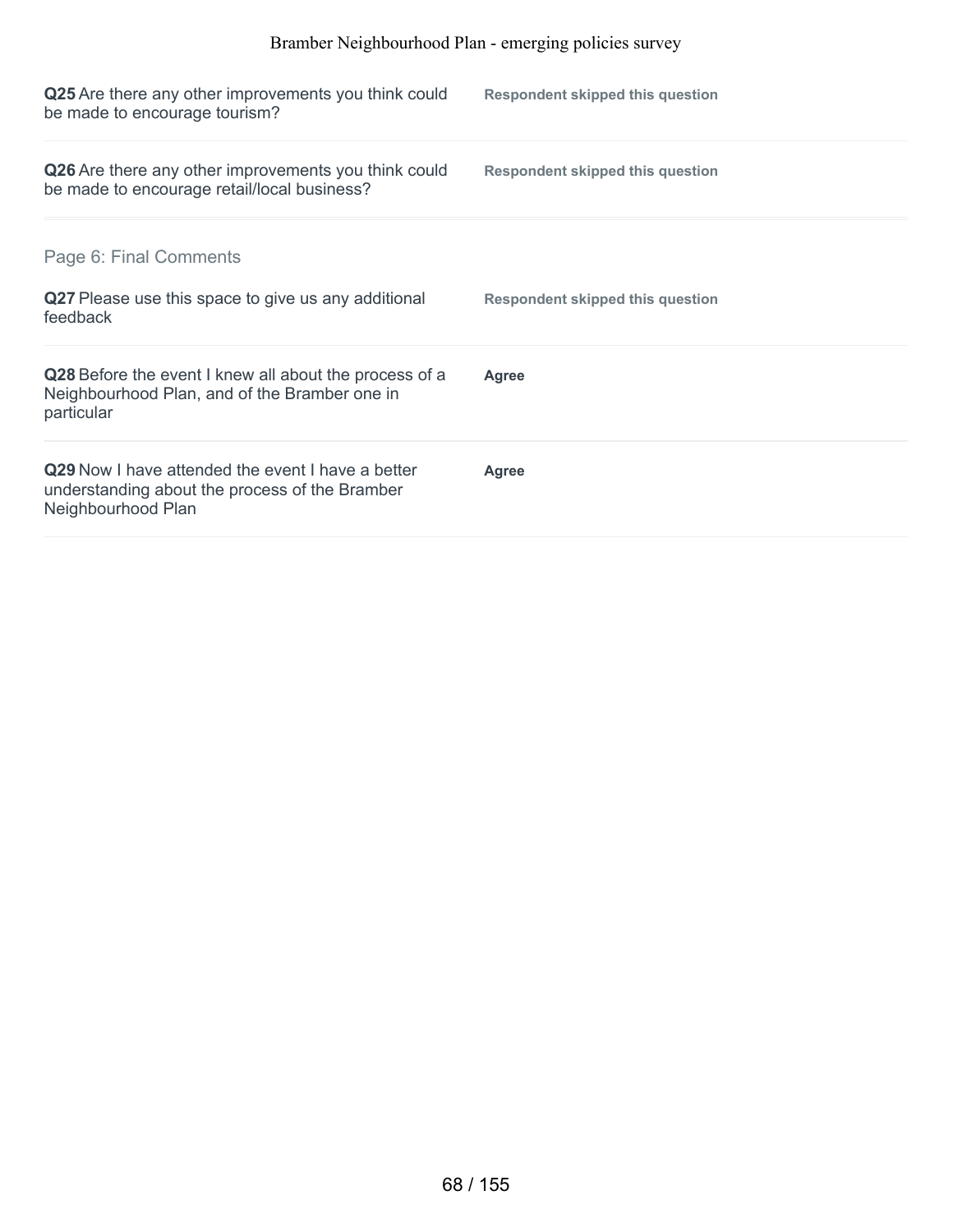

| Web Link 1 (Web Link)                |
|--------------------------------------|
| Sunday, December 02, 2018 7:24:45 PM |
| Sunday, December 02, 2018 7:27:44 PM |
| 00:02:58                             |
| 90.240.248.65                        |
|                                      |

# Page 1: About this survey

| Q1 Which parish do you live in?<br><b>Bramber</b> |  |
|---------------------------------------------------|--|
|---------------------------------------------------|--|

Page 2: Housing

**Q2** Do you agree with the following aspects of the Housing policies identified for Bramber so far?

| <b>Character of Development</b><br>Design of Development<br>Energy Efficiency and Design         | Agree<br>Agree<br><b>Strongly agree</b> |
|--------------------------------------------------------------------------------------------------|-----------------------------------------|
| Q3 Do you agree with our findings that there is an<br>identified housing need for Bramber?       | <b>Strongly agree</b>                   |
| <b>Q4</b> Do you agree with the findings of our assessment so<br>far for Clays Field?            | Agree                                   |
| Q5 Would you like to see the Clays Field site used to<br>help meet the housing needs of Bramber? | Agree                                   |

**Q6** If you think the site at Clays Field is suitable, please give an indication of the scale of development you would prefer:

| 5 to 15 dwellings                                                                                           | <b>Strongly agree</b>            |
|-------------------------------------------------------------------------------------------------------------|----------------------------------|
| Q7 Do you agree with the findings of our assessment so<br>far for the site at Kingsmead Close?              | Respondent skipped this question |
| <b>Q8</b> Would you like to see the Kingsmead Close site used<br>to help meet the housing needs of Bramber? | <b>Agree</b>                     |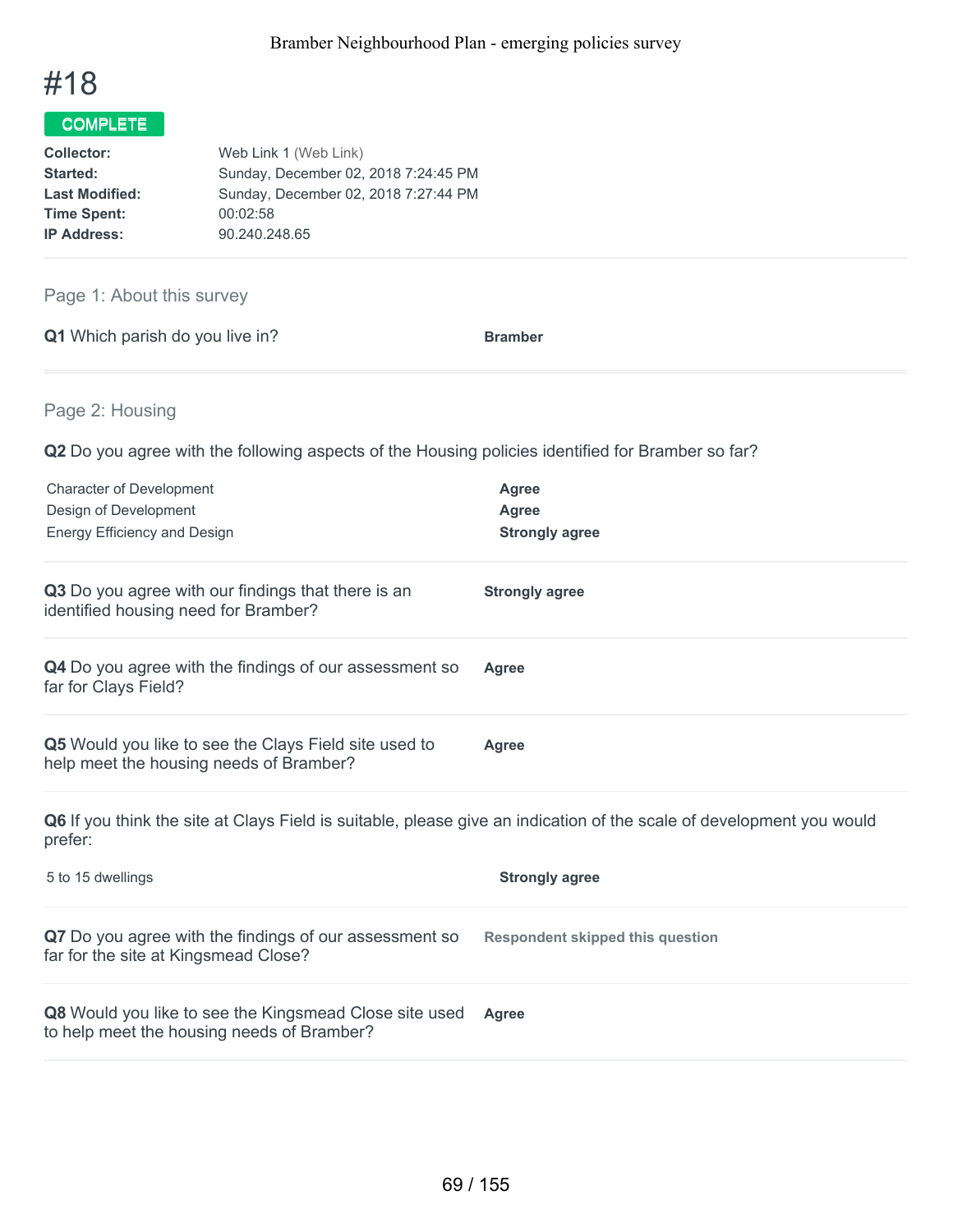**Q9** If you think the site at Kingsmead Close is suitable, please give an indication of the scale of development you would prefer

| 5 to 10 dwellings                                                                                                                                           | <b>Agree</b>                                   |  |
|-------------------------------------------------------------------------------------------------------------------------------------------------------------|------------------------------------------------|--|
| Page 3: Environment and Countryside                                                                                                                         |                                                |  |
| Q10 Do you agree with the Local Green Spaces identified so far?                                                                                             |                                                |  |
| Clays Field (southern section)<br><b>Maudlin Farm Field</b>                                                                                                 | <b>Strongly agree</b><br><b>Strongly agree</b> |  |
| Q11 Are there any additional Green Spaces that have<br>not been considered? (please give details below<br>including why you think they should be protected) | <b>Respondent skipped this question</b>        |  |
| Q12 Do you think that some of the Green Spaces that<br>have been discarded should be reconsidered? (please<br>give details below)                           | <b>Respondent skipped this question</b>        |  |
| Q13 Do you agree with the Environment Policies identified so far?                                                                                           |                                                |  |
| Green Infrastructure                                                                                                                                        | <b>Strongly agree</b>                          |  |
| <b>Protection of Views</b>                                                                                                                                  | <b>Strongly agree</b>                          |  |
| Minimising Flood Risk                                                                                                                                       | <b>Strongly agree</b>                          |  |
| Renewable Energy                                                                                                                                            | <b>Agree</b>                                   |  |
| Page 4: Transport and Movement                                                                                                                              |                                                |  |

**Q14** Do you agree with the proposed Transport and Movement policies?

| New development to be connected to the footpath/transport       | <b>Strongly agree</b> |
|-----------------------------------------------------------------|-----------------------|
| network                                                         |                       |
| Making routes safer and more accessible for non-motorised users | <b>Strongly agree</b> |
| Retain all footpaths and bridleways                             | <b>Strongly agree</b> |
| Support schemes to minimise rat-running                         | <b>Strongly agree</b> |
|                                                                 |                       |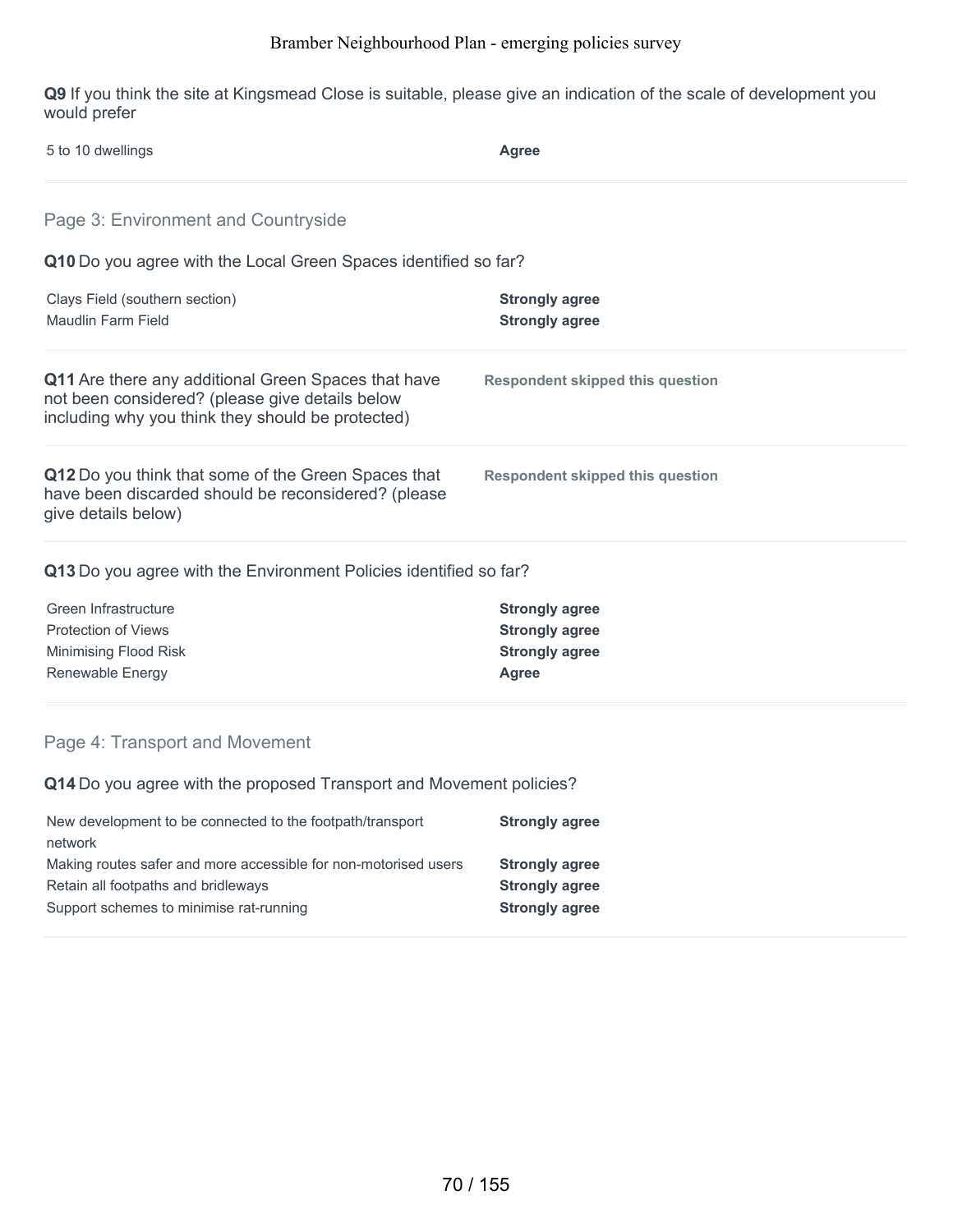# **Q15** Do you agree with the proposed Residential Parking policies?

| Maximise the number of parking spaces close to and in sight of<br>the dwellings they serve<br>Avoid provision of parking courts (no more than 5 properties per<br>parking area)<br>Provide appropriate levels of parking for visitors and service<br>vehicles<br>Contribute financially towards the provision of dedicated cycle<br>parking at public facilities | <b>Strongly agree</b><br><b>Agree</b><br><b>Strongly agree</b><br>Agree |  |
|------------------------------------------------------------------------------------------------------------------------------------------------------------------------------------------------------------------------------------------------------------------------------------------------------------------------------------------------------------------|-------------------------------------------------------------------------|--|
| Q16 Do you agree with the proposed Visitor Parking policies?                                                                                                                                                                                                                                                                                                     |                                                                         |  |
| No reduction in public off-road spaces<br>Support for additional off-road spaces in the residential areas<br>Support for additional off-road spaces to access countryside areas                                                                                                                                                                                  | <b>Strongly agree</b><br><b>Agree</b><br><b>Agree</b>                   |  |
| Q17 Do you support specific new/improved off-road parking proposals at:                                                                                                                                                                                                                                                                                          |                                                                         |  |
| Bostal Road (near South Downs Way)?                                                                                                                                                                                                                                                                                                                              | <b>Strongly agree</b>                                                   |  |
| A283 roundabout (The Street and Monarch's Way)?                                                                                                                                                                                                                                                                                                                  | <b>Strongly agree</b>                                                   |  |
| Q18 Do you support provision of a light controlled<br>(Pegasus) at-grade crossing of the A283, re-connecting<br>Castle Lane for non-motorised users?                                                                                                                                                                                                             | <b>Respondent skipped this question</b>                                 |  |
| Page 5: Heritage, Community, Tourism & Commerce                                                                                                                                                                                                                                                                                                                  |                                                                         |  |
| Q19 Do you agree that we should aim to maximise the<br>church facility for further use within the community?                                                                                                                                                                                                                                                     | <b>Agree</b>                                                            |  |
| Q20 Do you think that there is a need to improve youth<br>facilities in the parish?                                                                                                                                                                                                                                                                              | Agree                                                                   |  |
| Q21 Do you agree that all relevant heritage assets are<br>already protected?                                                                                                                                                                                                                                                                                     | <b>Agree</b>                                                            |  |
| Q22 Can you suggest any other facilities that we should<br>seek to create or develop in the parish?                                                                                                                                                                                                                                                              | <b>Respondent skipped this question</b>                                 |  |
| Q23 Do you feel that an Education centre at St. Mary's<br>would be worthwhile?                                                                                                                                                                                                                                                                                   | <b>Strongly agree</b>                                                   |  |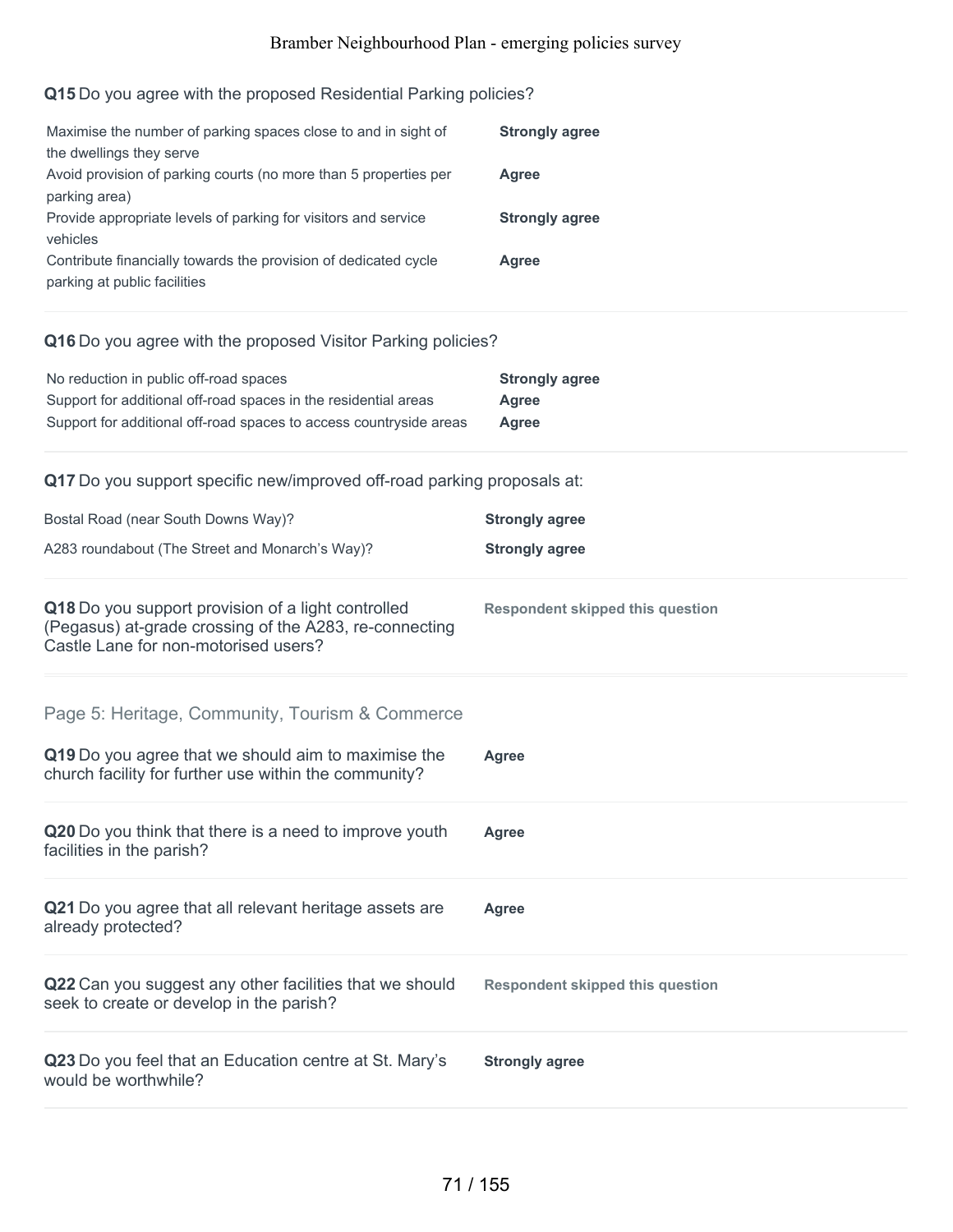| Q24 Do you think that there is a need for an expansion of<br>hotel and visitor accommodation facilities?                  | <b>Disagree</b>                         |
|---------------------------------------------------------------------------------------------------------------------------|-----------------------------------------|
| Q25 Are there any other improvements you think could<br>be made to encourage tourism?                                     | <b>Respondent skipped this question</b> |
| Q26 Are there any other improvements you think could<br>be made to encourage retail/local business?                       | <b>Respondent skipped this question</b> |
| Page 6: Final Comments<br>Q27 Please use this space to give us any additional feedback                                    |                                         |
| Thank you for all the hard work that has gone into the plan                                                               |                                         |
| [input by SLG]                                                                                                            |                                         |
| Q28 Before the event I knew all about the process of a<br>Neighbourhood Plan, and of the Bramber one in<br>particular     | <b>Strongly agree</b>                   |
| Q29 Now I have attended the event I have a better<br>understanding about the process of the Bramber<br>Neighbourhood Plan | <b>Strongly agree</b>                   |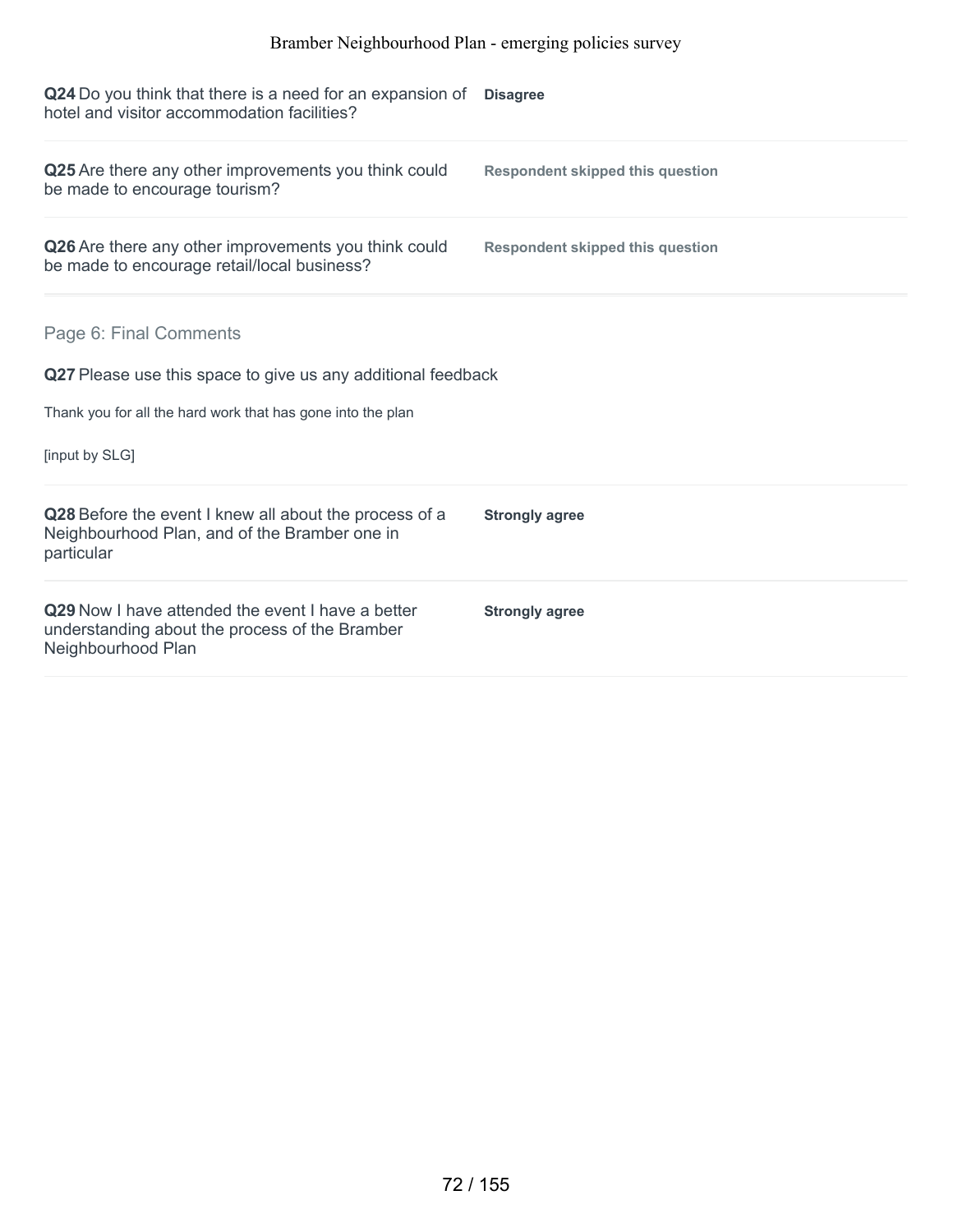

| Web Link 1 (Web Link)                |
|--------------------------------------|
| Sunday, December 02, 2018 7:27:57 PM |
| Sunday, December 02, 2018 7:31:51 PM |
| 00:03:54                             |
| 90.240.248.65                        |
|                                      |

## Page 1: About this survey

|  | Q1 Which parish do you live in? | <b>Bramber</b> |
|--|---------------------------------|----------------|
|  |                                 |                |

## Page 2: Housing

**Q2** Do you agree with the following aspects of the Housing policies identified for Bramber so far?

| <b>Character of Development</b><br>Design of Development<br><b>Energy Efficiency and Design</b><br><b>Sites</b>                    | <b>Strongly agree</b><br><b>Strongly agree</b><br><b>Strongly agree</b><br><b>Agree</b>                                                                                                                                                                                                |
|------------------------------------------------------------------------------------------------------------------------------------|----------------------------------------------------------------------------------------------------------------------------------------------------------------------------------------------------------------------------------------------------------------------------------------|
| Q3 Do you agree with our findings that there is an<br>identified housing need for Bramber?                                         | <b>Respondent skipped this question</b>                                                                                                                                                                                                                                                |
| Q4 Do you agree with the findings of our assessment so<br>far for Clays Field?                                                     | Agree                                                                                                                                                                                                                                                                                  |
| Q5 Would you like to see the Clays Field site used to<br>help meet the housing needs of Bramber?                                   | <b>Strongly</b><br>disagree<br>If not, please tell us why you think the site is<br>unsuitable:<br>Important for biodiversity and green open space for local<br>residents. I use this field regularly and am amazed at the wild<br>life I see - owls, heron etc., moths and butterflies |
| Q6 If you think the site at Clays Field is suitable, please<br>give an indication of the scale of development you would<br>prefer: | <b>Respondent skipped this question</b>                                                                                                                                                                                                                                                |
| Q7 Do you agree with the findings of our assessment so<br>far for the site at Kingsmead Close?                                     | <b>Agree</b>                                                                                                                                                                                                                                                                           |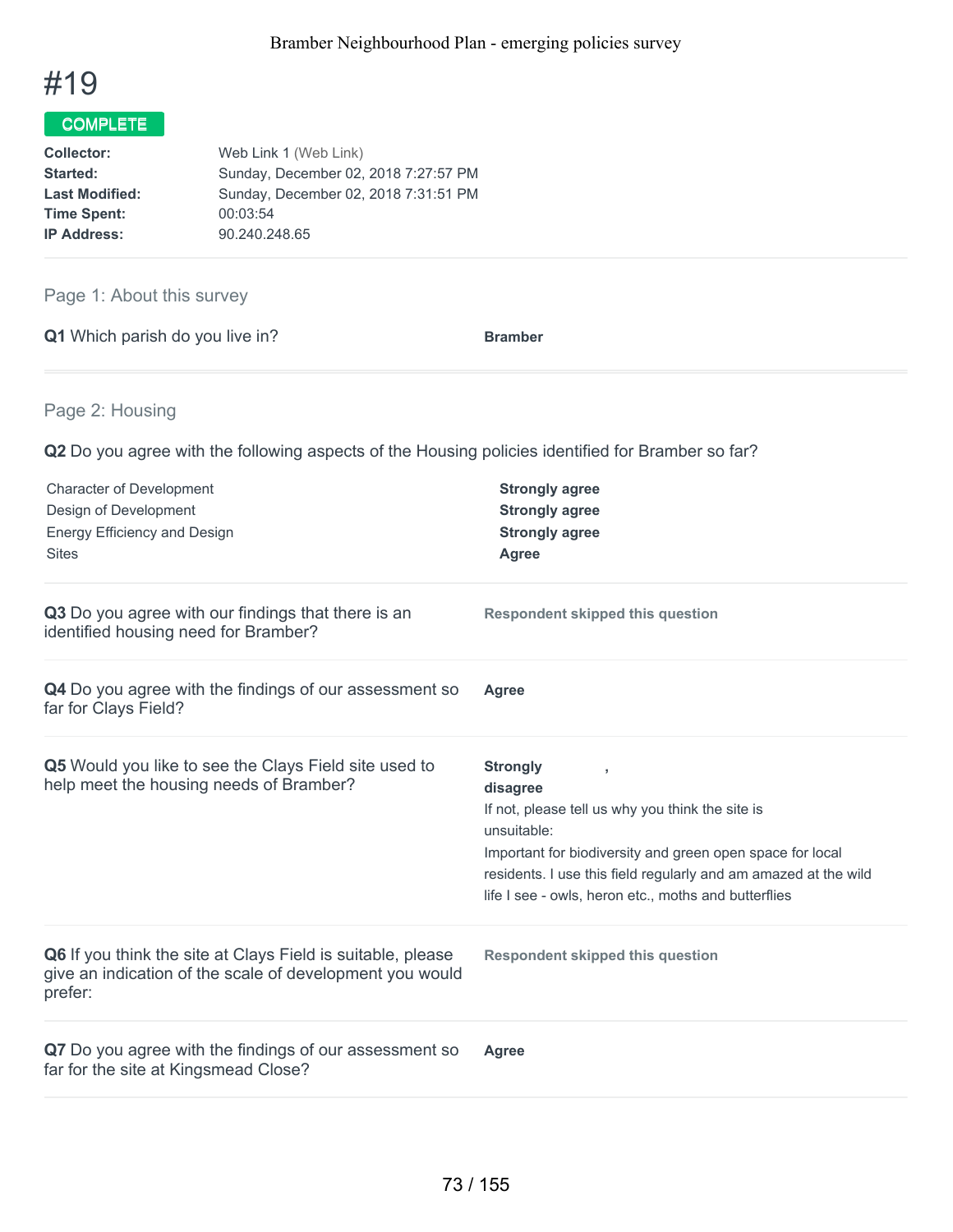**Q8** Would you like to see the Kingsmead Close site used to help meet the housing needs of Bramber? **Respondent skipped this question**

**Q9** If you think the site at Kingsmead Close is suitable, please give an indication of the scale of development you would prefer

5 to 10 dwellings **Agree**

## Page 3: Environment and Countryside

**Q10** Do you agree with the Local Green Spaces identified so far?

| Clays Field (southern section)<br>Maudlin Farm Field                                                                                                               | <b>Strongly agree</b><br><b>Strongly agree</b> |
|--------------------------------------------------------------------------------------------------------------------------------------------------------------------|------------------------------------------------|
| <b>Q11</b> Are there any additional Green Spaces that have<br>not been considered? (please give details below<br>including why you think they should be protected) | Respondent skipped this question               |
| Q12 Do you think that some of the Green Spaces that<br>have been discarded should be reconsidered? (please<br>give details below)                                  | Respondent skipped this question               |

#### **Q13** Do you agree with the Environment Policies identified so far?

| Green Infrastructure  | <b>Strongly agree</b> |
|-----------------------|-----------------------|
| Protection of Views   | <b>Strongly agree</b> |
| Minimising Flood Risk | <b>Strongly agree</b> |
| Renewable Energy      | <b>Strongly agree</b> |
|                       |                       |

#### Page 4: Transport and Movement

**Q14** Do you agree with the proposed Transport and Movement policies?

| New development to be connected to the footpath/transport       | <b>Strongly agree</b> |
|-----------------------------------------------------------------|-----------------------|
| network                                                         |                       |
| Making routes safer and more accessible for non-motorised users | <b>Strongly agree</b> |
| Retain all footpaths and bridleways                             | <b>Strongly agree</b> |
| Support schemes to minimise rat-running                         | <b>Disagree</b>       |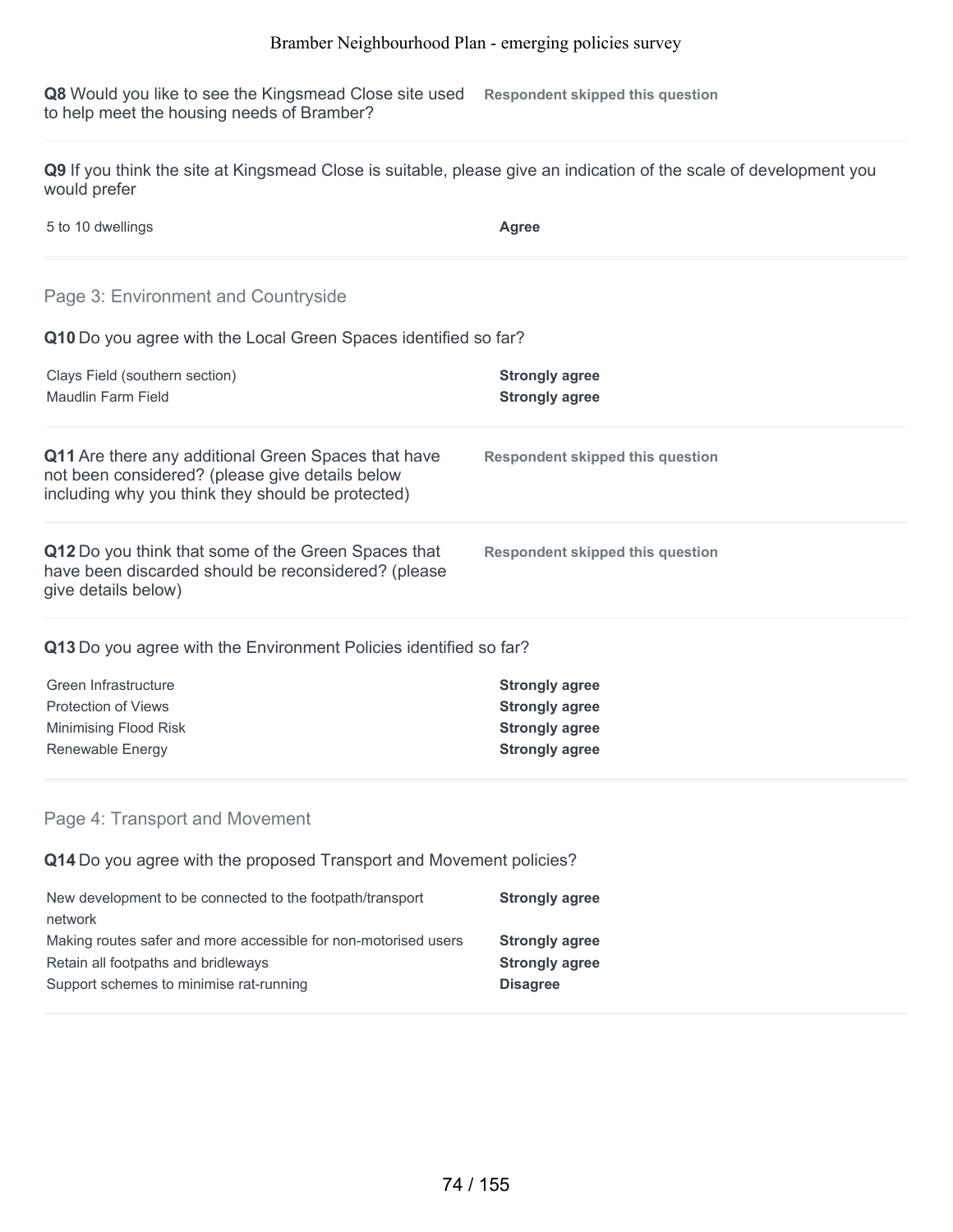## **Q15** Do you agree with the proposed Residential Parking policies?

| Maximise the number of parking spaces close to and in sight of  | <b>Strongly agree</b> |
|-----------------------------------------------------------------|-----------------------|
| the dwellings they serve                                        |                       |
| Provide appropriate levels of parking for visitors and service  | <b>Strongly agree</b> |
| vehicles                                                        |                       |
| Contribute financially towards the provision of dedicated cycle | <b>Strongly agree</b> |
| parking at public facilities                                    |                       |

#### **Q16** Do you agree with the proposed Visitor Parking policies?

| No reduction in public off-road spaces                             | <b>Strongly agree</b> |
|--------------------------------------------------------------------|-----------------------|
| Support for additional off-road spaces in the residential areas    | <b>Strongly agree</b> |
| Support for additional off-road spaces to access countryside areas | <b>Strongly agree</b> |

| Q17 Do you support specific new/improved off-road parking proposals at:                                                                              |                                                                                                                                           |
|------------------------------------------------------------------------------------------------------------------------------------------------------|-------------------------------------------------------------------------------------------------------------------------------------------|
| Bostal Road (near South Downs Way)?                                                                                                                  | <b>Strongly agree</b>                                                                                                                     |
| A283 roundabout (The Street and Monarch's Way)?                                                                                                      | <b>Strongly agree</b>                                                                                                                     |
| Q18 Do you support provision of a light controlled<br>(Pegasus) at-grade crossing of the A283, re-connecting<br>Castle Lane for non-motorised users? | <b>Disagree</b>                                                                                                                           |
| Page 5: Heritage, Community, Tourism & Commerce                                                                                                      |                                                                                                                                           |
| Q19 Do you agree that we should aim to maximise the<br>church facility for further use within the community?                                         | <b>Strongly agree</b>                                                                                                                     |
| Q20 Do you think that there is a need to improve youth<br>facilities in the parish?                                                                  | <b>Strongly agree</b>                                                                                                                     |
| Q21 Do you agree that all relevant heritage assets are<br>already protected?                                                                         | Agree,<br>Can you suggest any heritage buildings/structures that are<br>not already protected and should be?:<br>foot bridge over<br>A283 |
| Q22 Can you suggest any other facilities that we should<br>seek to create or develop in the parish?                                                  | <b>Respondent skipped this question</b>                                                                                                   |
| Q23 Do you feel that an Education centre at St. Mary's<br>would be worthwhile?                                                                       | <b>Agree</b>                                                                                                                              |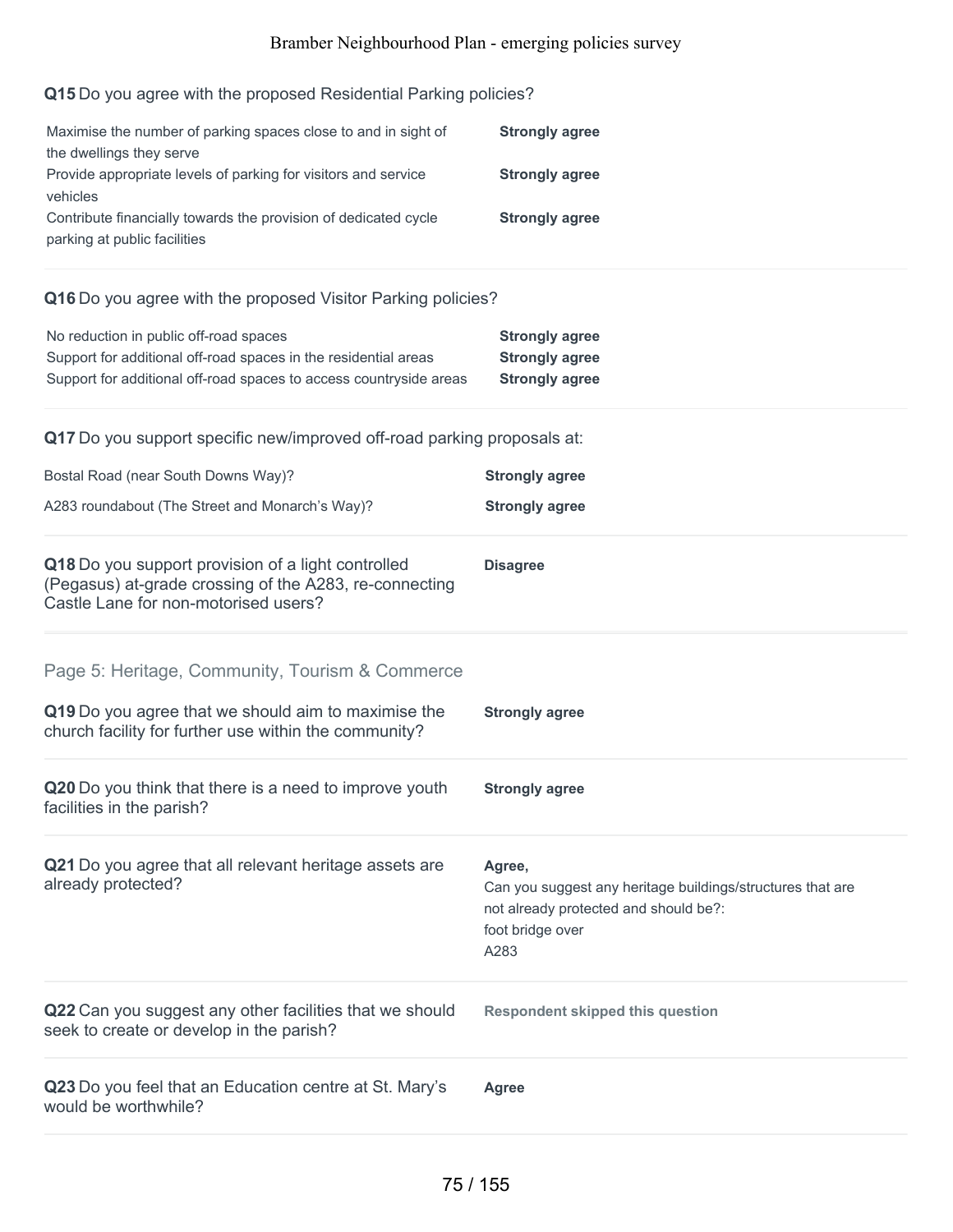**Q24** Do you think that there is a need for an expansion of **Disagree** hotel and visitor accommodation facilities?

**Q25** Are there any other improvements you think could be made to encourage tourism?

**Respondent skipped this question**

**Q26** Are there any other improvements you think could be made to encourage retail/local business?

lower rates for businesses

Page 6: Final Comments

**Q27** Please use this space to give us any additional feedback

[input by SLG]

| Q28 Before the event I knew all about the process of a<br>Neighbourhood Plan, and of the Bramber one in<br>particular            | <b>Agree</b>                     |
|----------------------------------------------------------------------------------------------------------------------------------|----------------------------------|
| <b>Q29</b> Now I have attended the event I have a better<br>understanding about the process of the Bramber<br>Neighbourhood Plan | Respondent skipped this question |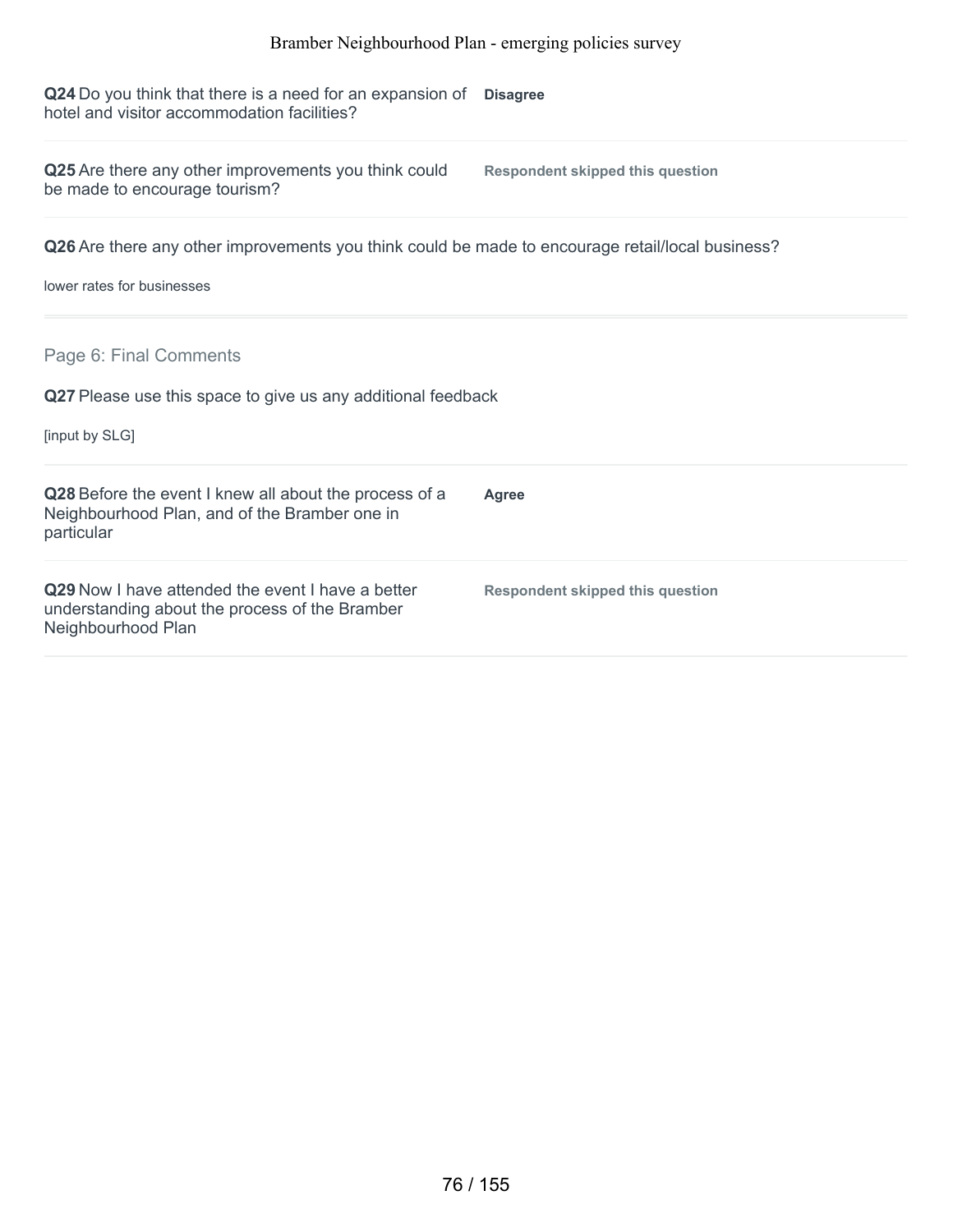

| Collector:            | Web Link 1 (Web Link)                 |
|-----------------------|---------------------------------------|
| Started:              | Tuesday, November 27, 2018 8:56:36 AM |
| <b>Last Modified:</b> | Monday, December 03, 2018 4:24:01 PM  |
| <b>Time Spent:</b>    | Over a day                            |
| <b>IP Address:</b>    | 86.186.108.61                         |

## Page 1: About this survey

**Q1** Which parish do you live in? **Bramber** 

## Page 2: Housing

**Q2** Do you agree with the following aspects of the Housing policies identified for Bramber so far?

| <b>Character of Development</b><br>Design of Development<br>Energy Efficiency and Design   | <b>Strongly agree</b><br><b>Strongly agree</b><br><b>Strongly agree</b>                                                                                                                                                                                                                                                                                                                                                                                                                                                                                                                                                                                                                                                                                                                                                |
|--------------------------------------------------------------------------------------------|------------------------------------------------------------------------------------------------------------------------------------------------------------------------------------------------------------------------------------------------------------------------------------------------------------------------------------------------------------------------------------------------------------------------------------------------------------------------------------------------------------------------------------------------------------------------------------------------------------------------------------------------------------------------------------------------------------------------------------------------------------------------------------------------------------------------|
| Q3 Do you agree with our findings that there is an<br>identified housing need for Bramber? | <b>Agree</b>                                                                                                                                                                                                                                                                                                                                                                                                                                                                                                                                                                                                                                                                                                                                                                                                           |
| Q4 Do you agree with the findings of our assessment so<br>far for Clays Field?             | Disagree,<br>If you disagree with any aspects of the assessment, please<br>say why and what you think should be changed:<br>An incremental approach to making a decision on<br>development ought to be considered. As many have<br>observed the field has been used freely by the local<br>community for recreational purposes in excess of 20years<br>and tracks were clearly visible. Although I recall notices<br>along the access from Goring Road I can't recall other<br>notices indicating the landowner making it clear that public<br>rights/uses were not intended. If such evidence is not<br>available then development should be very limited to a small<br>number of houses a adjacent to Castle Lane having regard<br>to the loss of a buffer between Steyning & Bramber and the<br>access to the site. |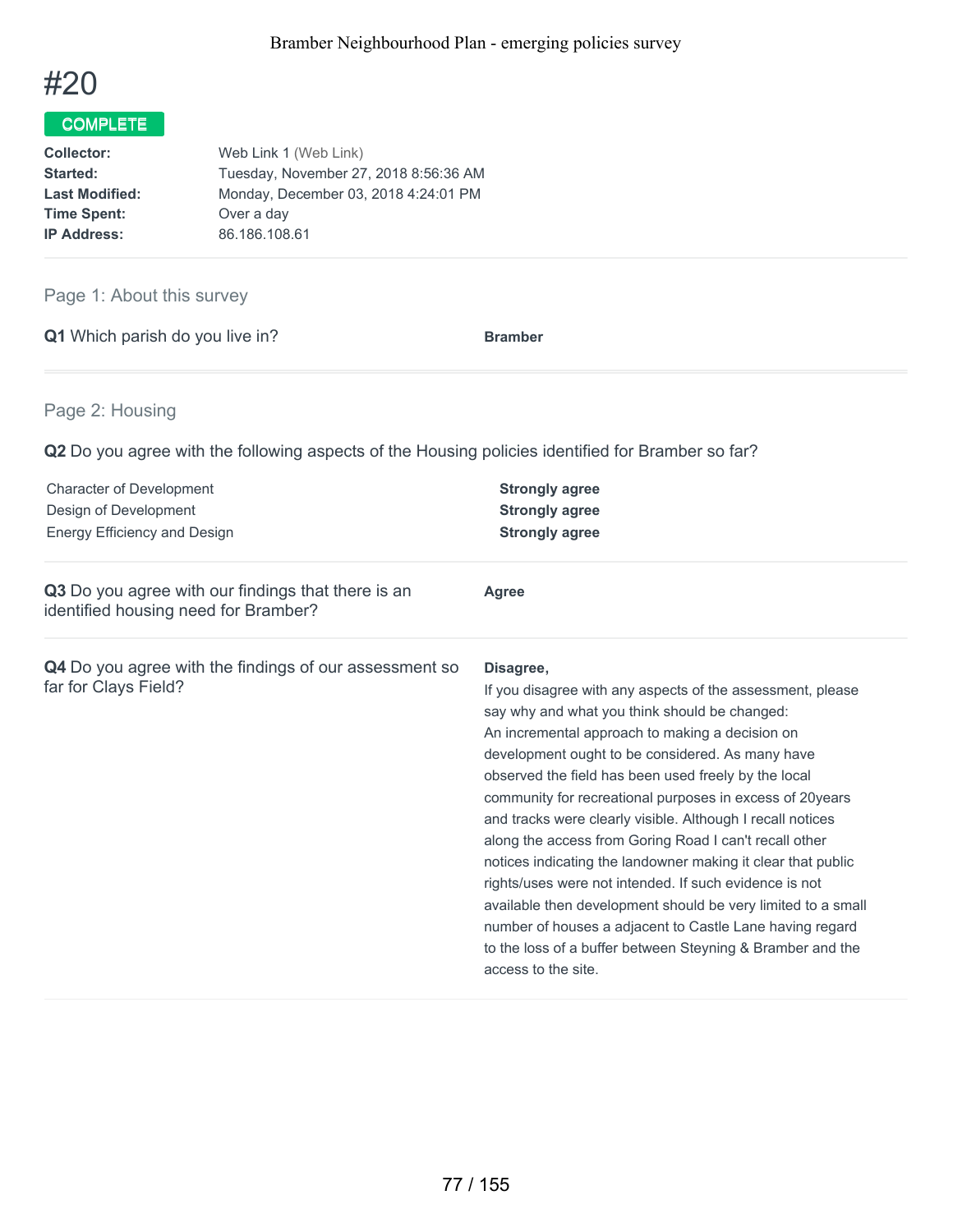| Q5 Would you like to see the Clays Field site used to<br>help meet the housing needs of Bramber? | Disagree,<br>If not, please tell us why you think the site is<br>unsuitable:<br>Although the possibility of development in Bramber is limited<br>the site is an important visual buffer between the<br>communities which each have differing characteristics. In<br>reality it is part of Steyning where the number of available<br>sites to meet need is likely to be greater. |
|--------------------------------------------------------------------------------------------------|---------------------------------------------------------------------------------------------------------------------------------------------------------------------------------------------------------------------------------------------------------------------------------------------------------------------------------------------------------------------------------|
|--------------------------------------------------------------------------------------------------|---------------------------------------------------------------------------------------------------------------------------------------------------------------------------------------------------------------------------------------------------------------------------------------------------------------------------------------------------------------------------------|

**Q6** If you think the site at Clays Field is suitable, please give an indication of the scale of development you would prefer:

| I do not think the site is suitable                                                                                                | <b>Strongly agree</b> |
|------------------------------------------------------------------------------------------------------------------------------------|-----------------------|
| Q7 Do you agree with the findings of our assessment so<br>far for the site at Kingsmead Close?                                     | <b>Agree</b>          |
| Q8 Would you like to see the Kingsmead Close site used<br>to help meet the housing needs of Bramber?                               | <b>Agree</b>          |
| Q9 If you think the site at Kingsmead Close is suitable, please give an indication of the scale of development you<br>would prefer |                       |
| 5 to 10 dwellings                                                                                                                  | Agree                 |

Page 3: Environment and Countryside

**Q10** Do you agree with the Local Green Spaces identified so far?

| Clays Field (southern section) | <b>Strongly agree</b> |
|--------------------------------|-----------------------|
| Maudlin Farm Field             | Agree                 |

**Q11** Are there any additional Green Spaces that have not been considered? (please give details below including why you think they should be protected)

Possibly the norther section of Clays field.

**Q12** Do you think that some of the Green Spaces that have been discarded should be reconsidered? (please give details below)

Inclusion of St Mary's field. Part has already been sold in plots thus preventing effective management. It is used by a huge number of walkers and visitors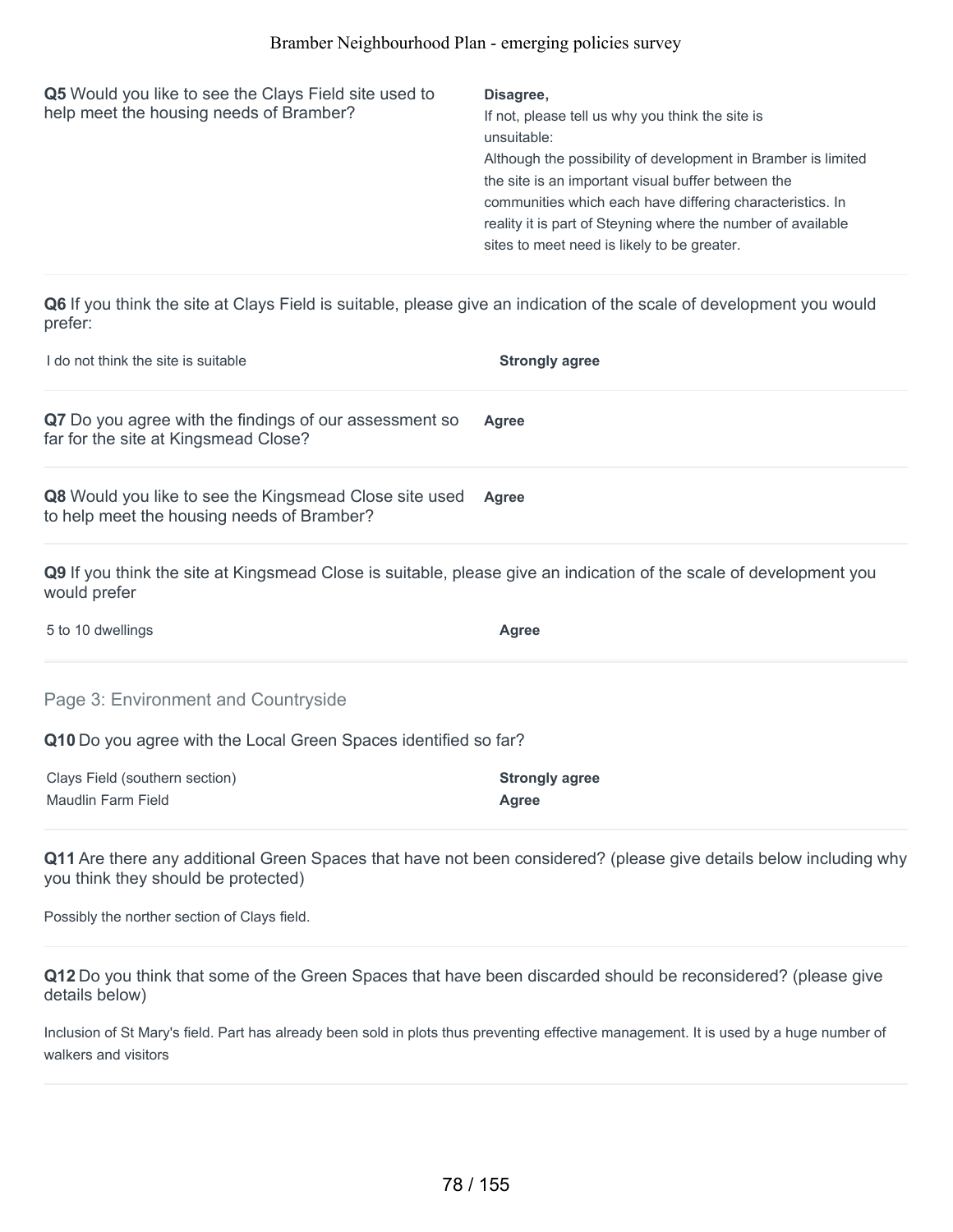#### **Q13** Do you agree with the Environment Policies identified so far?

| <b>Strongly agree</b> |
|-----------------------|
| <b>Strongly agree</b> |
| <b>Strongly agree</b> |
| <b>Strongly agree</b> |
|                       |

#### Page 4: Transport and Movement

#### **Q14** Do you agree with the proposed Transport and Movement policies?

| New development to be connected to the footpath/transport       | <b>Strongly agree</b> |
|-----------------------------------------------------------------|-----------------------|
| network                                                         |                       |
| Making routes safer and more accessible for non-motorised users | <b>Strongly agree</b> |
| Retain all footpaths and bridleways                             | <b>Strongly agree</b> |
| Support schemes to minimise rat-running                         | <b>Strongly agree</b> |

#### **Q15** Do you agree with the proposed Residential Parking policies?

| Maximise the number of parking spaces close to and in sight of   | Agree                 |
|------------------------------------------------------------------|-----------------------|
| the dwellings they serve                                         |                       |
| Avoid provision of parking courts (no more than 5 properties per | Agree                 |
| parking area)                                                    |                       |
| Provide appropriate levels of parking for visitors and service   | <b>Strongly agree</b> |
| vehicles                                                         |                       |
| Contribute financially towards the provision of dedicated cycle  | <b>Strongly agree</b> |
| parking at public facilities                                     |                       |

#### **Q16** Do you agree with the proposed Visitor Parking policies?

| No reduction in public off-road spaces                             | <b>Strongly agree</b> |
|--------------------------------------------------------------------|-----------------------|
| Support for additional off-road spaces in the residential areas    | Agree                 |
| Support for additional off-road spaces to access countryside areas | Agree                 |

#### **Q17** Do you support specific new/improved off-road parking proposals at:

| Bostal Road (near South Downs Way)?                                                                                                                  | <b>Disagree</b> |
|------------------------------------------------------------------------------------------------------------------------------------------------------|-----------------|
| A283 roundabout (The Street and Monarch's Way)?                                                                                                      | <b>Disagree</b> |
| Q18 Do you support provision of a light controlled<br>(Pegasus) at-grade crossing of the A283, re-connecting<br>Castle Lane for non-motorised users? | <b>Disagree</b> |

Page 5: Heritage, Community, Tourism & Commerce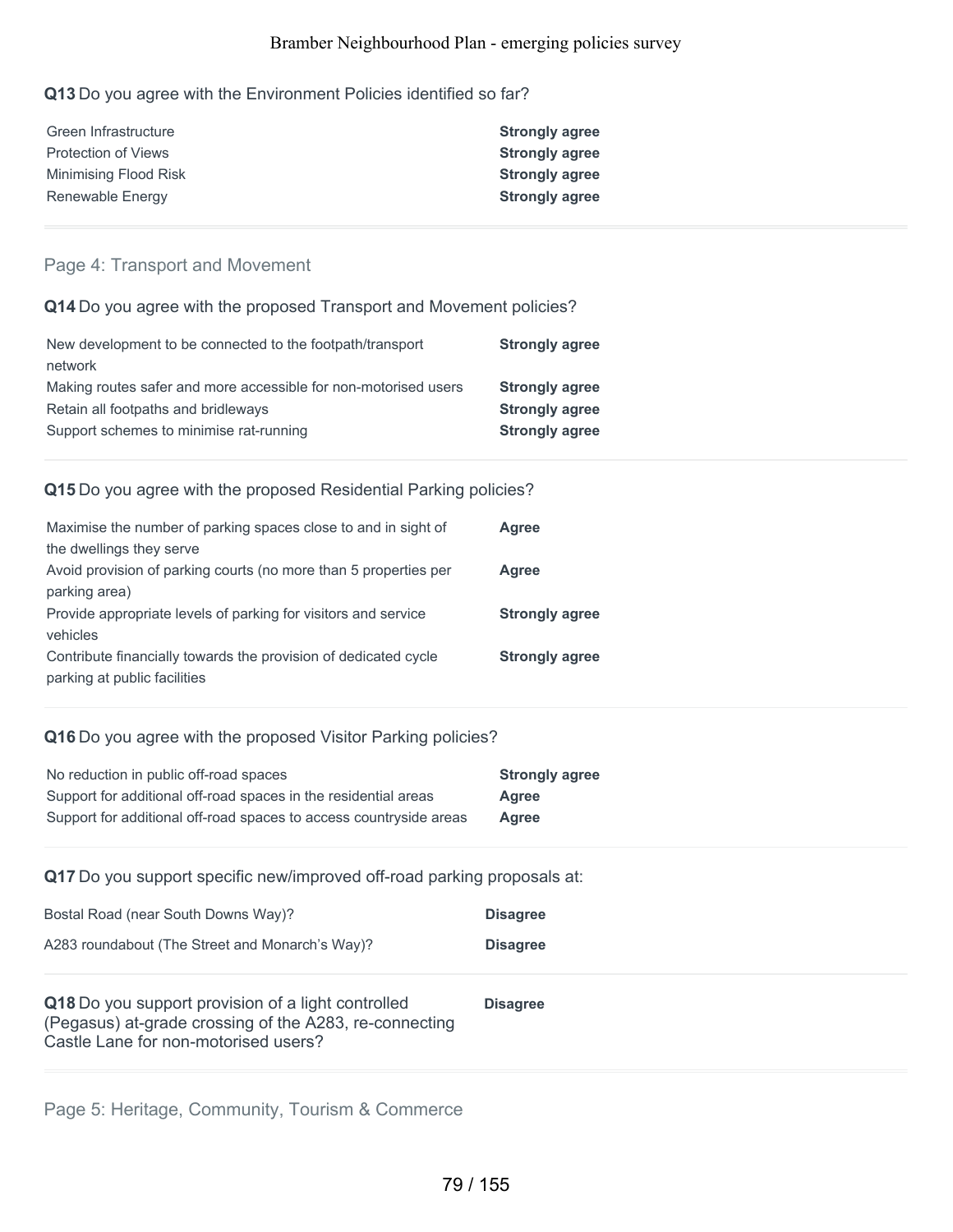| Q19 Do you agree that we should aim to maximise the<br>church facility for further use within the community?                                                                                                | <b>Strongly agree</b> |  |
|-------------------------------------------------------------------------------------------------------------------------------------------------------------------------------------------------------------|-----------------------|--|
| Q20 Do you think that there is a need to improve youth<br>facilities in the parish?                                                                                                                         | <b>Agree</b>          |  |
| Q21 Do you agree that all relevant heritage assets are<br>already protected?                                                                                                                                | <b>Agree</b>          |  |
| Q22 Can you suggest any other facilities that we should seek to create or develop in the parish?<br>Possibly an extension to the existing Street car park.                                                  |                       |  |
| Q23 Do you feel that an Education centre at St. Mary's<br>would be worthwhile?                                                                                                                              | <b>Agree</b>          |  |
| Q24 Do you think that there is a need for an expansion of Agree<br>hotel and visitor accommodation facilities?                                                                                              |                       |  |
| Q25 Are there any other improvements you think could be made to encourage tourism?                                                                                                                          |                       |  |
| Provision of greater range of accommodation. Clearer signposting of routes to the Downs and to the Village facilities to those using the<br>National Trails. Improved parking facilities at Bramber Castle. |                       |  |
| Q26 Are there any other improvements you think could be made to encourage retail/local business?<br>Redevelopment of Annington Business Centre                                                              |                       |  |
| Page 6: Final Comments                                                                                                                                                                                      |                       |  |
| Q27 Please use this space to give us any additional feedback                                                                                                                                                |                       |  |
| Great job being undertaken by volunteers                                                                                                                                                                    |                       |  |
| Q28 Before the event I knew all about the process of a<br>Neighbourhood Plan, and of the Bramber one in<br>particular                                                                                       | <b>Disagree</b>       |  |
| Q29 Now I have attended the event I have a better<br>understanding about the process of the Bramber<br>Neighbourhood Plan                                                                                   | <b>Agree</b>          |  |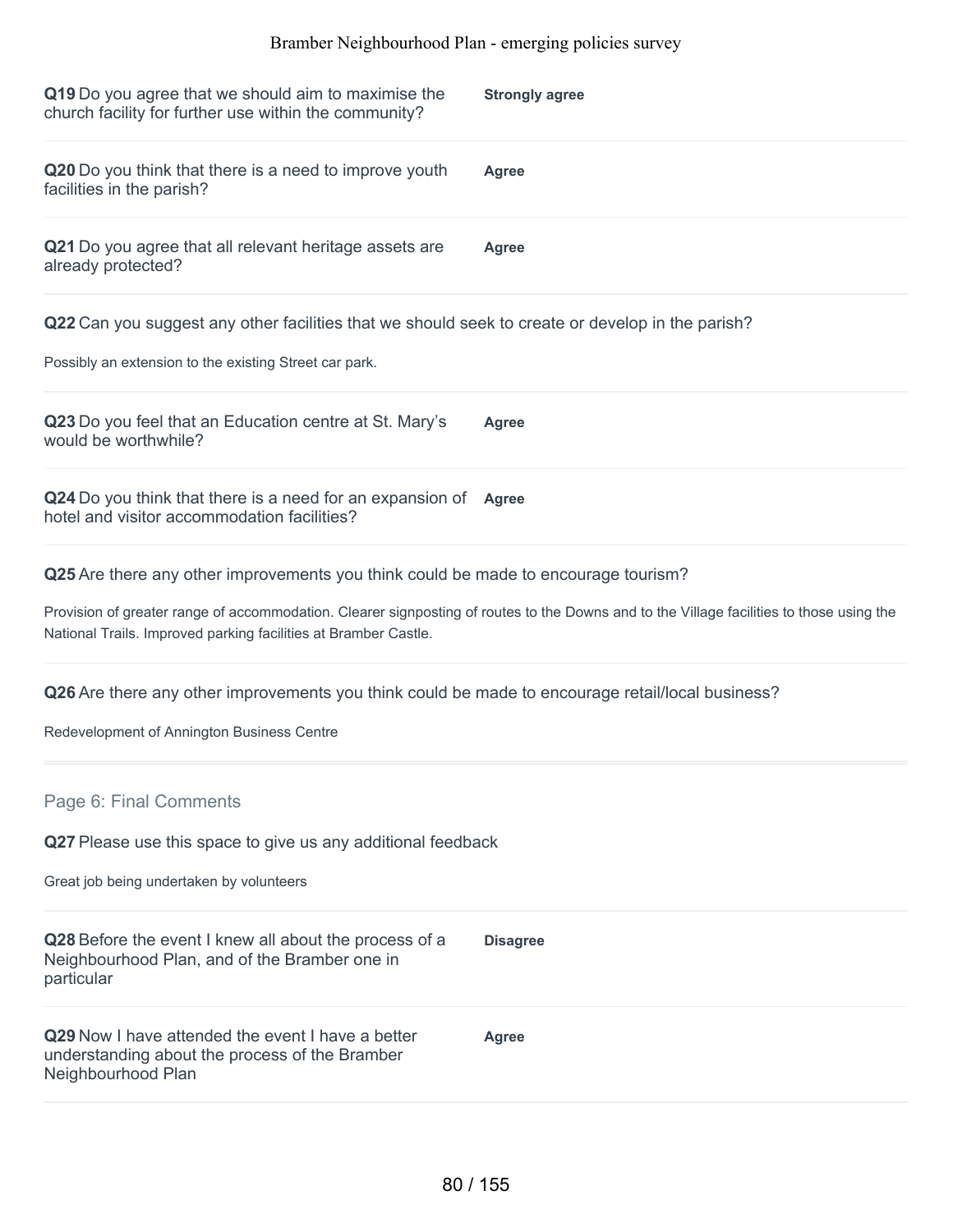

| Web Link 1 (Web Link)                |
|--------------------------------------|
| Monday, December 03, 2018 5:16:53 PM |
| Monday, December 03, 2018 5:34:54 PM |
| 00:18:00                             |
| 92.26.16.161                         |
|                                      |

## Page 1: About this survey

**Q1** Which parish do you live in? **Bramber** 

## Page 2: Housing

**Q2** Do you agree with the following aspects of the Housing policies identified for Bramber so far?

| <b>Character of Development</b><br>Design of Development<br><b>Energy Efficiency and Design</b><br><b>Sites</b> | <b>Strongly agree</b><br><b>Strongly agree</b><br><b>Strongly agree</b><br><b>Strongly disagree</b>                                                                                                                                                                                                                                                                                                                                                                                                    |
|-----------------------------------------------------------------------------------------------------------------|--------------------------------------------------------------------------------------------------------------------------------------------------------------------------------------------------------------------------------------------------------------------------------------------------------------------------------------------------------------------------------------------------------------------------------------------------------------------------------------------------------|
| Q3 Do you agree with our findings that there is an<br>identified housing need for Bramber?                      | <b>Disagree</b>                                                                                                                                                                                                                                                                                                                                                                                                                                                                                        |
| Q4 Do you agree with the findings of our assessment so<br>far for Clays Field?                                  | Disagree,<br>If you disagree with any aspects of the assessment, please<br>say why and what you think should be changed:<br>This site is a Green Space and should not be built upon. It is<br>an important buffer prventing the coalescence of Bramber<br>and Steyning. It should remain either as a space offering a<br>heavily used recreation facility or be used for agriculture.<br>Access via Castle Lane has adverse effects upon existing<br>users (cars, pedestrians, cyclists) and Goring Rd |
| Q5 Would you like to see the Clays Field site used to<br>help meet the housing needs of Bramber?                | <b>Strongly</b><br>disagree<br>If not, please tell us why you think the site is<br>unsuitable:<br>Access issues. Green space issues. Loss of another<br>sanctuary for wildlife. Depending upon the size of the<br>development, further pressure upon schools, medical<br>facilities in Steyning.                                                                                                                                                                                                       |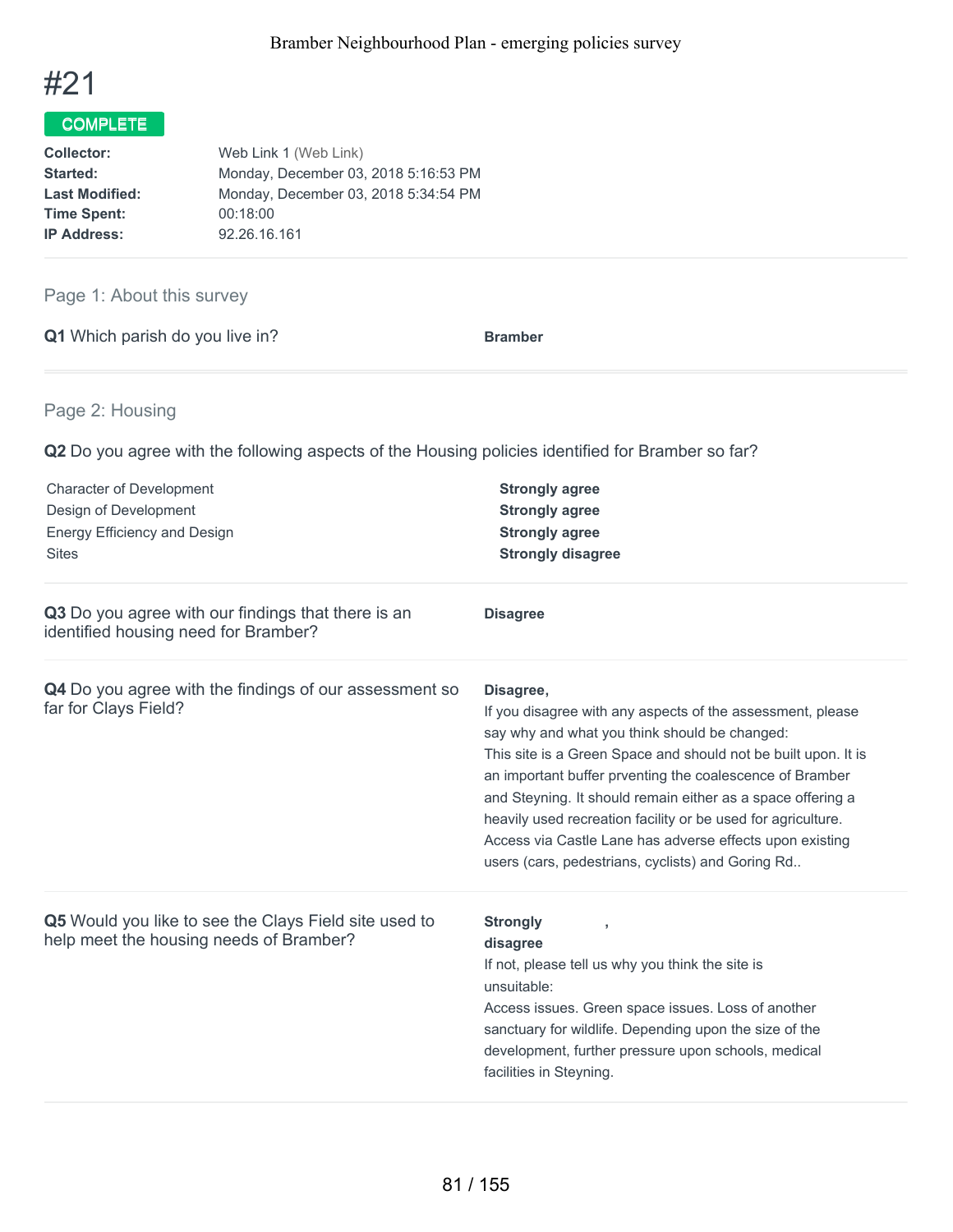**Q6** If you think the site at Clays Field is suitable, please give an indication of the scale of development you would prefer:

| 5 to 15 dwellings<br>16 to 30 dwellings<br>31 to 50 dwellings<br>I do not think the site is suitable                               | <b>Strongly disagree</b><br><b>Strongly disagree</b><br><b>Strongly disagree</b><br><b>Strongly agree</b>         |
|------------------------------------------------------------------------------------------------------------------------------------|-------------------------------------------------------------------------------------------------------------------|
| Q7 Do you agree with the findings of our assessment so<br>far for the site at Kingsmead Close?                                     | <b>Strongly agree</b>                                                                                             |
| Q8 Would you like to see the Kingsmead Close site used<br>to help meet the housing needs of Bramber?                               | Agree                                                                                                             |
| Q9 If you think the site at Kingsmead Close is suitable, please give an indication of the scale of development you<br>would prefer |                                                                                                                   |
| 5 to 10 dwellings<br>15 to 20 dwellings                                                                                            | <b>Strongly agree</b><br><b>Strongly disagree</b>                                                                 |
| Page 3: Environment and Countryside                                                                                                |                                                                                                                   |
| Q10 Do you agree with the Local Green Spaces identified so far?                                                                    |                                                                                                                   |
| Clays Field (southern section)<br><b>Maudlin Farm Field</b>                                                                        | <b>Strongly disagree</b><br><b>Strongly agree</b>                                                                 |
| you think they should be protected)                                                                                                | Q11 Are there any additional Green Spaces that have not been considered? (please give details below including why |
| All of Clay's Field should be designated a Green Space.                                                                            |                                                                                                                   |
| Q12 Do you think that some of the Green Spaces that<br>have been discarded should be reconsidered? (please<br>give details below)  | <b>Respondent skipped this question</b>                                                                           |
| Q13 Do you agree with the Environment Policies identified so far?                                                                  |                                                                                                                   |
| Green Infrastructure<br><b>Protection of Views</b><br>Minimising Flood Risk<br>Renewable Energy                                    | <b>Strongly agree</b><br><b>Strongly agree</b><br><b>Strongly agree</b><br><b>Strongly agree</b>                  |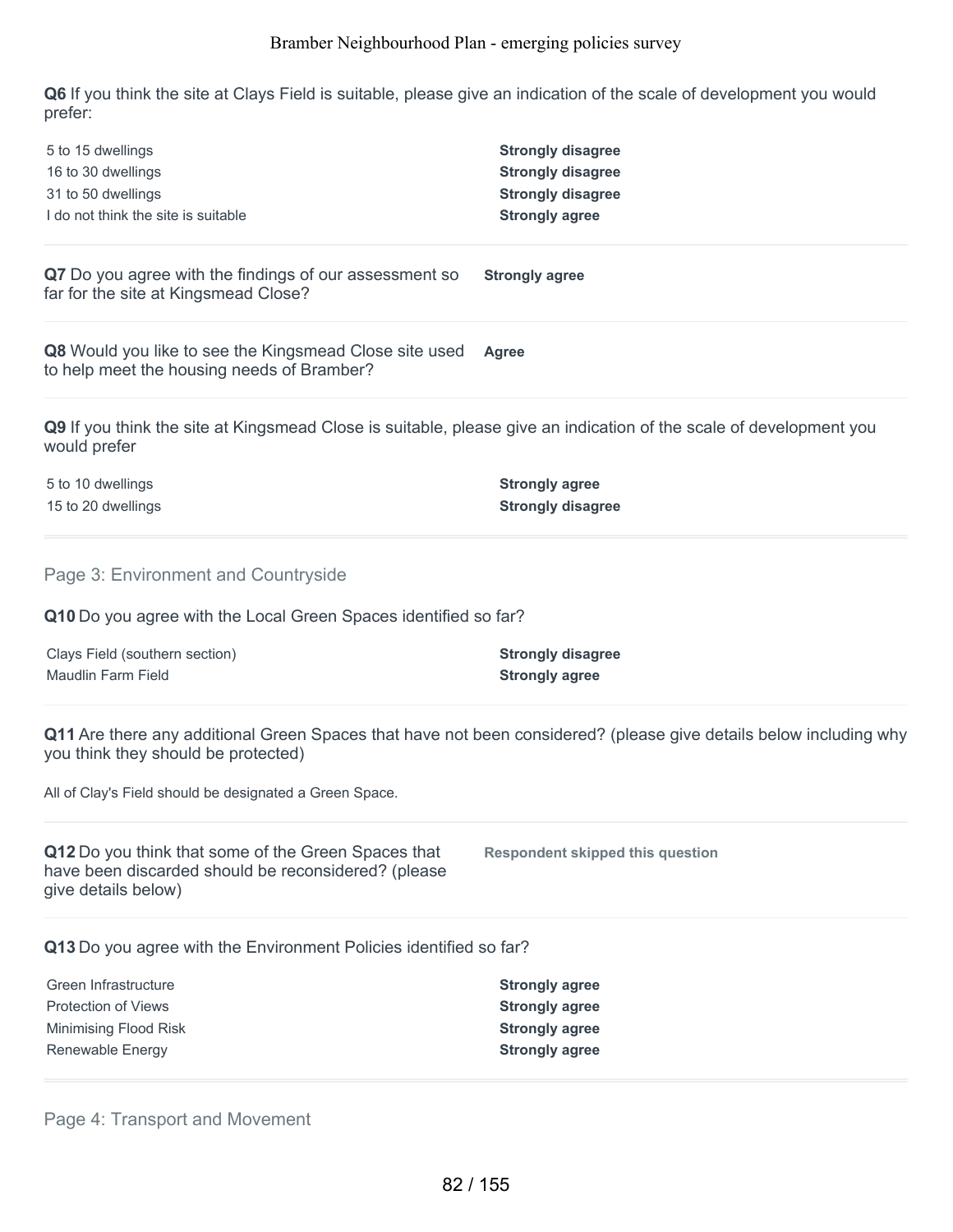#### **Q14** Do you agree with the proposed Transport and Movement policies?

| New development to be connected to the footpath/transport       | Agree                 |
|-----------------------------------------------------------------|-----------------------|
| network                                                         |                       |
| Making routes safer and more accessible for non-motorised users | <b>Strongly agree</b> |
| Retain all footpaths and bridleways                             | <b>Strongly agree</b> |
| Support schemes to minimise rat-running                         | <b>Strongly agree</b> |
|                                                                 |                       |

### **Q15** Do you agree with the proposed Residential Parking policies?

| Maximise the number of parking spaces close to and in sight of   | <b>Strongly agree</b> |
|------------------------------------------------------------------|-----------------------|
| the dwellings they serve                                         |                       |
| Avoid provision of parking courts (no more than 5 properties per | <b>Strongly agree</b> |
| parking area)                                                    |                       |
| Provide appropriate levels of parking for visitors and service   | Agree                 |
| vehicles                                                         |                       |
| Contribute financially towards the provision of dedicated cycle  | Agree                 |
| parking at public facilities                                     |                       |

#### **Q16** Do you agree with the proposed Visitor Parking policies?

| No reduction in public off-road spaces                             | <b>Strongly agree</b> |
|--------------------------------------------------------------------|-----------------------|
| Support for additional off-road spaces in the residential areas    | Agree                 |
| Support for additional off-road spaces to access countryside areas | Agree                 |

## **Q17** Do you support specific new/improved off-road parking proposals at:

| Bostal Road (near South Downs Way)?<br>A283 roundabout (The Street and Monarch's Way)?                                                                          | Agree<br><b>Disagree</b> |
|-----------------------------------------------------------------------------------------------------------------------------------------------------------------|--------------------------|
| Q18 Do you support provision of a light controlled<br>(Pegasus) at-grade crossing of the A283, re-connecting<br>Castle Lane for non-motorised users?            | Agree                    |
| Page 5: Heritage, Community, Tourism & Commerce<br>Q19 Do you agree that we should aim to maximise the<br>church facility for further use within the community? | Agree                    |
| Q20 Do you think that there is a need to improve youth<br>facilities in the parish?                                                                             | <b>Strongly agree</b>    |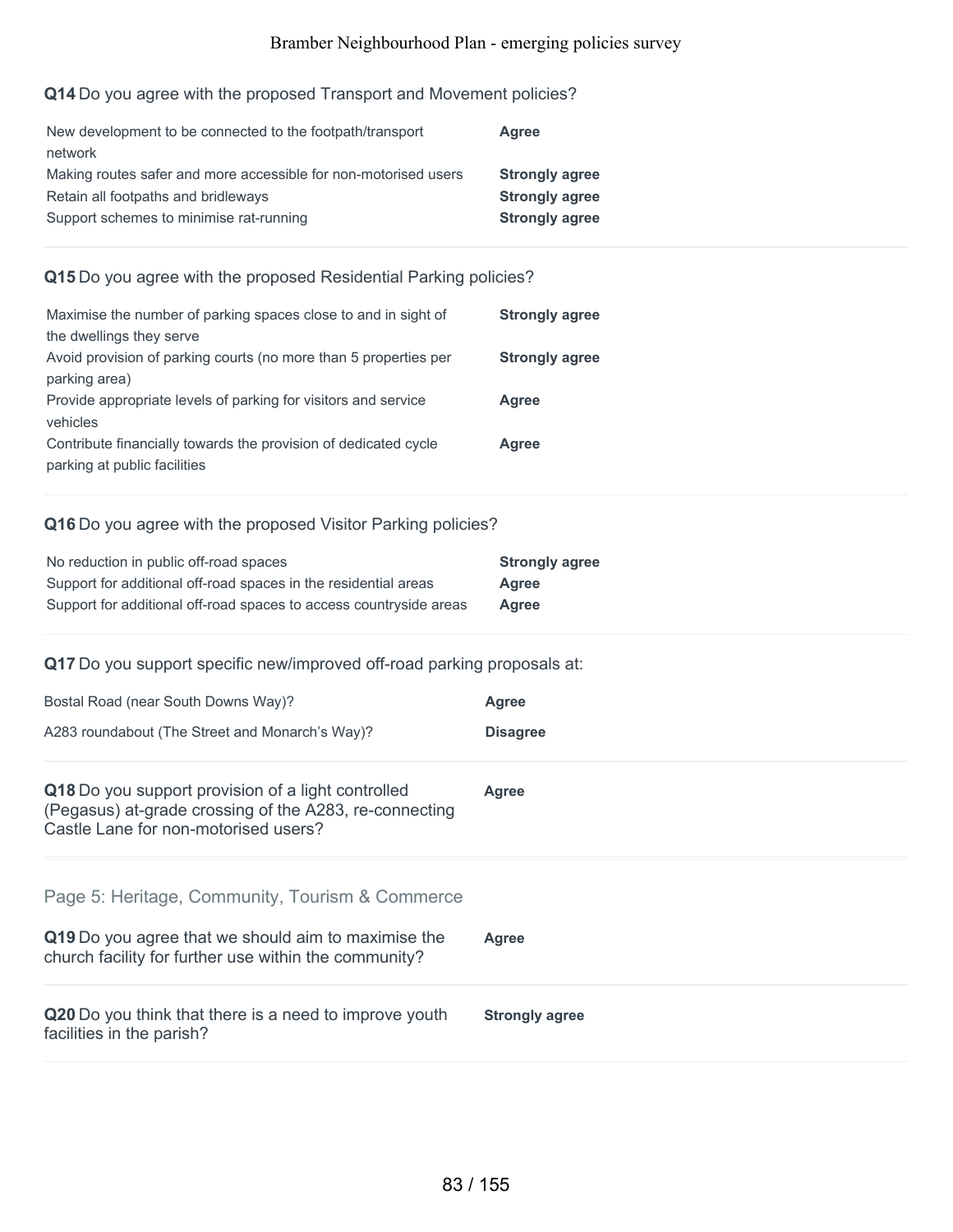| Q21 Do you agree that all relevant heritage assets are<br>already protected?                                                                                                                                                             | Can you suggest any heritage buildings/structures that are<br>not already protected and should be?:<br>Possible archeological materials in Clay's Field. Items have<br>already been found and removed at a previous excavation. |
|------------------------------------------------------------------------------------------------------------------------------------------------------------------------------------------------------------------------------------------|---------------------------------------------------------------------------------------------------------------------------------------------------------------------------------------------------------------------------------|
| <b>Q22</b> Can you suggest any other facilities that we should seek to create or develop in the parish?<br>Improve the car park at Bramber Castle. Add litter and dog waste bins.                                                        |                                                                                                                                                                                                                                 |
| Q23 Do you feel that an Education centre at St. Mary's<br>would be worthwhile?                                                                                                                                                           | <b>Disagree</b>                                                                                                                                                                                                                 |
| Q24 Do you think that there is a need for an expansion of Disagree<br>hotel and visitor accommodation facilities?                                                                                                                        |                                                                                                                                                                                                                                 |
| Q25 Are there any other improvements you think could be made to encourage tourism?<br>Link up walking trails, publish a leaflet to guide visitors on a route.                                                                            |                                                                                                                                                                                                                                 |
| Q26 Are there any other improvements you think could<br>be made to encourage retail/local business?                                                                                                                                      | <b>Respondent skipped this question</b>                                                                                                                                                                                         |
| Page 6: Final Comments<br>Q27 Please use this space to give us any additional feedback<br>It would have been more helpful if there had been an indication of the numbers of houses proposed for the 2 sites included in the<br>displays. |                                                                                                                                                                                                                                 |
| Q28 Before the event I knew all about the process of a<br>Neighbourhood Plan, and of the Bramber one in<br>particular                                                                                                                    | <b>Strongly agree</b>                                                                                                                                                                                                           |
| Q29 Now I have attended the event I have a better<br>understanding about the process of the Bramber<br>Neighbourhood Plan                                                                                                                | <b>Agree</b>                                                                                                                                                                                                                    |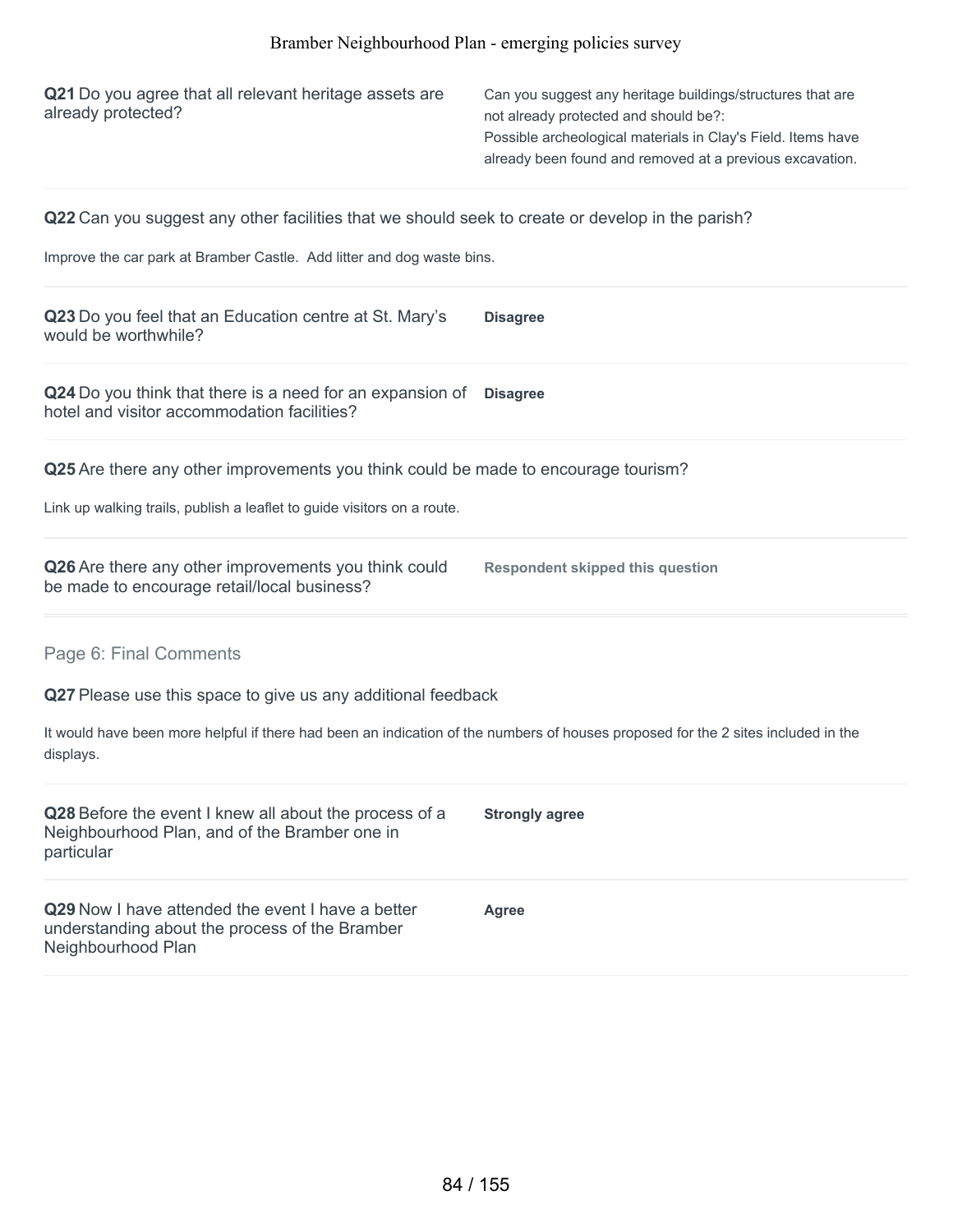

| Web Link 1 (Web Link)                |
|--------------------------------------|
| Monday, December 03, 2018 5:35:36 PM |
| Monday, December 03, 2018 5:58:09 PM |
| 00:22:33                             |
| 92.26.16.161                         |
|                                      |

## Page 1: About this survey

| Q1 Which parish do you live in? | <b>Bramber</b> |
|---------------------------------|----------------|
|                                 |                |

## Page 2: Housing

**Q2** Do you agree with the following aspects of the Housing policies identified for Bramber so far?

| <b>Character of Development</b>                                                       | <b>Agree</b>                                                                                                                                                                                                                                                                                                                                                                                                                                                                                                                                                                                                                                           |
|---------------------------------------------------------------------------------------|--------------------------------------------------------------------------------------------------------------------------------------------------------------------------------------------------------------------------------------------------------------------------------------------------------------------------------------------------------------------------------------------------------------------------------------------------------------------------------------------------------------------------------------------------------------------------------------------------------------------------------------------------------|
| Design of Development                                                                 | Agree                                                                                                                                                                                                                                                                                                                                                                                                                                                                                                                                                                                                                                                  |
| Energy Efficiency and Design                                                          | <b>Agree</b>                                                                                                                                                                                                                                                                                                                                                                                                                                                                                                                                                                                                                                           |
| <b>Sites</b>                                                                          | <b>Strongly disagree</b>                                                                                                                                                                                                                                                                                                                                                                                                                                                                                                                                                                                                                               |
| Q3 Do you agree with our findings that there is an                                    | <b>Strongly</b>                                                                                                                                                                                                                                                                                                                                                                                                                                                                                                                                                                                                                                        |
| identified housing need for Bramber?                                                  | disagree                                                                                                                                                                                                                                                                                                                                                                                                                                                                                                                                                                                                                                               |
| <b>Q4</b> Do you agree with the findings of our assessment so<br>far for Clays Field? | <b>Strongly</b><br>disagree<br>If you disagree with any aspects of the assessment, please<br>say why and what you think should be changed:<br>I think that the whole of Clays Field should be designated a<br>"green space" for the public to enjoy. We need to protect our<br>"green spaces" not dig them up and I believe there are<br>plenty of "brown field" sites and "infill" sites which would be<br>sufficient for the Bramber Neighbourhood Plan. Has anyone<br>collected data on how many people use Clays Field on a<br>daily basis? Has anyone asked the people who use Clays<br>Field why they enjoy it? Does BPC care about Clays Field? |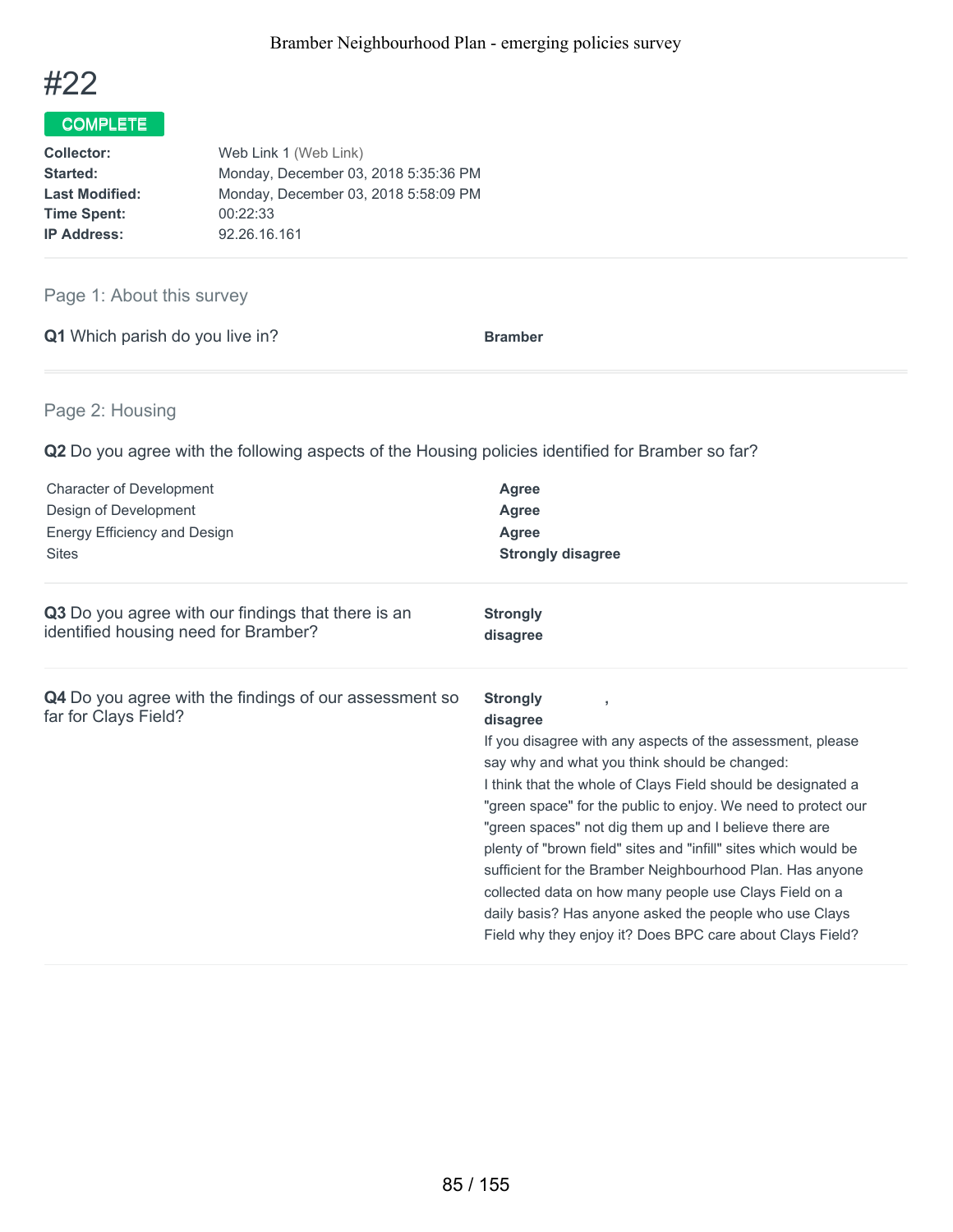| Q5 Would you like to see the Clays Field site used to<br>help meet the housing needs of Bramber? | <b>Strongly</b><br>disagree                                 |
|--------------------------------------------------------------------------------------------------|-------------------------------------------------------------|
|                                                                                                  |                                                             |
|                                                                                                  | If not, please tell us why you think the site is            |
|                                                                                                  | unsuitable:                                                 |
|                                                                                                  | Clays Field provides a "green space" where people can       |
|                                                                                                  | enjoy fresh air, countryside and space. They can appreciate |
|                                                                                                  | nature and feel at peace with the world as they enjoy far   |
|                                                                                                  | reaching views. A "green space" is good for mental health,  |
|                                                                                                  | physical health and general well-being.                     |
|                                                                                                  |                                                             |

**Q6** If you think the site at Clays Field is suitable, please give an indication of the scale of development you would prefer:

| I do not think the site is suitable                                                                  | <b>Strongly agree</b>                                                                                                                                                                                                                                                                                                                               |
|------------------------------------------------------------------------------------------------------|-----------------------------------------------------------------------------------------------------------------------------------------------------------------------------------------------------------------------------------------------------------------------------------------------------------------------------------------------------|
| Q7 Do you agree with the findings of our assessment so<br>far for the site at Kingsmead Close?       | Agree,<br>If you disagree with any aspects of the assessment, please<br>say why and what you think should be changed:<br>Has BPC asked those people who live in Kingsmead Close<br>whether they want additional houses, cars, noise, pollution<br>etc.? It seems the assessment questions do not consider<br>residents feelings or quality of life. |
| Q8 Would you like to see the Kingsmead Close site used<br>to help meet the housing needs of Bramber? | Disagree,<br>If not, please tell us why you think the site is<br>unsuitable:<br>The BPC has not yet asked the immediate residents whether<br>they have any concerns and yet they will be the most<br>affected by a building programme.                                                                                                              |

**Q9** If you think the site at Kingsmead Close is suitable, please give an indication of the scale of development you would prefer

5 to 10 dwellings **Strongly disagree**

15 to 20 dwellings **Strongly disagree**

#### Page 3: Environment and Countryside

**Q10** Do you agree with the Local Green Spaces identified so far?

Clays Field (southern section) **Strongly disagree Maudlin Farm Field <b>Strongly** agree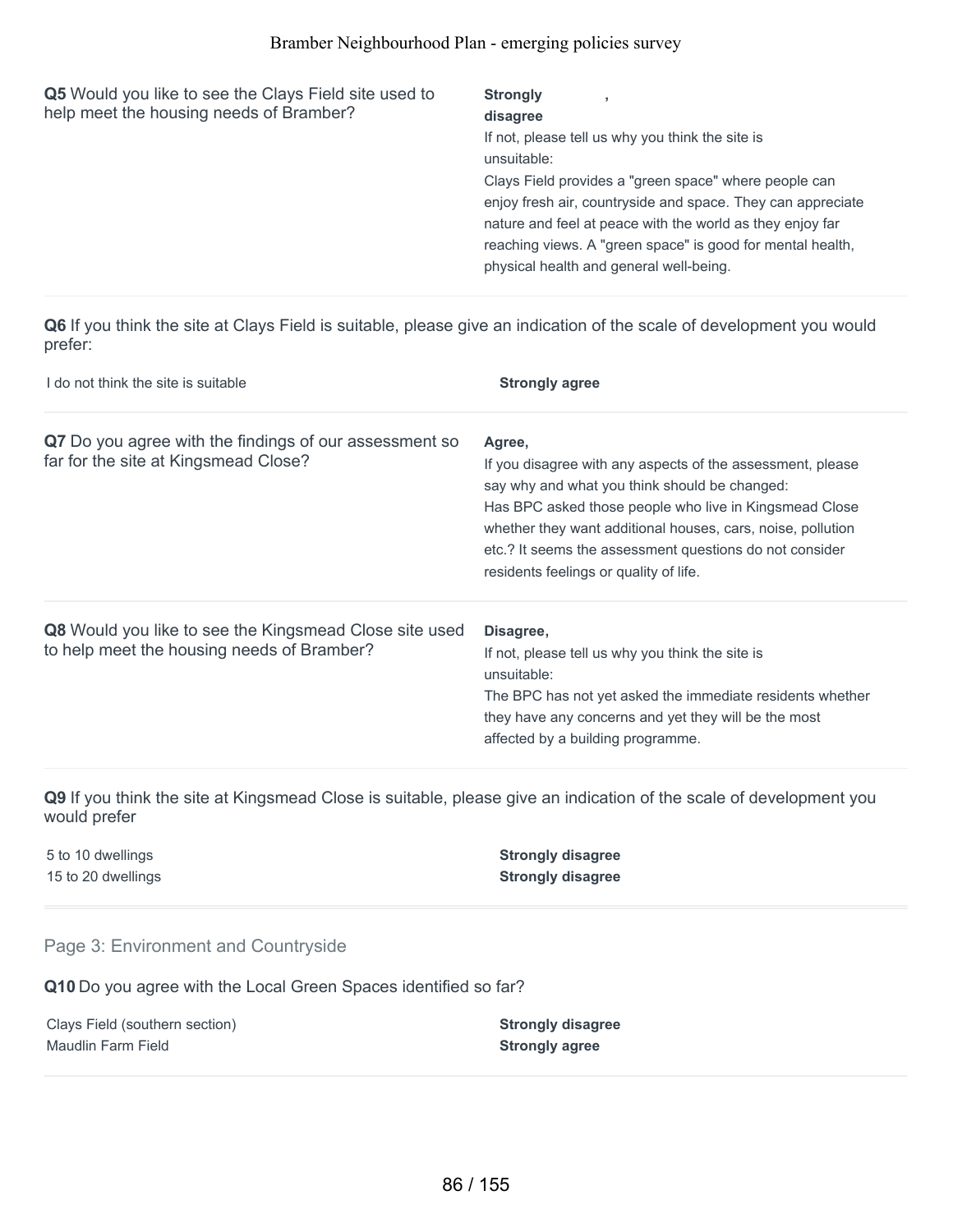**Q11** Are there any additional Green Spaces that have not been considered? (please give details below including why you think they should be protected)

All of Clays Field should be a Green Space.

**Q12** Do you think that some of the Green Spaces that have been discarded should be reconsidered? (please give details below)

The northernmost / uppermost part of Clays Field. A pathway runs around Clays Field along with 2 paths that cross the centre of the field. The views from the north of the field are uplifting. We need to preserve the field, its access and its views.

#### **Q13** Do you agree with the Environment Policies identified so far?

| <b>Strongly agree</b> |
|-----------------------|
| <b>Strongly agree</b> |
| <b>Strongly agree</b> |
| <b>Strongly agree</b> |
|                       |

#### Page 4: Transport and Movement

#### **Q14** Do you agree with the proposed Transport and Movement policies?

| Making routes safer and more accessible for non-motorised users | <b>Strongly agree</b> |
|-----------------------------------------------------------------|-----------------------|
| Retain all footpaths and bridleways                             | <b>Strongly agree</b> |
| Support schemes to minimise rat-running                         | <b>Strongly agree</b> |

#### **Q15** Do you agree with the proposed Residential Parking policies?

| <b>Strongly agree</b> |
|-----------------------|
|                       |
| <b>Strongly agree</b> |
|                       |
| <b>Strongly agree</b> |
|                       |
| <b>Strongly agree</b> |
|                       |
|                       |

#### **Q16** Do you agree with the proposed Visitor Parking policies?

| No reduction in public off-road spaces                             | <b>Strongly agree</b> |
|--------------------------------------------------------------------|-----------------------|
| Support for additional off-road spaces in the residential areas    | <b>Strongly agree</b> |
| Support for additional off-road spaces to access countryside areas | <b>Strongly agree</b> |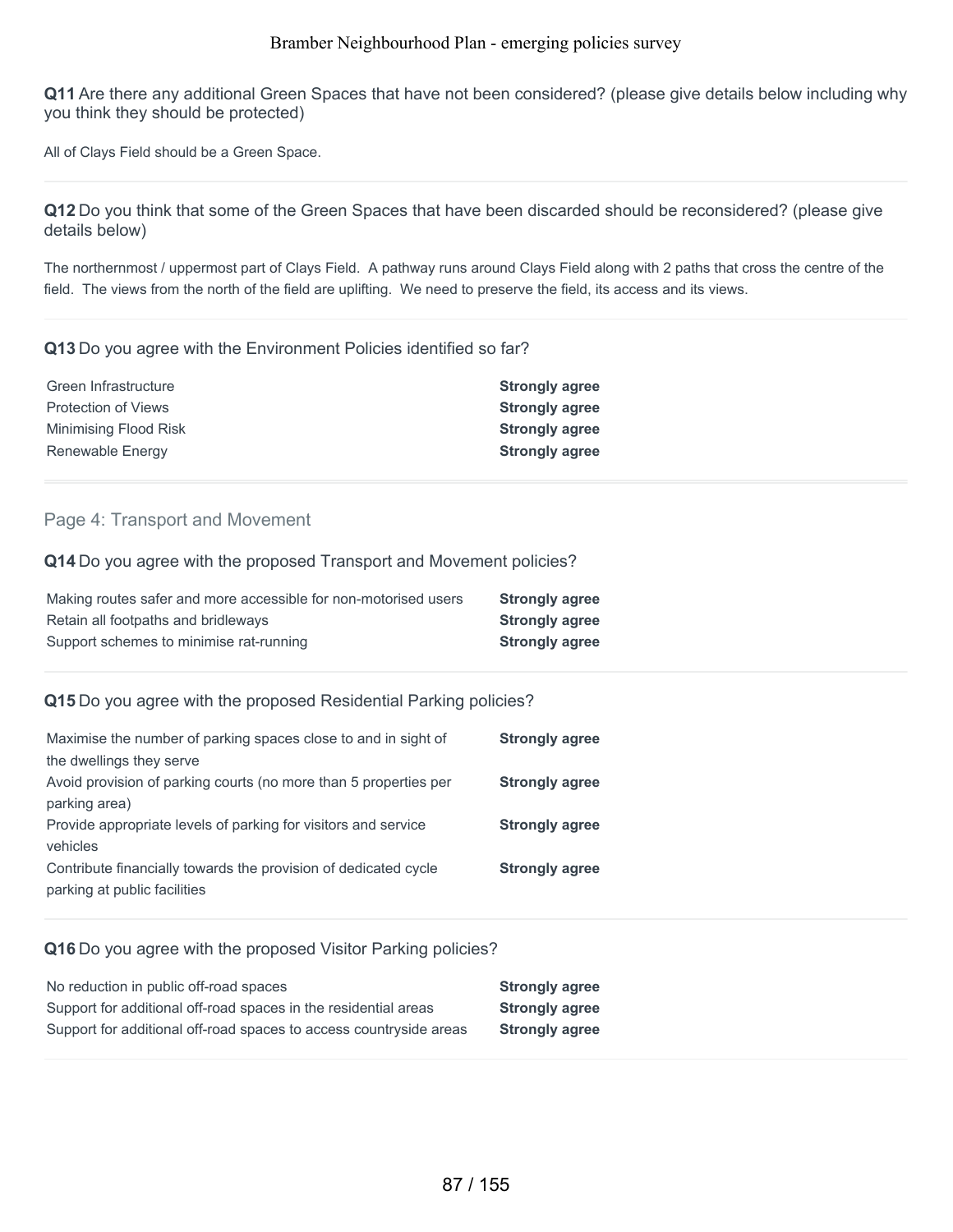**Q17** Do you support specific new/improved off-road parking proposals at:

| Bostal Road (near South Downs Way)?                                                                                                                  | <b>Disagree</b>                                                                                                                                                                                                       |
|------------------------------------------------------------------------------------------------------------------------------------------------------|-----------------------------------------------------------------------------------------------------------------------------------------------------------------------------------------------------------------------|
| A283 roundabout (The Street and Monarch's Way)?                                                                                                      | <b>Disagree</b>                                                                                                                                                                                                       |
| Q18 Do you support provision of a light controlled<br>(Pegasus) at-grade crossing of the A283, re-connecting<br>Castle Lane for non-motorised users? | <b>Disagree</b>                                                                                                                                                                                                       |
| Page 5: Heritage, Community, Tourism & Commerce                                                                                                      |                                                                                                                                                                                                                       |
| Q19 Do you agree that we should aim to maximise the<br>church facility for further use within the community?                                         | <b>Strongly agree</b>                                                                                                                                                                                                 |
| Q20 Do you think that there is a need to improve youth<br>facilities in the parish?                                                                  | <b>Strongly agree</b>                                                                                                                                                                                                 |
| Q21 Do you agree that all relevant heritage assets are<br>already protected?                                                                         | Disagree,<br>Can you suggest any heritage buildings/structures that are<br>not already protected and should be?:<br>Clays Field which may have archeological finds. Some have<br>already been found down at the lake. |
| Q22 Can you suggest any other facilities that we should seek to create or develop in the parish?                                                     |                                                                                                                                                                                                                       |
| Wooden benches around Bramber Castle for people to enjoy the view.<br>Wooden benches on Clays Field for people to enjoy the view.                    |                                                                                                                                                                                                                       |
| Q23 Do you feel that an Education centre at St. Mary's<br>would be worthwhile?                                                                       | <b>Disagree</b>                                                                                                                                                                                                       |
| Q24 Do you think that there is a need for an expansion of Disagree<br>hotel and visitor accommodation facilities?                                    |                                                                                                                                                                                                                       |
| Q25 Are there any other improvements you think could be made to encourage tourism?                                                                   |                                                                                                                                                                                                                       |

The lake at Clays Field with information board about local wildlife. An information board and wooden bench at the top of Clays Field to identify views in all directions.

**Q26** Are there any other improvements you think could be made to encourage retail/local business?

How about a "BRAMBER PARISH WALK"? Starting at Clays Field then over to Bramber Castle, the church, St Mary's and a river walk ending back at Clays Field.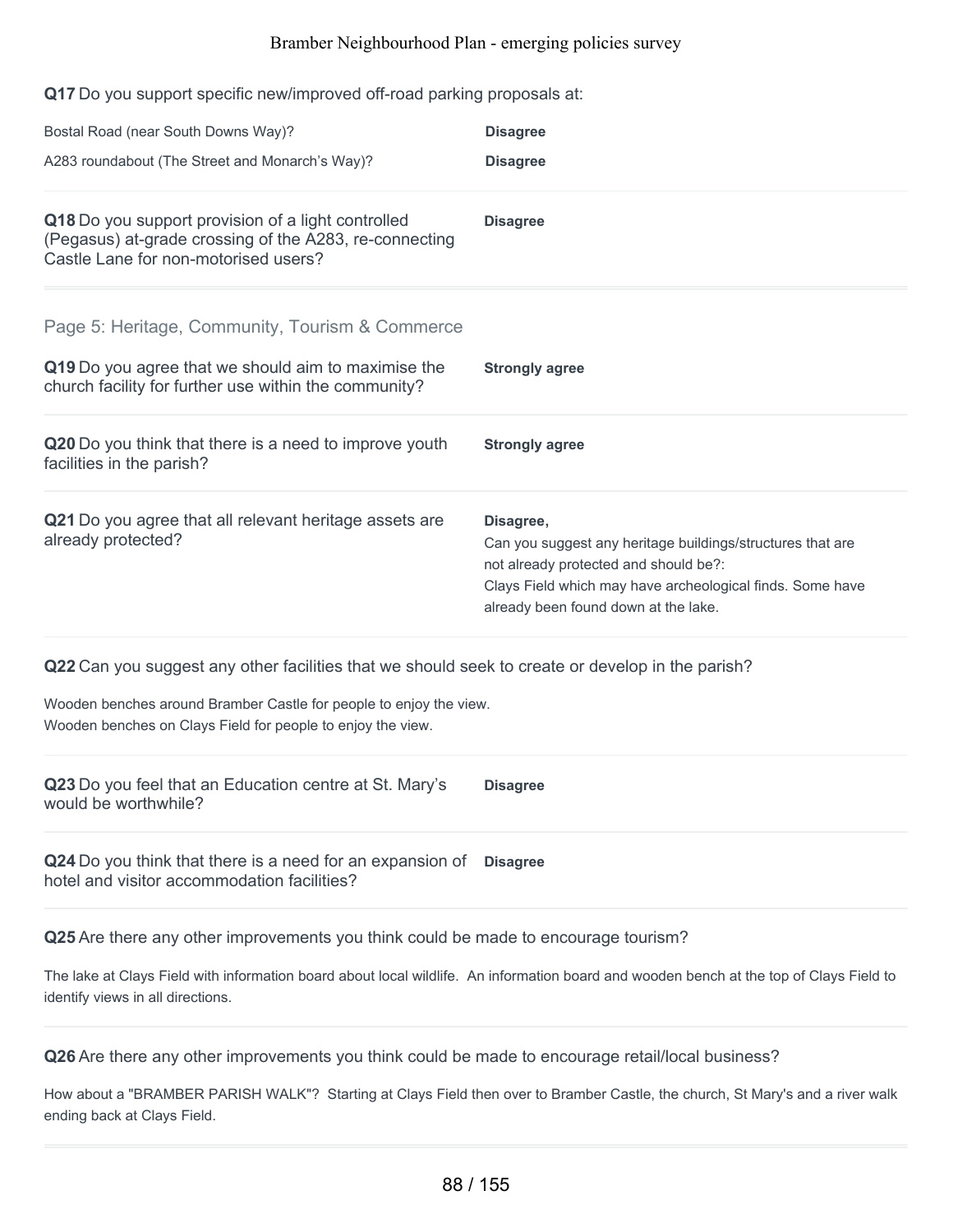#### Page 6: Final Comments

**Q27** Please use this space to give us any additional feedback

Building on Clays Field will have a great / huge impact upon the people living around it ~ be they Bramber residents or Steyning residents. Clays Field has a special place in people's hearts and should not be released for building. It would be to the detriment of all.

| Q28 Before the event I knew all about the process of a<br>Neighbourhood Plan, and of the Bramber one in<br>particular            | <b>Agree</b> |
|----------------------------------------------------------------------------------------------------------------------------------|--------------|
| <b>Q29</b> Now I have attended the event I have a better<br>understanding about the process of the Bramber<br>Neighbourhood Plan | <b>Agree</b> |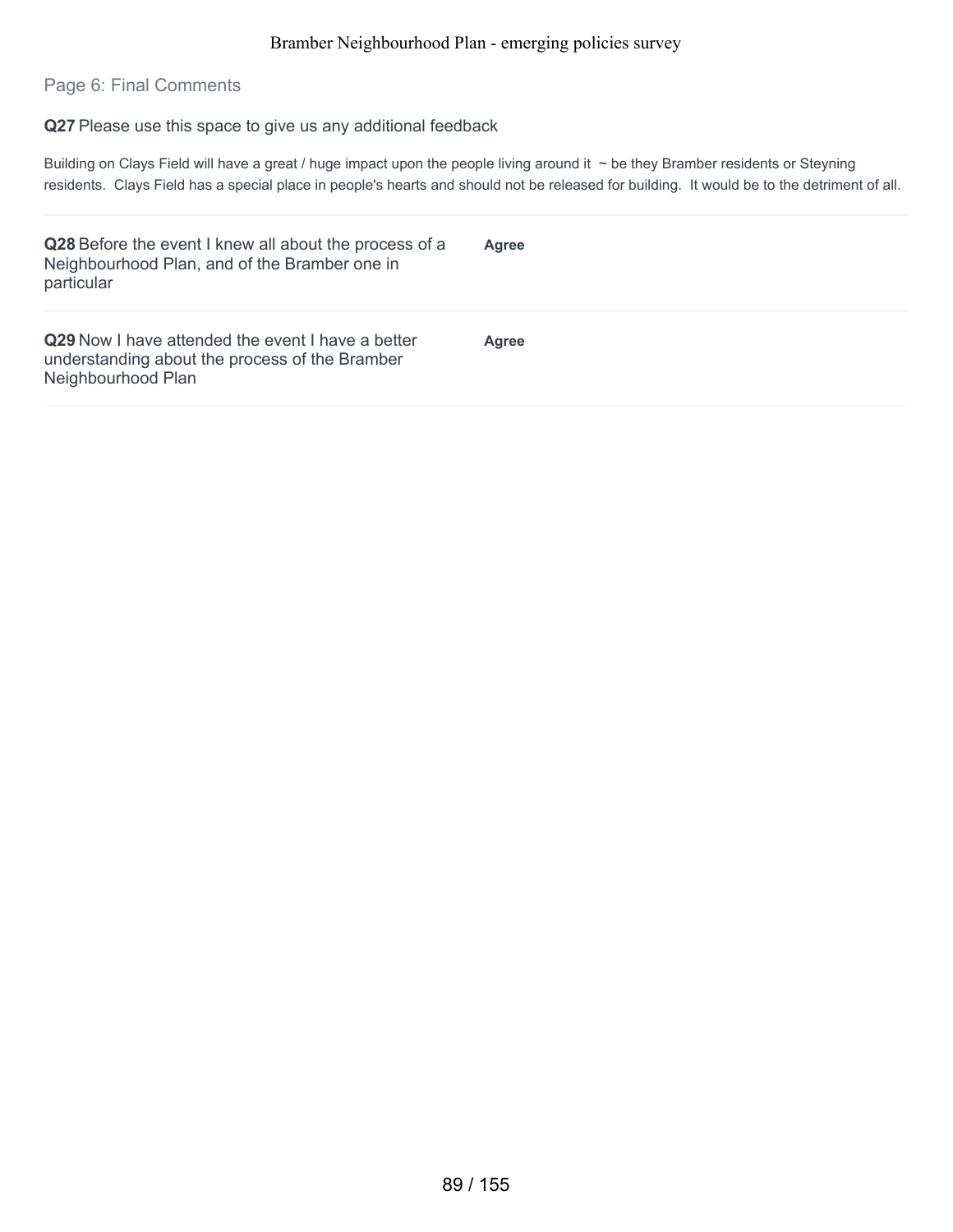

| Web Link 1 (Web Link)                |  |
|--------------------------------------|--|
| Monday, December 03, 2018 5:58:37 PM |  |
| Monday, December 03, 2018 6:14:54 PM |  |
| 00:16:16                             |  |
| 92.26.16.161                         |  |
|                                      |  |

## Page 1: About this survey

|  | Q1 Which parish do you live in? | <b>Bramber</b> |
|--|---------------------------------|----------------|
|  |                                 |                |

#### Page 2: Housing

**Q2** Do you agree with the following aspects of the Housing policies identified for Bramber so far?

| <b>Character of Development</b><br>Design of Development<br>Energy Efficiency and Design<br><b>Sites</b> | <b>Agree</b><br>Agree<br>Agree<br><b>Agree</b>                                                                                                                                                                                                                           |
|----------------------------------------------------------------------------------------------------------|--------------------------------------------------------------------------------------------------------------------------------------------------------------------------------------------------------------------------------------------------------------------------|
| Q3 Do you agree with our findings that there is an<br>identified housing need for Bramber?               | <b>Agree</b>                                                                                                                                                                                                                                                             |
| Q4 Do you agree with the findings of our assessment so<br>far for Clays Field?                           | Disagree,<br>If you disagree with any aspects of the assessment, please<br>say why and what you think should be changed:<br>The assessment seems fair, but the 'red' sections pose<br>serious problems.                                                                  |
| <b>Q5</b> Would you like to see the Clays Field site used to<br>help meet the housing needs of Bramber?  | Disagree,<br>If not, please tell us why you think the site is<br>unsuitable:<br>I feel that the access to extra housing via Castle Lane is an<br>insoluble problem. However, I am not sure that there is<br>another part of Clays Field that could be used for building. |

**Q6** If you think the site at Clays Field is suitable, please give an indication of the scale of development you would prefer:

| I do not think the site is suitable | Agree |
|-------------------------------------|-------|
|                                     |       |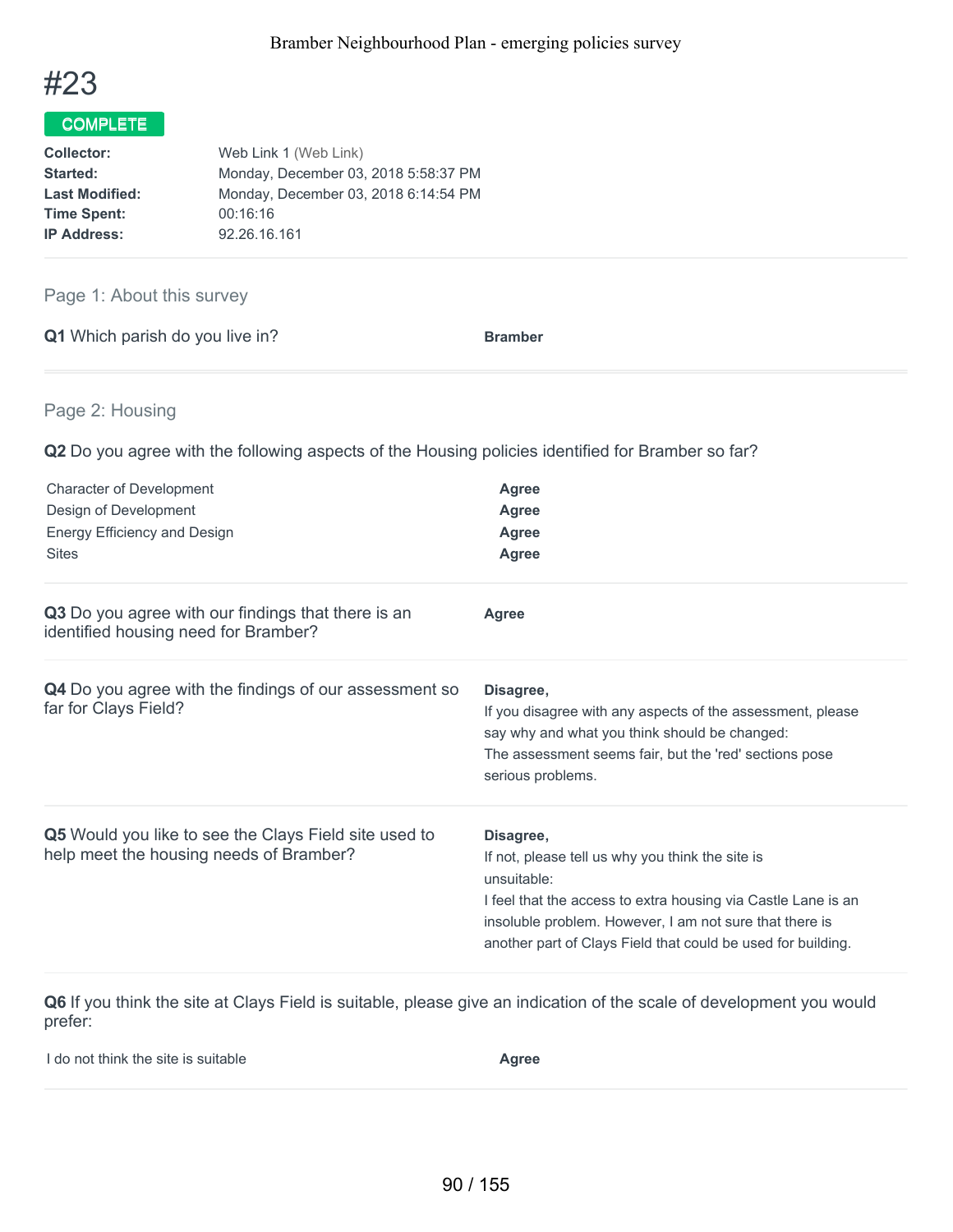| Q7 Do you agree with the findings of our assessment so<br>far for the site at Kingsmead Close? | Agree,<br>If you disagree with any aspects of the assessment, please<br>say why and what you think should be changed:<br>I think that the site can only support a small number of<br>dwellings, eg 4 or maybe more varied houses, including<br>some smaller, cheaper dwellings. |
|------------------------------------------------------------------------------------------------|---------------------------------------------------------------------------------------------------------------------------------------------------------------------------------------------------------------------------------------------------------------------------------|
|                                                                                                |                                                                                                                                                                                                                                                                                 |

**Q8** Would you like to see the Kingsmead Close site used to help meet the housing needs of Bramber? **Agree**

**Q9** If you think the site at Kingsmead Close is suitable, please give an indication of the scale of development you would prefer

| 5 to 10 dwellings                                                                                                                                        | Agree                                                 |
|----------------------------------------------------------------------------------------------------------------------------------------------------------|-------------------------------------------------------|
| Page 3: Environment and Countryside                                                                                                                      |                                                       |
| Q10 Do you agree with the Local Green Spaces identified so far?                                                                                          |                                                       |
| Clays Field (southern section)<br><b>Maudlin Farm Field</b>                                                                                              | <b>Strongly agree</b><br><b>Strongly agree</b>        |
| Q11 Are there any additional Green Spaces that have not been considered? (please give details below including why<br>you think they should be protected) |                                                       |
| I assume that Bramber Castle and Bramber Brooks are included                                                                                             |                                                       |
| Q12 Do you think that some of the Green Spaces that<br>have been discarded should be reconsidered? (please<br>give details below)                        | <b>Respondent skipped this question</b>               |
| Q13 Do you agree with the Environment Policies identified so far?                                                                                        |                                                       |
| Green Infrastructure<br><b>Protection of Views</b><br>Minimising Flood Risk<br>Renewable Energy                                                          | Agree<br><b>Agree</b><br><b>Agree</b><br><b>Agree</b> |

Page 4: Transport and Movement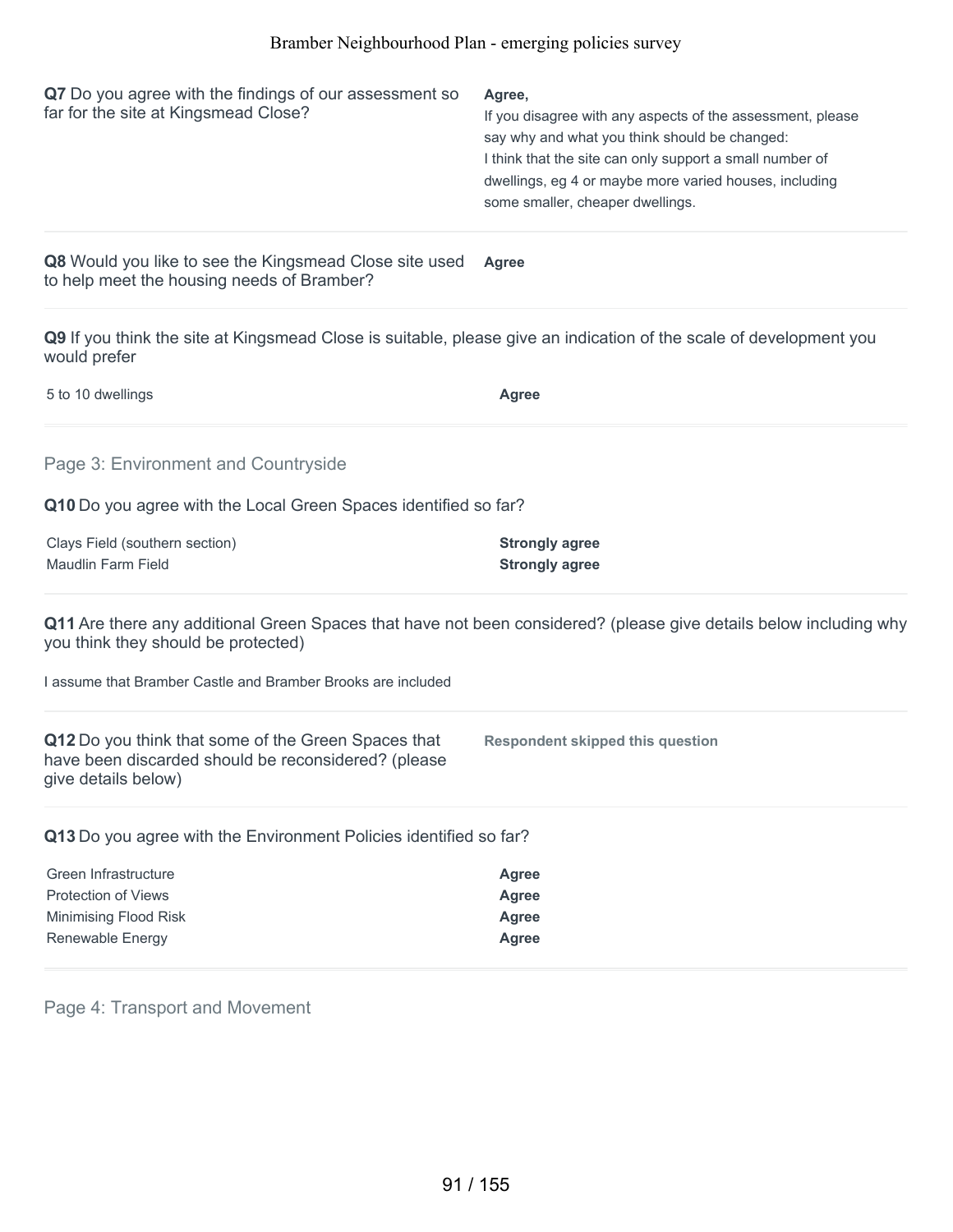## **Q14** Do you agree with the proposed Transport and Movement policies?

| New development to be connected to the footpath/transport       | <b>Strongly agree</b> |
|-----------------------------------------------------------------|-----------------------|
| network                                                         |                       |
| Making routes safer and more accessible for non-motorised users | <b>Strongly agree</b> |
| Retain all footpaths and bridleways                             | <b>Strongly agree</b> |
| Support schemes to minimise rat-running                         | <b>Strongly agree</b> |
|                                                                 |                       |

## **Q15** Do you agree with the proposed Residential Parking policies?

| <b>Strongly agree</b> |
|-----------------------|
|                       |
| Agree                 |
|                       |
| <b>Strongly agree</b> |
|                       |
| Agree                 |
|                       |
|                       |

## **Q16** Do you agree with the proposed Visitor Parking policies?

| No reduction in public off-road spaces                             | <b>Strongly agree</b> |
|--------------------------------------------------------------------|-----------------------|
| Support for additional off-road spaces in the residential areas    | <b>Strongly agree</b> |
| Support for additional off-road spaces to access countryside areas | <b>Strongly agree</b> |

## **Q17** Do you support specific new/improved off-road parking proposals at:

| Bostal Road (near South Downs Way)?                                                                                                                  | Agree                 |
|------------------------------------------------------------------------------------------------------------------------------------------------------|-----------------------|
| A283 roundabout (The Street and Monarch's Way)?                                                                                                      | Agree                 |
| Q18 Do you support provision of a light controlled<br>(Pegasus) at-grade crossing of the A283, re-connecting<br>Castle Lane for non-motorised users? | <b>Agree</b>          |
| Page 5: Heritage, Community, Tourism & Commerce                                                                                                      |                       |
| Q19 Do you agree that we should aim to maximise the<br>church facility for further use within the community?                                         | <b>Strongly agree</b> |
| Q20 Do you think that there is a need to improve youth<br>facilities in the parish?                                                                  | Agree                 |
| Q21 Do you agree that all relevant heritage assets are<br>already protected?                                                                         | <b>Agree</b>          |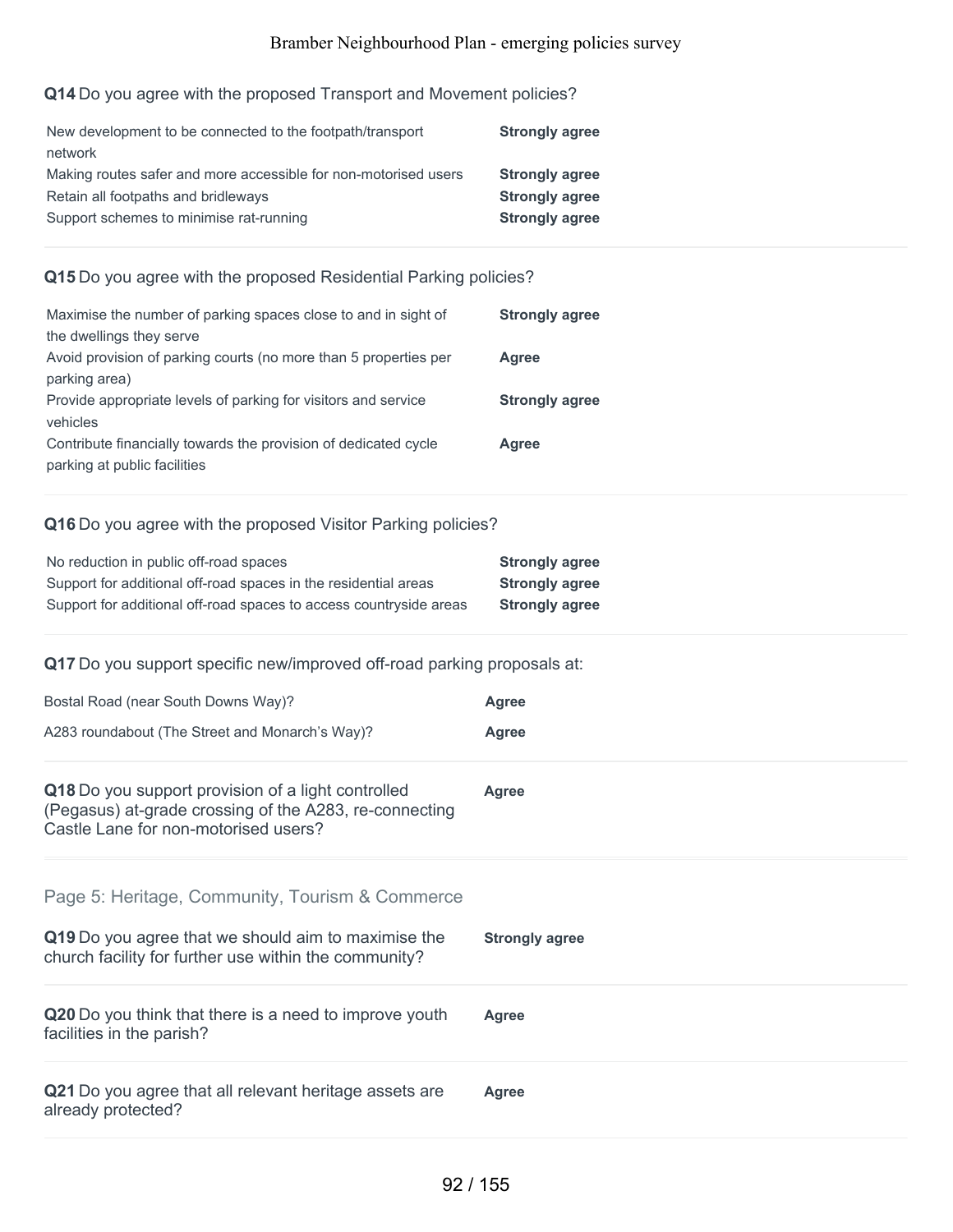**Q22** Can you suggest any other facilities that we should seek to create or develop in the parish? **Respondent skipped this question**

| Q23 Do you feel that an Education centre at St. Mary's | <b>Agree</b> |
|--------------------------------------------------------|--------------|
| would be worthwhile?                                   |              |

**Q24** Do you think that there is a need for an expansion of **Disagree** hotel and visitor accommodation facilities?

**Q25** Are there any other improvements you think could be made to encourage tourism?

A cafe in Bramber, though there's not really a central site.

| Q26 Are there any other improvements you think could | <b>Respondent skipped this question</b> |
|------------------------------------------------------|-----------------------------------------|
| be made to encourage retail/local business?          |                                         |

Page 6: Final Comments

**Q27** Please use this space to give us any additional feedback

It's an impossible situation for the Parish Council, as there's virtually nowhere in Bramber that could support new housing, and yet they are expected to find sites. Since Clays Field is privately owned, it seems likely that the owner will eventually be successful in his application.

The biggest impact of the proposed site would be on Steyning residents adjoining Clays Field, so I hope that they will be allowed an input.

Thank you for all your hard work - the display panels were impressive.

| Q28 Before the event I knew all about the process of a<br>Neighbourhood Plan, and of the Bramber one in<br>particular            | <b>Strongly agree</b> |
|----------------------------------------------------------------------------------------------------------------------------------|-----------------------|
| <b>Q29</b> Now I have attended the event I have a better<br>understanding about the process of the Bramber<br>Neighbourhood Plan | Agree                 |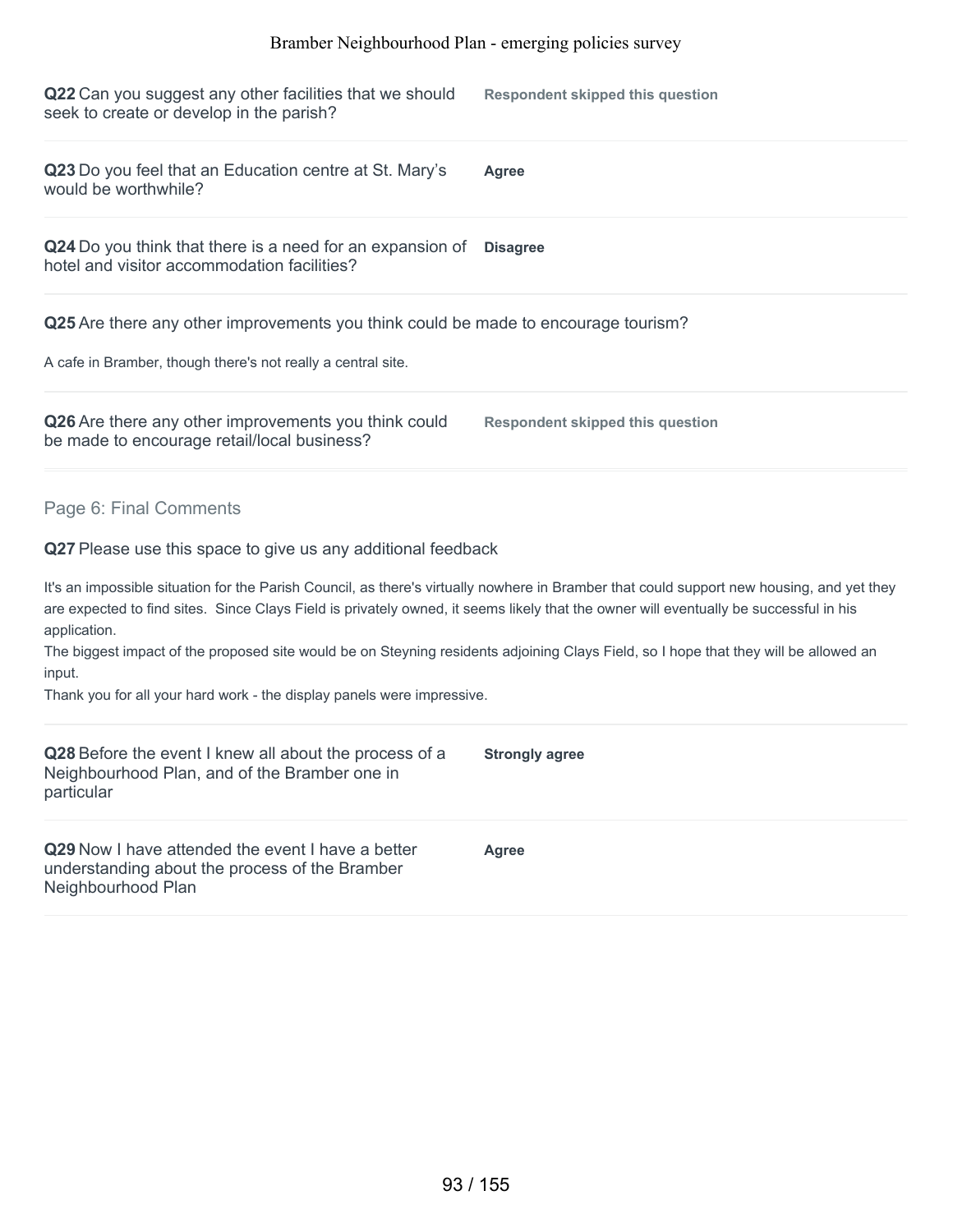

| <b>Collector:</b>     | Web Link 1 (Web Link)                |
|-----------------------|--------------------------------------|
| Started:              | Monday, December 03, 2018 7:09:11 PM |
| <b>Last Modified:</b> | Monday, December 03, 2018 7:19:54 PM |
| <b>Time Spent:</b>    | 00:10:43                             |
| <b>IP Address:</b>    | 92.26.16.161                         |

## Page 1: About this survey

|  | Q1 Which parish do you live in? | <b>Bramber</b> |
|--|---------------------------------|----------------|
|  |                                 |                |

## Page 2: Housing

**Q2** Do you agree with the following aspects of the Housing policies identified for Bramber so far?

| <b>Character of Development</b><br>Design of Development<br>Energy Efficiency and Design<br><b>Sites</b> | <b>Strongly agree</b><br><b>Strongly agree</b><br><b>Strongly agree</b><br><b>Strongly agree</b>                                                                                                                                                                                                                                                |
|----------------------------------------------------------------------------------------------------------|-------------------------------------------------------------------------------------------------------------------------------------------------------------------------------------------------------------------------------------------------------------------------------------------------------------------------------------------------|
| Q3 Do you agree with our findings that there is an<br>identified housing need for Bramber?               | <b>Strongly agree</b>                                                                                                                                                                                                                                                                                                                           |
| Q4 Do you agree with the findings of our assessment so<br>far for Clays Field?                           | Disagree,<br>If you disagree with any aspects of the assessment, please<br>say why and what you think should be changed:<br>Any development will detract from Clays Field as a long<br>standing open space. The type of development needed (ie<br>low cost) would be wholly at odds with that of development<br>in Goring Road and Castle Lane. |
| Q5 Would you like to see the Clays Field site used to<br>help meet the housing needs of Bramber?         | <b>Strongly</b><br>$\overline{1}$<br>disagree<br>If not, please tell us why you think the site is<br>unsuitable:<br>Would undermine an important local open lung which would<br>affect the setting of nearby houses and the access to<br>Bramber Castle.                                                                                        |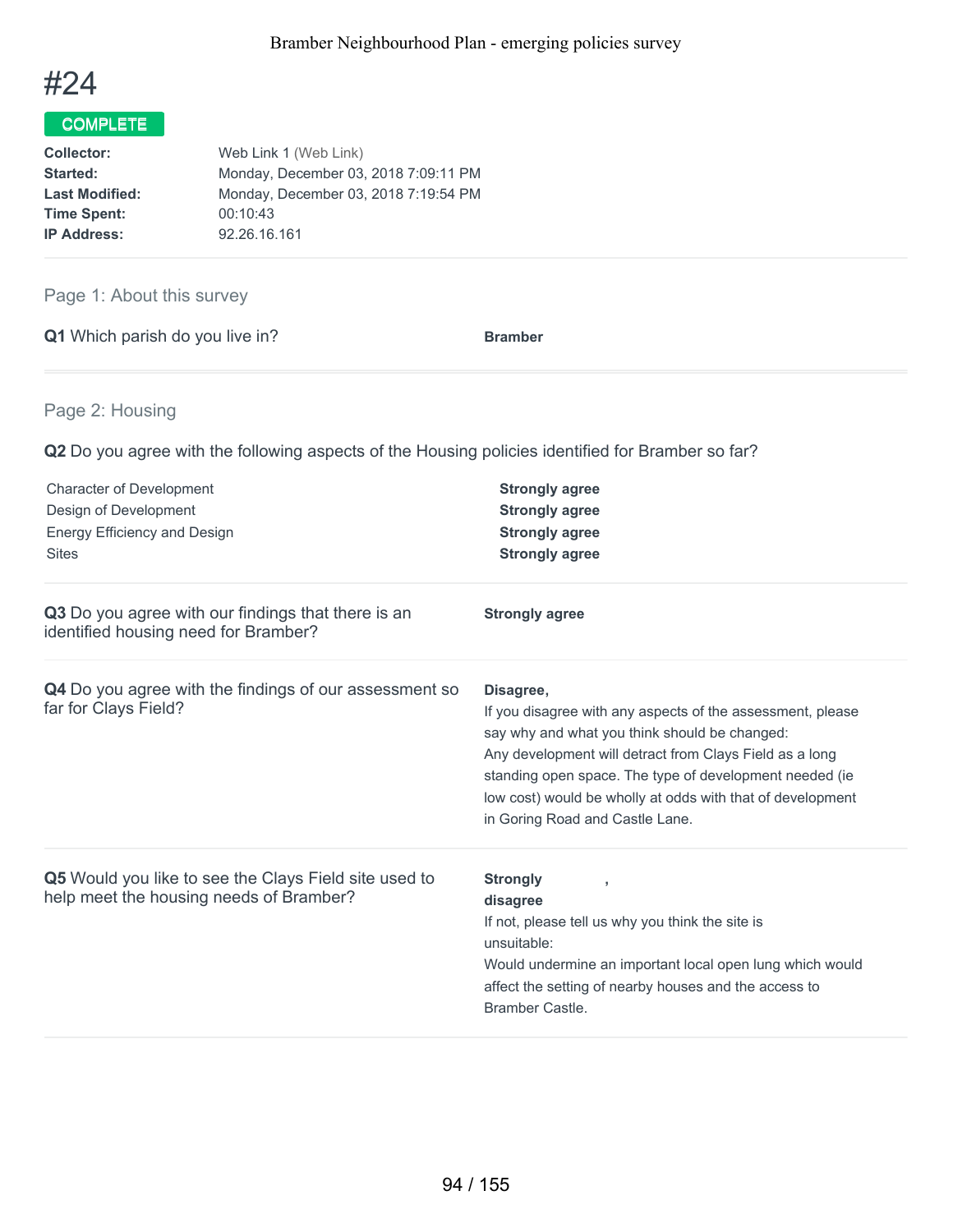**Q6** If you think the site at Clays Field is suitable, please give an indication of the scale of development you would prefer:

| 5 to 15 dwellings<br>16 to 30 dwellings<br>31 to 50 dwellings                                                                                               | <b>Disagree</b><br><b>Strongly disagree</b><br><b>Strongly disagree</b>                                                                                                                                                                                                                                                                                                     |
|-------------------------------------------------------------------------------------------------------------------------------------------------------------|-----------------------------------------------------------------------------------------------------------------------------------------------------------------------------------------------------------------------------------------------------------------------------------------------------------------------------------------------------------------------------|
| Q7 Do you agree with the findings of our assessment so<br>far for the site at Kingsmead Close?                                                              | Agree,<br>If you disagree with any aspects of the assessment, please<br>say why and what you think should be changed:<br>The site has all services and highway connection. It is part<br>brownfield - there are concrete bases from previous stables<br>and arisings from the 1960's development. Its development<br>would not affect the landscape character of the Downs. |
| Q8 Would you like to see the Kingsmead Close site used<br>to help meet the housing needs of Bramber?                                                        | <b>Strongly agree</b>                                                                                                                                                                                                                                                                                                                                                       |
| Q9 If you think the site at Kingsmead Close is suitable, please give an indication of the scale of development you<br>would prefer                          |                                                                                                                                                                                                                                                                                                                                                                             |
| 5 to 10 dwellings<br>15 to 20 dwellings                                                                                                                     | <b>Strongly agree</b><br><b>Disagree</b>                                                                                                                                                                                                                                                                                                                                    |
| Page 3: Environment and Countryside                                                                                                                         |                                                                                                                                                                                                                                                                                                                                                                             |
| Q10 Do you agree with the Local Green Spaces identified so far?                                                                                             |                                                                                                                                                                                                                                                                                                                                                                             |
| Clays Field (southern section)<br><b>Maudlin Farm Field</b>                                                                                                 | <b>Strongly agree</b><br><b>Strongly agree</b>                                                                                                                                                                                                                                                                                                                              |
| Q11 Are there any additional Green Spaces that have<br>not been considered? (please give details below<br>including why you think they should be protected) | <b>Respondent skipped this question</b>                                                                                                                                                                                                                                                                                                                                     |
| Q12 Do you think that some of the Green Spaces that<br>have been discarded should be reconsidered? (please<br>give details below)                           | <b>Respondent skipped this question</b>                                                                                                                                                                                                                                                                                                                                     |
| Q13 Do you agree with the Environment Policies identified so far?                                                                                           |                                                                                                                                                                                                                                                                                                                                                                             |
| Green Infrastructure<br><b>Protection of Views</b><br>Minimising Flood Risk<br>Renewable Energy                                                             | <b>Strongly agree</b><br><b>Strongly agree</b><br><b>Strongly agree</b><br><b>Strongly agree</b>                                                                                                                                                                                                                                                                            |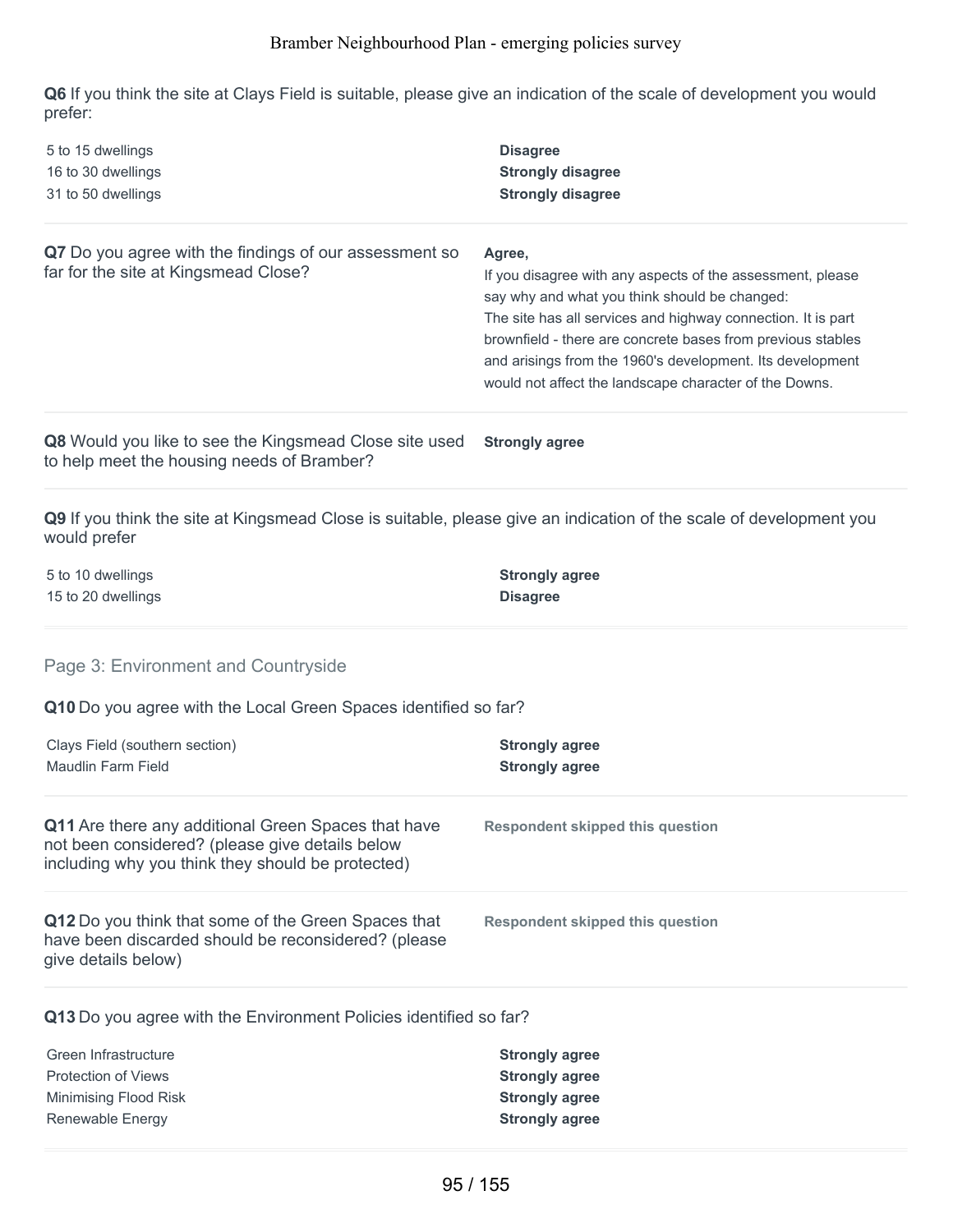## Page 4: Transport and Movement

### **Q14** Do you agree with the proposed Transport and Movement policies?

| New development to be connected to the footpath/transport       | <b>Strongly agree</b> |
|-----------------------------------------------------------------|-----------------------|
| network                                                         |                       |
| Making routes safer and more accessible for non-motorised users | <b>Strongly agree</b> |
| Retain all footpaths and bridleways                             | <b>Strongly agree</b> |
| Support schemes to minimise rat-running                         | <b>Strongly agree</b> |

#### **Q15** Do you agree with the proposed Residential Parking policies?

| Maximise the number of parking spaces close to and in sight of   | <b>Strongly agree</b> |
|------------------------------------------------------------------|-----------------------|
| the dwellings they serve                                         |                       |
| Avoid provision of parking courts (no more than 5 properties per | <b>Strongly agree</b> |
| parking area)                                                    |                       |
| Provide appropriate levels of parking for visitors and service   | <b>Strongly agree</b> |
| vehicles                                                         |                       |
| Contribute financially towards the provision of dedicated cycle  | <b>Strongly agree</b> |
| parking at public facilities                                     |                       |

#### **Q16** Do you agree with the proposed Visitor Parking policies?

| No reduction in public off-road spaces                             | <b>Strongly agree</b> |
|--------------------------------------------------------------------|-----------------------|
| Support for additional off-road spaces in the residential areas    | <b>Strongly agree</b> |
| Support for additional off-road spaces to access countryside areas | <b>Strongly agree</b> |

### **Q17** Do you support specific new/improved off-road parking proposals at:

| Bostal Road (near South Downs Way)?             | <b>Strongly agree</b> |
|-------------------------------------------------|-----------------------|
| A283 roundabout (The Street and Monarch's Way)? | <b>Strongly agree</b> |

| Q18 Do you support provision of a light controlled<br>(Pegasus) at-grade crossing of the A283, re-connecting<br>Castle Lane for non-motorised users?            | Agree                 |
|-----------------------------------------------------------------------------------------------------------------------------------------------------------------|-----------------------|
| Page 5: Heritage, Community, Tourism & Commerce<br>Q19 Do you agree that we should aim to maximise the<br>church facility for further use within the community? | <b>Strongly agree</b> |
| Q20 Do you think that there is a need to improve youth<br>facilities in the parish?                                                                             | <b>Strongly agree</b> |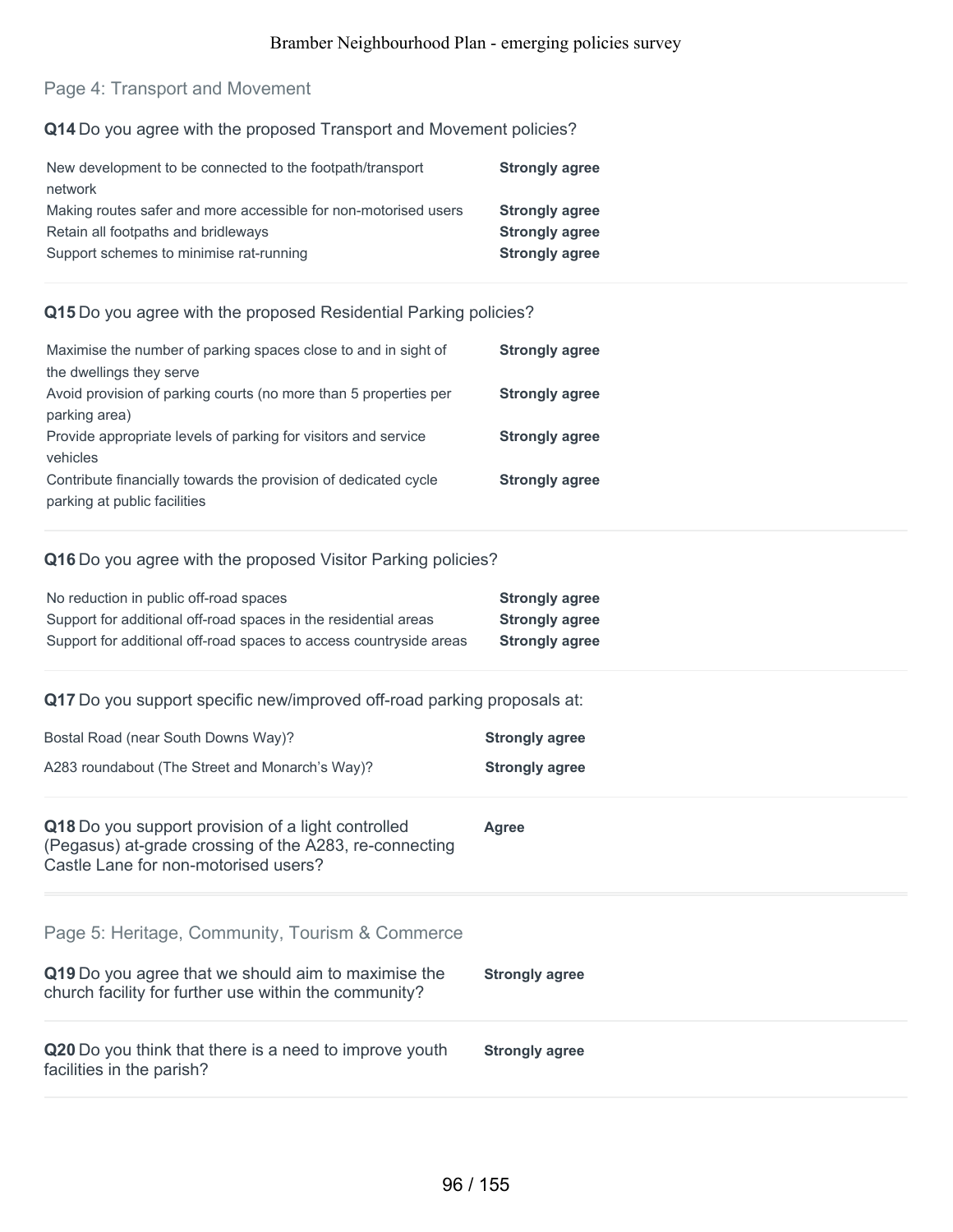| Q21 Do you agree that all relevant heritage assets are<br>already protected?                                                                                                                                                                                                                                            | <b>Strongly agree</b>                   |
|-------------------------------------------------------------------------------------------------------------------------------------------------------------------------------------------------------------------------------------------------------------------------------------------------------------------------|-----------------------------------------|
| Q22 Can you suggest any other facilities that we should<br>seek to create or develop in the parish?                                                                                                                                                                                                                     | <b>Respondent skipped this question</b> |
| Q23 Do you feel that an Education centre at St. Mary's<br>would be worthwhile?                                                                                                                                                                                                                                          | Agree                                   |
| Q24 Do you think that there is a need for an expansion of<br>hotel and visitor accommodation facilities?                                                                                                                                                                                                                | <b>Agree</b>                            |
| Q25 Are there any other improvements you think could<br>be made to encourage tourism?                                                                                                                                                                                                                                   | <b>Respondent skipped this question</b> |
| Q26 Are there any other improvements you think could<br>be made to encourage retail/local business?                                                                                                                                                                                                                     | <b>Respondent skipped this question</b> |
| Page 6: Final Comments<br>Q27 Please use this space to give us any additional feedback<br>Design issues are important given the poor layout and appearance of the houses built next to the car park. A local architect could be<br>asked to comment on issues of design when applications are considered by the parish. |                                         |
| Q28 Before the event I knew all about the process of a<br>Neighbourhood Plan, and of the Bramber one in<br>particular                                                                                                                                                                                                   | <b>Strongly agree</b>                   |
| Q29 Now I have attended the event I have a better<br>understanding about the process of the Bramber<br>Neighbourhood Plan                                                                                                                                                                                               | <b>Strongly agree</b>                   |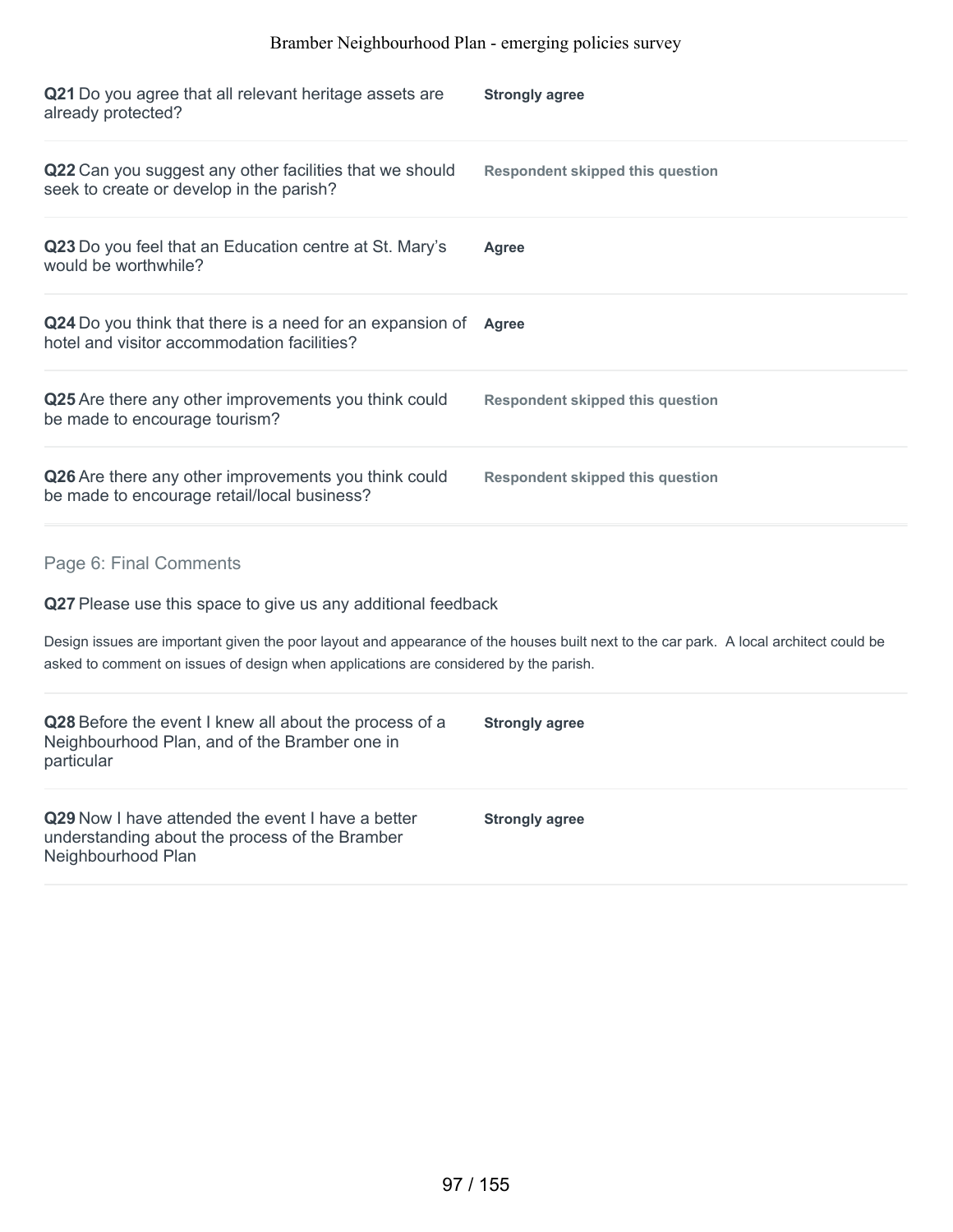

| <b>Collector:</b>     | Web Link 1 (Web Link)                |
|-----------------------|--------------------------------------|
| Started:              | Monday, December 03, 2018 7:25:13 PM |
| <b>Last Modified:</b> | Monday, December 03, 2018 7:40:22 PM |
| <b>Time Spent:</b>    | 00:15:08                             |
| <b>IP Address:</b>    | 86.149.39.21                         |

### Page 1: About this survey

| Q1 Which parish do you live in?                                                                      | <b>Bramber</b>                                                                                                                                                                                                                                                                                                                                                                                                                                                                                                                                                                                                                                                          |
|------------------------------------------------------------------------------------------------------|-------------------------------------------------------------------------------------------------------------------------------------------------------------------------------------------------------------------------------------------------------------------------------------------------------------------------------------------------------------------------------------------------------------------------------------------------------------------------------------------------------------------------------------------------------------------------------------------------------------------------------------------------------------------------|
| Page 2: Housing                                                                                      |                                                                                                                                                                                                                                                                                                                                                                                                                                                                                                                                                                                                                                                                         |
| Q2 Do you agree with the following aspects of the<br>Housing policies identified for Bramber so far? | <b>Respondent skipped this question</b>                                                                                                                                                                                                                                                                                                                                                                                                                                                                                                                                                                                                                                 |
| Q3 Do you agree with our findings that there is an<br>identified housing need for Bramber?           | <b>Strongly</b><br>disagree                                                                                                                                                                                                                                                                                                                                                                                                                                                                                                                                                                                                                                             |
| Q4 Do you agree with the findings of our assessment so<br>far for Clays Field?                       | <b>Strongly</b><br>disagree<br>If you disagree with any aspects of the assessment, please<br>say why and what you think should be changed:<br>Clays Field should not be considered as a viable site for<br>many reasons. It should be kept as a green space for the<br>people of Bramber and Steyning, to form a space between<br>the Parishes, to maintain the wildlife of the field, a place to<br>walk and enjoy the fresh air and the countryside. Proposing<br>to increase the traffic along Castle Lane is danferous for thte<br>walkers, school children etc. and surrounding the field with a<br>busy road will only increase noise and pollution for everyone. |
| Q5 Would you like to see the Clays Field site used to<br>help meet the housing needs of Bramber?     | <b>Strongly</b><br>disagree                                                                                                                                                                                                                                                                                                                                                                                                                                                                                                                                                                                                                                             |

**Q6** If you think the site at Clays Field is suitable, please give an indication of the scale of development you would prefer:

 to 15 dwellings **Strongly disagree** to 30 dwellings **Strongly disagree** to 50 dwellings **Strongly disagree** I do not think the site is suitable **Strongly agree**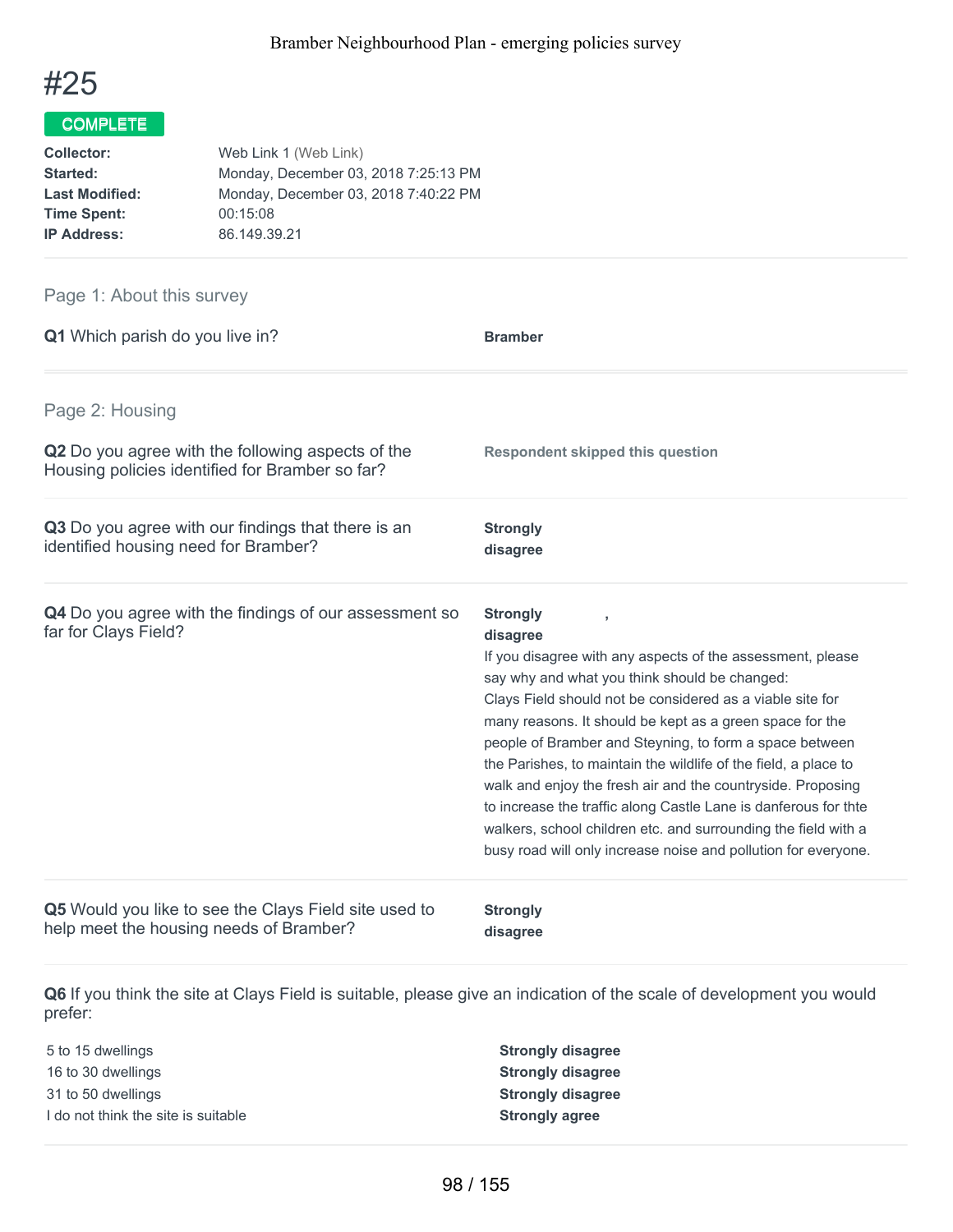**Q7** Do you agree with the findings of our assessment so far for the site at Kingsmead Close? **Agree**

**Q8** Would you like to see the Kingsmead Close site used **Agree** to help meet the housing needs of Bramber?

**Q9** If you think the site at Kingsmead Close is suitable, please give an indication of the scale of development you would prefer

5 to 10 dwellings **Agree**

Page 3: Environment and Countryside

**Q10** Do you agree with the Local Green Spaces identified so far?

| Clays Field (southern section)<br>Maudlin Farm Field                                                                                                        | <b>Disagree</b><br><b>Disagree</b>      |
|-------------------------------------------------------------------------------------------------------------------------------------------------------------|-----------------------------------------|
| Q11 Are there any additional Green Spaces that have<br>not been considered? (please give details below<br>including why you think they should be protected) | <b>Respondent skipped this question</b> |
| Q12 Do you think that some of the Green Spaces that<br>have been discarded should be reconsidered? (please<br>give details below)                           | <b>Respondent skipped this question</b> |
| Q13 Do you agree with the Environment Policies identified so far?                                                                                           |                                         |
| Green Infrastructure                                                                                                                                        | <b>Disagree</b>                         |
| <b>Protection of Views</b>                                                                                                                                  | <b>Disagree</b>                         |
| Minimising Flood Risk                                                                                                                                       | <b>Disagree</b>                         |
|                                                                                                                                                             | <b>Disagree</b>                         |

#### Page 4: Transport and Movement

**Q14** Do you agree with the proposed Transport and Movement policies?

| Retain all footpaths and bridleways     | Agree |
|-----------------------------------------|-------|
| Support schemes to minimise rat-running | Agree |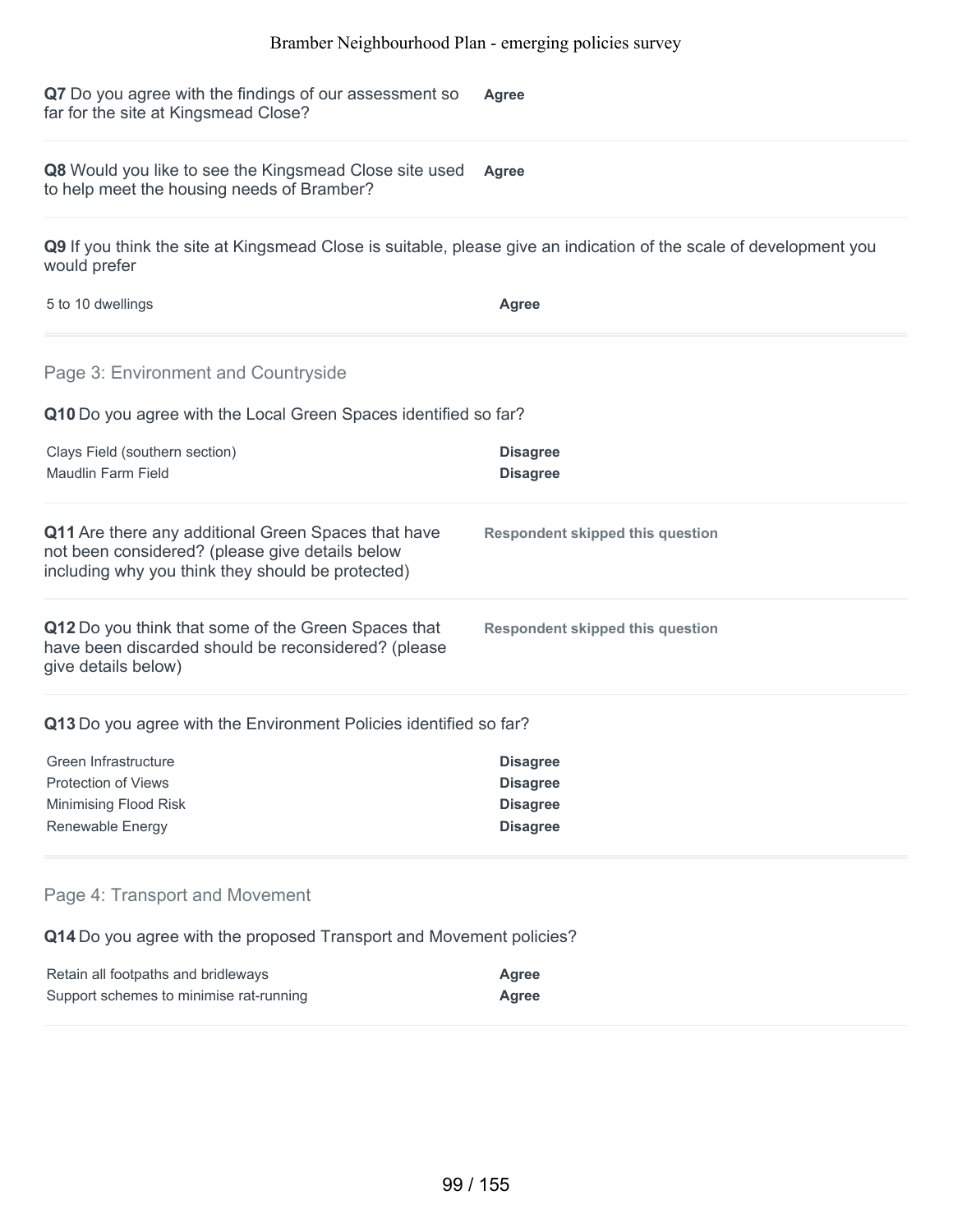#### **Q15** Do you agree with the proposed Residential Parking policies?

| Maximise the number of parking spaces close to and in sight of   | Agree           |
|------------------------------------------------------------------|-----------------|
| the dwellings they serve                                         |                 |
| Avoid provision of parking courts (no more than 5 properties per | Agree           |
| parking area)                                                    |                 |
| Provide appropriate levels of parking for visitors and service   | Agree           |
| vehicles                                                         |                 |
| Contribute financially towards the provision of dedicated cycle  | <b>Disagree</b> |
| parking at public facilities                                     |                 |

#### **Q16** Do you agree with the proposed Visitor Parking policies?

| No reduction in public off-road spaces                             | Agree           |
|--------------------------------------------------------------------|-----------------|
| Support for additional off-road spaces in the residential areas    | Agree           |
| Support for additional off-road spaces to access countryside areas | <b>Disagree</b> |

### **Q17** Do you support specific new/improved off-road parking proposals at:

| Bostal Road (near South Downs Way)?                                                                                                                  | <b>Agree</b>                            |
|------------------------------------------------------------------------------------------------------------------------------------------------------|-----------------------------------------|
| A283 roundabout (The Street and Monarch's Way)?                                                                                                      | <b>Disagree</b>                         |
| Q18 Do you support provision of a light controlled<br>(Pegasus) at-grade crossing of the A283, re-connecting<br>Castle Lane for non-motorised users? | <b>Strongly</b><br>disagree             |
| Page 5: Heritage, Community, Tourism & Commerce                                                                                                      |                                         |
| Q19 Do you agree that we should aim to maximise the<br>church facility for further use within the community?                                         | <b>Respondent skipped this question</b> |
| Q20 Do you think that there is a need to improve youth<br>facilities in the parish?                                                                  | <b>Respondent skipped this question</b> |
| Q21 Do you agree that all relevant heritage assets are<br>already protected?                                                                         | Respondent skipped this question        |
| Q22 Can you suggest any other facilities that we should<br>seek to create or develop in the parish?                                                  | <b>Respondent skipped this question</b> |
| Q23 Do you feel that an Education centre at St. Mary's<br>would be worthwhile?                                                                       | <b>Disagree</b>                         |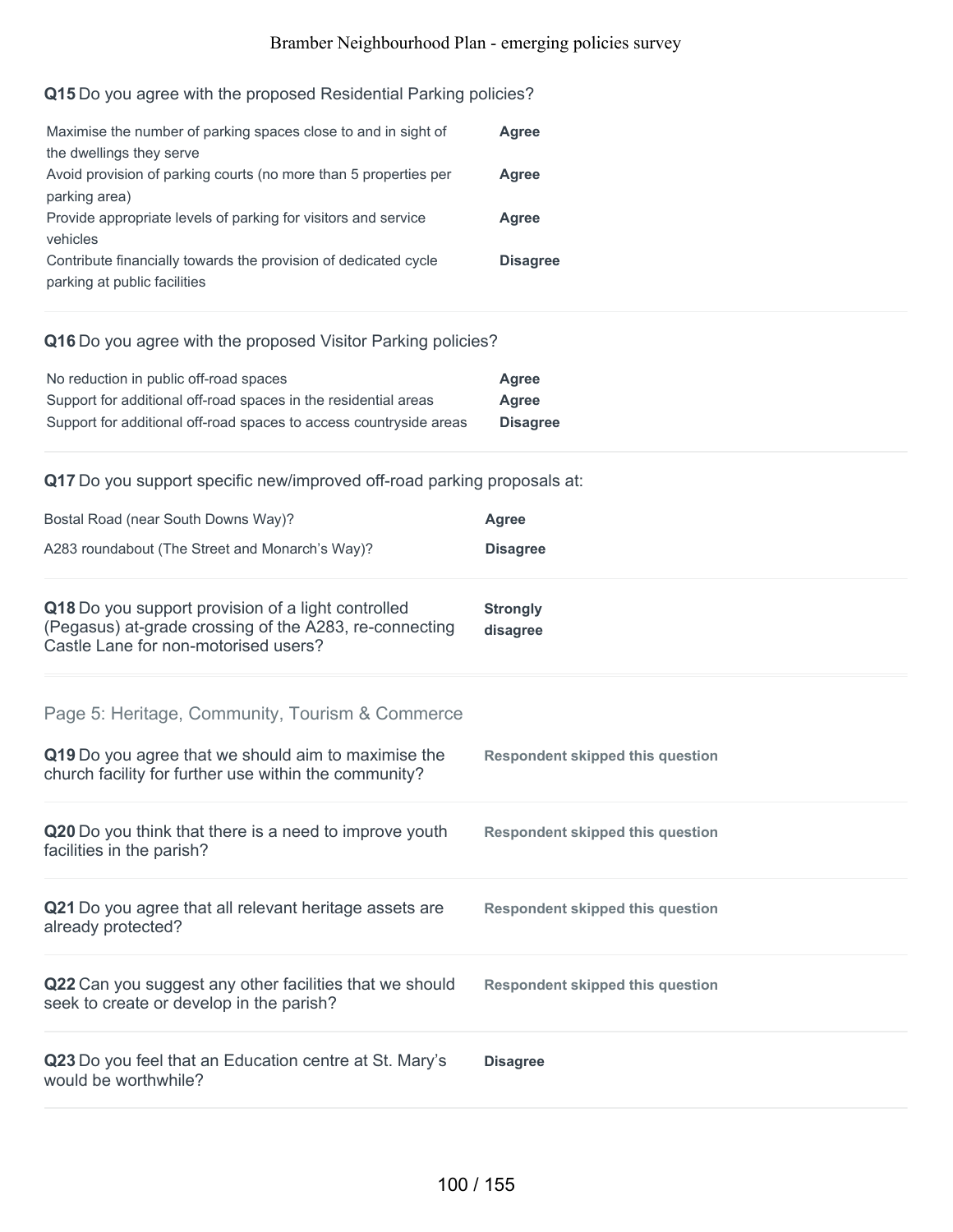**Q24** Do you think that there is a need for an expansion of **Disagree** hotel and visitor accommodation facilities?

**Q25** Are there any other improvements you think could be made to encourage tourism?

Leave Clays Field and other parks for visitors to enjoy, for the children to play and walking exercising dogs safely.

**Q26** Are there any other improvements you think could be made to encourage retail/local business?

**Respondent skipped this question**

Page 6: Final Comments

**Q27** Please use this space to give us any additional feedback

How can the Highways people confirm that Castle Lane will cope with the extra traffic when they don't know how many extra cars will be using Castle Lane? Has anyone from Highways looked at the problems associated with exiting Castle Lane onto Goring Road? Any extra traffic will be dangerous.

| Q28 Before the event I knew all about the process of a<br>Neighbourhood Plan, and of the Bramber one in<br>particular     | Agree           |
|---------------------------------------------------------------------------------------------------------------------------|-----------------|
| Q29 Now I have attended the event I have a better<br>understanding about the process of the Bramber<br>Neighbourhood Plan | <b>Disagree</b> |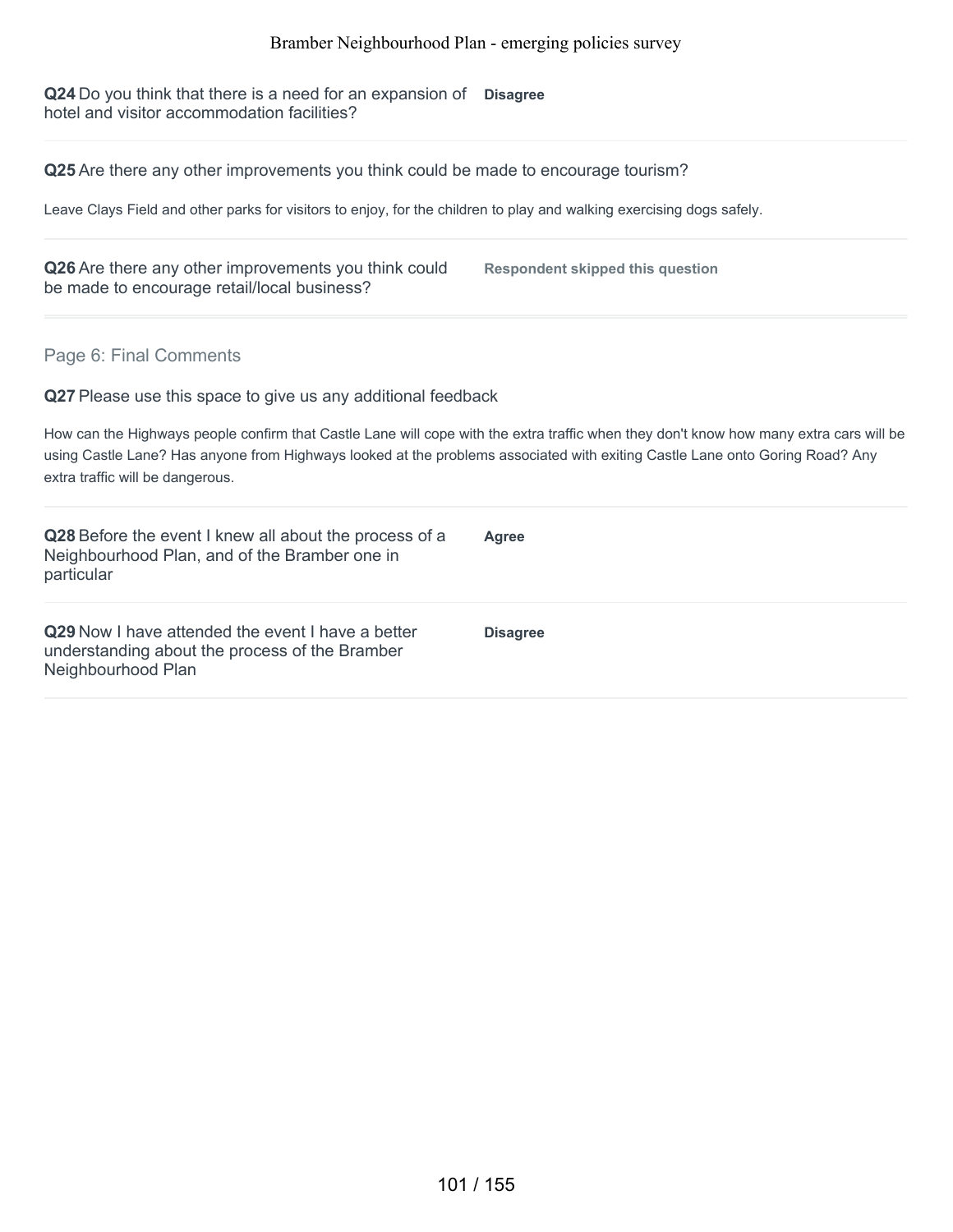

| Web Link 1 (Web Link)                |
|--------------------------------------|
| Monday, December 03, 2018 7:40:43 PM |
| Monday, December 03, 2018 8:09:23 PM |
| 00:28:39                             |
| 86.149.39.21                         |
|                                      |

# Page 1: About this survey

| <b>Q1</b> Which parish do you live in?                                                                      | <b>Bramber</b>                                                                                                                                                                                                                                                                                                                                                                                                                                                                         |
|-------------------------------------------------------------------------------------------------------------|----------------------------------------------------------------------------------------------------------------------------------------------------------------------------------------------------------------------------------------------------------------------------------------------------------------------------------------------------------------------------------------------------------------------------------------------------------------------------------------|
| Page 2: Housing                                                                                             |                                                                                                                                                                                                                                                                                                                                                                                                                                                                                        |
| <b>Q2</b> Do you agree with the following aspects of the<br>Housing policies identified for Bramber so far? | <b>Respondent skipped this question</b>                                                                                                                                                                                                                                                                                                                                                                                                                                                |
| Q3 Do you agree with our findings that there is an<br>identified housing need for Bramber?                  | Agree                                                                                                                                                                                                                                                                                                                                                                                                                                                                                  |
| <b>Q4</b> Do you agree with the findings of our assessment so<br>far for Clays Field?                       | <b>Strongly</b><br>disagree<br>If you disagree with any aspects of the assessment, please<br>say why and what you think should be changed:<br>I cannot believe that WS Highways have done a proper study<br>of the traffic that would be coming up Castle Lane if the<br>development went ahead. Have they seen the school<br>children, pedestrians, cyclists and dog walkers using this<br>lane? For these people it would render the lane dangerous,<br>not the safe lane it is now. |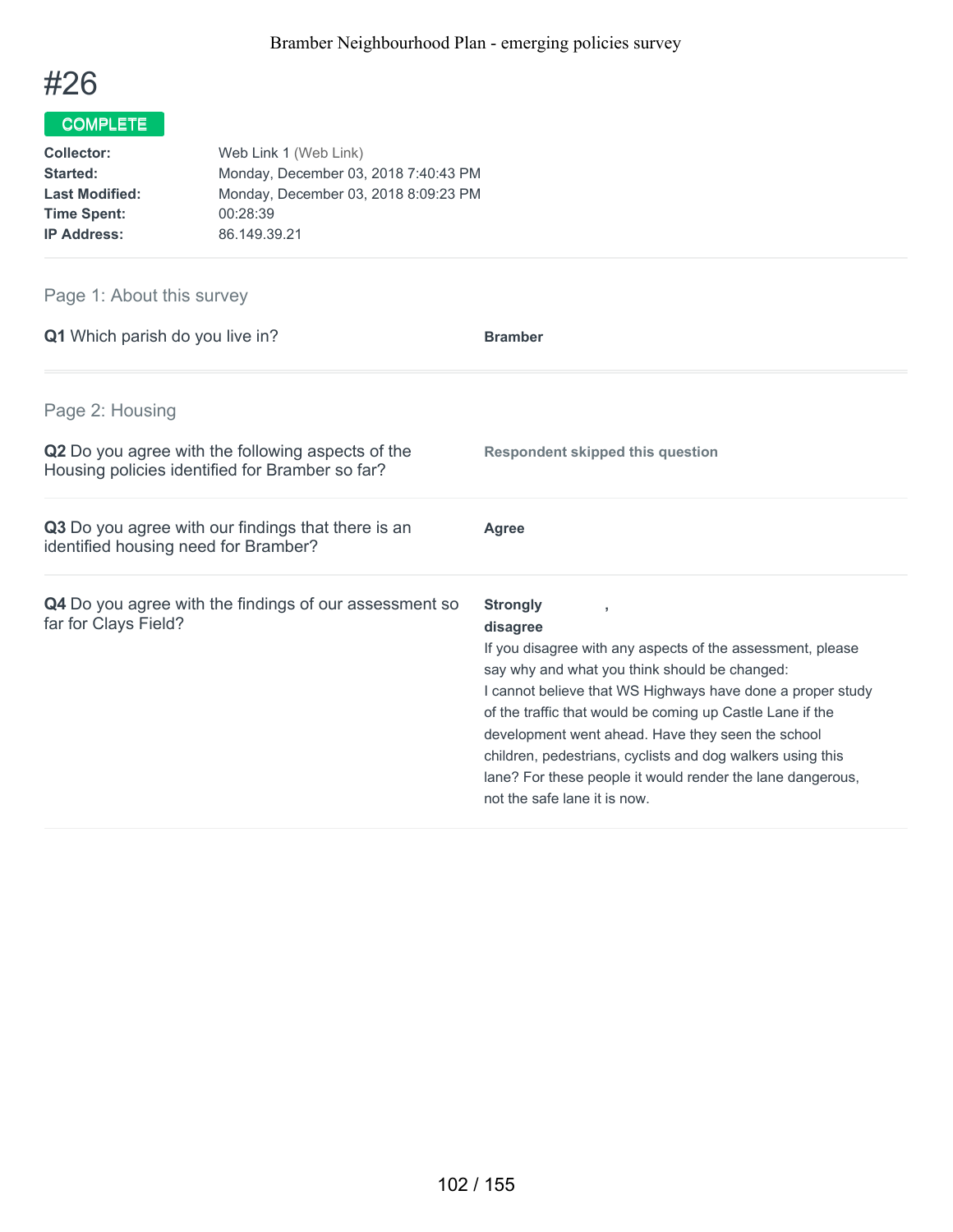**Q5** Would you like to see the Clays Field site used to help meet the housing needs of Bramber?

#### **Strongly**

#### **disagree**

If not, please tell us why you think the site is unsuitable:

**,**

The green space should not be built on for the following reasons:- 1) The increased traffic Castle Lane will have to endure which will endanger the lives of Bramber school children who walk up it every day. 2) Effect on the community services ie. doctors, schools, dentists that this development would obviously bring. 3)Loss forever of the green space between Bramber and Steyning 4)Some local people have been walking their dogs in this field for the past 30 to 40 years in complete safety. If this development goes ahead Clays Field will be surrounded by roads with heavy traffic on all four sides!!! - not village life at all! 5) When driving trying to get out onto Goring Road it is awful as cars parked in Goring Road obstruct the vision of the car exiting Castle Lane and therefore one has to drive into the middle of Goring Road to see clearly both right and left - this will be 100 times worse with all the new cars this development would bring and therefore the widening of the road should not be allowed. This would be an accident in waiting.

**Q6** If you think the site at Clays Field is suitable, please give an indication of the scale of development you would prefer:

5 to 15 dwellings **Strongly disagree** 16 to 30 dwellings **Strongly disagree** 31 to 50 dwellings **Strongly disagree Q7** Do you agree with the findings of our assessment so far for the site at Kingsmead Close? **Respondent skipped this question Q8** Would you like to see the Kingsmead Close site used to help meet the housing needs of Bramber? **Agree Q9** If you think the site at Kingsmead Close is suitable, please give an indication of the scale of development you would prefer 5 to 10 dwellings **Agree Q10** Do you agree with the Local Green Spaces identified so far? **Respondent skipped this question** Page 3: Environment and Countryside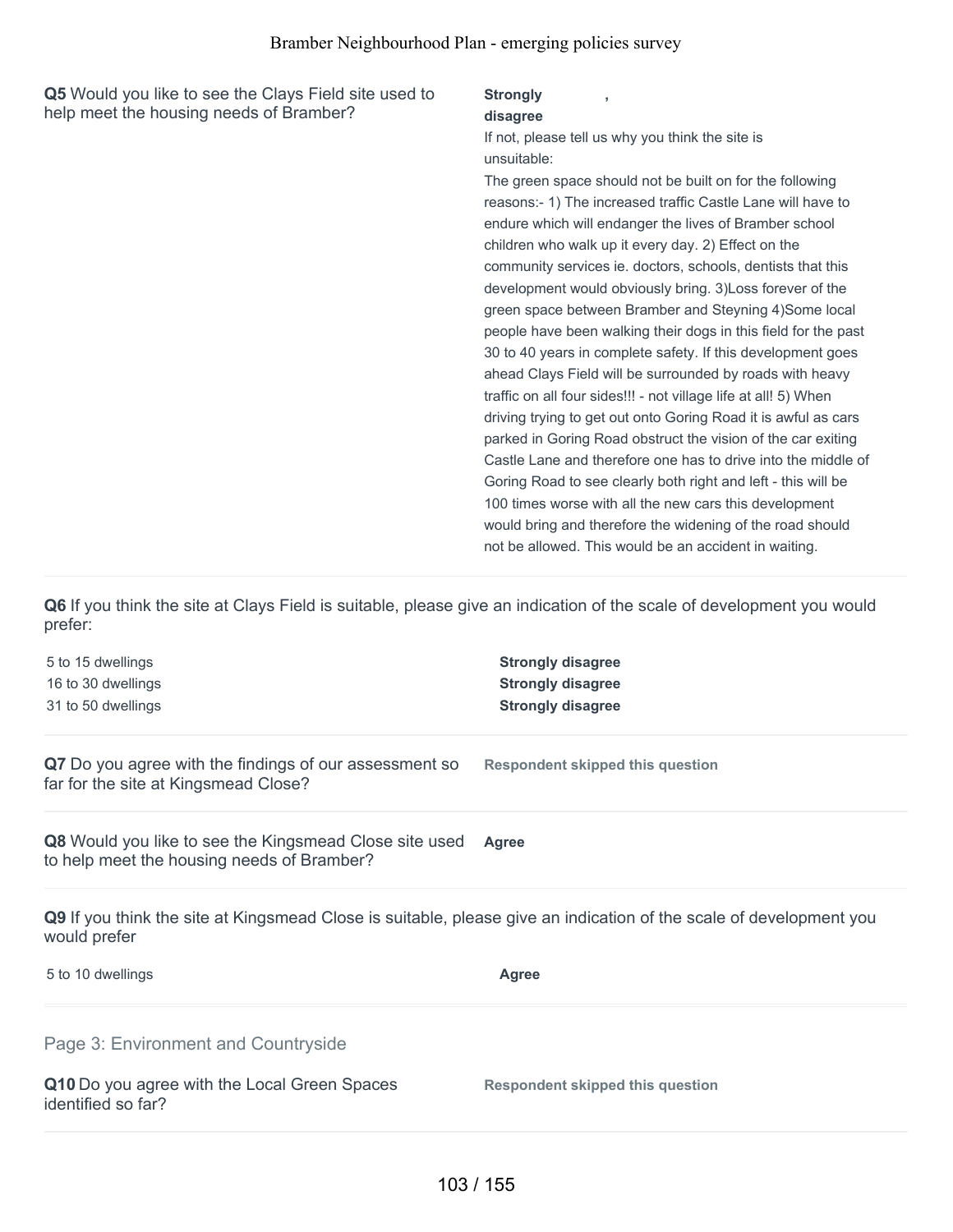| Q11 Are there any additional Green Spaces that have<br>not been considered? (please give details below<br>including why you think they should be protected) | Respondent skipped this question |
|-------------------------------------------------------------------------------------------------------------------------------------------------------------|----------------------------------|
| Q12 Do you think that some of the Green Spaces that<br>have been discarded should be reconsidered? (please<br>give details below)                           | Respondent skipped this question |
| Q13 Do you agree with the Environment Policies<br>identified so far?                                                                                        | Respondent skipped this question |

## Page 4: Transport and Movement

**Q14** Do you agree with the proposed Transport and Movement policies?

| Retain all footpaths and bridleways     | <b>Strongly agree</b> |
|-----------------------------------------|-----------------------|
| Support schemes to minimise rat-running | <b>Strongly agree</b> |

### **Q15** Do you agree with the proposed Residential Parking policies?

| Maximise the number of parking spaces close to and in sight of   | Agree |
|------------------------------------------------------------------|-------|
| the dwellings they serve                                         |       |
| Avoid provision of parking courts (no more than 5 properties per | Agree |
| parking area)                                                    |       |
| Provide appropriate levels of parking for visitors and service   | Agree |
| vehicles                                                         |       |
| Contribute financially towards the provision of dedicated cycle  | Agree |
| parking at public facilities                                     |       |

#### **Q16** Do you agree with the proposed Visitor Parking policies?

| No reduction in public off-road spaces                             | Agree |
|--------------------------------------------------------------------|-------|
| Support for additional off-road spaces in the residential areas    | Agree |
| Support for additional off-road spaces to access countryside areas | Agree |

## **Q17** Do you support specific new/improved off-road parking proposals at:

| Bostal Road (near South Downs Way)?                                                                                                                  | <b>Agree</b>                |
|------------------------------------------------------------------------------------------------------------------------------------------------------|-----------------------------|
| A283 roundabout (The Street and Monarch's Way)?                                                                                                      | <b>Agree</b>                |
| Q18 Do you support provision of a light controlled<br>(Pegasus) at-grade crossing of the A283, re-connecting<br>Castle Lane for non-motorised users? | <b>Strongly</b><br>disagree |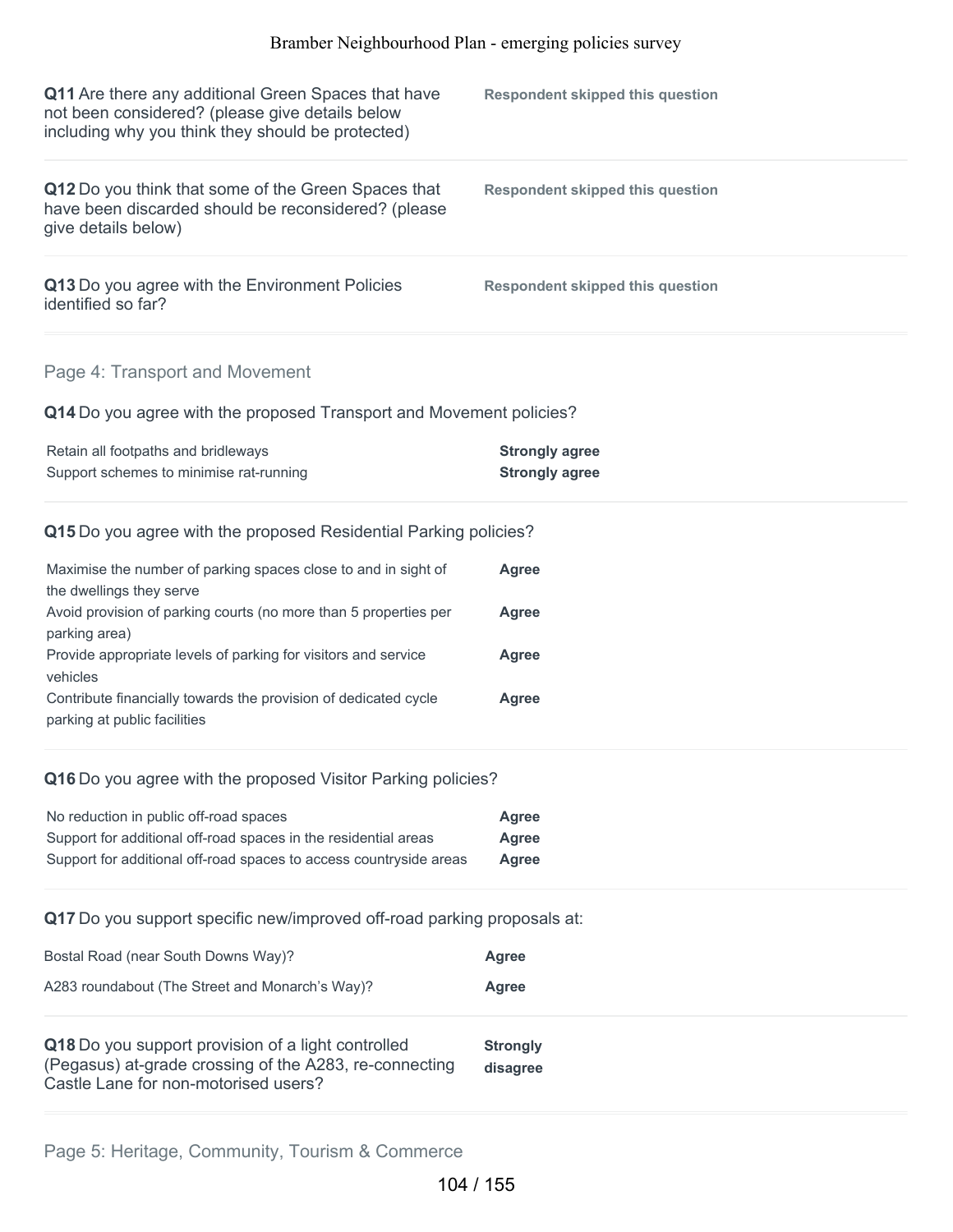| Q19 Do you agree that we should aim to maximise the<br>church facility for further use within the community?                                                                                                       | <b>Respondent skipped this question</b> |  |  |
|--------------------------------------------------------------------------------------------------------------------------------------------------------------------------------------------------------------------|-----------------------------------------|--|--|
| Q20 Do you think that there is a need to improve youth<br>facilities in the parish?                                                                                                                                | <b>Respondent skipped this question</b> |  |  |
| Q21 Do you agree that all relevant heritage assets are<br>already protected?                                                                                                                                       | <b>Respondent skipped this question</b> |  |  |
| Q22 Can you suggest any other facilities that we should<br>seek to create or develop in the parish?                                                                                                                | <b>Respondent skipped this question</b> |  |  |
| Q23 Do you feel that an Education centre at St. Mary's<br>would be worthwhile?                                                                                                                                     | <b>Respondent skipped this question</b> |  |  |
| Q24 Do you think that there is a need for an expansion of Respondent skipped this question<br>hotel and visitor accommodation facilities?                                                                          |                                         |  |  |
| Q25 Are there any other improvements you think could be made to encourage tourism?                                                                                                                                 |                                         |  |  |
| Don't allow development of Clays Field- this field with its pond, pond life, bats skimming across it at night and other wildlife is an<br>attraction to visitors and somewhere they can walk their dogs in safety. |                                         |  |  |
| Q26 Are there any other improvements you think could<br>be made to encourage retail/local business?                                                                                                                | <b>Respondent skipped this question</b> |  |  |
| Page 6: Final Comments                                                                                                                                                                                             |                                         |  |  |
| Q27 Please use this space to give us any additional feedback                                                                                                                                                       |                                         |  |  |

I not understand all the questions.The form mentions a crossing on the A283 to re-connect Castle Lane but the prop. dev. of Clays Field and widening of Castle Lane will mean the school children in particular will cross one extremely busy road to then go up another very busy road as Castle Lane would become because there would be possibly another 100 cars using it, not the normal 12 to 15 cars that use it now!! I wouldn't want any child to have to run this gauntlet.

Other Comments:-

Couldn't comment on Housing policies as no detailed site plans available at presentation.

Didn't understand the Local Green Space question.

How can you ask a question about making routes safer when you are proposing to make Castle Lane more dangerous.

**Q28** Before the event I knew all about the process of a Neighbourhood Plan, and of the Bramber one in particular **Agree**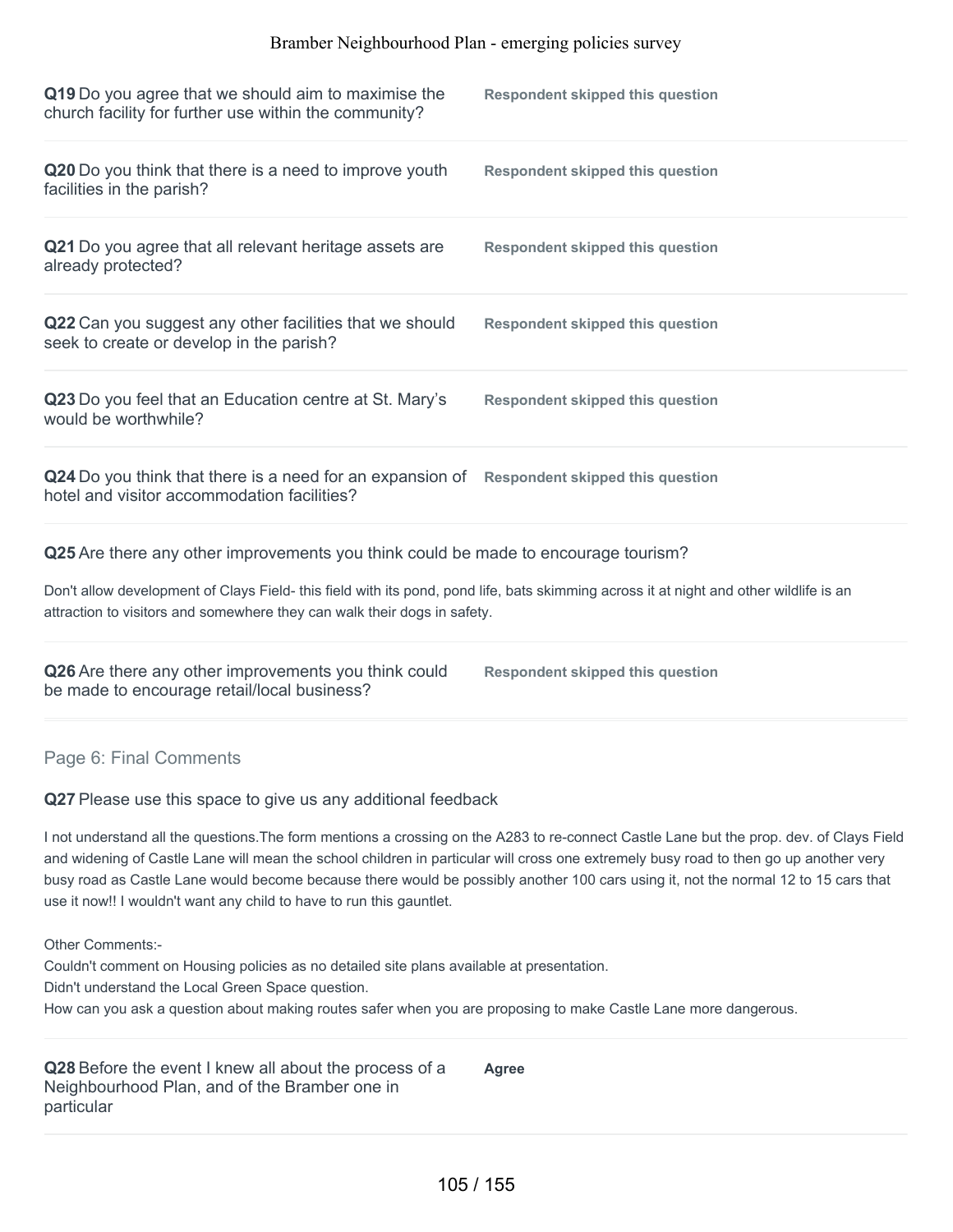**Q29** Now I have attended the event I have a better understanding about the process of the Bramber Neighbourhood Plan

**Respondent skipped this question**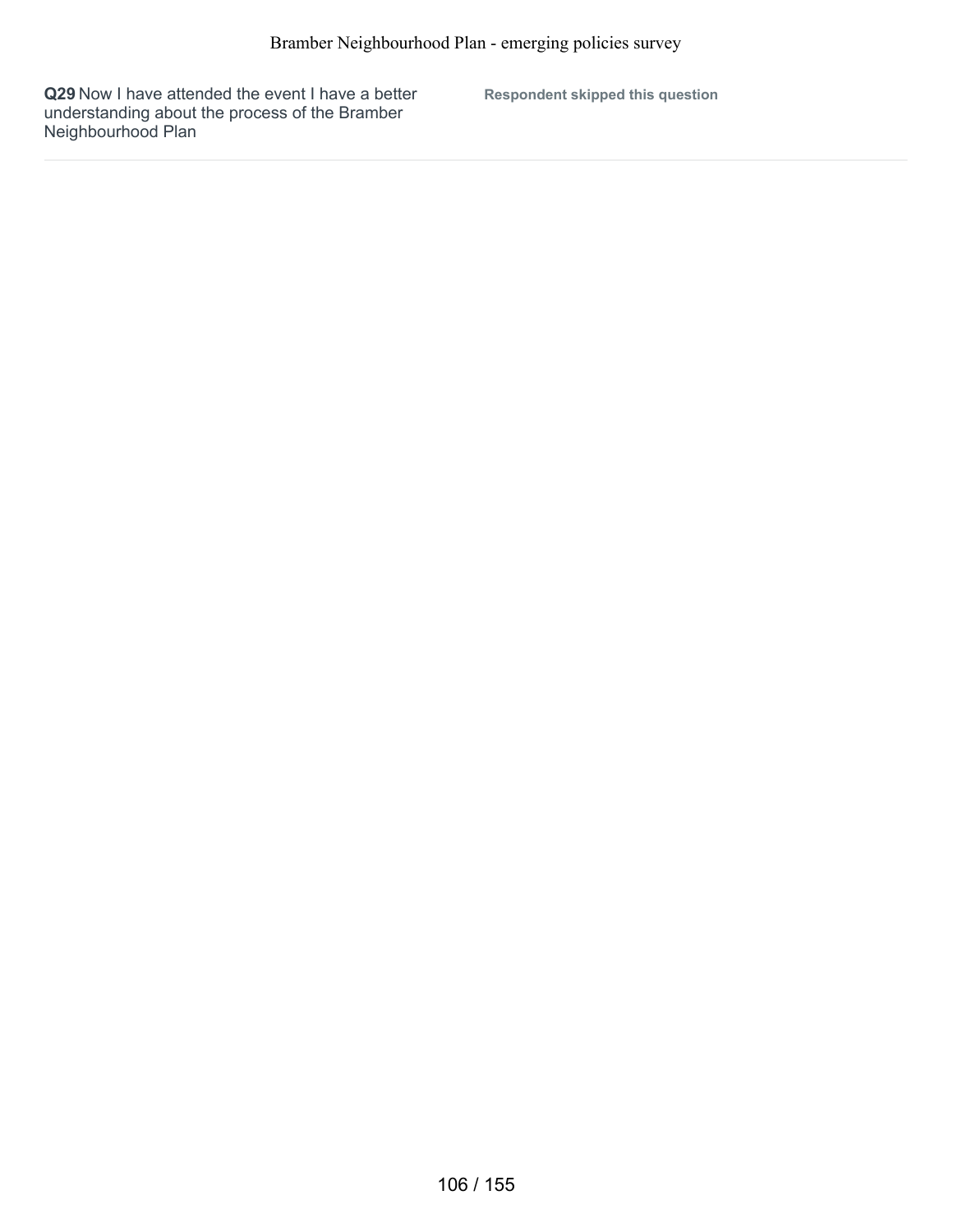

| <b>Collector:</b>     | Web Link 1 (Web Link)                |
|-----------------------|--------------------------------------|
| Started:              | Monday, December 03, 2018 8:02:12 PM |
| <b>Last Modified:</b> | Monday, December 03, 2018 8:19:13 PM |
| <b>Time Spent:</b>    | 00:17:00                             |
| <b>IP Address:</b>    | 86.182.16.253                        |

## Page 1: About this survey

|  | Q1 Which parish do you live in? | <b>Bramber</b> |
|--|---------------------------------|----------------|
|  |                                 |                |

## Page 2: Housing

**Q2** Do you agree with the following aspects of the Housing policies identified for Bramber so far?

| <b>Character of Development</b><br>Design of Development<br>Energy Efficiency and Design<br><b>Sites</b> | <b>Agree</b><br><b>Agree</b><br>Agree<br><b>Strongly disagree</b>                                                                                                                                                                                                                                                                                                                                                                                               |
|----------------------------------------------------------------------------------------------------------|-----------------------------------------------------------------------------------------------------------------------------------------------------------------------------------------------------------------------------------------------------------------------------------------------------------------------------------------------------------------------------------------------------------------------------------------------------------------|
| Q3 Do you agree with our findings that there is an<br>identified housing need for Bramber?               | <b>Disagree</b>                                                                                                                                                                                                                                                                                                                                                                                                                                                 |
| <b>Q4</b> Do you agree with the findings of our assessment so<br>far for Clays Field?                    | <b>Strongly</b><br>-9<br>disagree<br>If you disagree with any aspects of the assessment, please<br>say why and what you think should be changed:<br>1/ Building on Clays Field will increase air pollution as well<br>as noise and light poluution for those living around the field.<br>2/ Access down Castle Lane is not good. It is not safe and it<br>destroys the nature of the country lane. A lane which would<br>have once had historical significance. |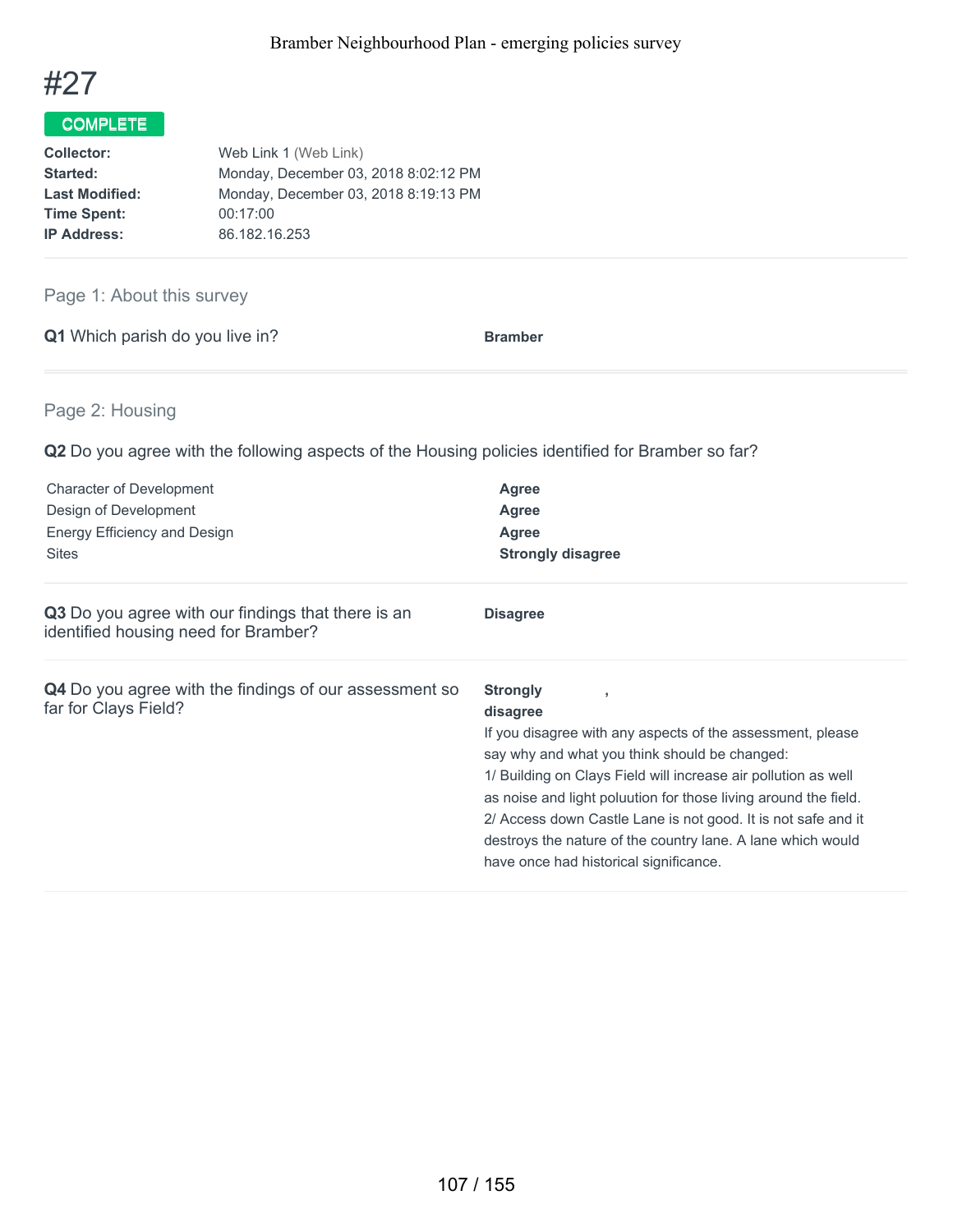**Q5** Would you like to see the Clays Field site used to help meet the housing needs of Bramber?

## **Strongly**

#### **disagree**

If not, please tell us why you think the site is unsuitable:

**,**

We need to have a buffer between Steyning and Bramber if we are to maintain individual identities. A buffer would ensure that both communities kept their rural feel. We don't want to become an urban sprawl. A green buffer or green space serves the needs of the community. It provides a peaceful, beautiful space in which we can feel at one with nature.

**Q6** If you think the site at Clays Field is suitable, please give an indication of the scale of development you would prefer:

| I do not think the site is suitable                                                                         | <b>Strongly agree</b>                                                                                                                                                                                            |
|-------------------------------------------------------------------------------------------------------------|------------------------------------------------------------------------------------------------------------------------------------------------------------------------------------------------------------------|
| Q7 Do you agree with the findings of our assessment so<br>far for the site at Kingsmead Close?              | Disagree,<br>If you disagree with any aspects of the assessment, please<br>say why and what you think should be changed:<br>Kingsmead Close should not be considered because it is<br>part of the National Park. |
| <b>Q8</b> Would you like to see the Kingsmead Close site used<br>to help meet the housing needs of Bramber? | Disagree,<br>If not, please tell us why you think the site is<br>unsuitable:<br>As above - it is part of The National Park and should be<br>protected.                                                           |

**Q9** If you think the site at Kingsmead Close is suitable, please give an indication of the scale of development you would prefer

5 to 10 dwellings **Strongly disagree**

15 to 20 dwellings **Strongly disagree**

#### Page 3: Environment and Countryside

**Q10** Do you agree with the Local Green Spaces identified so far?

| Clays Field (southern section) | <b>Strongly disagree</b> |
|--------------------------------|--------------------------|
| Maudlin Farm Field             | <b>Strongly disagree</b> |

**Q11** Are there any additional Green Spaces that have not been considered? (please give details below including why you think they should be protected)

**Respondent skipped this question**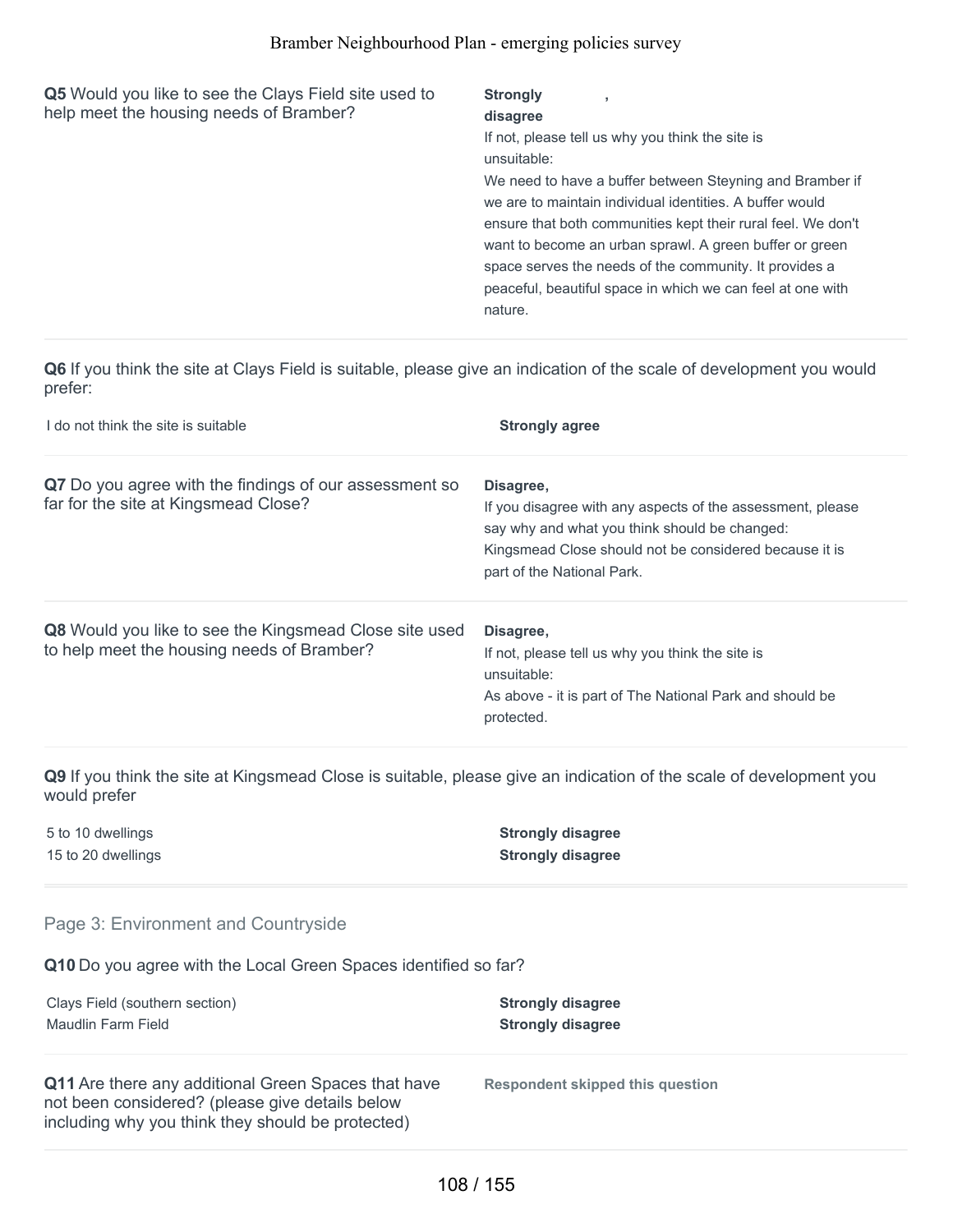**Q12** Do you think that some of the Green Spaces that have been discarded should be reconsidered? (please give details below)

**Respondent skipped this question**

## **Q13** Do you agree with the Environment Policies identified so far?

| Green Infrastructure  | <b>Strongly agree</b> |
|-----------------------|-----------------------|
| Protection of Views   | <b>Strongly agree</b> |
| Minimising Flood Risk | <b>Strongly agree</b> |
| Renewable Energy      | <b>Strongly agree</b> |

### Page 4: Transport and Movement

**Q14** Do you agree with the proposed Transport and Movement policies?

| New development to be connected to the footpath/transport       | <b>Strongly agree</b> |
|-----------------------------------------------------------------|-----------------------|
| network                                                         |                       |
| Making routes safer and more accessible for non-motorised users | <b>Strongly agree</b> |
| Retain all footpaths and bridleways                             | <b>Strongly agree</b> |
| Support schemes to minimise rat-running                         | <b>Strongly agree</b> |

### **Q15** Do you agree with the proposed Residential Parking policies?

| <b>Strongly agree</b> |
|-----------------------|
|                       |
| <b>Strongly agree</b> |
|                       |
| <b>Strongly agree</b> |
|                       |
| <b>Disagree</b>       |
|                       |
|                       |

### **Q16** Do you agree with the proposed Visitor Parking policies?

| No reduction in public off-road spaces                             | <b>Strongly agree</b> |
|--------------------------------------------------------------------|-----------------------|
| Support for additional off-road spaces in the residential areas    | Agree                 |
| Support for additional off-road spaces to access countryside areas | Agree                 |

**Q17** Do you support specific new/improved off-road parking proposals at:

| Bostal Road (near South Downs Way)?             | <b>Strongly disagree</b> |
|-------------------------------------------------|--------------------------|
| A283 roundabout (The Street and Monarch's Way)? | <b>Strongly disagree</b> |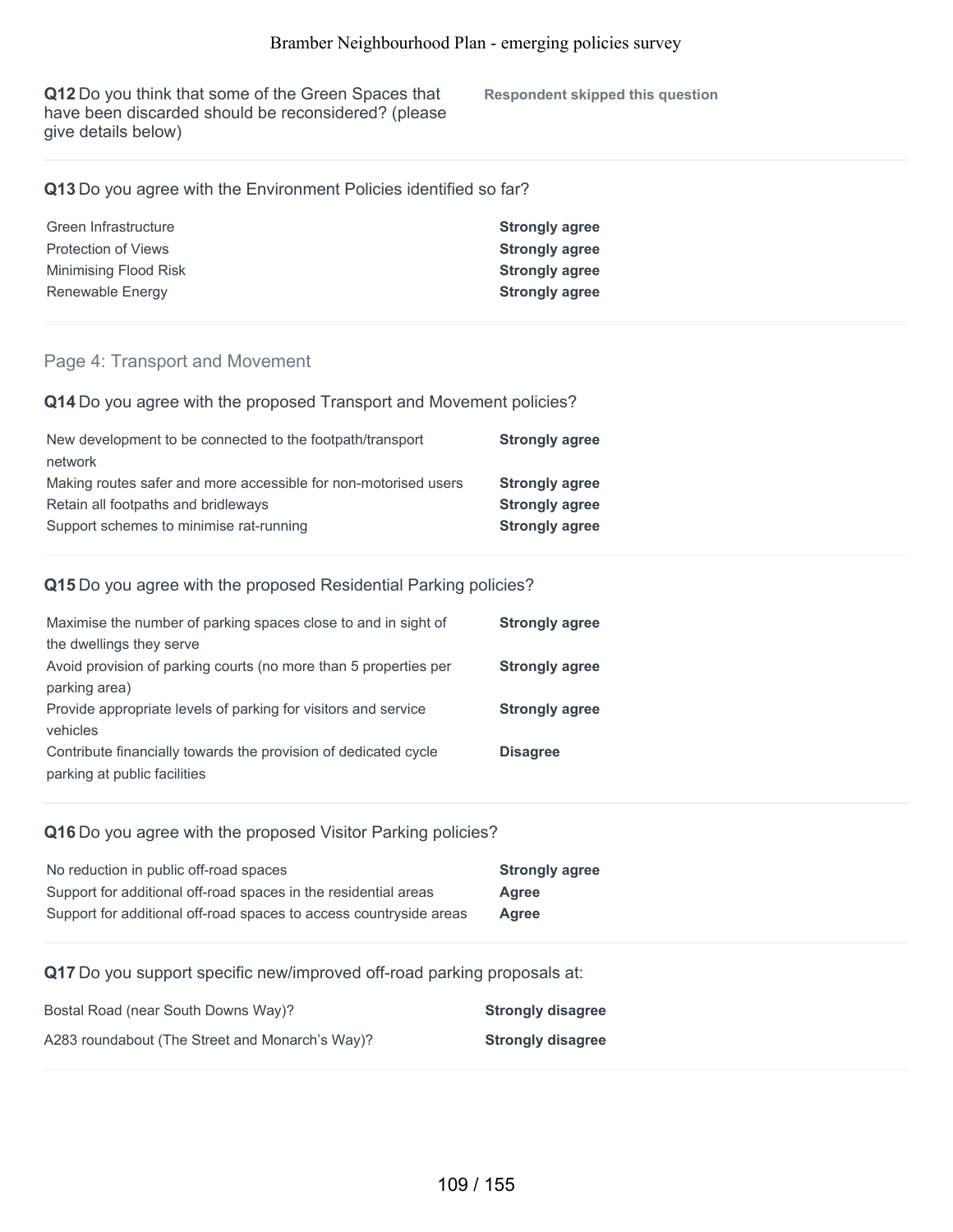| Q18 Do you support provision of a light controlled<br>(Pegasus) at-grade crossing of the A283, re-connecting<br>Castle Lane for non-motorised users?            | <b>Disagree</b>                         |
|-----------------------------------------------------------------------------------------------------------------------------------------------------------------|-----------------------------------------|
| Page 5: Heritage, Community, Tourism & Commerce<br>Q19 Do you agree that we should aim to maximise the<br>church facility for further use within the community? | <b>Strongly agree</b>                   |
| Q20 Do you think that there is a need to improve youth<br>facilities in the parish?                                                                             | <b>Disagree</b>                         |
| Q21 Do you agree that all relevant heritage assets are<br>already protected?                                                                                    | <b>Strongly agree</b>                   |
| Q22 Can you suggest any other facilities that we should<br>seek to create or develop in the parish?                                                             | <b>Respondent skipped this question</b> |
| Q23 Do you feel that an Education centre at St. Mary's<br>would be worthwhile?                                                                                  | <b>Strongly</b><br>disagree             |
| Q24 Do you think that there is a need for an expansion of<br>hotel and visitor accommodation facilities?                                                        | <b>Disagree</b>                         |
| Q25 Are there any other improvements you think could<br>be made to encourage tourism?                                                                           | <b>Respondent skipped this question</b> |
| Q26 Are there any other improvements you think could<br>be made to encourage retail/local business?                                                             | <b>Respondent skipped this question</b> |
| Page 6: Final Comments                                                                                                                                          |                                         |
| Q27 Please use this space to give us any additional feedback                                                                                                    |                                         |
| Very concerned that building large numbers of houses in the Bramber Parish will change the very nature of Bramber.                                              |                                         |
| Q28 Before the event I knew all about the process of a<br>Neighbourhood Plan, and of the Bramber one in<br>particular                                           | <b>Disagree</b>                         |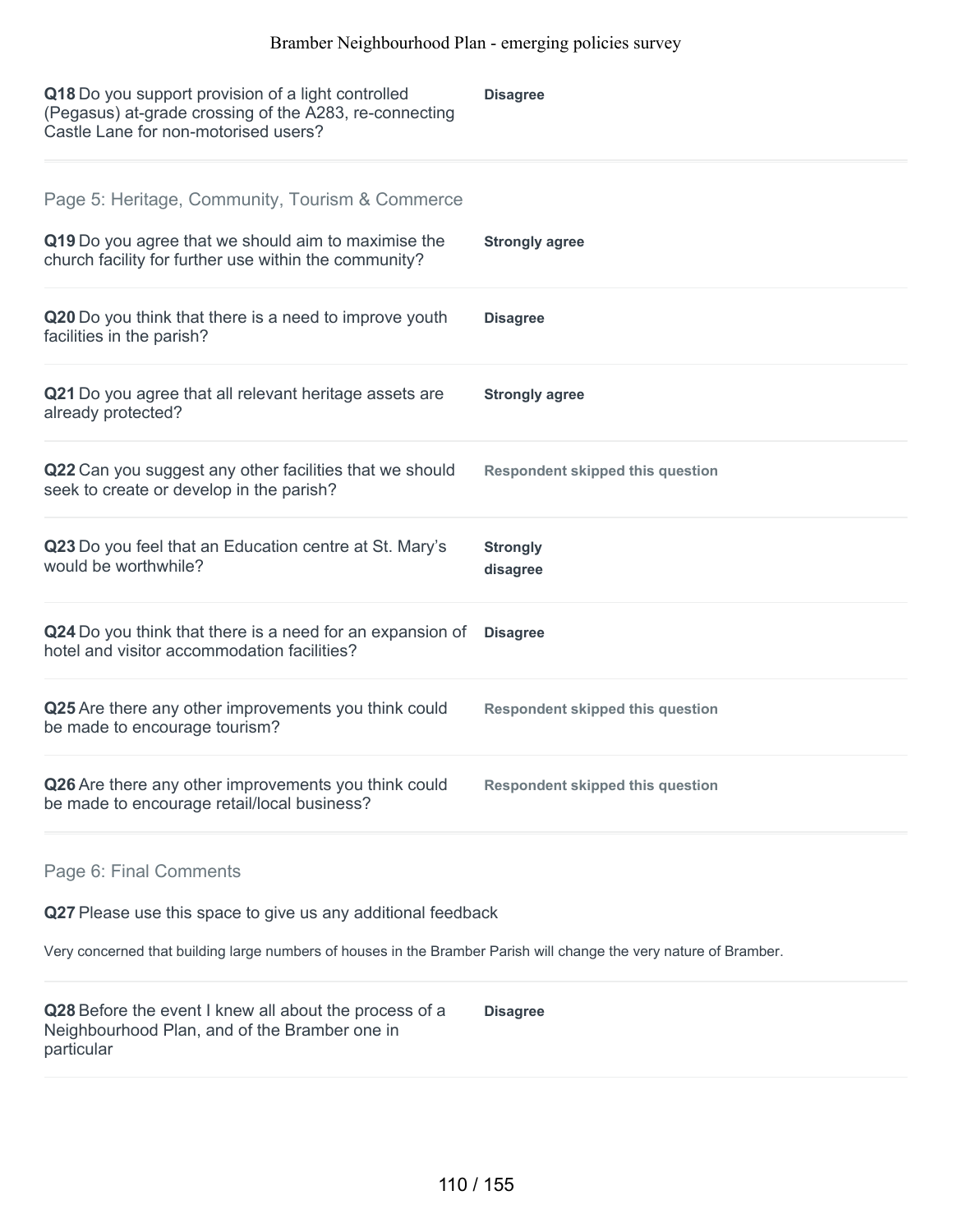**Q29** Now I have attended the event I have a better understanding about the process of the Bramber Neighbourhood Plan

**Disagree**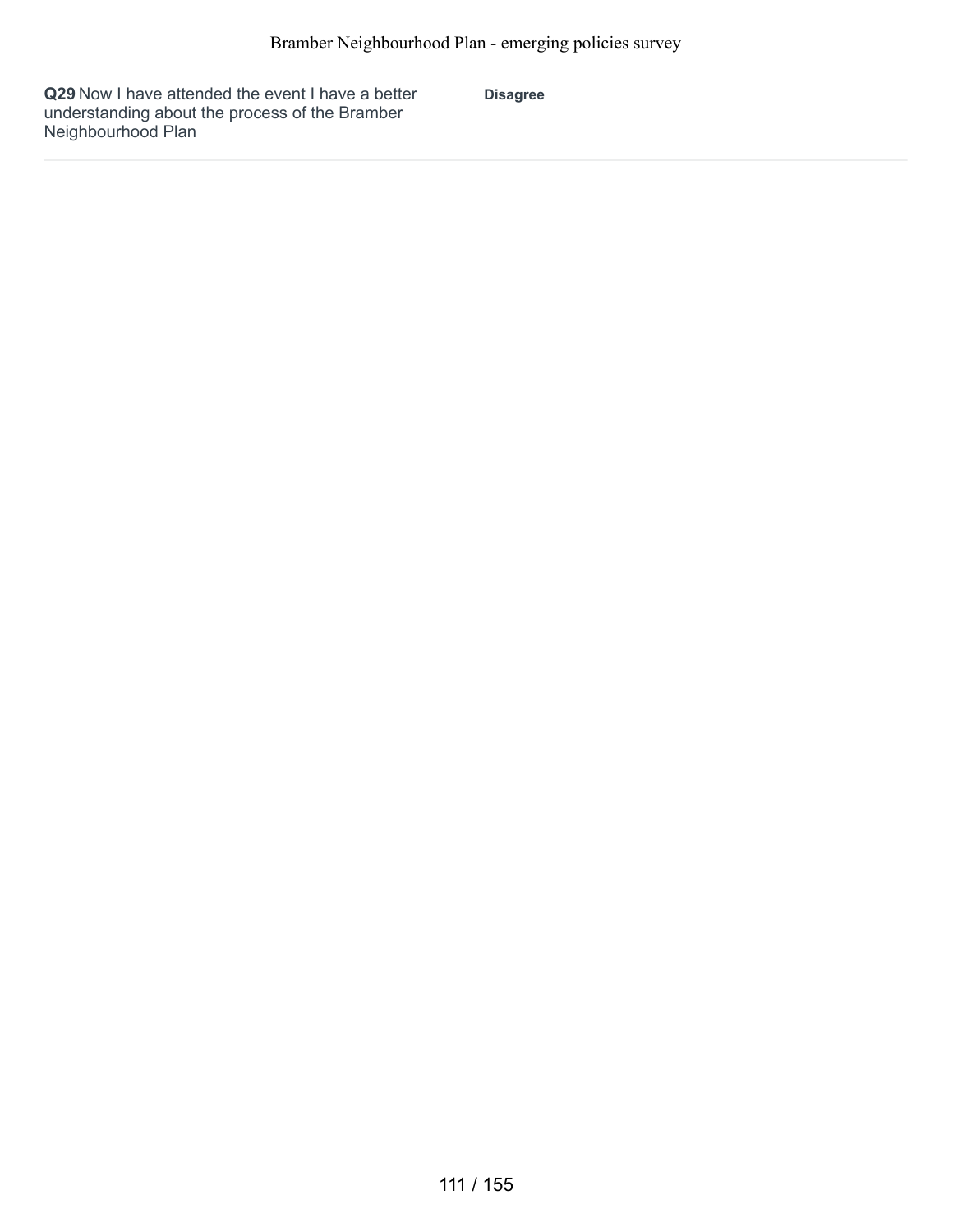

| <b>Collector:</b>     | Web Link 1 (Web Link)                |
|-----------------------|--------------------------------------|
| Started:              | Monday, December 03, 2018 8:36:37 PM |
| <b>Last Modified:</b> | Monday, December 03, 2018 8:47:23 PM |
| <b>Time Spent:</b>    | 00:10:46                             |
| <b>IP Address:</b>    | 86.149.39.21                         |

## Page 1: About this survey

|  | Q1 Which parish do you live in? | <b>Bramber</b> |
|--|---------------------------------|----------------|
|  |                                 |                |

## Page 2: Housing

| <b>Character of Development</b><br>Design of Development<br>Energy Efficiency and Design<br><b>Sites</b> | Agree<br><b>Agree</b><br><b>Agree</b><br><b>Strongly disagree</b>                                                                                                                                                                                                                                                                                                                                                                                                                                                                                                |
|----------------------------------------------------------------------------------------------------------|------------------------------------------------------------------------------------------------------------------------------------------------------------------------------------------------------------------------------------------------------------------------------------------------------------------------------------------------------------------------------------------------------------------------------------------------------------------------------------------------------------------------------------------------------------------|
| Q3 Do you agree with our findings that there is an<br>identified housing need for Bramber?               | <b>Agree</b>                                                                                                                                                                                                                                                                                                                                                                                                                                                                                                                                                     |
| Q4 Do you agree with the findings of our assessment so<br>far for Clays Field?                           | <b>Strongly</b><br>disagree<br>If you disagree with any aspects of the assessment, please<br>say why and what you think should be changed:<br>The problems relating to access have been completely<br>underestimated. The negative effect on the locality of Castle<br>Lane has to a large degree been ignored. Also I feel that it's<br>very unlikely that a commercial developer with a plot with<br>this aspect and views is going to adhere to the Parish's<br>preferences for two-bedroom dwellings to buy and rent. They<br>will go for maximising profit. |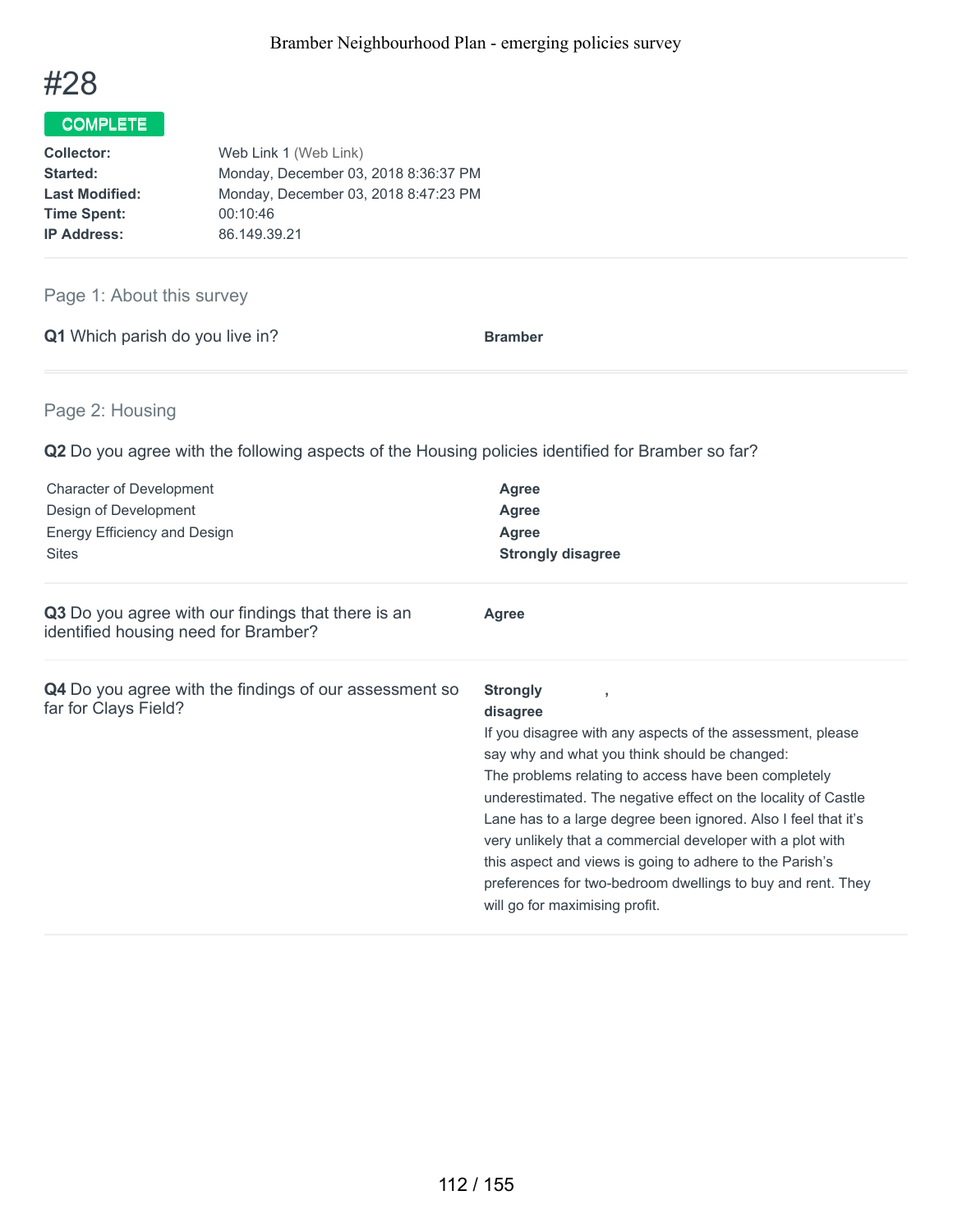| Q5 Would you like to see the Clays Field site used to<br>help meet the housing needs of Bramber?                                                            | <b>Strongly</b><br>disagree<br>If not, please tell us why you think the site is<br>unsuitable:<br>The access proposed is completely impractical. Having been<br>a resident of Castle Lane for 17 years I have experienced<br>ever increasing difficulty in exiting the top of the lane due to<br>speed of traffic, increase volume of traffic and an ever<br>increasing number of parked cars. Even the minimum<br>amount of houses proposed (5/15) could result in 30 cars<br>accessing the junction at busy times, There is also the<br>increase in danger for all the school children who cross at<br>this junction morning and evening. Due to the sharp incline<br>at the junction of Goring Road in freezing or snowy<br>conditions the slope freezes solid and has been on many<br>occasions impassable. |
|-------------------------------------------------------------------------------------------------------------------------------------------------------------|-----------------------------------------------------------------------------------------------------------------------------------------------------------------------------------------------------------------------------------------------------------------------------------------------------------------------------------------------------------------------------------------------------------------------------------------------------------------------------------------------------------------------------------------------------------------------------------------------------------------------------------------------------------------------------------------------------------------------------------------------------------------------------------------------------------------|
| Q6 If you think the site at Clays Field is suitable, please<br>give an indication of the scale of development you would<br>prefer:                          | <b>Respondent skipped this question</b>                                                                                                                                                                                                                                                                                                                                                                                                                                                                                                                                                                                                                                                                                                                                                                         |
| Q7 Do you agree with the findings of our assessment so<br>far for the site at Kingsmead Close?                                                              | If you disagree with any aspects of the assessment, please<br>say why and what you think should be changed:<br>I am unfamiliar with this area of Bramber and therefore feel<br>unqualified to give an opinion on the proposed development.                                                                                                                                                                                                                                                                                                                                                                                                                                                                                                                                                                      |
| Q8 Would you like to see the Kingsmead Close site used<br>to help meet the housing needs of Bramber?                                                        | <b>Respondent skipped this question</b>                                                                                                                                                                                                                                                                                                                                                                                                                                                                                                                                                                                                                                                                                                                                                                         |
| Q9 If you think the site at Kingsmead Close is suitable,<br>please give an indication of the scale of development<br>you would prefer                       | <b>Respondent skipped this question</b>                                                                                                                                                                                                                                                                                                                                                                                                                                                                                                                                                                                                                                                                                                                                                                         |
| Page 3: Environment and Countryside                                                                                                                         |                                                                                                                                                                                                                                                                                                                                                                                                                                                                                                                                                                                                                                                                                                                                                                                                                 |
| Q10 Do you agree with the Local Green Spaces<br>identified so far?                                                                                          | <b>Respondent skipped this question</b>                                                                                                                                                                                                                                                                                                                                                                                                                                                                                                                                                                                                                                                                                                                                                                         |
| Q11 Are there any additional Green Spaces that have<br>not been considered? (please give details below<br>including why you think they should be protected) | <b>Respondent skipped this question</b>                                                                                                                                                                                                                                                                                                                                                                                                                                                                                                                                                                                                                                                                                                                                                                         |
| Q12 Do you think that some of the Green Spaces that<br>have been discarded should be reconsidered? (please<br>give details below)                           | <b>Respondent skipped this question</b>                                                                                                                                                                                                                                                                                                                                                                                                                                                                                                                                                                                                                                                                                                                                                                         |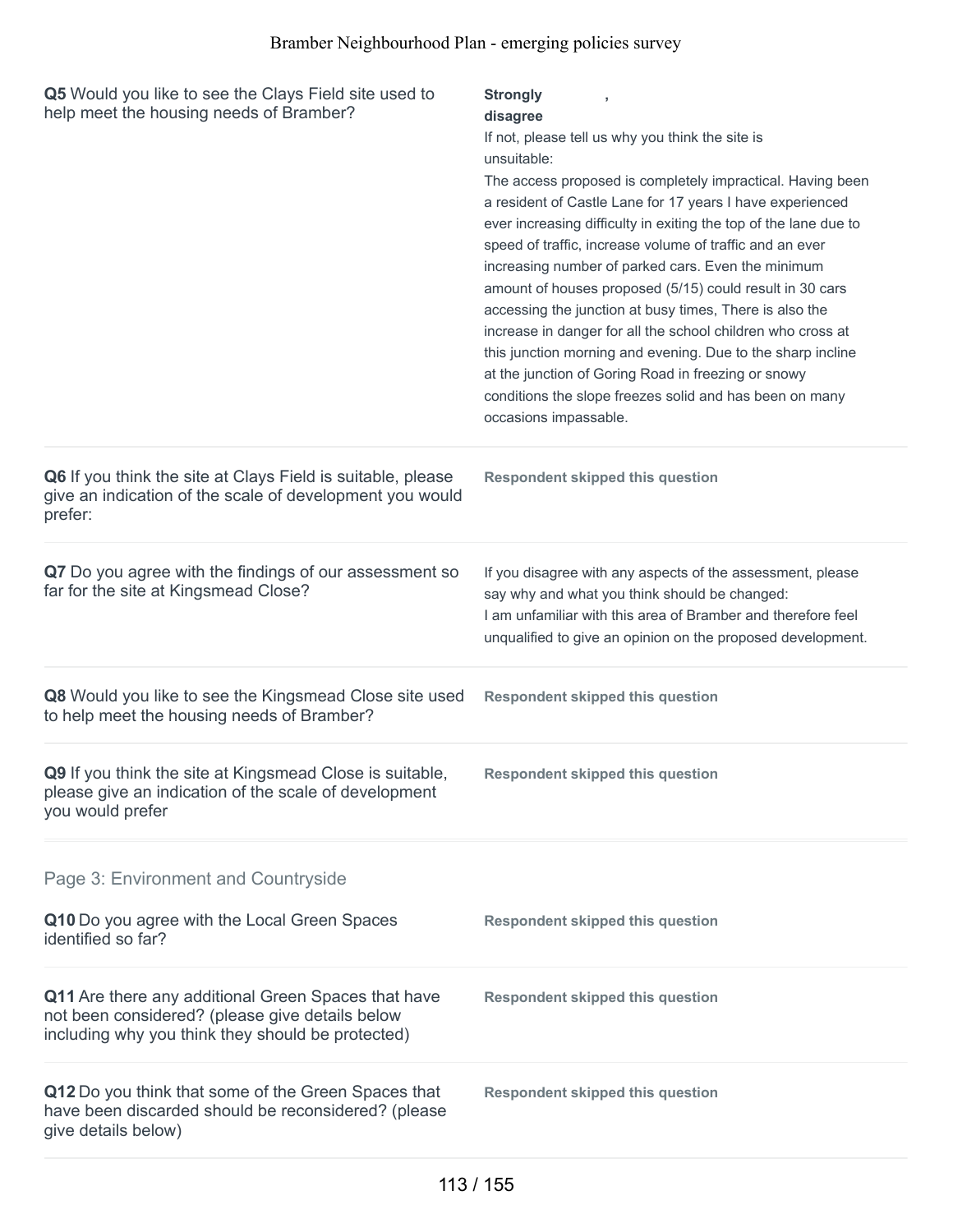## **Q13** Do you agree with the Environment Policies identified so far?

| Green Infrastructure       | Agree |
|----------------------------|-------|
| <b>Protection of Views</b> | Agree |
| Minimising Flood Risk      | Agree |
| Renewable Energy           | Agree |

## Page 4: Transport and Movement

## **Q14** Do you agree with the proposed Transport and Movement policies?

| New development to be connected to the footpath/transport       | <b>Strongly disagree</b> |
|-----------------------------------------------------------------|--------------------------|
| network                                                         |                          |
| Making routes safer and more accessible for non-motorised users | Agree                    |
| Retain all footpaths and bridleways                             | Agree                    |
| Support schemes to minimise rat-running                         | Agree                    |

### **Q15** Do you agree with the proposed Residential Parking policies?

| Maximise the number of parking spaces close to and in sight of   | Agree |
|------------------------------------------------------------------|-------|
| the dwellings they serve                                         |       |
| Avoid provision of parking courts (no more than 5 properties per | Agree |
| parking area)                                                    |       |
| Provide appropriate levels of parking for visitors and service   | Agree |
| vehicles                                                         |       |
| Contribute financially towards the provision of dedicated cycle  | Agree |
| parking at public facilities                                     |       |

### **Q16** Do you agree with the proposed Visitor Parking policies?

| No reduction in public off-road spaces                             | Agree |
|--------------------------------------------------------------------|-------|
| Support for additional off-road spaces in the residential areas    | Agree |
| Support for additional off-road spaces to access countryside areas | Agree |

## **Q17** Do you support specific new/improved off-road parking proposals at:

| Bostal Road (near South Downs Way)?                                                                                                                  | Agree                       |
|------------------------------------------------------------------------------------------------------------------------------------------------------|-----------------------------|
| A283 roundabout (The Street and Monarch's Way)?                                                                                                      | <b>Strongly disagree</b>    |
| Q18 Do you support provision of a light controlled<br>(Pegasus) at-grade crossing of the A283, re-connecting<br>Castle Lane for non-motorised users? | <b>Strongly</b><br>disagree |

Page 5: Heritage, Community, Tourism & Commerce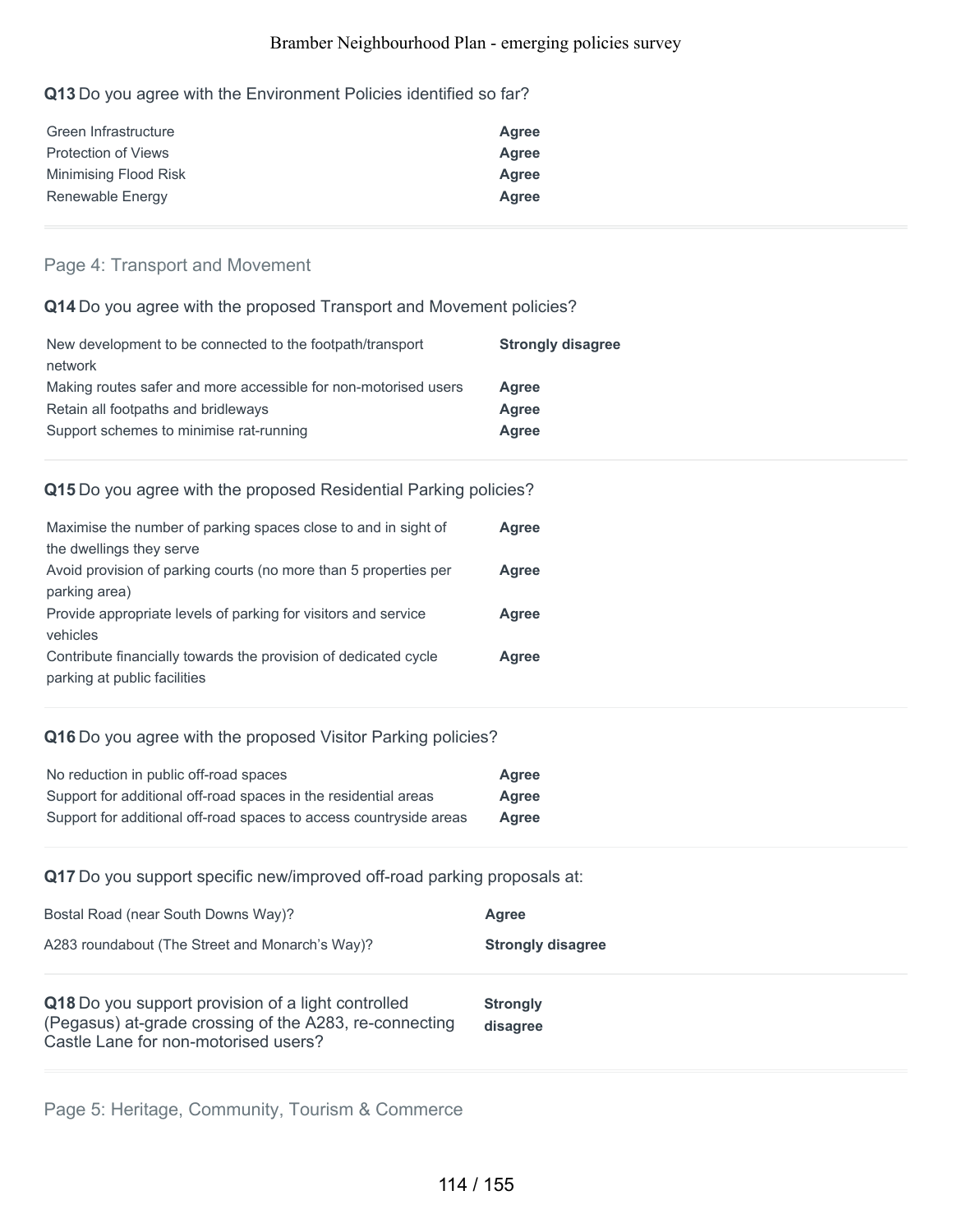| Q19 Do you agree that we should aim to maximise the<br>church facility for further use within the community?                                                                                                                                         | <b>Agree</b>                            |
|------------------------------------------------------------------------------------------------------------------------------------------------------------------------------------------------------------------------------------------------------|-----------------------------------------|
| Q20 Do you think that there is a need to improve youth<br>facilities in the parish?                                                                                                                                                                  | <b>Agree</b>                            |
| Q21 Do you agree that all relevant heritage assets are<br>already protected?                                                                                                                                                                         | <b>Agree</b>                            |
| Q22 Can you suggest any other facilities that we should<br>seek to create or develop in the parish?                                                                                                                                                  | <b>Respondent skipped this question</b> |
| Q23 Do you feel that an Education centre at St. Mary's<br>would be worthwhile?                                                                                                                                                                       | <b>Agree</b>                            |
| Q24 Do you think that there is a need for an expansion of<br>hotel and visitor accommodation facilities?                                                                                                                                             | <b>Strongly agree</b>                   |
| Q25 Are there any other improvements you think could<br>be made to encourage tourism?                                                                                                                                                                | <b>Respondent skipped this question</b> |
| Q26 Are there any other improvements you think could<br>be made to encourage retail/local business?                                                                                                                                                  | <b>Respondent skipped this question</b> |
| Page 6: Final Comments                                                                                                                                                                                                                               |                                         |
| Q27 Please use this space to give us any additional feedback                                                                                                                                                                                         |                                         |
| Given that the proposed development of Clays Field is for the benefit of Bramber Parish, it seems grossly unfair that the residents of<br>Steyning ie. Goring Road, will suffer a reduction in their property values as a result of the development. |                                         |
| Q28 Before the event I knew all about the process of a<br>Neighbourhood Plan, and of the Bramber one in<br>particular                                                                                                                                | <b>Agree</b>                            |
| Q29 Now I have attended the event I have a better<br>understanding about the process of the Bramber<br>Neighbourhood Plan                                                                                                                            | <b>Agree</b>                            |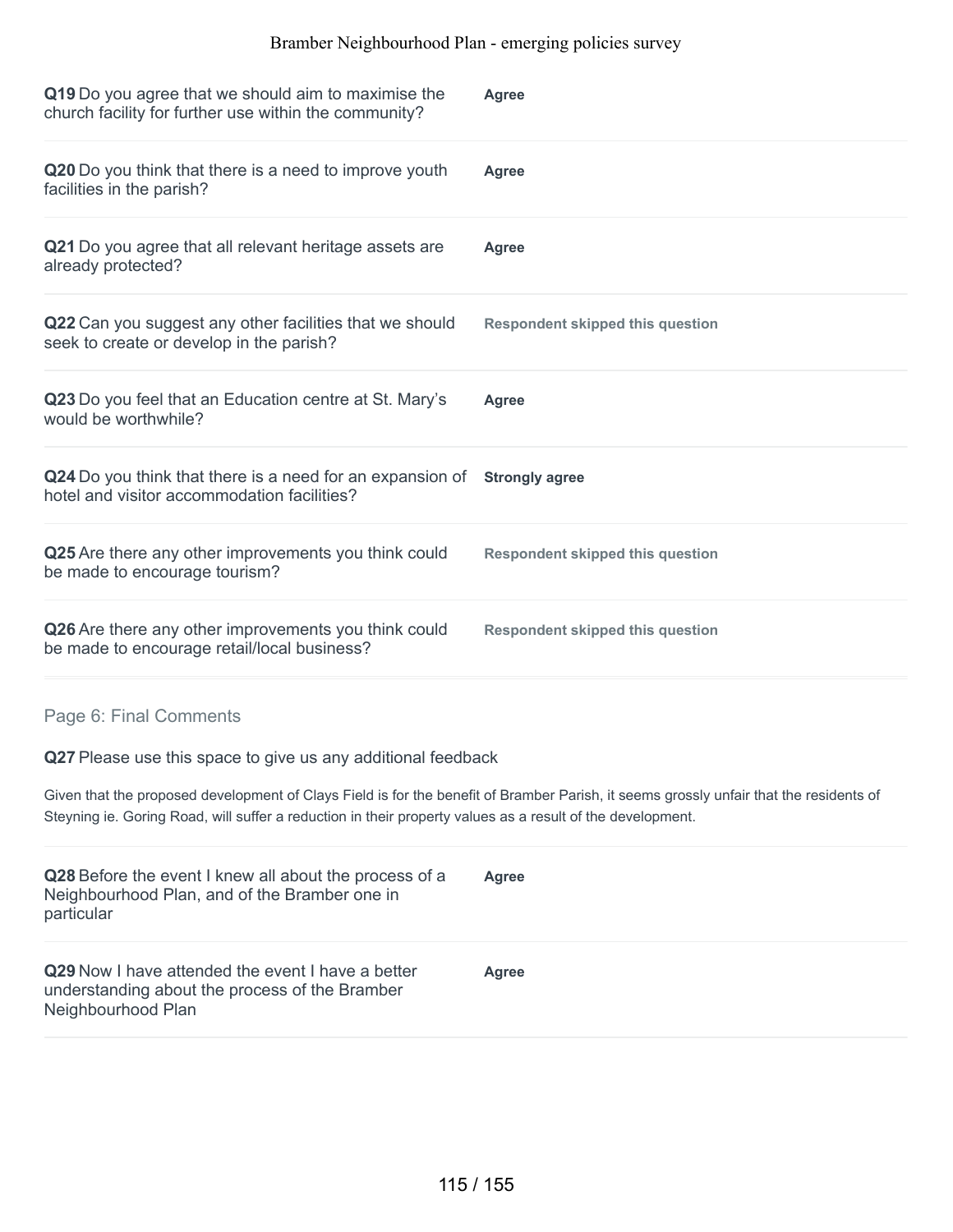

| <b>Collector:</b>     | Web Link 1 (Web Link)                |
|-----------------------|--------------------------------------|
| Started:              | Monday, December 03, 2018 8:47:45 PM |
| <b>Last Modified:</b> | Monday, December 03, 2018 9:18:55 PM |
| <b>Time Spent:</b>    | 00:31:10                             |
| <b>IP Address:</b>    | 86.149.39.21                         |

## Page 1: About this survey

|  | Q1 Which parish do you live in? | <b>Bramber</b> |
|--|---------------------------------|----------------|
|  |                                 |                |

## Page 2: Housing

| <b>Character of Development</b><br>Design of Development<br>Energy Efficiency and Design<br><b>Sites</b> | Agree<br><b>Agree</b><br><b>Agree</b><br><b>Strongly disagree</b>                                                                                                                                                                                                                                                                                                                                                                                                                                                                                                |
|----------------------------------------------------------------------------------------------------------|------------------------------------------------------------------------------------------------------------------------------------------------------------------------------------------------------------------------------------------------------------------------------------------------------------------------------------------------------------------------------------------------------------------------------------------------------------------------------------------------------------------------------------------------------------------|
| Q3 Do you agree with our findings that there is an<br>identified housing need for Bramber?               | <b>Agree</b>                                                                                                                                                                                                                                                                                                                                                                                                                                                                                                                                                     |
| Q4 Do you agree with the findings of our assessment so<br>far for Clays Field?                           | <b>Strongly</b><br>disagree<br>If you disagree with any aspects of the assessment, please<br>say why and what you think should be changed:<br>The problems relating to access have been completely<br>underestimated. The negative effect on the locality of Castle<br>Lane has to a large degree been ignored. Also I feel that it's<br>very unlikely that a commercial developer with a plot with<br>this aspect and views is going to adhere to the Parish's<br>preferences for two-bedroom dwellings to buy and rent. They<br>will go for maximising profit. |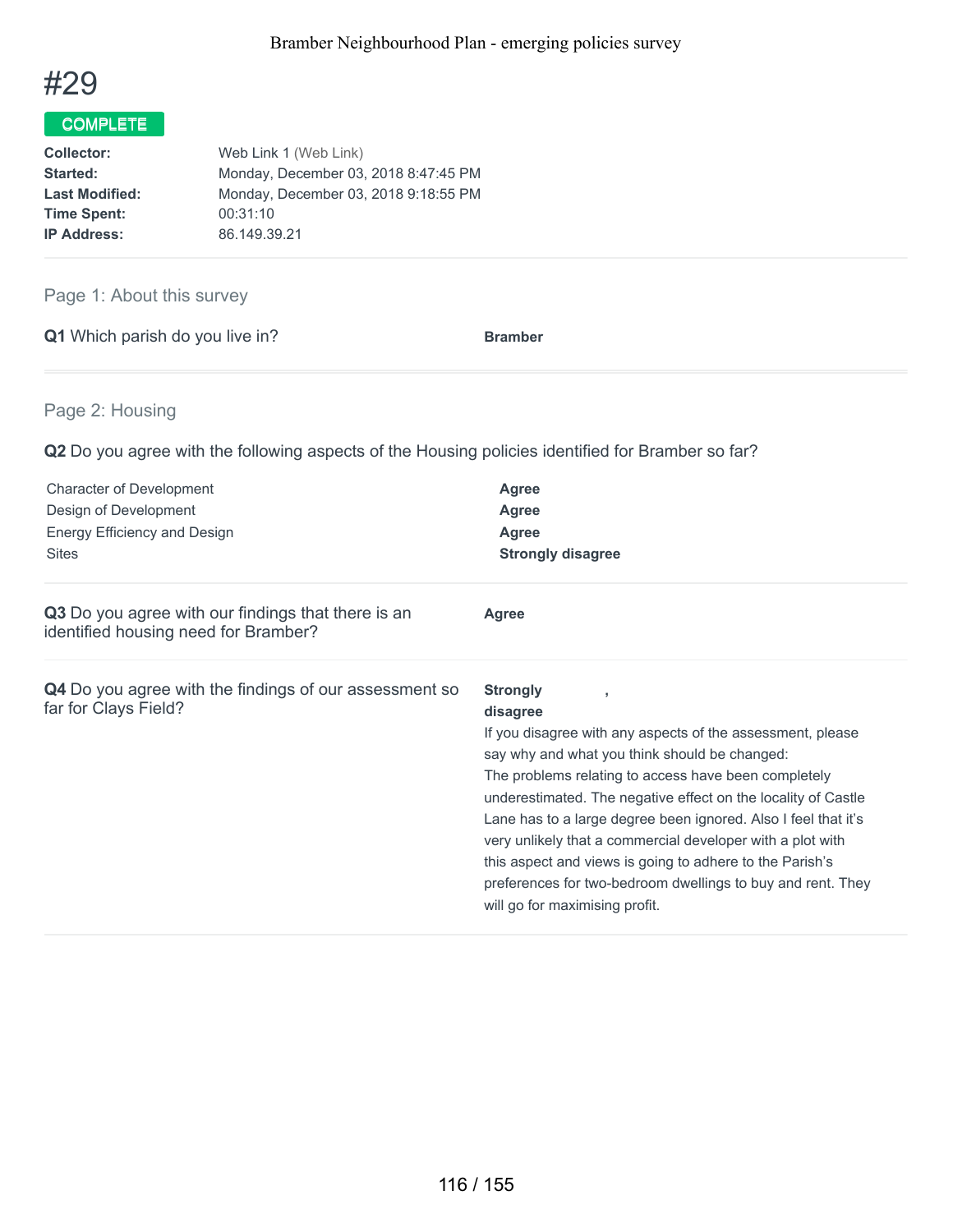| Q5 Would you like to see the Clays Field site used to<br>help meet the housing needs of Bramber?                                                            | <b>Strongly</b><br>disagree<br>If not, please tell us why you think the site is<br>unsuitable:<br>The access proposed is completely impractical. Having been<br>a resident of Castle Lane for 17 years I have experienced<br>ever increasing difficulty in exiting the top of the lane due to<br>speed of traffic, increase volume of traffic and an ever<br>increasing number of parked cars. Even the minimum<br>amount of houses proposed (5/15) could result in 30 cars<br>accessing the junction at busy times, There is also the<br>increase in danger for all the school children who cross at<br>this junction morning and evening. Due to the sharp incline<br>at the junction of Goring Road in freezing or snowy<br>conditions the slope freezes solid and has been on many<br>occasions impassable. |
|-------------------------------------------------------------------------------------------------------------------------------------------------------------|-----------------------------------------------------------------------------------------------------------------------------------------------------------------------------------------------------------------------------------------------------------------------------------------------------------------------------------------------------------------------------------------------------------------------------------------------------------------------------------------------------------------------------------------------------------------------------------------------------------------------------------------------------------------------------------------------------------------------------------------------------------------------------------------------------------------|
| Q6 If you think the site at Clays Field is suitable, please<br>give an indication of the scale of development you would<br>prefer:                          | <b>Respondent skipped this question</b>                                                                                                                                                                                                                                                                                                                                                                                                                                                                                                                                                                                                                                                                                                                                                                         |
| Q7 Do you agree with the findings of our assessment so<br>far for the site at Kingsmead Close?                                                              | If you disagree with any aspects of the assessment, please<br>say why and what you think should be changed:<br>I am unfamiliar with the area of Bramber and therefore feel<br>unqualified to give an opinion on the proposed development.                                                                                                                                                                                                                                                                                                                                                                                                                                                                                                                                                                       |
| Q8 Would you like to see the Kingsmead Close site used<br>to help meet the housing needs of Bramber?                                                        | <b>Respondent skipped this question</b>                                                                                                                                                                                                                                                                                                                                                                                                                                                                                                                                                                                                                                                                                                                                                                         |
| Q9 If you think the site at Kingsmead Close is suitable,<br>please give an indication of the scale of development<br>you would prefer                       | <b>Respondent skipped this question</b>                                                                                                                                                                                                                                                                                                                                                                                                                                                                                                                                                                                                                                                                                                                                                                         |
| Page 3: Environment and Countryside                                                                                                                         |                                                                                                                                                                                                                                                                                                                                                                                                                                                                                                                                                                                                                                                                                                                                                                                                                 |
| Q10 Do you agree with the Local Green Spaces<br>identified so far?                                                                                          | <b>Respondent skipped this question</b>                                                                                                                                                                                                                                                                                                                                                                                                                                                                                                                                                                                                                                                                                                                                                                         |
| Q11 Are there any additional Green Spaces that have<br>not been considered? (please give details below<br>including why you think they should be protected) | <b>Respondent skipped this question</b>                                                                                                                                                                                                                                                                                                                                                                                                                                                                                                                                                                                                                                                                                                                                                                         |
| Q12 Do you think that some of the Green Spaces that<br>have been discarded should be reconsidered? (please<br>give details below)                           | <b>Respondent skipped this question</b>                                                                                                                                                                                                                                                                                                                                                                                                                                                                                                                                                                                                                                                                                                                                                                         |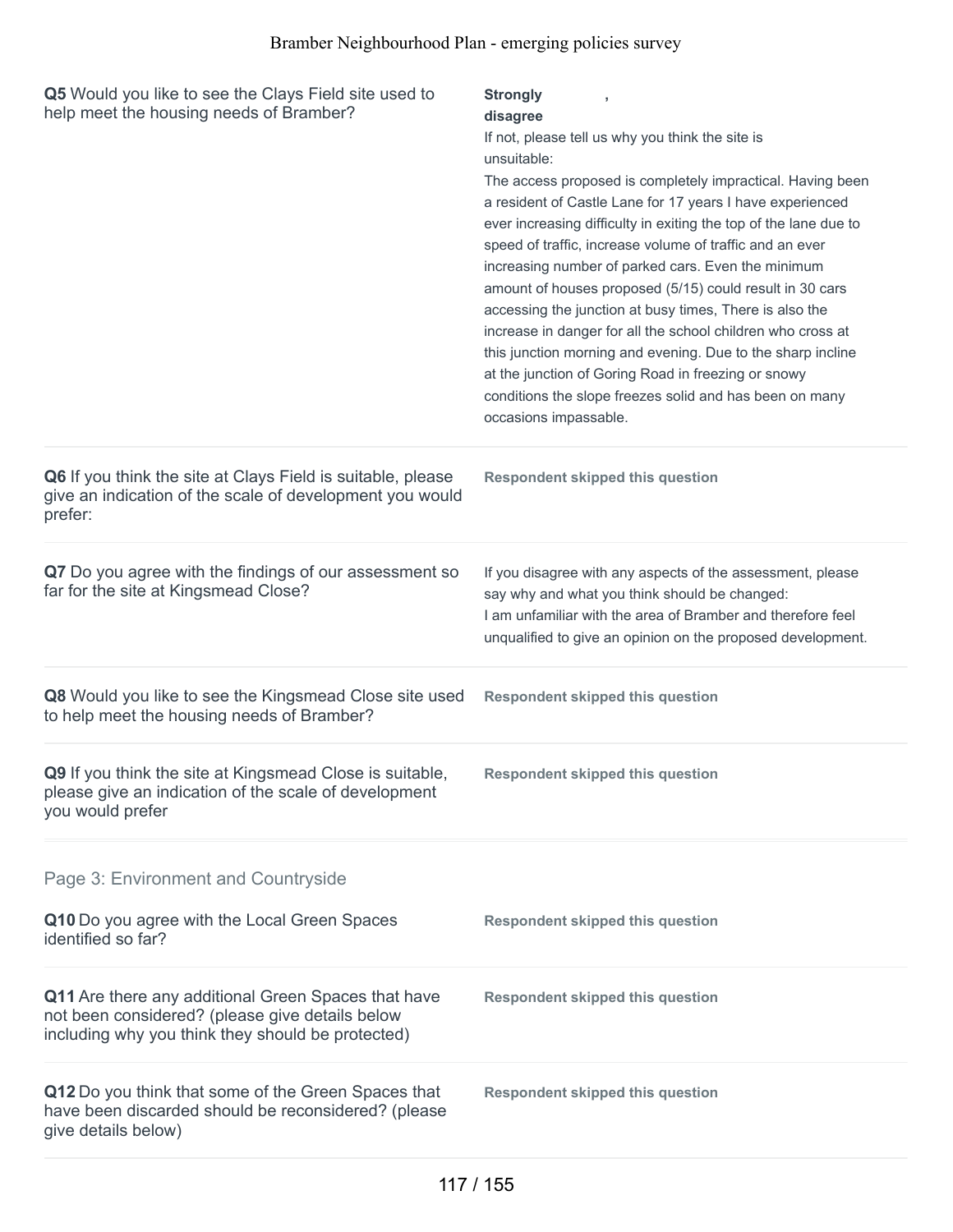### **Q13** Do you agree with the Environment Policies identified so far?

| Green Infrastructure       | Agree |
|----------------------------|-------|
| <b>Protection of Views</b> | Agree |
| Minimising Flood Risk      | Agree |
| Renewable Energy           | Agree |

## Page 4: Transport and Movement

## **Q14** Do you agree with the proposed Transport and Movement policies?

| New development to be connected to the footpath/transport       | <b>Strongly disagree</b> |
|-----------------------------------------------------------------|--------------------------|
| network                                                         |                          |
| Making routes safer and more accessible for non-motorised users | Agree                    |
| Retain all footpaths and bridleways                             | Agree                    |
| Support schemes to minimise rat-running                         | Agree                    |

## **Q15** Do you agree with the proposed Residential Parking policies?

| Maximise the number of parking spaces close to and in sight of   | Agree |
|------------------------------------------------------------------|-------|
| the dwellings they serve                                         |       |
| Avoid provision of parking courts (no more than 5 properties per | Agree |
| parking area)                                                    |       |
| Provide appropriate levels of parking for visitors and service   | Agree |
| vehicles                                                         |       |
| Contribute financially towards the provision of dedicated cycle  | Agree |
| parking at public facilities                                     |       |

## **Q16** Do you agree with the proposed Visitor Parking policies?

| No reduction in public off-road spaces                             | Agree |
|--------------------------------------------------------------------|-------|
| Support for additional off-road spaces in the residential areas    | Agree |
| Support for additional off-road spaces to access countryside areas | Agree |

## **Q17** Do you support specific new/improved off-road parking proposals at:

| Bostal Road (near South Downs Way)?                                                                                                                  | Agree                       |
|------------------------------------------------------------------------------------------------------------------------------------------------------|-----------------------------|
| A283 roundabout (The Street and Monarch's Way)?                                                                                                      | <b>Strongly disagree</b>    |
| Q18 Do you support provision of a light controlled<br>(Pegasus) at-grade crossing of the A283, re-connecting<br>Castle Lane for non-motorised users? | <b>Strongly</b><br>disagree |

Page 5: Heritage, Community, Tourism & Commerce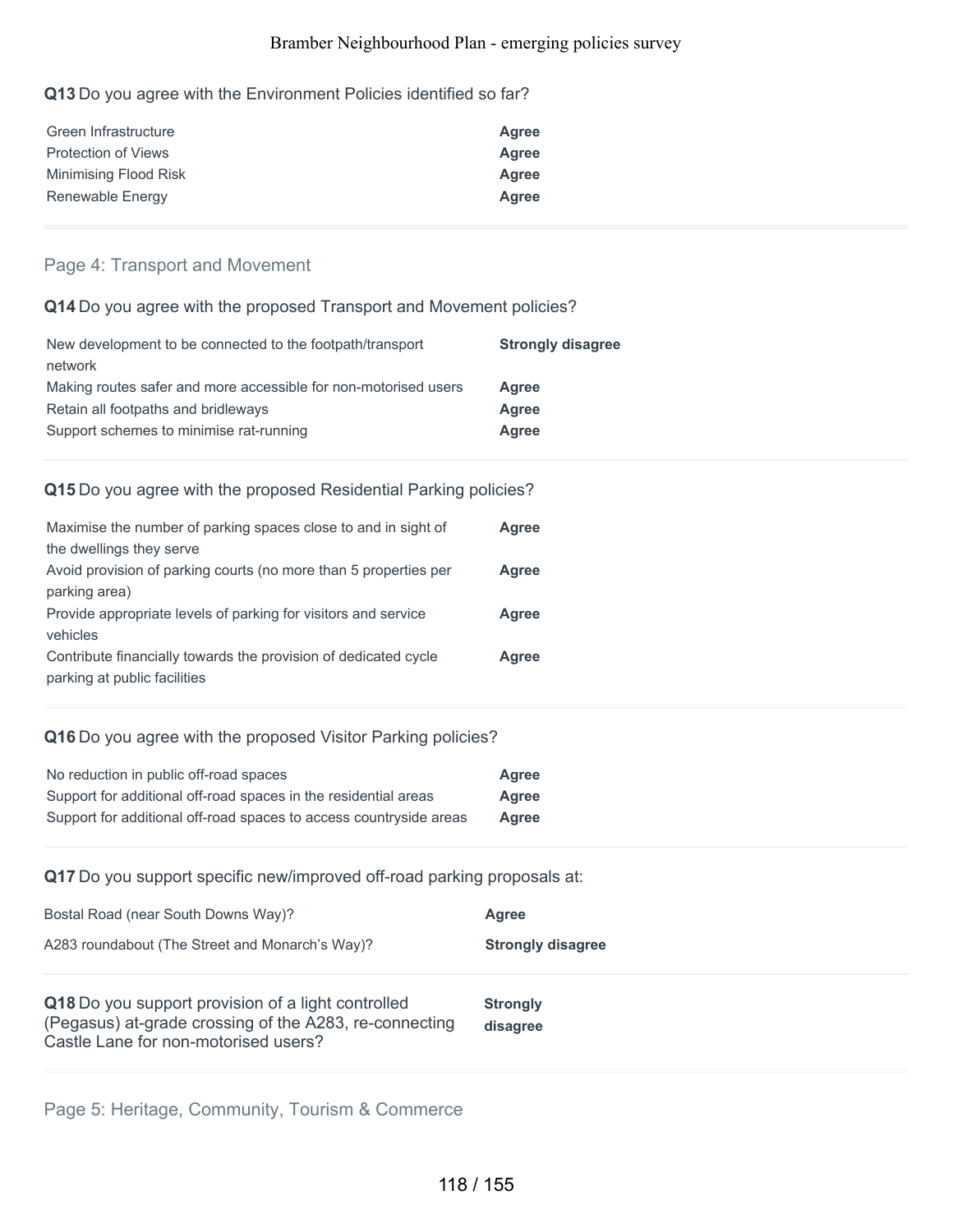| Q19 Do you agree that we should aim to maximise the<br>church facility for further use within the community?              | <b>Agree</b>                            |
|---------------------------------------------------------------------------------------------------------------------------|-----------------------------------------|
| Q20 Do you think that there is a need to improve youth<br>facilities in the parish?                                       | Agree                                   |
| Q21 Do you agree that all relevant heritage assets are<br>already protected?                                              | Agree                                   |
| Q22 Can you suggest any other facilities that we should<br>seek to create or develop in the parish?                       | <b>Respondent skipped this question</b> |
| Q23 Do you feel that an Education centre at St. Mary's<br>would be worthwhile?                                            | <b>Agree</b>                            |
| Q24 Do you think that there is a need for an expansion of<br>hotel and visitor accommodation facilities?                  | <b>Agree</b>                            |
| Q25 Are there any other improvements you think could<br>be made to encourage tourism?                                     | <b>Respondent skipped this question</b> |
| Q26 Are there any other improvements you think could<br>be made to encourage retail/local business?                       | <b>Respondent skipped this question</b> |
| Page 6: Final Comments                                                                                                    |                                         |
| Q27 Please use this space to give us any additional<br>feedback                                                           | <b>Respondent skipped this question</b> |
| Q28 Before the event I knew all about the process of a<br>Neighbourhood Plan, and of the Bramber one in<br>particular     | <b>Disagree</b>                         |
| Q29 Now I have attended the event I have a better<br>understanding about the process of the Bramber<br>Neighbourhood Plan | <b>Agree</b>                            |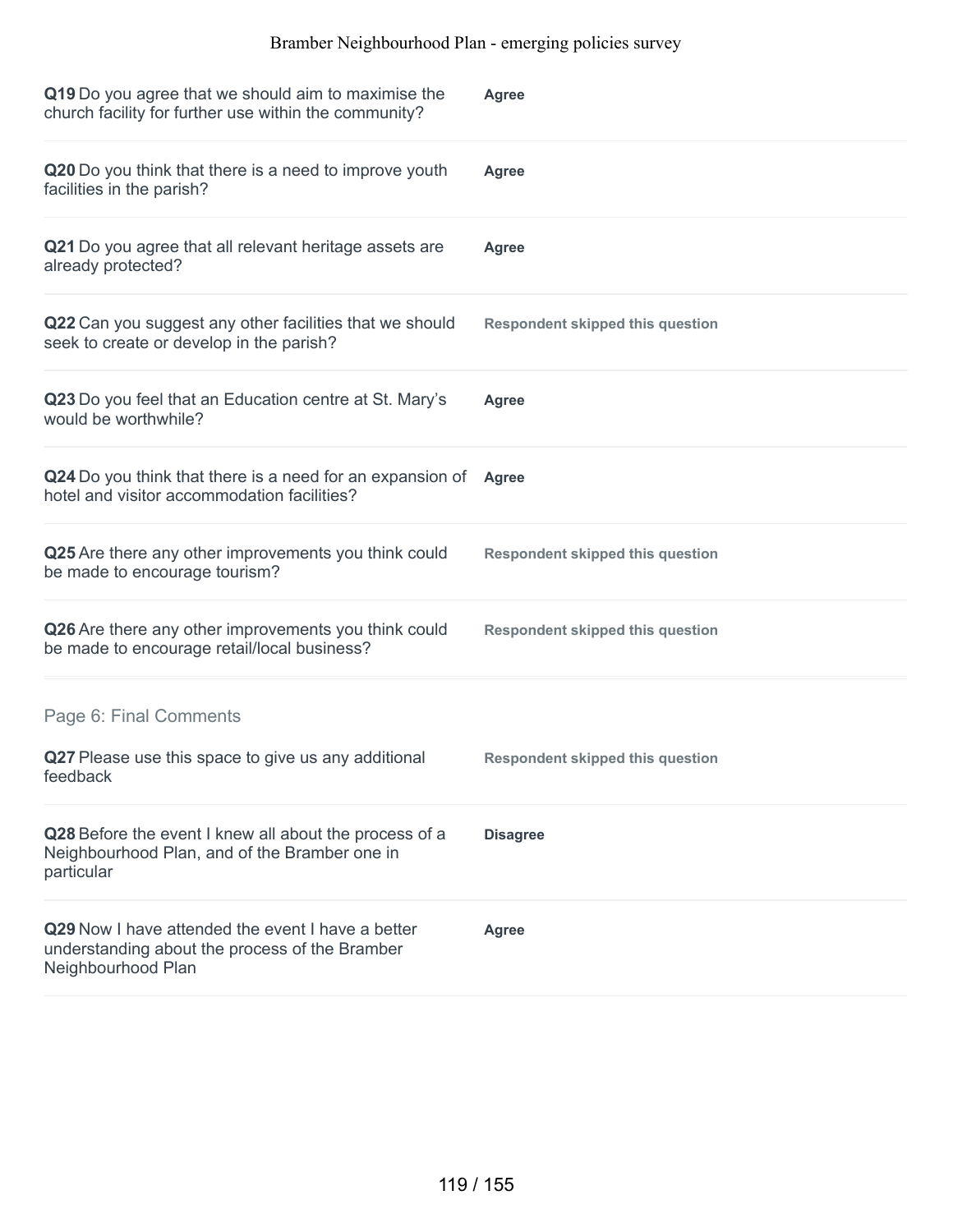

| <b>Collector:</b>     | Web Link 1 (Web Link)                  |
|-----------------------|----------------------------------------|
| Started:              | Tuesday, December 04, 2018 11:41:33 AM |
| <b>Last Modified:</b> | Tuesday, December 04, 2018 3:36:04 PM  |
| <b>Time Spent:</b>    | 03:54:30                               |
| <b>IP Address:</b>    | 95.145.254.115                         |

Page 1: About this survey

**Q1** Which parish do you live in? **Bramber** 

Page 2: Housing

| <b>Character of Development</b>                                                            | Agree           |
|--------------------------------------------------------------------------------------------|-----------------|
| Design of Development                                                                      | Agree           |
| Energy Efficiency and Design                                                               | Agree           |
| <b>Sites</b>                                                                               | <b>Disagree</b> |
| Q3 Do you agree with our findings that there is an<br>identified housing need for Bramber? | <b>Agree</b>    |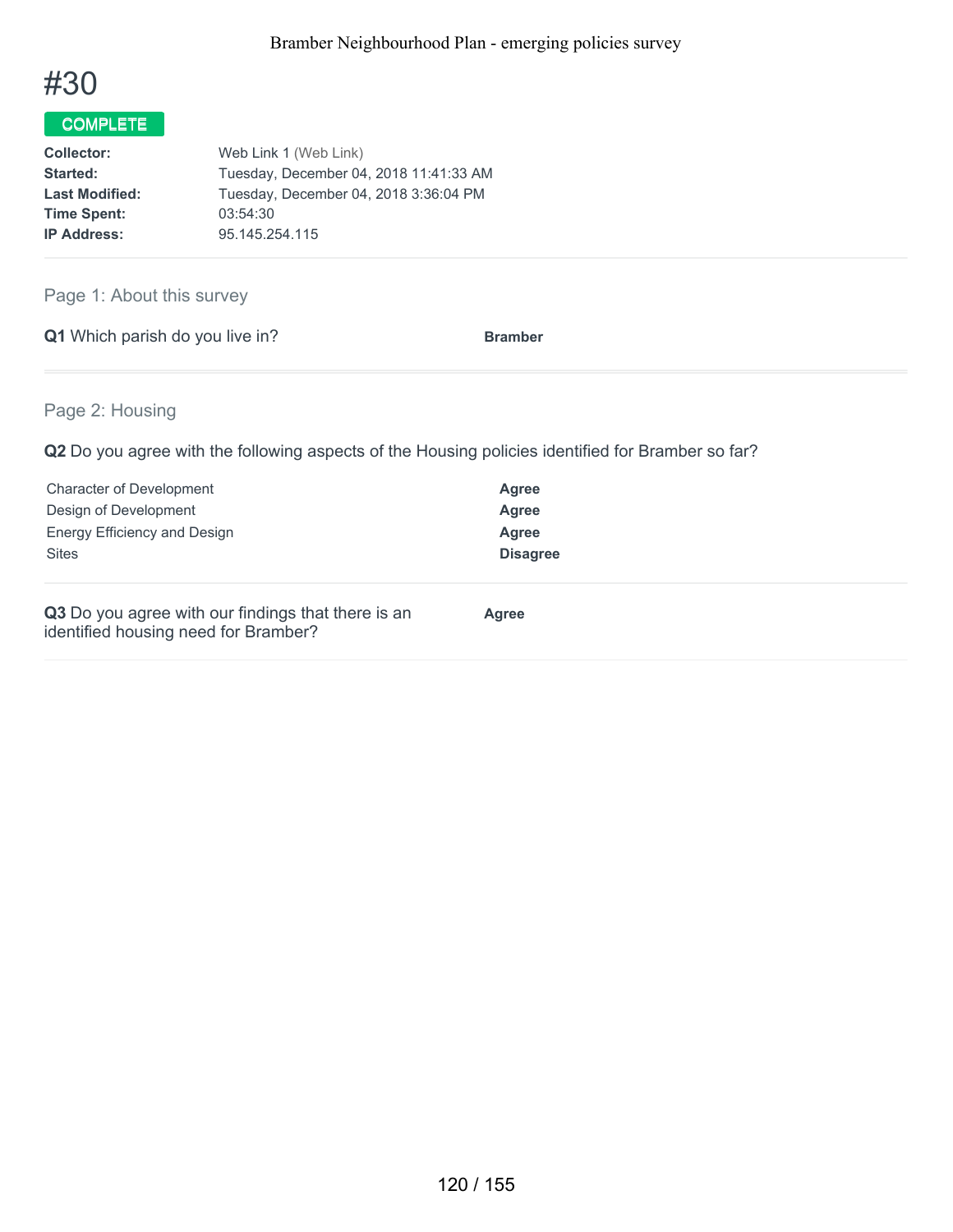**Q4** Do you agree with the findings of our assessment so far for Clays Field?

#### **Disagree,**

The proposed access to the Clays field site from Castle Lane is not suitable - Access to Castle Lane from Goring Road has limited vision on exit and is on a steep gradient. - Castle Lane is narrow lane with no pavement frequently used by non motorised users including school children. - Development contractors traffic and vehicles would compromise access including emergency and refuse vehicles for existing Castle Lane residents unless road is significantly widened from the proposed A283 crossing to Goring Road to support passing and a pavement provided for safety of pedestrians prior to development. - 3 large conifers at end of Castle lane overhang the lane, create debris throughout autumn/winter. Road regularly flooded or becomes a muddy section and permanent lack of sunlight prevents thawing of snow and ice thus already making hazardous for NMUs - plans for A283 crossing and increased NMU traffic should include removal and replacing of conifers with lower height natural indigenous deciduous species. Regarding the biodiversity of Clays field, since the owner has stopped maintaining and mowing the grass the biodiversity has dramatically improved. with more butterflies, Dragon Flys, slow worms, filed mice etc. We now also see Owls and foxes in the evening and increasing bird life in the vicinity. Any designated green space should consider maintaining this improved diversity. If you disagree with any aspects of the assessment, please say why and what you think should be changed:

**Q5** Would you like to see the Clays Field site used to help meet the housing needs of Bramber?

### **Disagree,**

If not, please tell us why you think the site is unsuitable:

Not enough detail of the proposals, scope of development and access issues yet to able to form a definitive opinion on whether to support or oppose. Impact on existing residents including during proposed development not covered in any reasonable depth nor any mitigation indicated as conditions on developer.

**Q6** If you think the site at Clays Field is suitable, please give an indication of the scale of development you would prefer:

 to 15 dwellings **Agree** to 30 dwellings **Disagree** to 50 dwellings **Strongly disagree** I do not think the site is suitable **Strongly agree**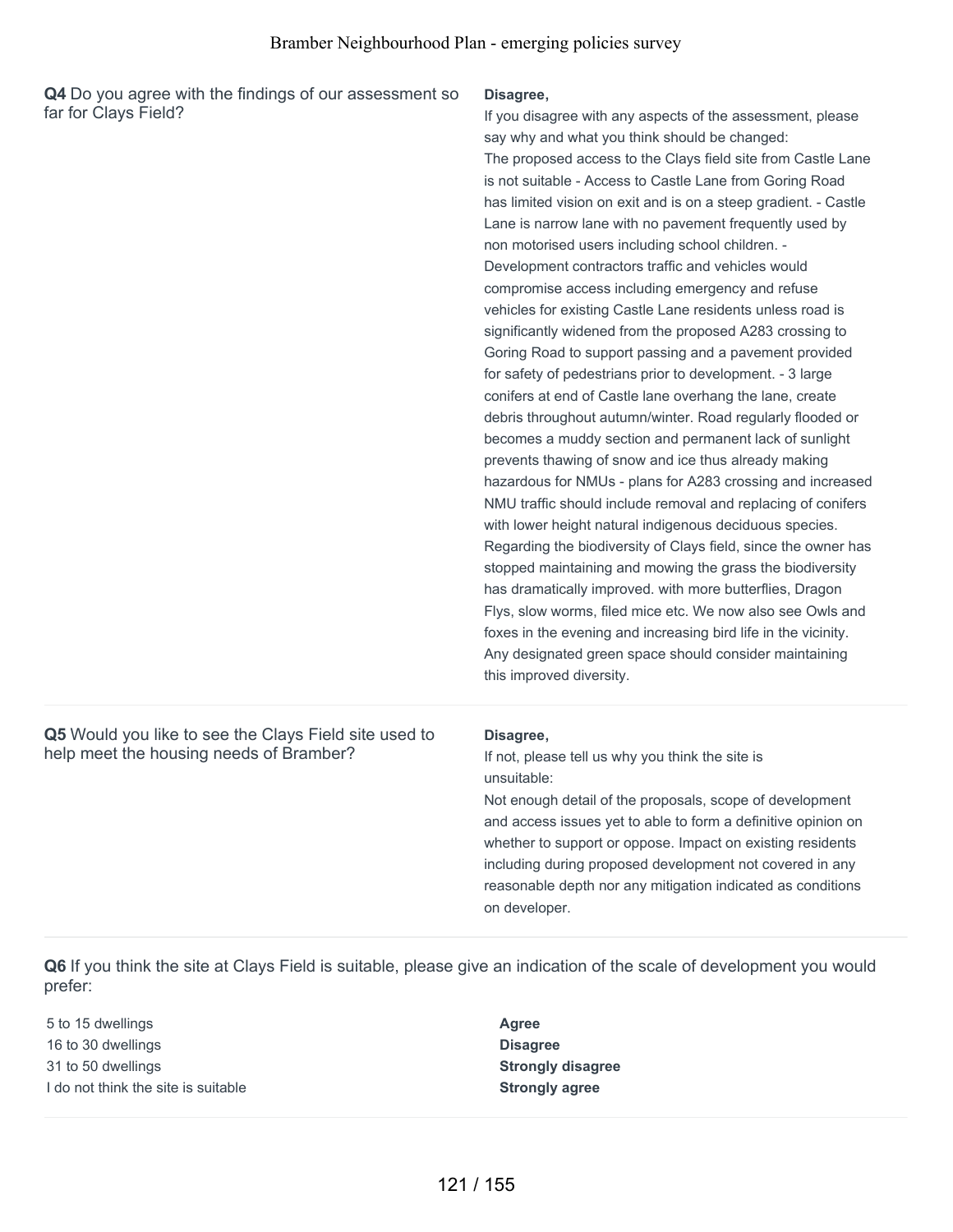**Q7** Do you agree with the findings of our assessment so far for the site at Kingsmead Close? **Agree**

**Q8** Would you like to see the Kingsmead Close site used **Agree** to help meet the housing needs of Bramber?

**Q9** If you think the site at Kingsmead Close is suitable, please give an indication of the scale of development you would prefer

| 5 to 10 dwellings | Agree |
|-------------------|-------|
|                   |       |

### Page 3: Environment and Countryside

**Q10** Do you agree with the Local Green Spaces identified so far?

| Clays Field (southern section)<br>Maudlin Farm Field                                                                                                        | Agree<br><b>Agree</b>                   |  |
|-------------------------------------------------------------------------------------------------------------------------------------------------------------|-----------------------------------------|--|
| Q11 Are there any additional Green Spaces that have<br>not been considered? (please give details below<br>including why you think they should be protected) | <b>Respondent skipped this question</b> |  |
| Q12 Do you think that some of the Green Spaces that<br>have been discarded should be reconsidered? (please<br>give details below)                           | <b>Respondent skipped this question</b> |  |
| <b>Q13</b> Do you agree with the Environment Policies identified so far?                                                                                    |                                         |  |
| Green Infrastructure                                                                                                                                        | <b>Agree</b>                            |  |
| <b>Protection of Views</b>                                                                                                                                  | Agree                                   |  |
| Minimising Flood Risk                                                                                                                                       | <b>Agree</b>                            |  |
| Renewable Energy                                                                                                                                            | <b>Agree</b>                            |  |

### Page 4: Transport and Movement

**Q14** Do you agree with the proposed Transport and Movement policies?

| New development to be connected to the footpath/transport       | Agree                 |
|-----------------------------------------------------------------|-----------------------|
| network                                                         |                       |
| Making routes safer and more accessible for non-motorised users | <b>Strongly agree</b> |
| Retain all footpaths and bridleways                             | Agree                 |
| Support schemes to minimise rat-running                         | <b>Disagree</b>       |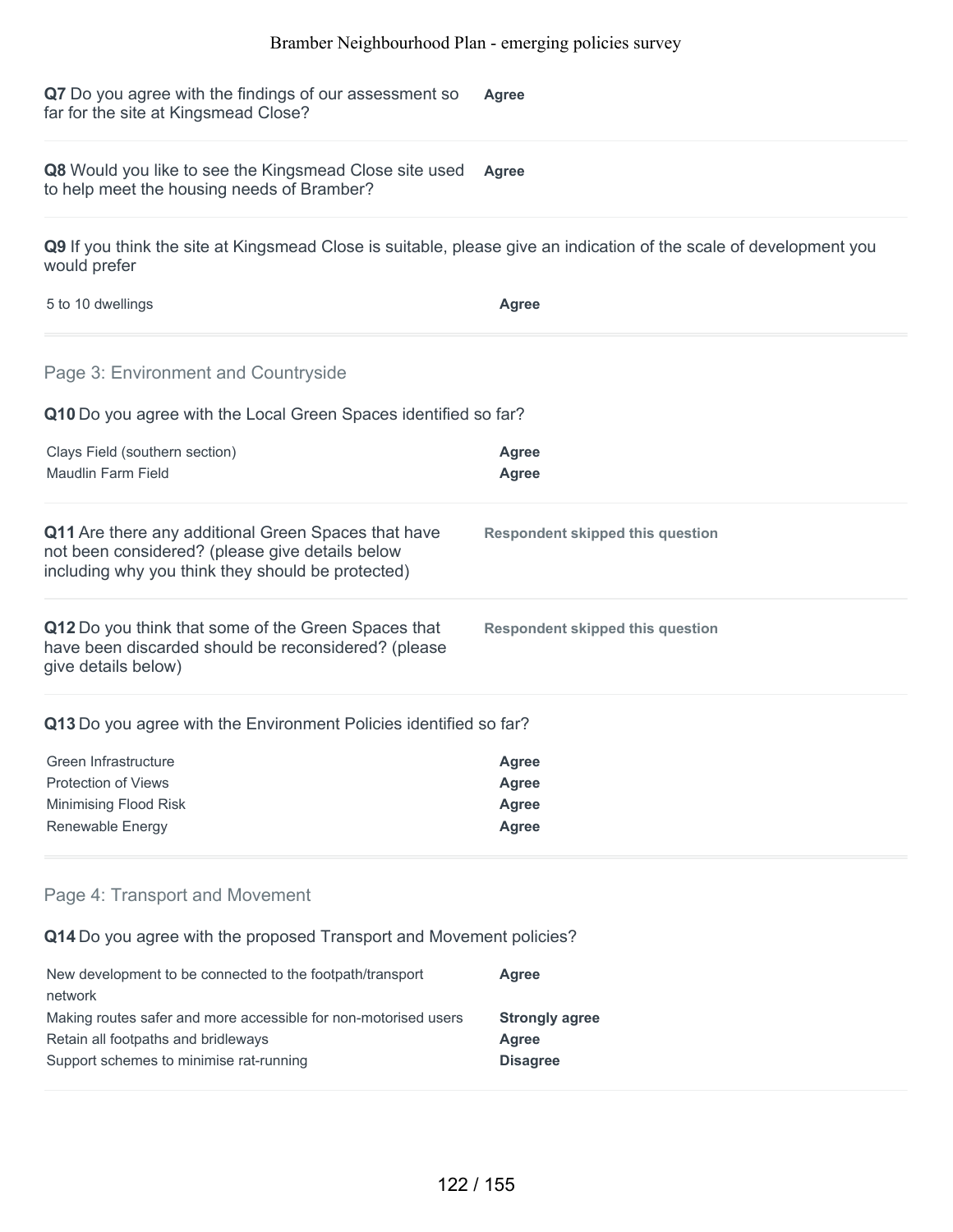## **Q15** Do you agree with the proposed Residential Parking policies?

| Maximise the number of parking spaces close to and in sight of   | Agree                 |
|------------------------------------------------------------------|-----------------------|
| the dwellings they serve                                         |                       |
| Avoid provision of parking courts (no more than 5 properties per | Agree                 |
| parking area)                                                    |                       |
| Provide appropriate levels of parking for visitors and service   | <b>Strongly agree</b> |
| vehicles                                                         |                       |
| Contribute financially towards the provision of dedicated cycle  | <b>Disagree</b>       |
| parking at public facilities                                     |                       |

## **Q16** Do you agree with the proposed Visitor Parking policies?

| No reduction in public off-road spaces                             | <b>Strongly agree</b> |
|--------------------------------------------------------------------|-----------------------|
| Support for additional off-road spaces in the residential areas    | <b>Strongly agree</b> |
| Support for additional off-road spaces to access countryside areas | Agree                 |

## **Q17** Do you support specific new/improved off-road parking proposals at:

| Bostal Road (near South Downs Way)?                                                                                                                             | Agree                                   |
|-----------------------------------------------------------------------------------------------------------------------------------------------------------------|-----------------------------------------|
| A283 roundabout (The Street and Monarch's Way)?                                                                                                                 | Agree                                   |
| Q18 Do you support provision of a light controlled<br>(Pegasus) at-grade crossing of the A283, re-connecting<br>Castle Lane for non-motorised users?            | <b>Strongly agree</b>                   |
| Page 5: Heritage, Community, Tourism & Commerce<br>Q19 Do you agree that we should aim to maximise the<br>church facility for further use within the community? | <b>Disagree</b>                         |
| Q20 Do you think that there is a need to improve youth<br>facilities in the parish?                                                                             | <b>Agree</b>                            |
| Q21 Do you agree that all relevant heritage assets are<br>already protected?                                                                                    | <b>Agree</b>                            |
| Q22 Can you suggest any other facilities that we should<br>seek to create or develop in the parish?                                                             | <b>Respondent skipped this question</b> |
| Q23 Do you feel that an Education centre at St. Mary's<br>would be worthwhile?                                                                                  | Agree                                   |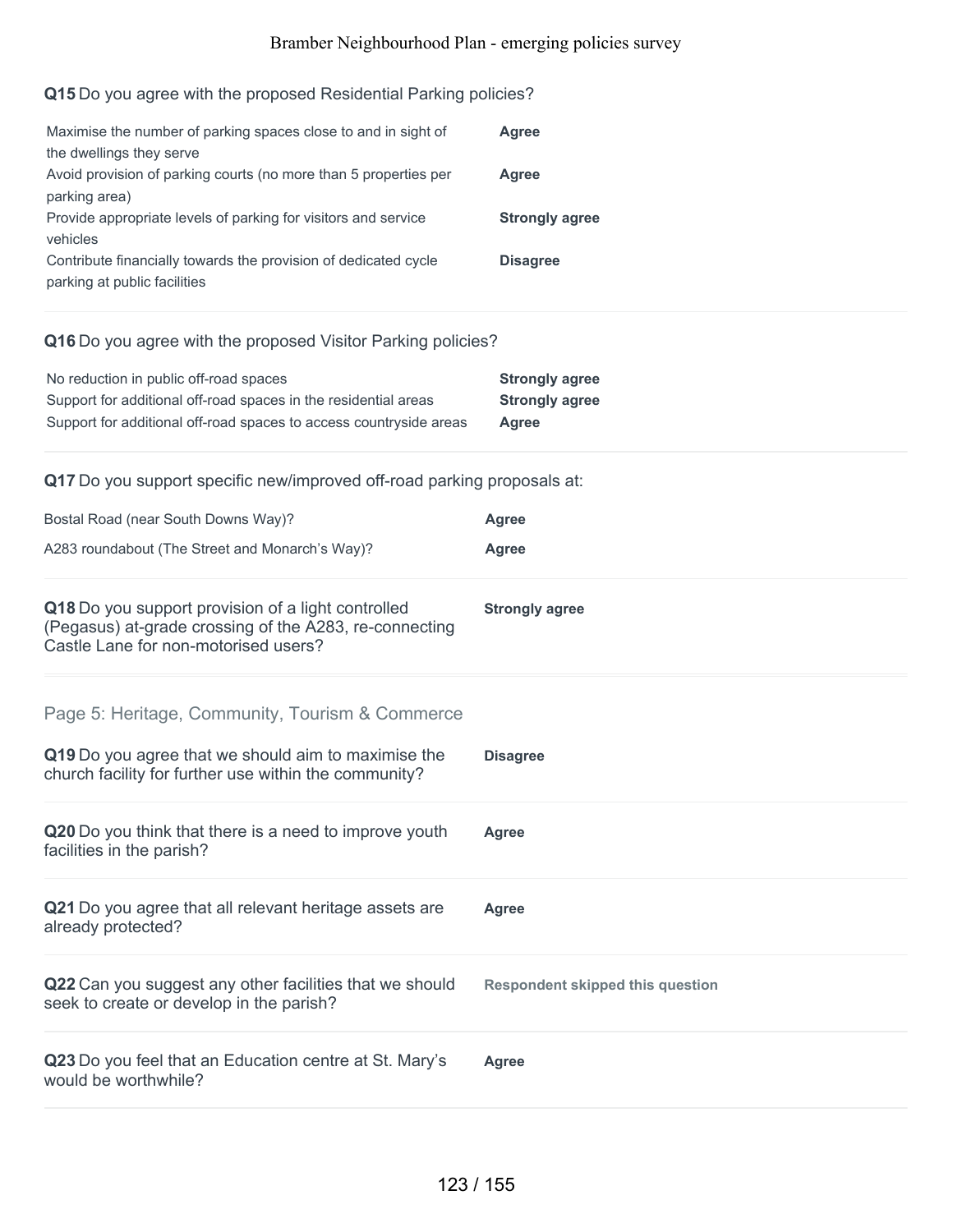**Q24** Do you think that there is a need for an expansion of **Disagree** hotel and visitor accommodation facilities?

| Q25 Are there any other improvements you think could<br>be made to encourage tourism?               | Respondent skipped this question |
|-----------------------------------------------------------------------------------------------------|----------------------------------|
| Q26 Are there any other improvements you think could<br>be made to encourage retail/local business? | Respondent skipped this question |

### Page 6: Final Comments

**Q27** Please use this space to give us any additional feedback

Whilst not totally opposed to the development of some housing on Clays Field the council should be very cognisant of the commercial opportunism of the land owner. Greater detail should be obtained regarding proposals in particular regarding access and layout intentions. These should be discussed in more detail with the residents of Castle lane and Goring Road directly impacted as well as considered alongside the proposal to build a crossing on the A283 to connect Castle lane as a preferred route for NMU's. I do not consider sufficient detail or consideration has been given to these issues. Commitment from the developer should be obtained to mitigate these concerns BEFORE Bramber Parish Council support inclusion in in the plan. Consultation with those directly impacted by the council or the developer thus far has been very belated and poor.

Gordon & Christine Harris (Sidings, Castle Lane BN44 3GX)

| Q28 Before the event I knew all about the process of a<br>Neighbourhood Plan, and of the Bramber one in<br>particular            | <b>Strongly</b><br>disagree |
|----------------------------------------------------------------------------------------------------------------------------------|-----------------------------|
| <b>Q29</b> Now I have attended the event I have a better<br>understanding about the process of the Bramber<br>Neighbourhood Plan | <b>Disagree</b>             |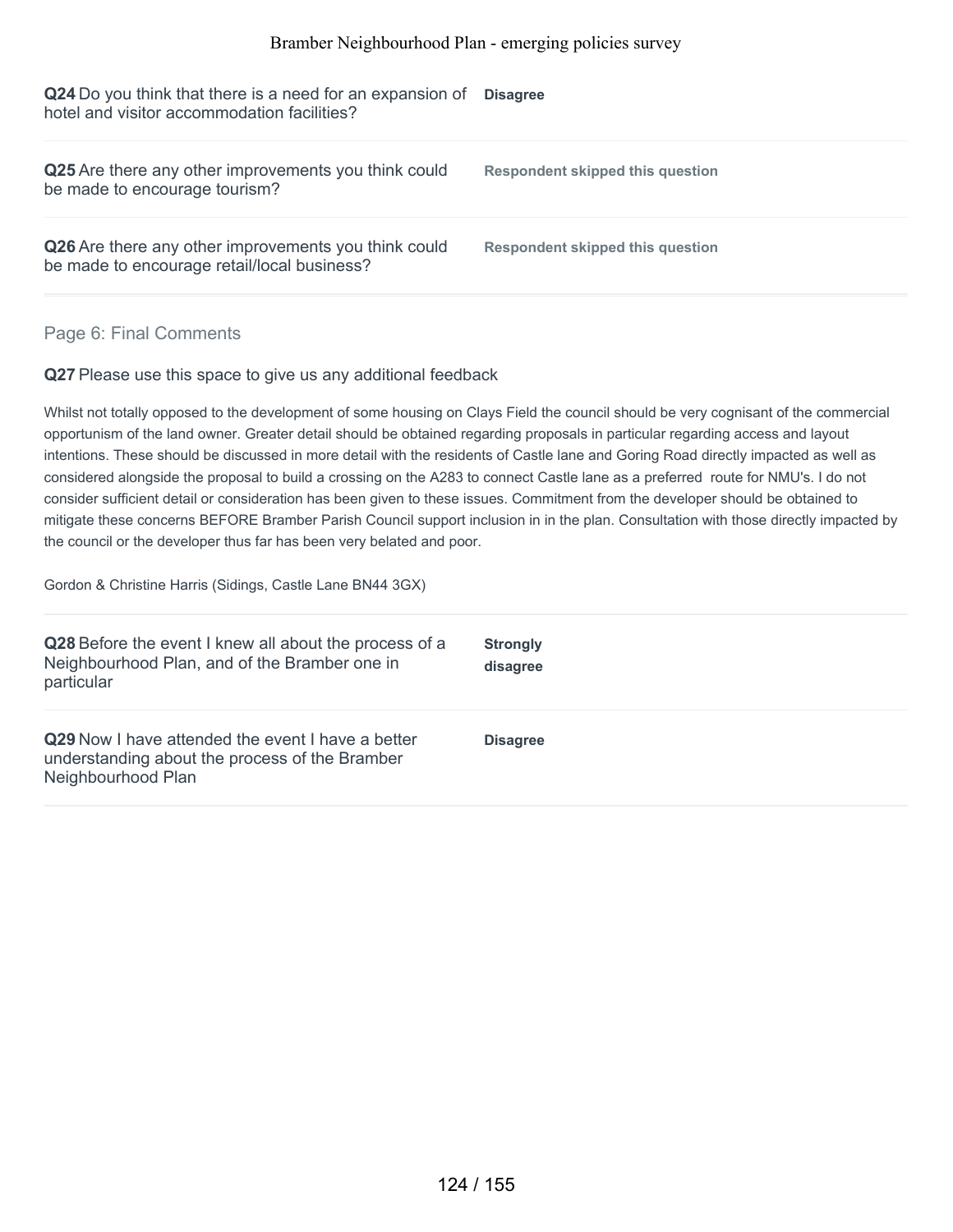

| Web Link 1 (Web Link)                 |
|---------------------------------------|
| Tuesday, December 04, 2018 4:28:34 PM |
| Tuesday, December 04, 2018 4:33:09 PM |
| 00:04:34                              |
| 86.149.39.21                          |
|                                       |

## Page 1: About this survey

| <b>Q1</b> Which parish do you live in?<br><b>Bramber</b> |
|----------------------------------------------------------|
|----------------------------------------------------------|

## Page 2: Housing

| <b>Character of Development</b><br>Design of Development<br>Energy Efficiency and Design<br><b>Sites</b>                           | <b>Agree</b><br><b>Agree</b><br><b>Agree</b><br><b>Agree</b>                                                                                                                                                                                                                                                                                    |
|------------------------------------------------------------------------------------------------------------------------------------|-------------------------------------------------------------------------------------------------------------------------------------------------------------------------------------------------------------------------------------------------------------------------------------------------------------------------------------------------|
| Q3 Do you agree with our findings that there is an<br>identified housing need for Bramber?                                         | Agree                                                                                                                                                                                                                                                                                                                                           |
| Q4 Do you agree with the findings of our assessment so<br>far for Clays Field?                                                     | Disagree,<br>If you disagree with any aspects of the assessment, please<br>say why and what you think should be changed:<br>As it is Clays Field upholds the general feeling of a<br>countryside space as you leave a small town and then arrive<br>at a charming small village. Without that space it will just be<br>another concrete jungle. |
| Q5 Would you like to see the Clays Field site used to<br>help meet the housing needs of Bramber?                                   | <b>Strongly</b><br>disagree                                                                                                                                                                                                                                                                                                                     |
| Q6 If you think the site at Clays Field is suitable, please<br>give an indication of the scale of development you would<br>prefer: | <b>Respondent skipped this question</b>                                                                                                                                                                                                                                                                                                         |
| Q7 Do you agree with the findings of our assessment so<br>far for the site at Kingsmead Close?                                     | <b>Agree</b>                                                                                                                                                                                                                                                                                                                                    |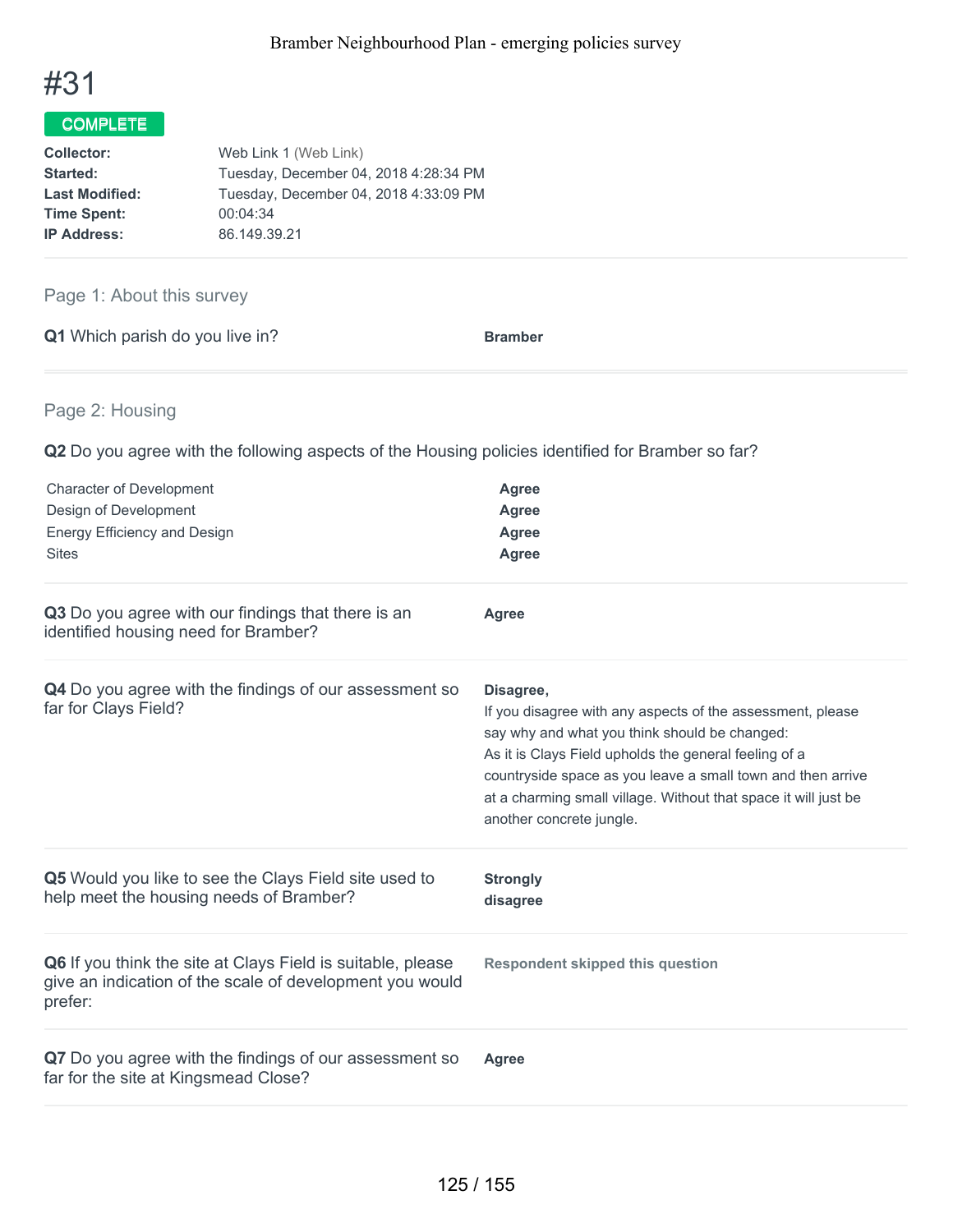**Q8** Would you like to see the Kingsmead Close site used Strongly agree to help meet the housing needs of Bramber?

**Q9** If you think the site at Kingsmead Close is suitable, please give an indication of the scale of development you would prefer

5 to 10 dwellings **Strongly agree**

## Page 3: Environment and Countryside

**Q10** Do you agree with the Local Green Spaces identified so far?

| Clays Field (southern section)<br>Maudlin Farm Field                                                                                                        | <b>Strongly agree</b><br><b>Strongly agree</b> |
|-------------------------------------------------------------------------------------------------------------------------------------------------------------|------------------------------------------------|
| Q11 Are there any additional Green Spaces that have<br>not been considered? (please give details below<br>including why you think they should be protected) | <b>Respondent skipped this question</b>        |
| Q12 Do you think that some of the Green Spaces that<br>have been discarded should be reconsidered? (please<br>give details below)                           | <b>Respondent skipped this question</b>        |
| Q13 Do you agree with the Environment Policies<br>identified so far?                                                                                        | <b>Respondent skipped this question</b>        |
| Page 4: Transport and Movement                                                                                                                              |                                                |
| Q14 Do you agree with the proposed Transport and<br>Movement policies?                                                                                      | <b>Respondent skipped this question</b>        |
| Q15 Do you agree with the proposed Residential Parking<br>policies?                                                                                         | <b>Respondent skipped this question</b>        |
| Q16 Do you agree with the proposed Visitor Parking<br>policies?                                                                                             | <b>Respondent skipped this question</b>        |
| Q17 Do you support specific new/improved off-road<br>parking proposals at:                                                                                  | <b>Respondent skipped this question</b>        |
| Q18 Do you support provision of a light controlled<br>(Pegasus) at-grade crossing of the A283, re-connecting<br>Castle Lane for non-motorised users?        | <b>Respondent skipped this question</b>        |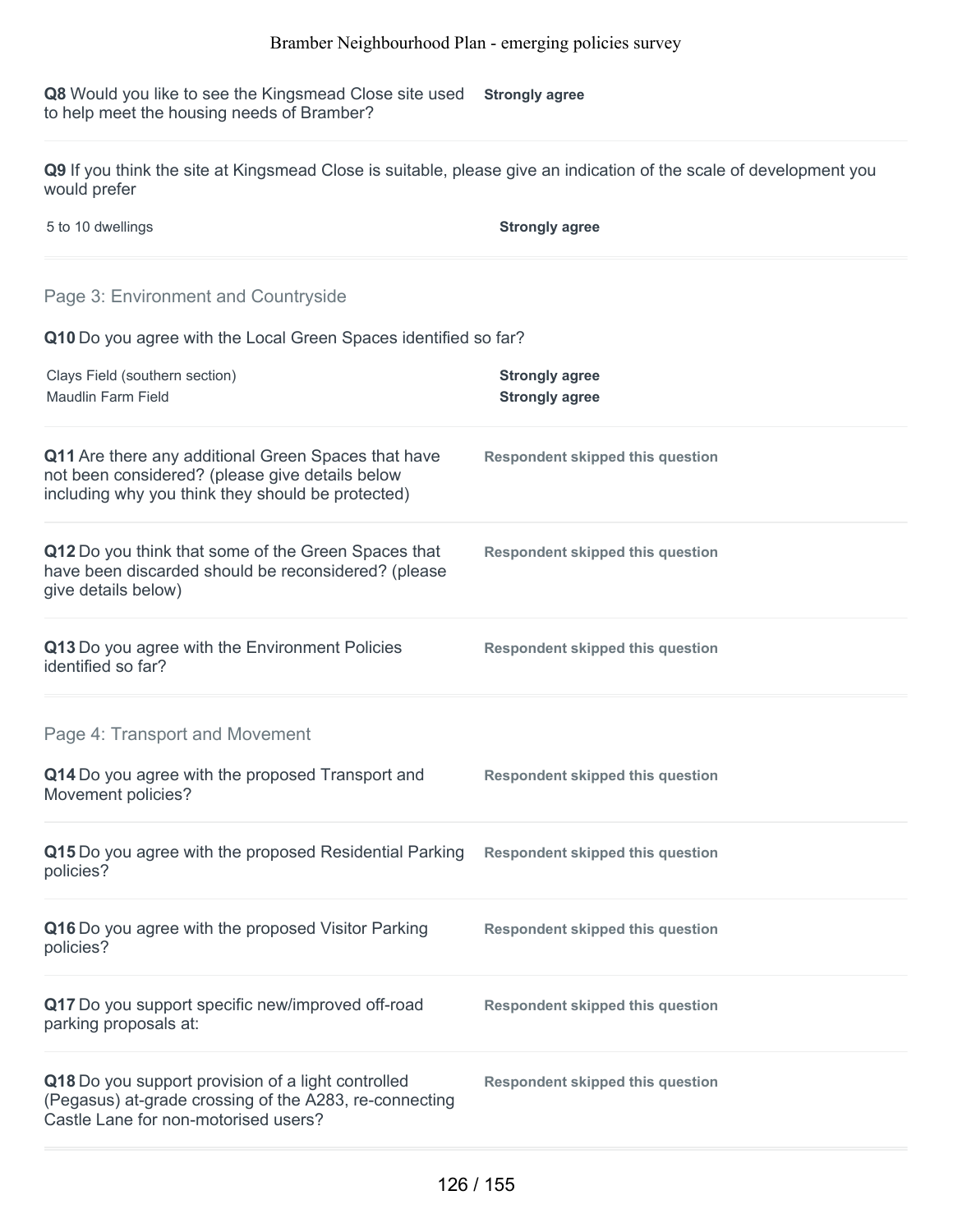| Page 5: Heritage, Community, Tourism & Commerce                                                                           |                                         |
|---------------------------------------------------------------------------------------------------------------------------|-----------------------------------------|
| Q19 Do you agree that we should aim to maximise the<br>church facility for further use within the community?              | <b>Respondent skipped this question</b> |
| Q20 Do you think that there is a need to improve youth<br>facilities in the parish?                                       | <b>Respondent skipped this question</b> |
| Q21 Do you agree that all relevant heritage assets are<br>already protected?                                              | <b>Respondent skipped this question</b> |
| Q22 Can you suggest any other facilities that we should<br>seek to create or develop in the parish?                       | <b>Respondent skipped this question</b> |
| Q23 Do you feel that an Education centre at St. Mary's<br>would be worthwhile?                                            | <b>Respondent skipped this question</b> |
| Q24 Do you think that there is a need for an expansion of<br>hotel and visitor accommodation facilities?                  | <b>Respondent skipped this question</b> |
| Q25 Are there any other improvements you think could<br>be made to encourage tourism?                                     | <b>Respondent skipped this question</b> |
| Q26 Are there any other improvements you think could<br>be made to encourage retail/local business?                       | <b>Respondent skipped this question</b> |
| Page 6: Final Comments                                                                                                    |                                         |
| Q27 Please use this space to give us any additional<br>feedback                                                           | <b>Respondent skipped this question</b> |
| Q28 Before the event I knew all about the process of a<br>Neighbourhood Plan, and of the Bramber one in<br>particular     | <b>Agree</b>                            |
| Q29 Now I have attended the event I have a better<br>understanding about the process of the Bramber<br>Neighbourhood Plan | <b>Respondent skipped this question</b> |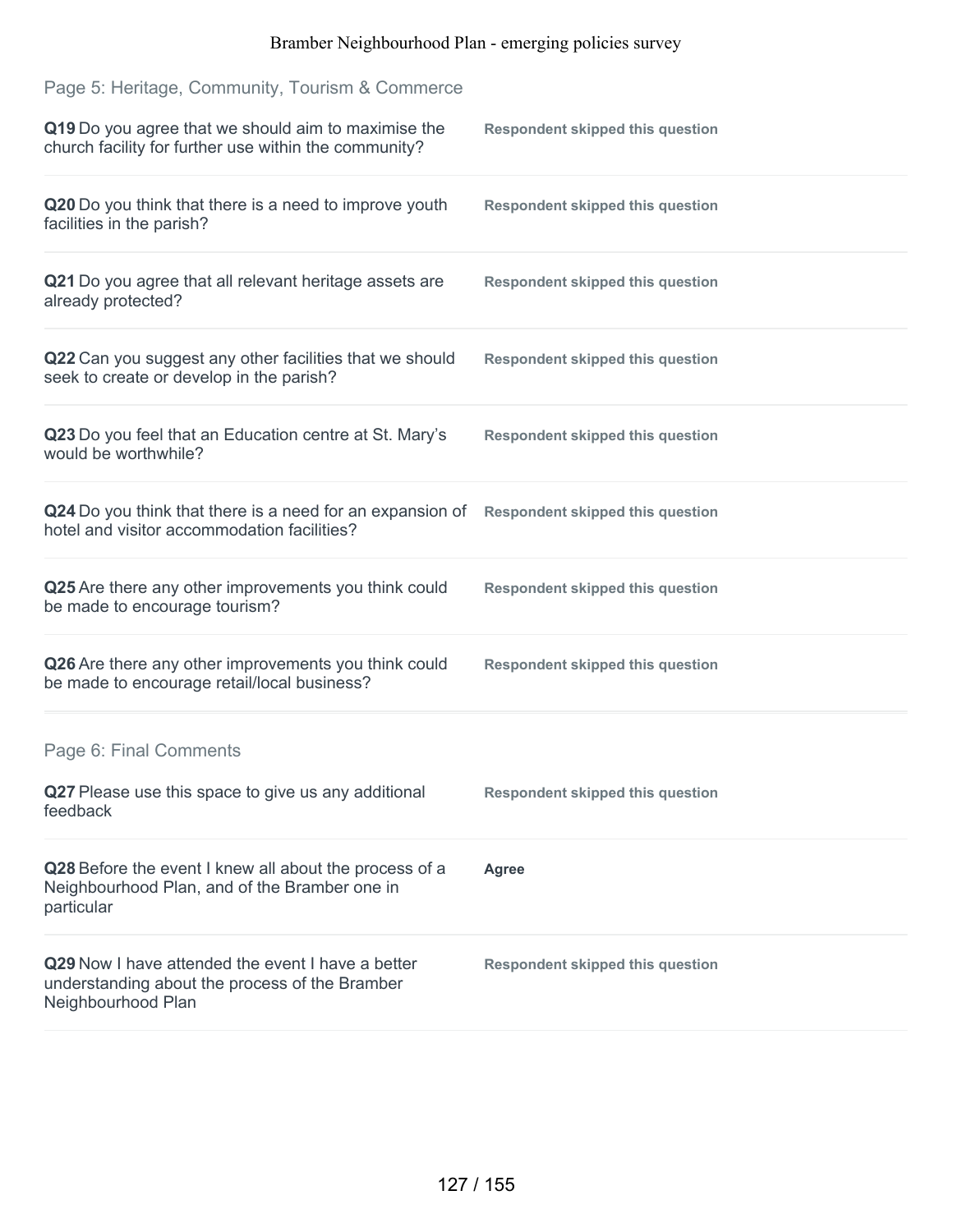

| Web Link 1 (Web Link)                 |
|---------------------------------------|
| Tuesday, December 04, 2018 8:46:14 PM |
| Tuesday, December 04, 2018 8:58:09 PM |
| 00:11:55                              |
| 94.9.140.9                            |
|                                       |

Page 1: About this survey

**Q1** Which parish do you live in? **Bramber** 

Page 2: Housing

| <b>Character of Development</b><br>Design of Development<br>Energy Efficiency and Design<br><b>Sites</b>                        | <b>Strongly agree</b><br><b>Strongly agree</b><br><b>Strongly agree</b><br><b>Strongly agree</b>                        |
|---------------------------------------------------------------------------------------------------------------------------------|-------------------------------------------------------------------------------------------------------------------------|
| Q3 Do you agree with our findings that there is an<br>identified housing need for Bramber?                                      | Agree                                                                                                                   |
| Q4 Do you agree with the findings of our assessment so<br>far for Clays Field?                                                  | <b>Agree</b>                                                                                                            |
| Q5 Would you like to see the Clays Field site used to<br>help meet the housing needs of Bramber?                                | Strongly agree,<br>If not, please tell us why you think the site is<br>unsuitable:<br>Vista, density, traffic<br>access |
| Q6 If you think the site at Clays Field is suitable, please give an indication of the scale of development you would<br>prefer: |                                                                                                                         |

| 16 to 30 dwellings                                                                                          | <b>Strongly agree</b>                   |
|-------------------------------------------------------------------------------------------------------------|-----------------------------------------|
| Q7 Do you agree with the findings of our assessment so<br>far for the site at Kingsmead Close?              | <b>Respondent skipped this question</b> |
| <b>Q8</b> Would you like to see the Kingsmead Close site used<br>to help meet the housing needs of Bramber? | <b>Agree</b>                            |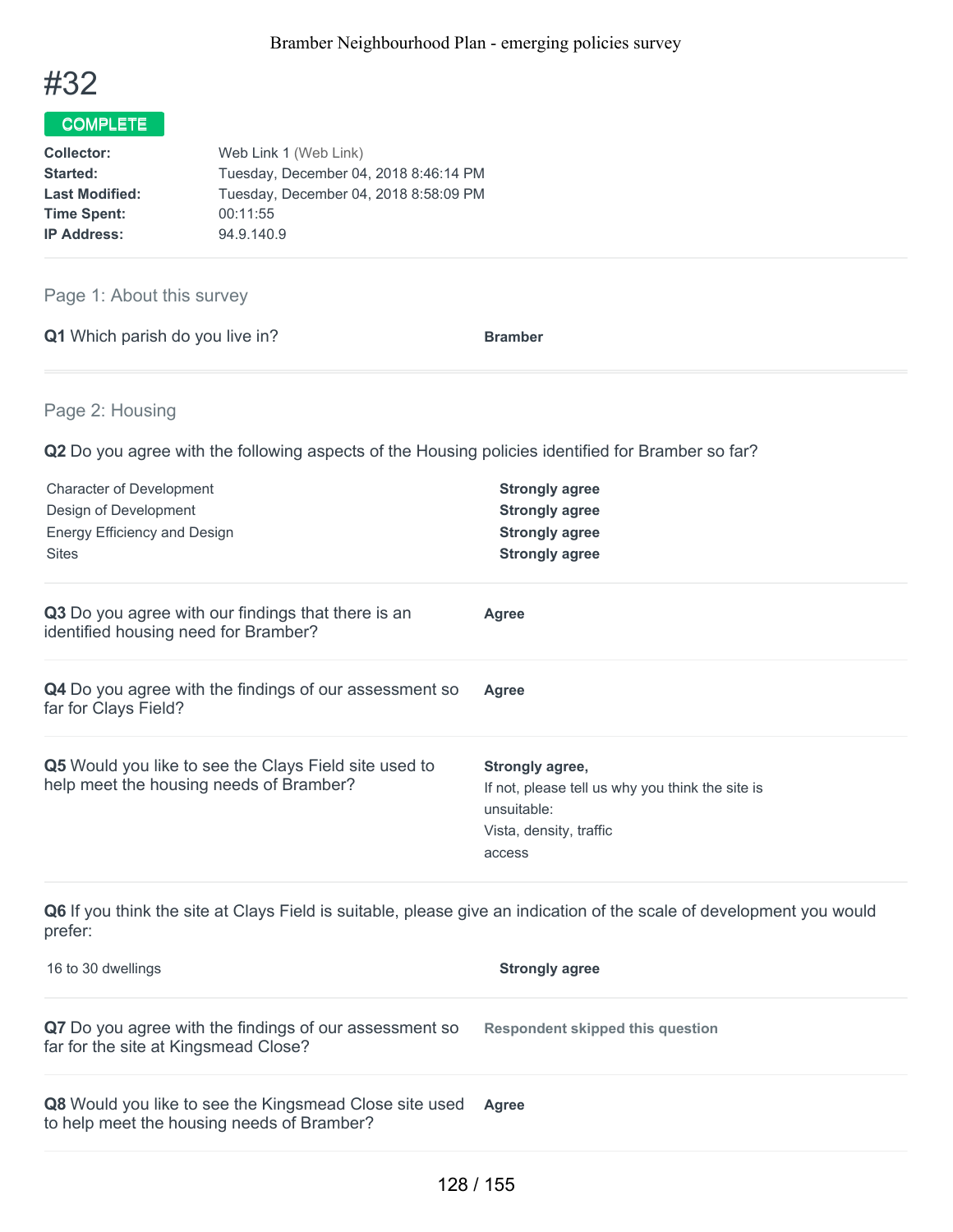**Q9** If you think the site at Kingsmead Close is suitable, please give an indication of the scale of development you would prefer

| 15 to 20 dwellings                                                                                                                                          | <b>Strongly agree</b>                                                   |
|-------------------------------------------------------------------------------------------------------------------------------------------------------------|-------------------------------------------------------------------------|
| Page 3: Environment and Countryside                                                                                                                         |                                                                         |
| Q10 Do you agree with the Local Green Spaces identified so far?                                                                                             |                                                                         |
| Clays Field (southern section)<br><b>Maudlin Farm Field</b>                                                                                                 | <b>Agree</b><br><b>Agree</b>                                            |
| Q11 Are there any additional Green Spaces that have<br>not been considered? (please give details below<br>including why you think they should be protected) | <b>Respondent skipped this question</b>                                 |
| Q12 Do you think that some of the Green Spaces that<br>have been discarded should be reconsidered? (please<br>give details below)                           | <b>Respondent skipped this question</b>                                 |
| Q13 Do you agree with the Environment Policies identified so far?                                                                                           |                                                                         |
| Green Infrastructure<br><b>Protection of Views</b><br>Minimising Flood Risk                                                                                 | <b>Strongly agree</b><br><b>Strongly agree</b><br><b>Strongly agree</b> |
| Page 4: Transport and Movement                                                                                                                              |                                                                         |
| Q14 Do you agree with the proposed Transport and Movement policies?                                                                                         |                                                                         |
| Retain all footpaths and bridleways                                                                                                                         | <b>Agree</b>                                                            |
| Q15 Do you agree with the proposed Residential Parking policies?                                                                                            |                                                                         |
| Avoid provision of parking courts (no more than 5 properties per<br>parking area)                                                                           | <b>Disagree</b>                                                         |
| Provide appropriate levels of parking for visitors and service<br>vehicles                                                                                  | <b>Strongly agree</b>                                                   |
| Contribute financially towards the provision of dedicated cycle<br>parking at public facilities                                                             | <b>Agree</b>                                                            |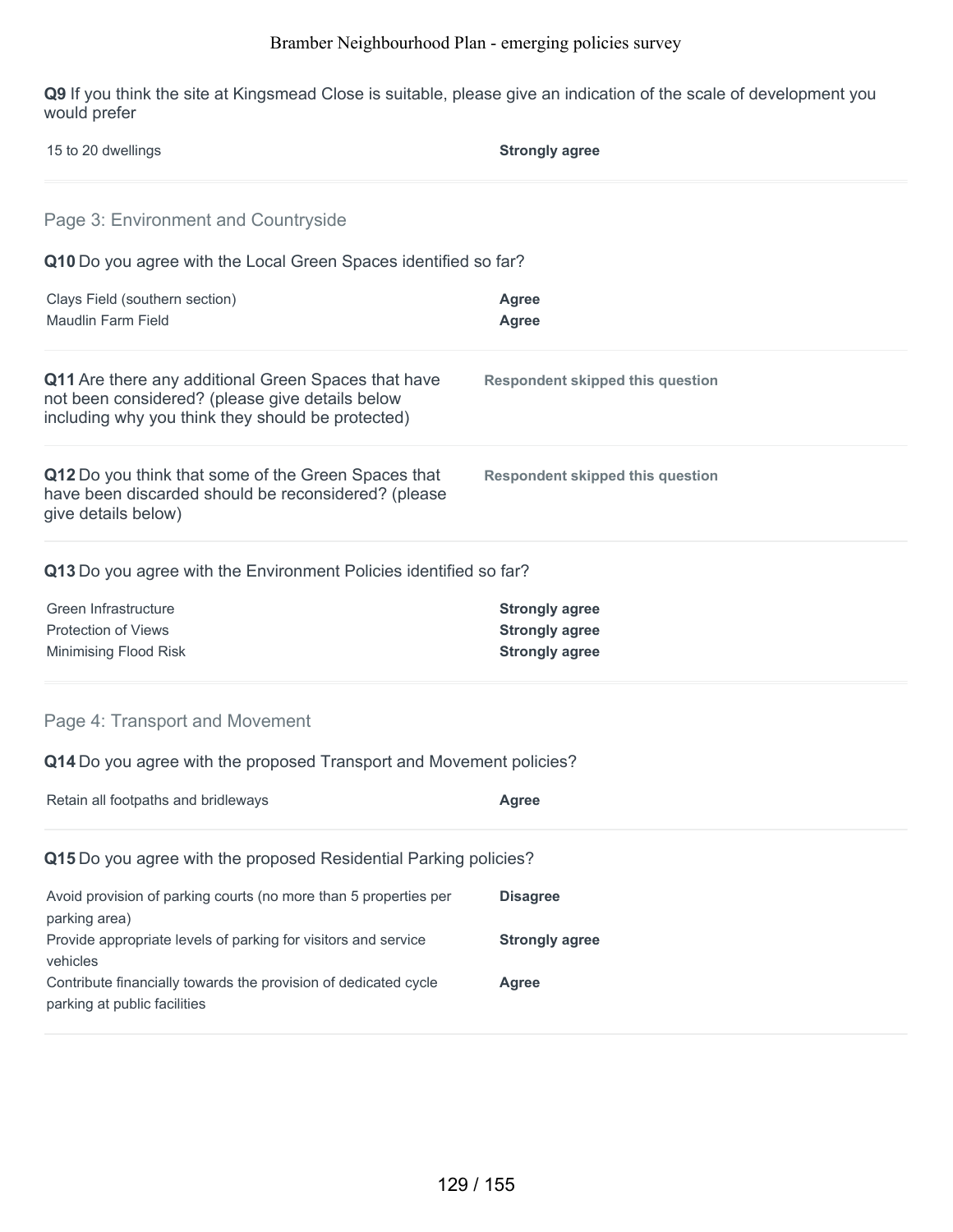## **Q16** Do you agree with the proposed Visitor Parking policies?

| No reduction in public off-road spaces<br>Support for additional off-road spaces in the residential areas<br>Support for additional off-road spaces to access countryside areas | <b>Strongly agree</b><br><b>Strongly agree</b><br><b>Strongly agree</b>                                  |
|---------------------------------------------------------------------------------------------------------------------------------------------------------------------------------|----------------------------------------------------------------------------------------------------------|
| Q17 Do you support specific new/improved off-road parking proposals at:                                                                                                         |                                                                                                          |
| Bostal Road (near South Downs Way)?                                                                                                                                             | <b>Strongly agree</b>                                                                                    |
| A283 roundabout (The Street and Monarch's Way)?                                                                                                                                 | <b>Strongly agree</b>                                                                                    |
| Q18 Do you support provision of a light controlled<br>(Pegasus) at-grade crossing of the A283, re-connecting<br>Castle Lane for non-motorised users?                            | <b>Respondent skipped this question</b>                                                                  |
| Page 5: Heritage, Community, Tourism & Commerce                                                                                                                                 |                                                                                                          |
| Q19 Do you agree that we should aim to maximise the<br>church facility for further use within the community?                                                                    | <b>Agree</b>                                                                                             |
| Q20 Do you think that there is a need to improve youth<br>facilities in the parish?                                                                                             | <b>Agree</b>                                                                                             |
| Q21 Do you agree that all relevant heritage assets are<br>already protected?                                                                                                    | Can you suggest any heritage buildings/structures that are<br>not already protected and should be?:<br>? |
| Q22 Can you suggest any other facilities that we should<br>seek to create or develop in the parish?                                                                             | <b>Respondent skipped this question</b>                                                                  |
| Q23 Do you feel that an Education centre at St. Mary's<br>would be worthwhile?                                                                                                  | Agree                                                                                                    |
| Q24 Do you think that there is a need for an expansion of<br>hotel and visitor accommodation facilities?                                                                        | <b>Disagree</b>                                                                                          |
| Q25 Are there any other improvements you think could<br>be made to encourage tourism?                                                                                           | <b>Respondent skipped this question</b>                                                                  |
| Q26 Are there any other improvements you think could<br>be made to encourage retail/local business?                                                                             | <b>Respondent skipped this question</b>                                                                  |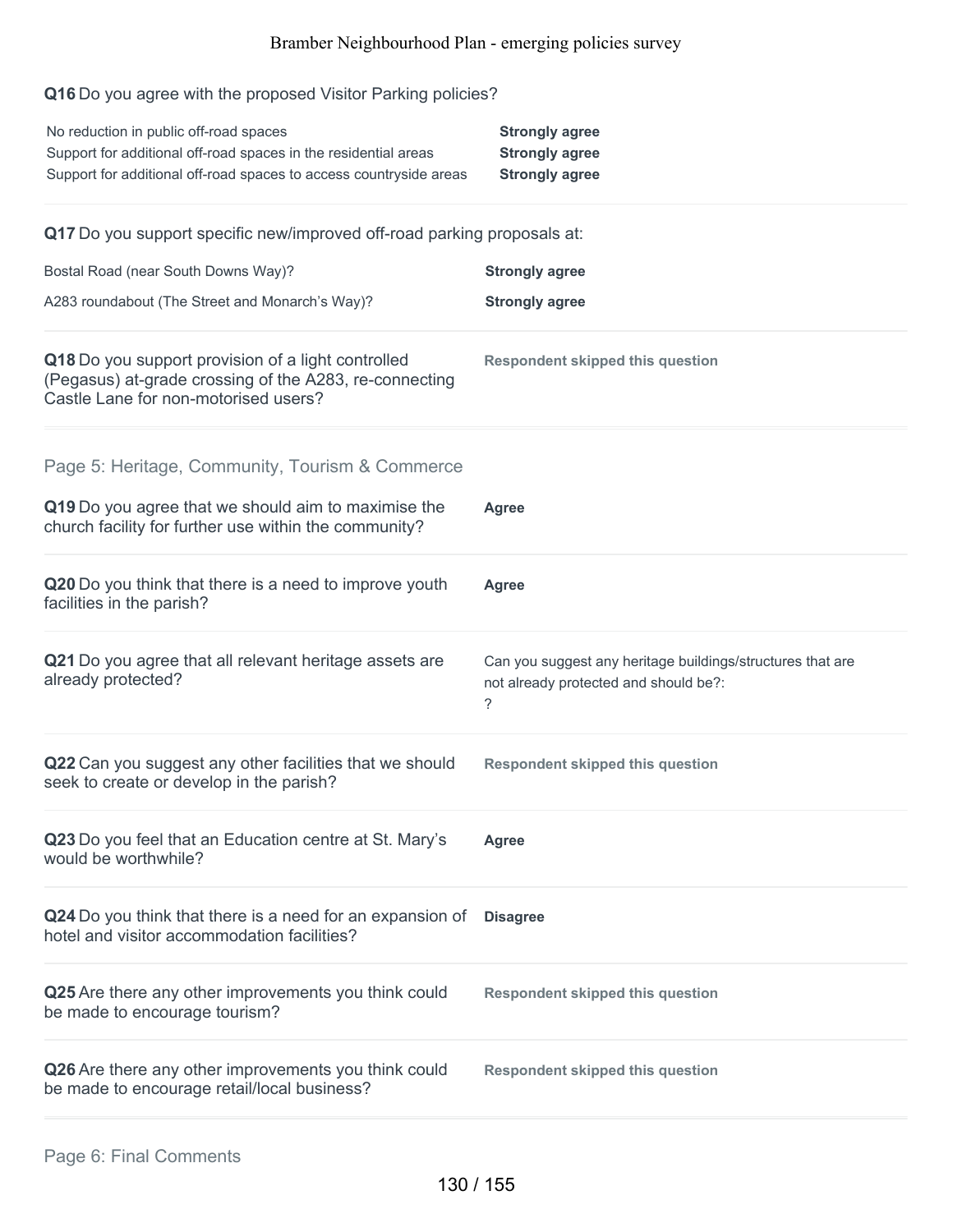## **Q27** Please use this space to give us any additional feedback

- d. Support schemes to minimise rat running "only by more road space"
- a. Do you feel that an Education centre at St Mary's would be worthwhile? -"covering what"

Input by Rachael

| Q28 Before the event I knew all about the process of a<br>Neighbourhood Plan, and of the Bramber one in<br>particular            | <b>Strongly</b><br>disagree      |
|----------------------------------------------------------------------------------------------------------------------------------|----------------------------------|
| <b>Q29</b> Now I have attended the event I have a better<br>understanding about the process of the Bramber<br>Neighbourhood Plan | Respondent skipped this question |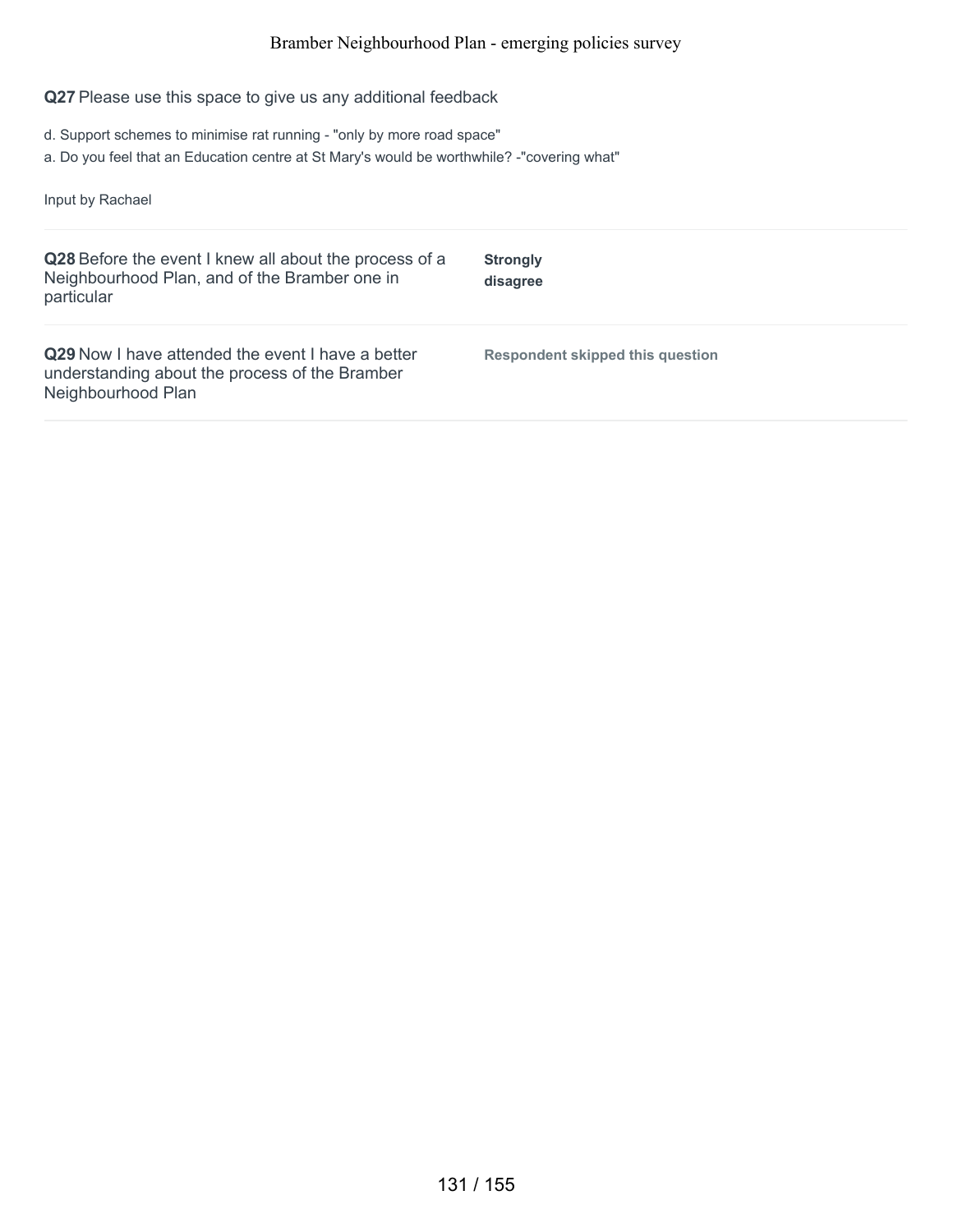

| <b>Collector:</b>     | Web Link 1 (Web Link)                  |
|-----------------------|----------------------------------------|
| Started:              | Tuesday, December 04, 2018 10:05:30 PM |
| <b>Last Modified:</b> | Tuesday, December 04, 2018 10:10:20 PM |
| <b>Time Spent:</b>    | 00:04:50                               |
| <b>IP Address:</b>    | 94.9.140.9                             |

Page 1: About this survey

|  | <b>Q1</b> Which parish do you live in? | <b>Bramber</b> |
|--|----------------------------------------|----------------|
|  |                                        |                |

Page 2: Housing

**Q2** Do you agree with the following aspects of the Housing policies identified for Bramber so far?

| <b>Character of Development</b>                                                                  | <b>Strongly agree</b> |
|--------------------------------------------------------------------------------------------------|-----------------------|
| Design of Development                                                                            | <b>Strongly agree</b> |
| <b>Sites</b>                                                                                     | Agree                 |
| Q3 Do you agree with our findings that there is an<br>identified housing need for Bramber?       | <b>Strongly agree</b> |
| Q4 Do you agree with the findings of our assessment so                                           | <b>Strongly</b>       |
| far for Clays Field?                                                                             | disagree              |
| Q5 Would you like to see the Clays Field site used to<br>help meet the housing needs of Bramber? | <b>Strongly agree</b> |

**Q6** If you think the site at Clays Field is suitable, please give an indication of the scale of development you would prefer:

| 16 to 30 dwellings                                     | <b>Strongly agree</b> |
|--------------------------------------------------------|-----------------------|
| Q7 Do you agree with the findings of our assessment so | <b>Strongly</b>       |
| far for the site at Kingsmead Close?                   | disagree              |
| Q8 Would you like to see the Kingsmead Close site used | <b>Strongly</b>       |
| to help meet the housing needs of Bramber?             | disagree              |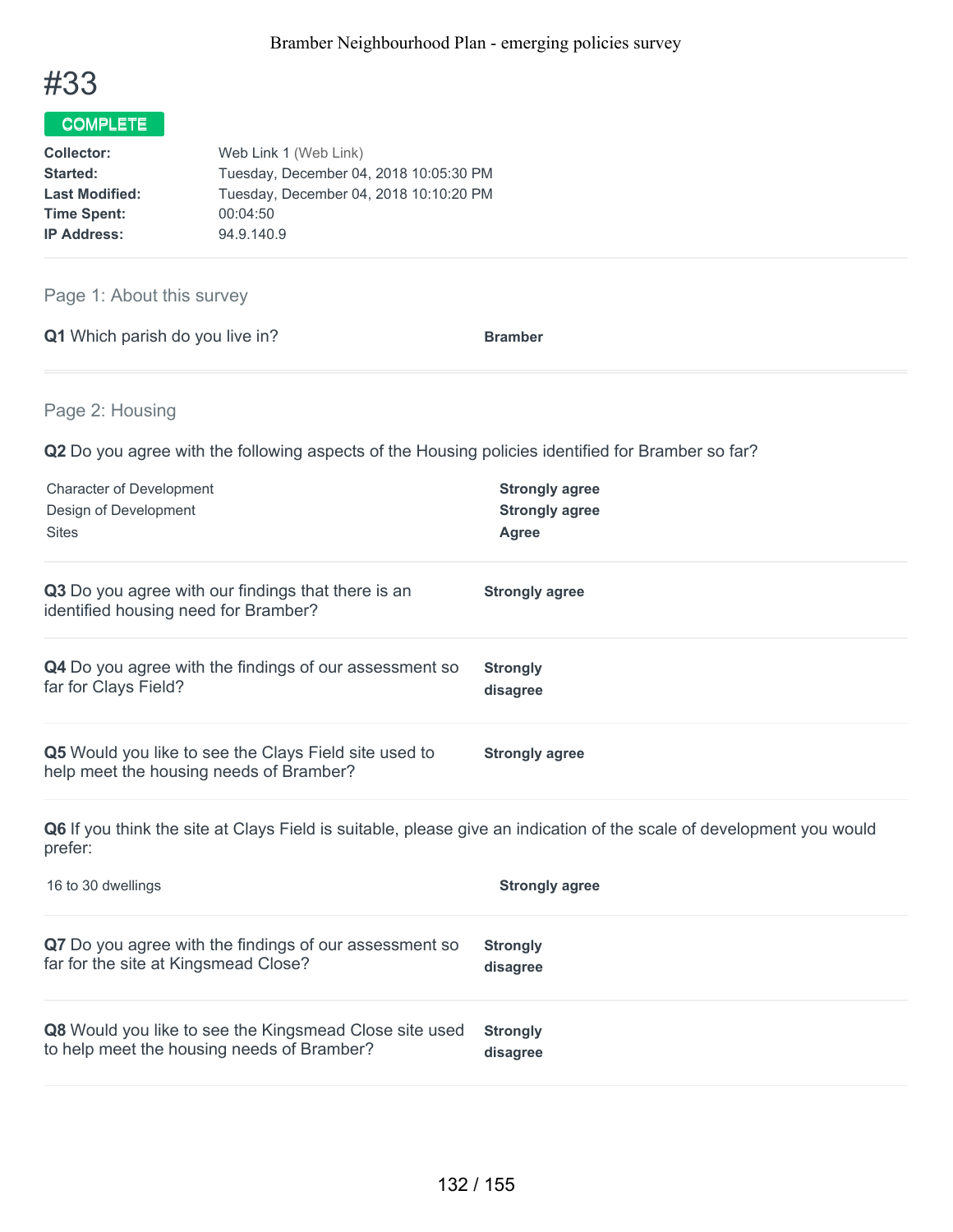**Q9** If you think the site at Kingsmead Close is suitable, please give an indication of the scale of development you would prefer

| 5 to 10 dwellings<br>15 to 20 dwellings                                                                                                                     | <b>Strongly disagree</b><br><b>Strongly disagree</b> |  |
|-------------------------------------------------------------------------------------------------------------------------------------------------------------|------------------------------------------------------|--|
| Page 3: Environment and Countryside                                                                                                                         |                                                      |  |
| Q10 Do you agree with the Local Green Spaces<br>identified so far?                                                                                          | <b>Respondent skipped this question</b>              |  |
| Q11 Are there any additional Green Spaces that have<br>not been considered? (please give details below<br>including why you think they should be protected) | <b>Respondent skipped this question</b>              |  |
| Q12 Do you think that some of the Green Spaces that<br>have been discarded should be reconsidered? (please<br>give details below)                           | <b>Respondent skipped this question</b>              |  |
| Q13 Do you agree with the Environment Policies<br>identified so far?                                                                                        | <b>Respondent skipped this question</b>              |  |
| Page 4: Transport and Movement                                                                                                                              |                                                      |  |
| Q14 Do you agree with the proposed Transport and Movement policies?                                                                                         |                                                      |  |
| New development to be connected to the footpath/transport<br>network                                                                                        | <b>Strongly agree</b>                                |  |
| Making routes safer and more accessible for non-motorised users                                                                                             | <b>Strongly agree</b>                                |  |
| Retain all footpaths and bridleways<br>Support schemes to minimise rat-running                                                                              | <b>Strongly agree</b><br><b>Strongly agree</b>       |  |
| Q15 Do you agree with the proposed Residential Parking policies?                                                                                            |                                                      |  |
| Maximise the number of parking spaces close to and in sight of<br>the dwellings they serve                                                                  | <b>Strongly agree</b>                                |  |
| Avoid provision of parking courts (no more than 5 properties per<br>parking area)                                                                           | <b>Strongly agree</b>                                |  |
| Provide appropriate levels of parking for visitors and service<br>vehicles                                                                                  | <b>Strongly agree</b>                                |  |
| Contribute financially towards the provision of dedicated cycle<br>parking at public facilities                                                             | <b>Strongly agree</b>                                |  |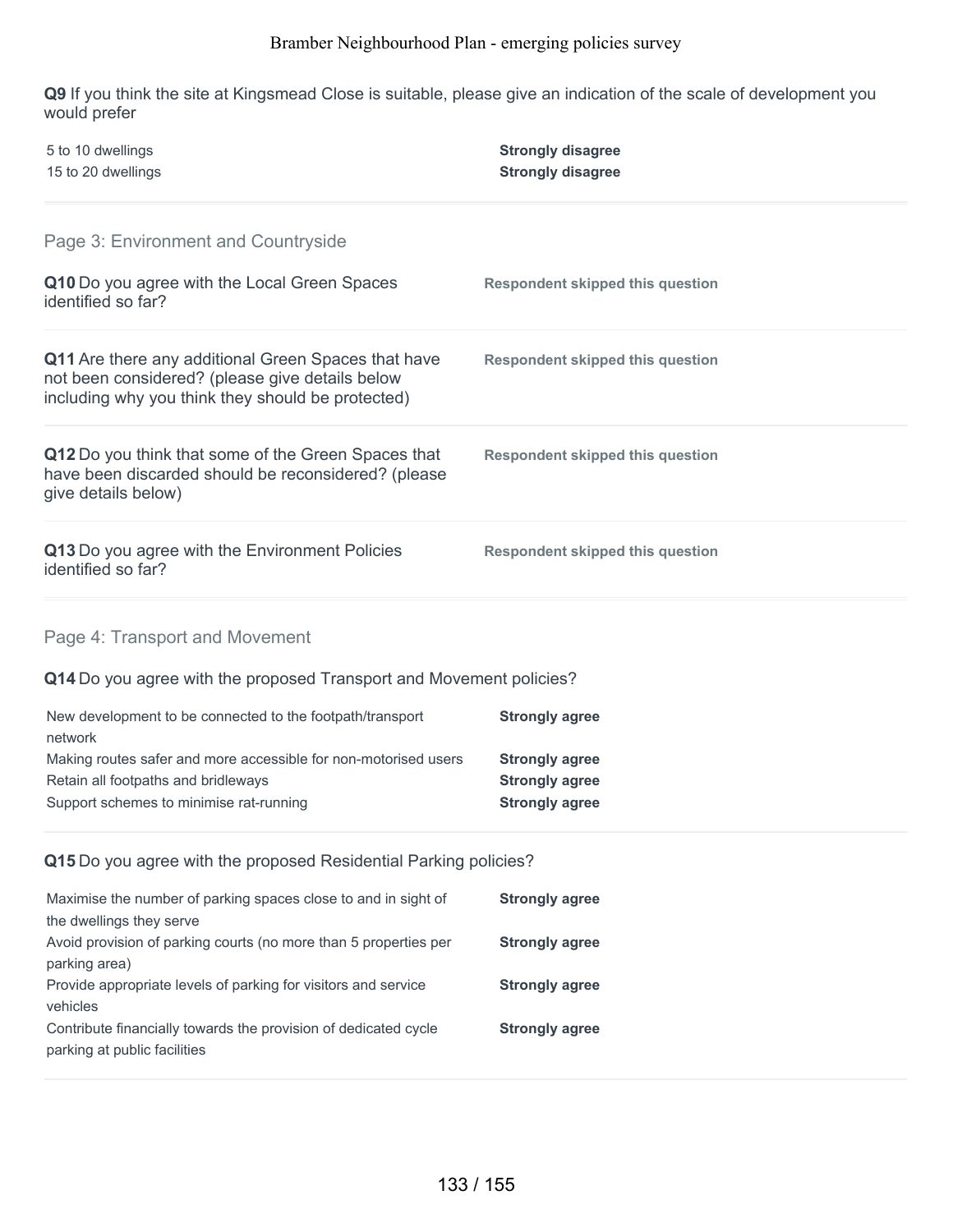## **Q16** Do you agree with the proposed Visitor Parking policies?

| No reduction in public off-road spaces                             | Agree |
|--------------------------------------------------------------------|-------|
| Support for additional off-road spaces in the residential areas    | Agree |
| Support for additional off-road spaces to access countryside areas | Agree |

**Q17** Do you support specific new/improved off-road parking proposals at:

| Bostal Road (near South Downs Way)?                                                                                                                             | <b>Agree</b>                            |
|-----------------------------------------------------------------------------------------------------------------------------------------------------------------|-----------------------------------------|
| A283 roundabout (The Street and Monarch's Way)?                                                                                                                 | <b>Strongly disagree</b>                |
| Q18 Do you support provision of a light controlled<br>(Pegasus) at-grade crossing of the A283, re-connecting<br>Castle Lane for non-motorised users?            | <b>Strongly agree</b>                   |
| Page 5: Heritage, Community, Tourism & Commerce<br>Q19 Do you agree that we should aim to maximise the<br>church facility for further use within the community? | <b>Disagree</b>                         |
| Q20 Do you think that there is a need to improve youth<br>facilities in the parish?                                                                             | Agree                                   |
| Q21 Do you agree that all relevant heritage assets are<br>already protected?                                                                                    | <b>Strongly agree</b>                   |
| Q22 Can you suggest any other facilities that we should<br>seek to create or develop in the parish?                                                             | <b>Respondent skipped this question</b> |
| Q23 Do you feel that an Education centre at St. Mary's<br>would be worthwhile?                                                                                  | <b>Agree</b>                            |
| Q24 Do you think that there is a need for an expansion of<br>hotel and visitor accommodation facilities?                                                        | <b>Disagree</b>                         |
| Q25 Are there any other improvements you think could<br>be made to encourage tourism?                                                                           | <b>Respondent skipped this question</b> |
| Q26 Are there any other improvements you think could<br>be made to encourage retail/local business?                                                             | <b>Respondent skipped this question</b> |
|                                                                                                                                                                 |                                         |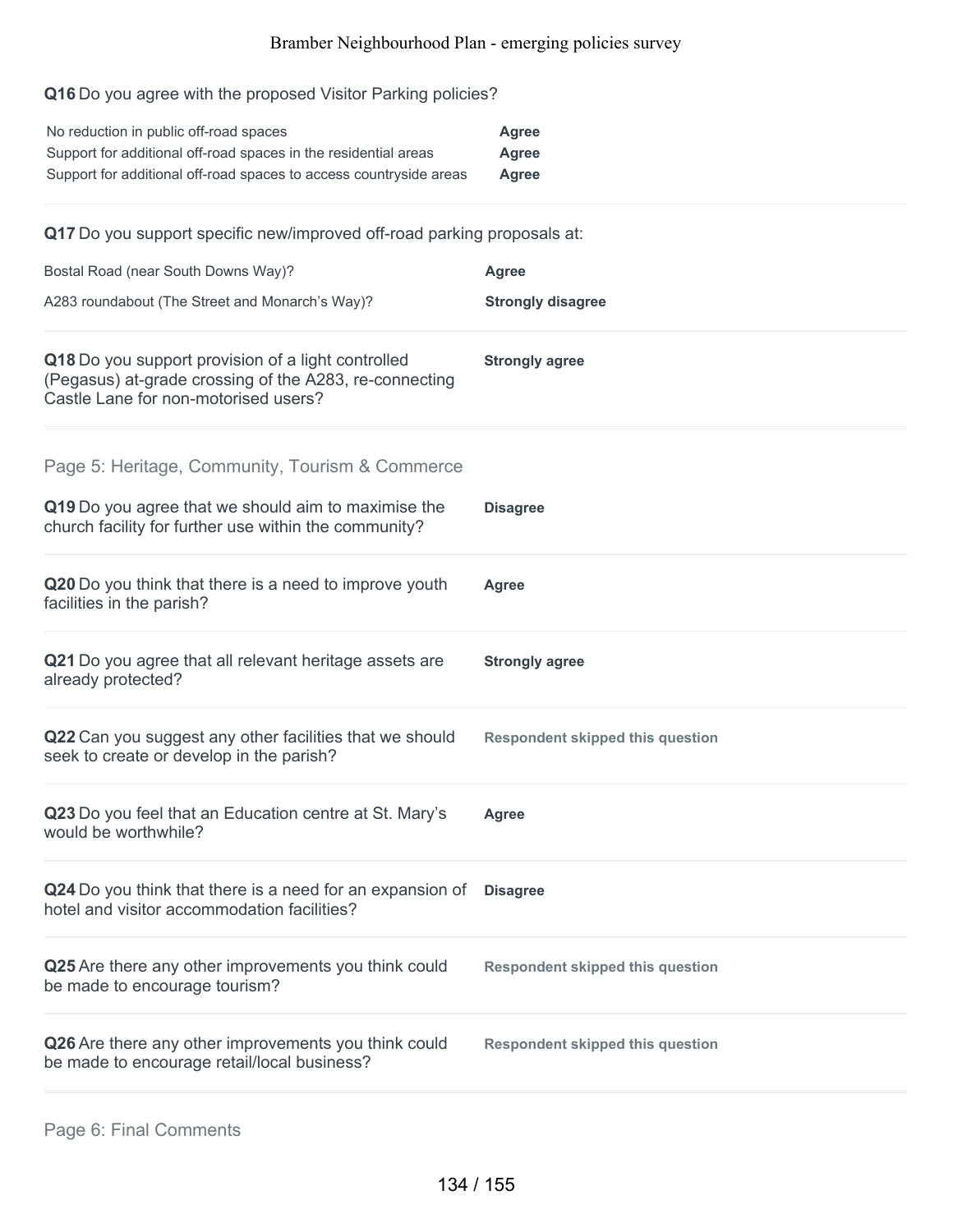**Q27** Please use this space to give us any additional feedback

Input by Rachael

| Q28 Before the event I knew all about the process of a<br>Neighbourhood Plan, and of the Bramber one in<br>particular            | <b>Strongly agree</b> |
|----------------------------------------------------------------------------------------------------------------------------------|-----------------------|
| <b>Q29</b> Now I have attended the event I have a better<br>understanding about the process of the Bramber<br>Neighbourhood Plan | <b>Agree</b>          |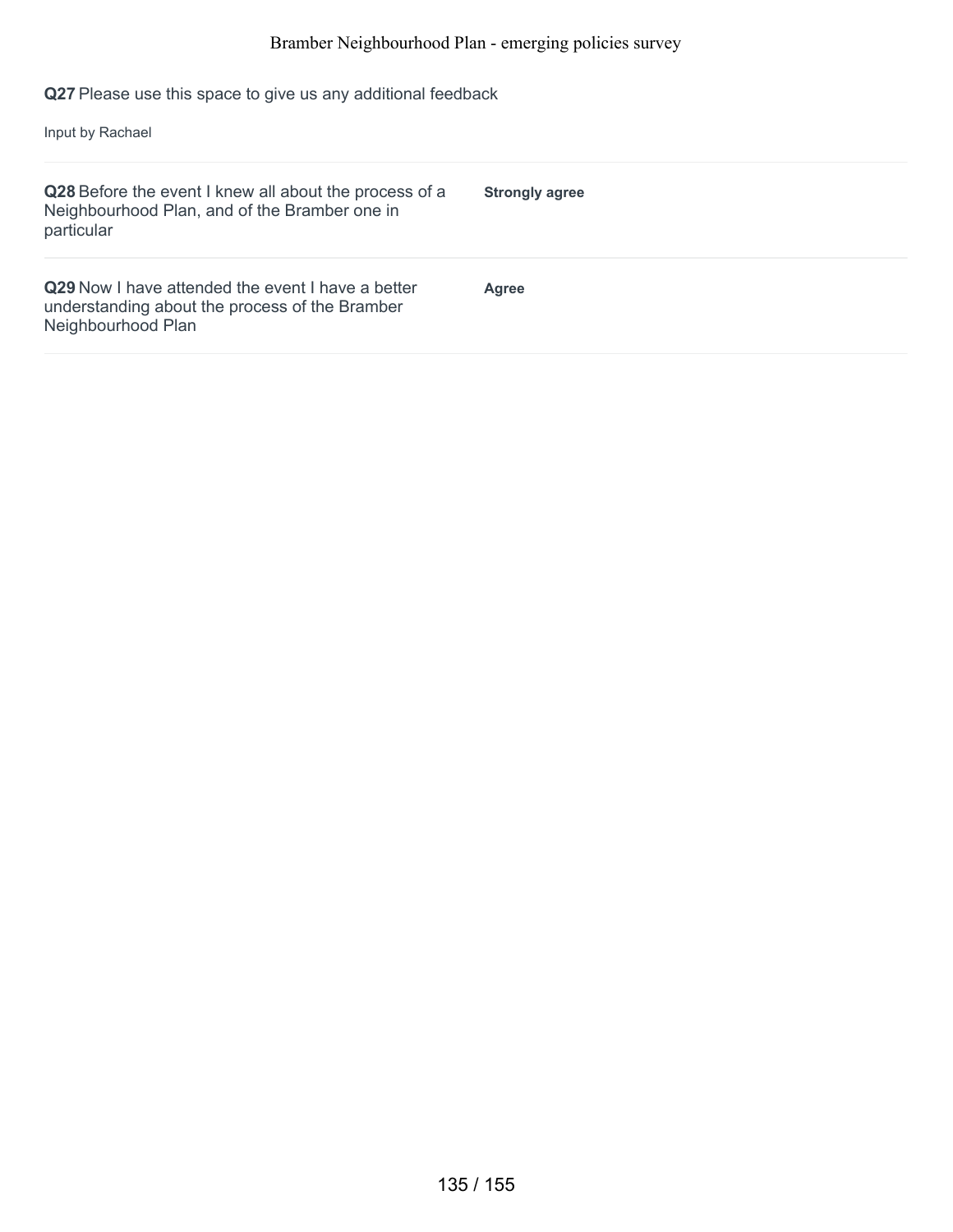

| <b>Collector:</b>     | Web Link 1 (Web Link)                  |
|-----------------------|----------------------------------------|
| <b>Started:</b>       | Tuesday, December 04, 2018 10:10:32 PM |
| <b>Last Modified:</b> | Tuesday, December 04, 2018 10:19:58 PM |
| <b>Time Spent:</b>    | 00:09:26                               |
| <b>IP Address:</b>    | 94.9.140.9                             |

## Page 1: About this survey

| Q1 Which parish do you live in? | <b>Bramber</b> |
|---------------------------------|----------------|
|---------------------------------|----------------|

## Page 2: Housing

| <b>Character of Development</b><br>Design of Development<br>Energy Efficiency and Design<br><b>Sites</b>                           | <b>Strongly disagree</b><br><b>Strongly disagree</b><br><b>Strongly disagree</b><br><b>Strongly disagree</b>                                                                                                                                                                                                                                                                                                                 |
|------------------------------------------------------------------------------------------------------------------------------------|------------------------------------------------------------------------------------------------------------------------------------------------------------------------------------------------------------------------------------------------------------------------------------------------------------------------------------------------------------------------------------------------------------------------------|
| Q3 Do you agree with our findings that there is an<br>identified housing need for Bramber?                                         | <b>Disagree</b>                                                                                                                                                                                                                                                                                                                                                                                                              |
| Q4 Do you agree with the findings of our assessment so<br>far for Clays Field?                                                     | <b>Disagree</b>                                                                                                                                                                                                                                                                                                                                                                                                              |
| Q5 Would you like to see the Clays Field site used to<br>help meet the housing needs of Bramber?                                   | <b>Strongly</b><br>disagree<br>If not, please tell us why you think the site is<br>unsuitable:<br>Access is the most obvious. There were obvious dangers of<br>the crossing of the bypass but ignored. Also it was<br>understood that there was a covenant on the field which Mr<br>Aikman and the person he purchased it from to ensure it was<br>never built on but used for the pleasure of the residents of<br>Steyning. |
| Q6 If you think the site at Clays Field is suitable, please<br>give an indication of the scale of development you would<br>prefer: | <b>Respondent skipped this question</b>                                                                                                                                                                                                                                                                                                                                                                                      |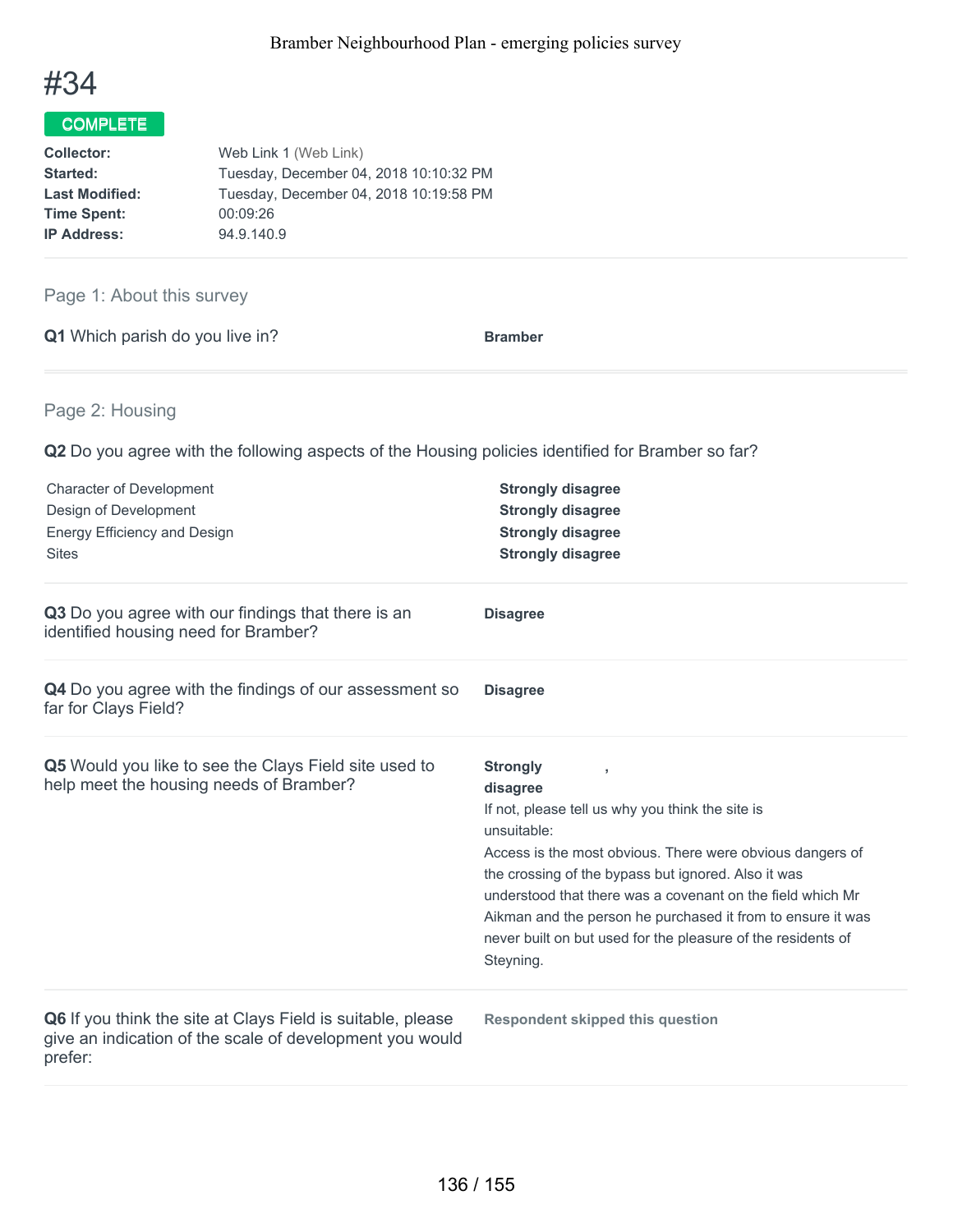| Q7 Do you agree with the findings of our assessment so<br>far for the site at Kingsmead Close?                                                              | If you disagree with any aspects of the assessment, please<br>say why and what you think should be changed:<br>We are not entirely sure of the proposed building but the<br>biggest objection is the infrastructure of Steyning can't cope<br>with a development of more houses. |
|-------------------------------------------------------------------------------------------------------------------------------------------------------------|----------------------------------------------------------------------------------------------------------------------------------------------------------------------------------------------------------------------------------------------------------------------------------|
| Q8 Would you like to see the Kingsmead Close site used<br>to help meet the housing needs of Bramber?                                                        | <b>Strongly</b><br>disagree                                                                                                                                                                                                                                                      |
| Q9 If you think the site at Kingsmead Close is suitable,<br>please give an indication of the scale of development<br>you would prefer                       | <b>Respondent skipped this question</b>                                                                                                                                                                                                                                          |
| Page 3: Environment and Countryside                                                                                                                         |                                                                                                                                                                                                                                                                                  |
| Q10 Do you agree with the Local Green Spaces identified so far?                                                                                             |                                                                                                                                                                                                                                                                                  |
| Clays Field (southern section)<br><b>Maudlin Farm Field</b>                                                                                                 | <b>Strongly agree</b><br><b>Strongly agree</b>                                                                                                                                                                                                                                   |
| Q11 Are there any additional Green Spaces that have<br>not been considered? (please give details below<br>including why you think they should be protected) | <b>Respondent skipped this question</b>                                                                                                                                                                                                                                          |
| Q12 Do you think that some of the Green Spaces that<br>have been discarded should be reconsidered? (please<br>give details below)                           | <b>Respondent skipped this question</b>                                                                                                                                                                                                                                          |
| Q13 Do you agree with the Environment Policies<br>identified so far?                                                                                        | <b>Respondent skipped this question</b>                                                                                                                                                                                                                                          |
| Page 4: Transport and Movement                                                                                                                              |                                                                                                                                                                                                                                                                                  |
| Q14 Do you agree with the proposed Transport and Movement policies?                                                                                         |                                                                                                                                                                                                                                                                                  |
| New development to be connected to the footpath/transport<br>network                                                                                        | <b>Strongly disagree</b>                                                                                                                                                                                                                                                         |
| Making routes safer and more accessible for non-motorised users                                                                                             | <b>Strongly disagree</b>                                                                                                                                                                                                                                                         |
| Q15 Do you agree with the proposed Residential Parking<br>policies?                                                                                         | <b>Respondent skipped this question</b>                                                                                                                                                                                                                                          |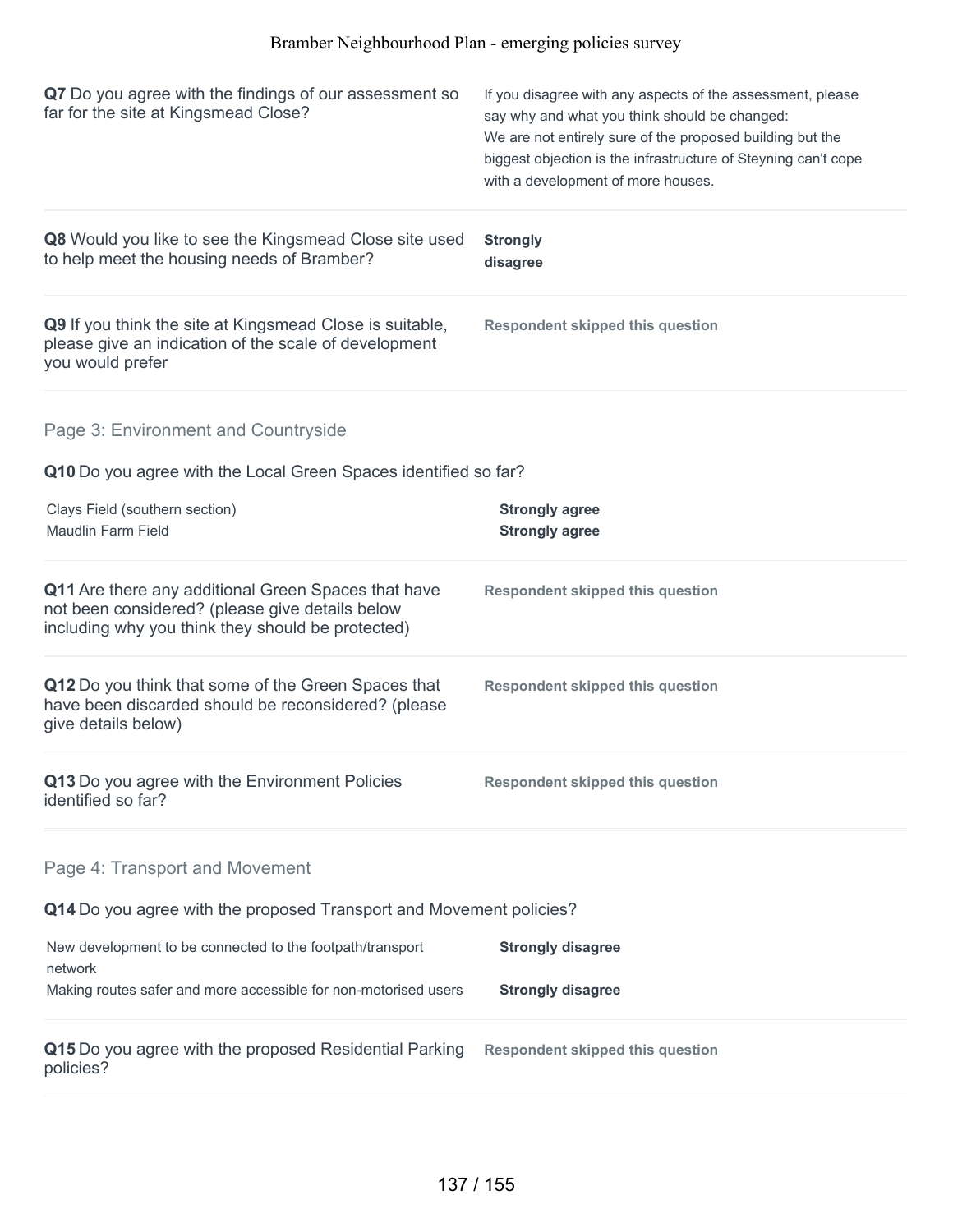| Q16 Do you agree with the proposed Visitor Parking<br>policies?                                                                                                 | <b>Respondent skipped this question</b> |
|-----------------------------------------------------------------------------------------------------------------------------------------------------------------|-----------------------------------------|
| Q17 Do you support specific new/improved off-road<br>parking proposals at:                                                                                      | <b>Respondent skipped this question</b> |
| Q18 Do you support provision of a light controlled<br>(Pegasus) at-grade crossing of the A283, re-connecting<br>Castle Lane for non-motorised users?            | <b>Respondent skipped this question</b> |
| Page 5: Heritage, Community, Tourism & Commerce<br>Q19 Do you agree that we should aim to maximise the<br>church facility for further use within the community? | <b>Respondent skipped this question</b> |
| Q20 Do you think that there is a need to improve youth<br>facilities in the parish?                                                                             | <b>Respondent skipped this question</b> |
| Q21 Do you agree that all relevant heritage assets are<br>already protected?                                                                                    | <b>Respondent skipped this question</b> |
| Q22 Can you suggest any other facilities that we should<br>seek to create or develop in the parish?                                                             | <b>Respondent skipped this question</b> |
| Q23 Do you feel that an Education centre at St. Mary's<br>would be worthwhile?                                                                                  | <b>Disagree</b>                         |
| Q24 Do you think that there is a need for an expansion of<br>hotel and visitor accommodation facilities?                                                        | <b>Disagree</b>                         |
|                                                                                                                                                                 |                                         |

**Q25** Are there any other improvements you think could be made to encourage tourism?

Parking charges are never a tourist attraction but again that point was overlooked.

**Q26** Are there any other improvements you think could be made to encourage retail/local business?

Reduce rental charges

Page 6: Final Comments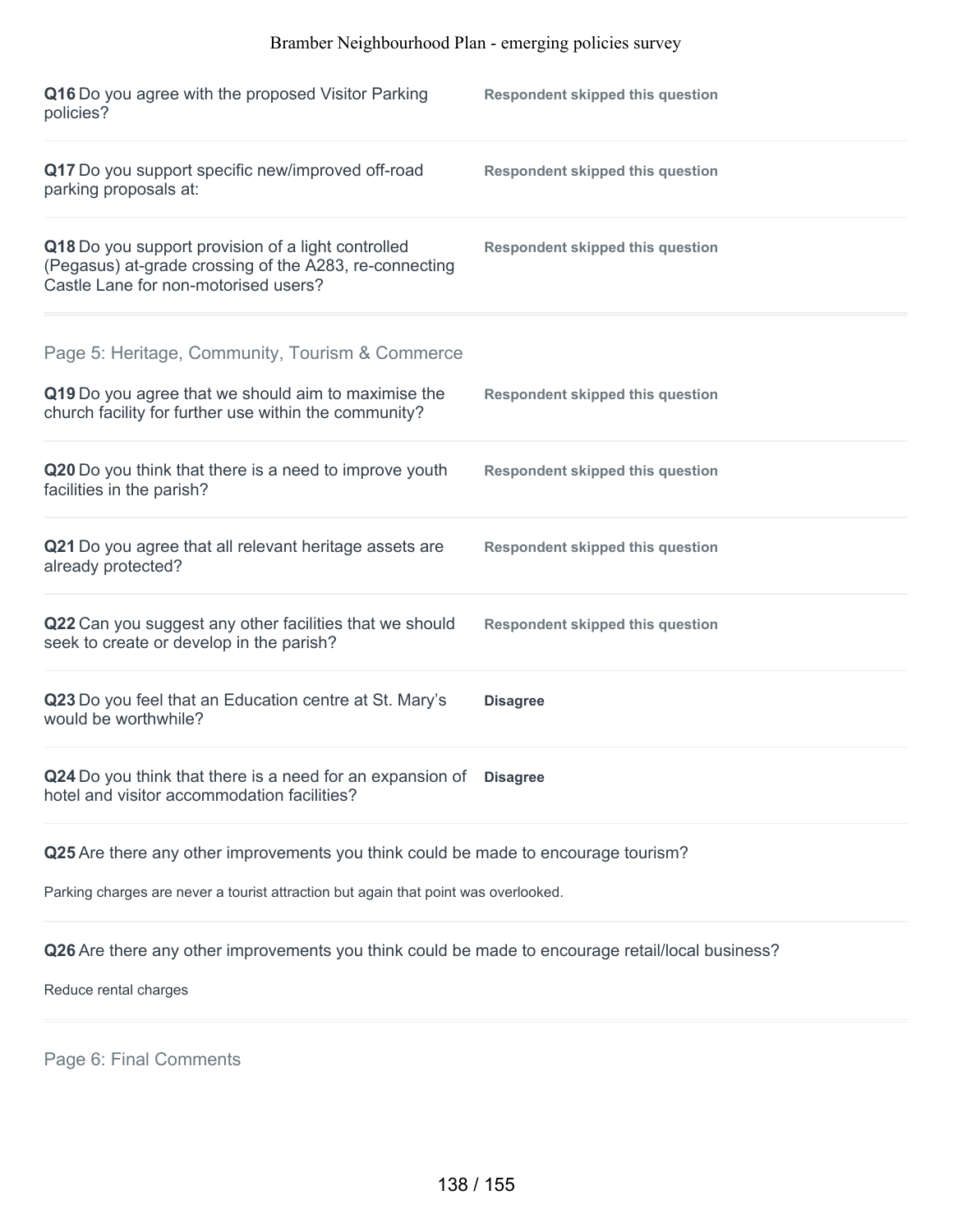### **Q27** Please use this space to give us any additional feedback

Steyning is at its capacity as far as doctors, school and policing. The Grammar School has had to take children from the Henfield housing increase which has caused more problems. Many years ago a new development was proposed with the proviso of building a junior/infant school. The houses were built but no school. This was the Chandlers Way housing.

Input by Rachael

| Q28 Before the event I knew all about the process of a<br>Neighbourhood Plan, and of the Bramber one in<br>particular            | <b>Disagree</b>                  |
|----------------------------------------------------------------------------------------------------------------------------------|----------------------------------|
| <b>Q29</b> Now I have attended the event I have a better<br>understanding about the process of the Bramber<br>Neighbourhood Plan | Respondent skipped this question |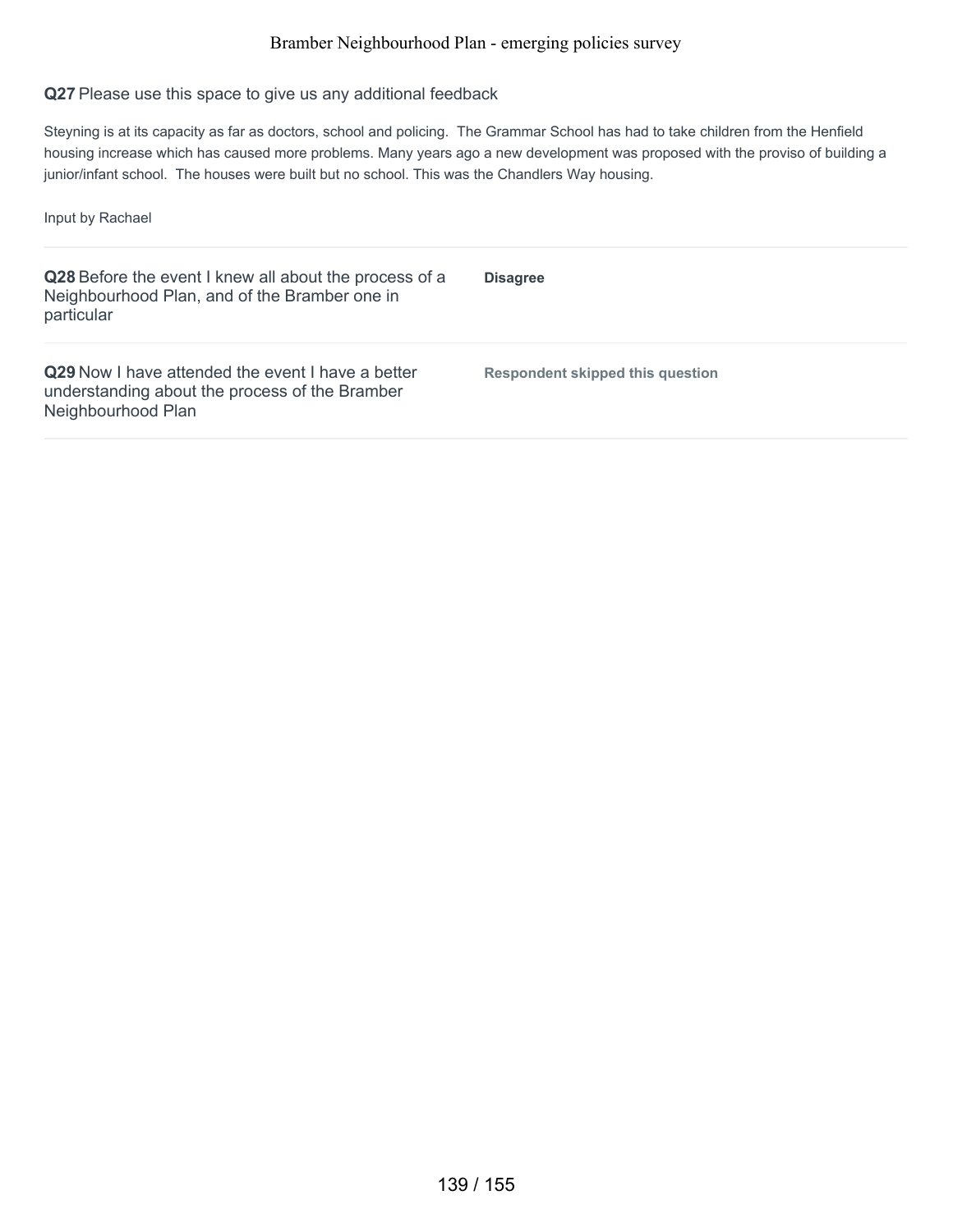

| Web Link 1 (Web Link)                   |
|-----------------------------------------|
| Wednesday, December 05, 2018 2:27:17 PM |
| Wednesday, December 05, 2018 2:37:32 PM |
| 00:10:14                                |
| 80.229.2.127                            |
|                                         |

## Page 1: About this survey

|  | Q1 Which parish do you live in? | <b>Bramber</b> |
|--|---------------------------------|----------------|
|  |                                 |                |

## Page 2: Housing

**Q2** Do you agree with the following aspects of the Housing policies identified for Bramber so far?

| <b>Character of Development</b><br>Design of Development<br>Energy Efficiency and Design<br><b>Sites</b>                        | <b>Strongly agree</b><br><b>Strongly agree</b><br><b>Strongly disagree</b><br><b>Strongly disagree</b> |
|---------------------------------------------------------------------------------------------------------------------------------|--------------------------------------------------------------------------------------------------------|
| Q3 Do you agree with our findings that there is an<br>identified housing need for Bramber?                                      | <b>Strongly</b><br>disagree                                                                            |
| Q4 Do you agree with the findings of our assessment so<br>far for Clays Field?                                                  | <b>Strongly agree</b>                                                                                  |
| Q5 Would you like to see the Clays Field site used to<br>help meet the housing needs of Bramber?                                | <b>Strongly agree</b>                                                                                  |
| Q6 If you think the site at Clays Field is suitable, please give an indication of the scale of development you would<br>prefer: |                                                                                                        |
| 31 to 50 dwellings                                                                                                              | <b>Strongly agree</b>                                                                                  |
| Q7 Do you agree with the findings of our assessment so<br>far for the site at Kingsmead Close?                                  | <b>Strongly</b><br>disagree                                                                            |

**Q8** Would you like to see the Kingsmead Close site used to help meet the housing needs of Bramber? **Strongly disagree**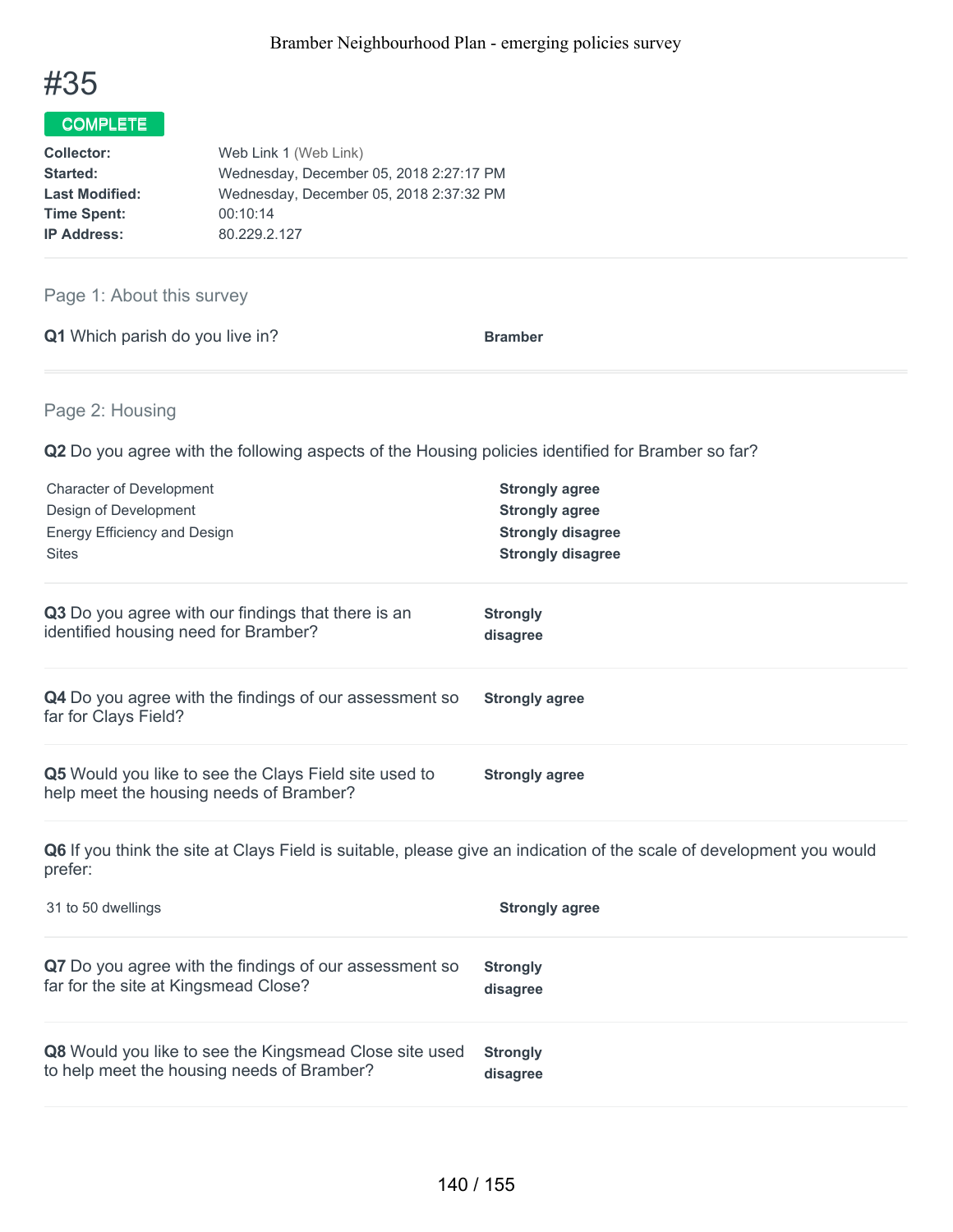**Q9** If you think the site at Kingsmead Close is suitable, please give an indication of the scale of development you would prefer

| 5 to 10 dwellings  | <b>Strongly disagree</b> |
|--------------------|--------------------------|
| 15 to 20 dwellings | <b>Strongly disagree</b> |

Page 3: Environment and Countryside

**Q10** Do you agree with the Local Green Spaces identified so far?

| Clays Field (southern section) | <b>Strongly disagree</b> |
|--------------------------------|--------------------------|
| Maudlin Farm Field             | <b>Strongly agree</b>    |

**Q11** Are there any additional Green Spaces that have not been considered? (please give details below including why you think they should be protected)

land at kingsmead close

**Q12** Do you think that some of the Green Spaces that have been discarded should be reconsidered? (please give details below)

no

### **Q13** Do you agree with the Environment Policies identified so far?

| <b>Strongly disagree</b> |
|--------------------------|
| <b>Strongly agree</b>    |
| <b>Strongly disagree</b> |
| <b>Strongly disagree</b> |
|                          |

### Page 4: Transport and Movement

**Q14** Do you agree with the proposed Transport and Movement policies?

| New development to be connected to the footpath/transport       | Agree                 |
|-----------------------------------------------------------------|-----------------------|
| network                                                         |                       |
| Making routes safer and more accessible for non-motorised users | <b>Strongly agree</b> |
| Retain all footpaths and bridleways                             | <b>Strongly agree</b> |
| Support schemes to minimise rat-running                         | <b>Strongly agree</b> |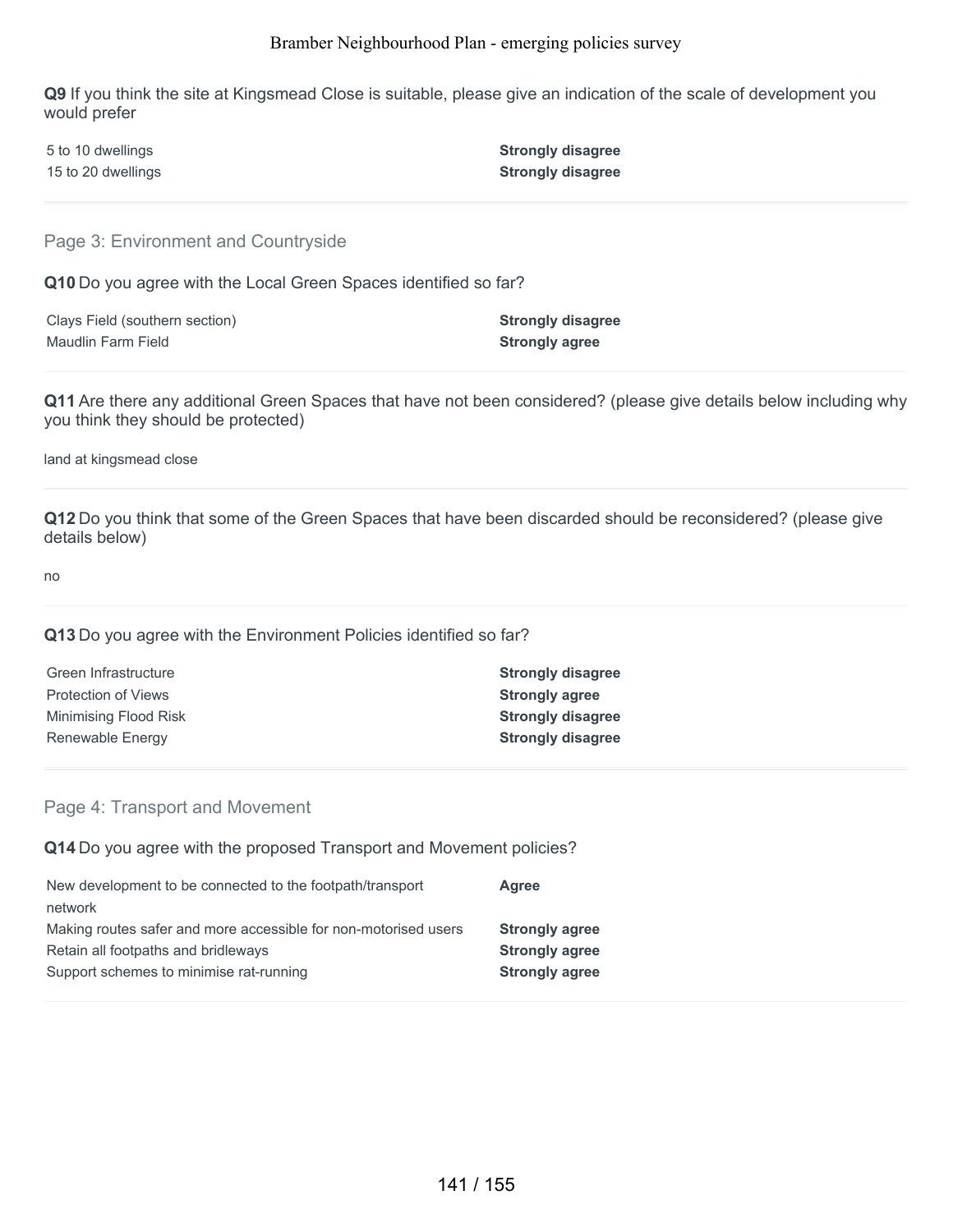### **Q15** Do you agree with the proposed Residential Parking policies?

| Maximise the number of parking spaces close to and in sight of   | <b>Strongly agree</b>    |
|------------------------------------------------------------------|--------------------------|
| the dwellings they serve                                         |                          |
| Avoid provision of parking courts (no more than 5 properties per | <b>Strongly agree</b>    |
| parking area)                                                    |                          |
| Provide appropriate levels of parking for visitors and service   | <b>Strongly agree</b>    |
| vehicles                                                         |                          |
| Contribute financially towards the provision of dedicated cycle  | <b>Strongly disagree</b> |
| parking at public facilities                                     |                          |

### **Q16** Do you agree with the proposed Visitor Parking policies?

| No reduction in public off-road spaces                             | <b>Strongly agree</b>    |
|--------------------------------------------------------------------|--------------------------|
| Support for additional off-road spaces in the residential areas    | <b>Strongly agree</b>    |
| Support for additional off-road spaces to access countryside areas | <b>Strongly disagree</b> |

**Q17** Do you support specific new/improved off-road parking proposals at:

| Bostal Road (near South Downs Way)?                                                                                                                             | <b>Strongly disagree</b>    |
|-----------------------------------------------------------------------------------------------------------------------------------------------------------------|-----------------------------|
| A283 roundabout (The Street and Monarch's Way)?                                                                                                                 | <b>Strongly disagree</b>    |
| Q18 Do you support provision of a light controlled<br>(Pegasus) at-grade crossing of the A283, re-connecting<br>Castle Lane for non-motorised users?            | <b>Strongly agree</b>       |
| Page 5: Heritage, Community, Tourism & Commerce<br>Q19 Do you agree that we should aim to maximise the<br>church facility for further use within the community? | <b>Strongly</b><br>disagree |
| Q20 Do you think that there is a need to improve youth                                                                                                          | <b>Strongly</b>             |
| facilities in the parish?                                                                                                                                       | disagree                    |
| Q21 Do you agree that all relevant heritage assets are                                                                                                          | <b>Strongly</b>             |
| already protected?                                                                                                                                              | disagree                    |

**Q22** Can you suggest any other facilities that we should seek to create or develop in the parish?

There should be speed bumps up maudlin lane as is often used as a footpath and several people have been almost knocked down by cars using as a cut through when there are issues on A27, also lots of parents visiting lancing college use as short cut.. (bramber castle part of maudlin lane up hill). There is also a footpath that crosses the lane at top of maudlin lane by the barton and its a blind corner / hill and is very dangerous to cross with cars coming up the lane so fast. There will be a serious accident soon on this lane.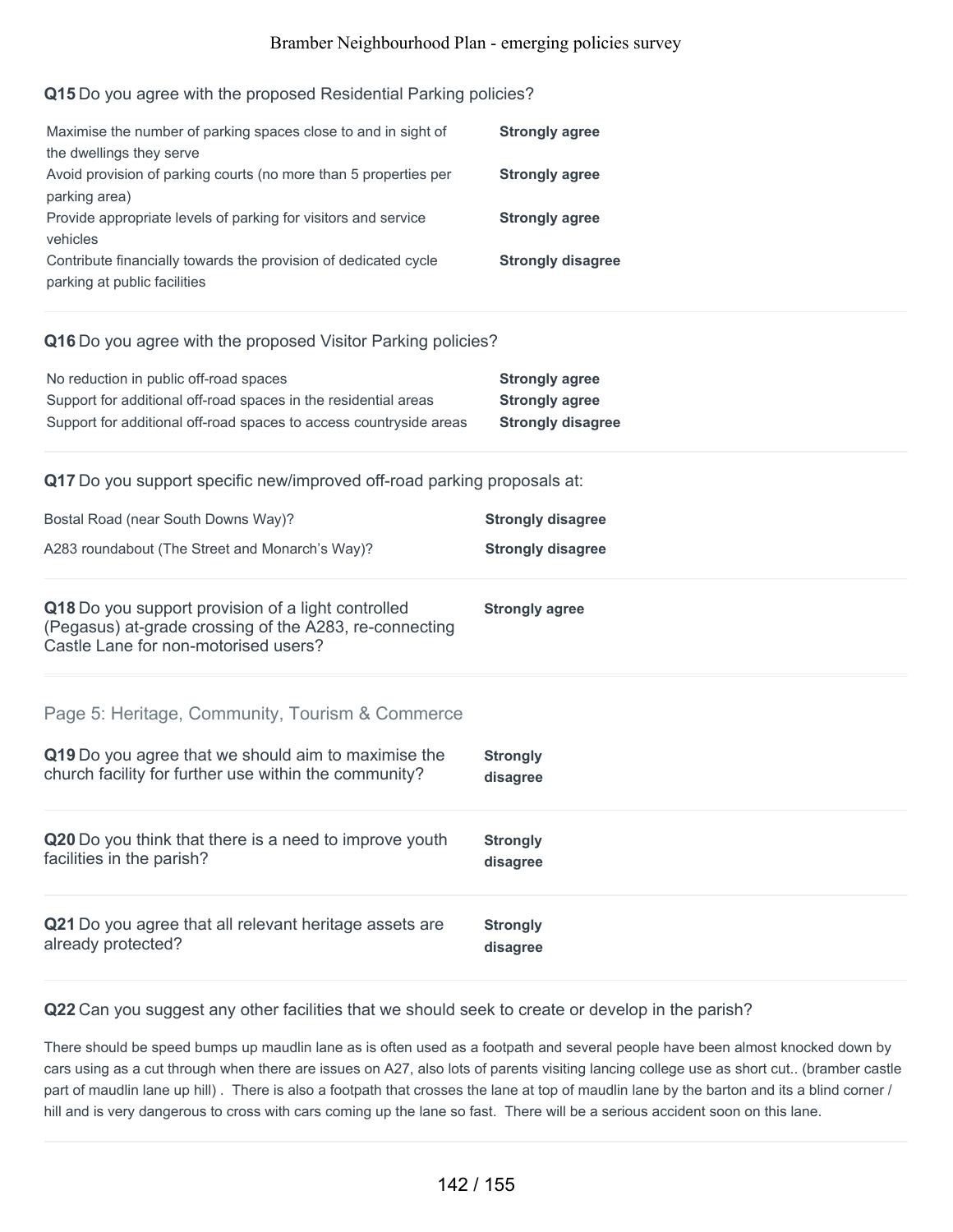| Q23 Do you feel that an Education centre at St. Mary's                                                            | <b>Strongly</b> |
|-------------------------------------------------------------------------------------------------------------------|-----------------|
| would be worthwhile?                                                                                              | disagree        |
| Q24 Do you think that there is a need for an expansion of Strongly<br>hotel and visitor accommodation facilities? | disagree        |

**Q25** Are there any other improvements you think could be made to encourage tourism?

a 30 mph speed limit along steyning and bramber bypass should be set up as there are so many footpaths / cycle path / bridle paths crossing this dangerous road..

**Q26** Are there any other improvements you think could be made to encourage retail/local business?

free parking should be re introducing this stupid disc system is a joke...

| Page 6: Final Comments                                                                                                    |                                  |
|---------------------------------------------------------------------------------------------------------------------------|----------------------------------|
| Q27 Please use this space to give us any additional<br>feedback                                                           | Respondent skipped this question |
| Q28 Before the event I knew all about the process of a<br>Neighbourhood Plan, and of the Bramber one in<br>particular     | Agree                            |
| Q29 Now I have attended the event I have a better<br>understanding about the process of the Bramber<br>Neighbourhood Plan | <b>Strongly</b><br>disagree      |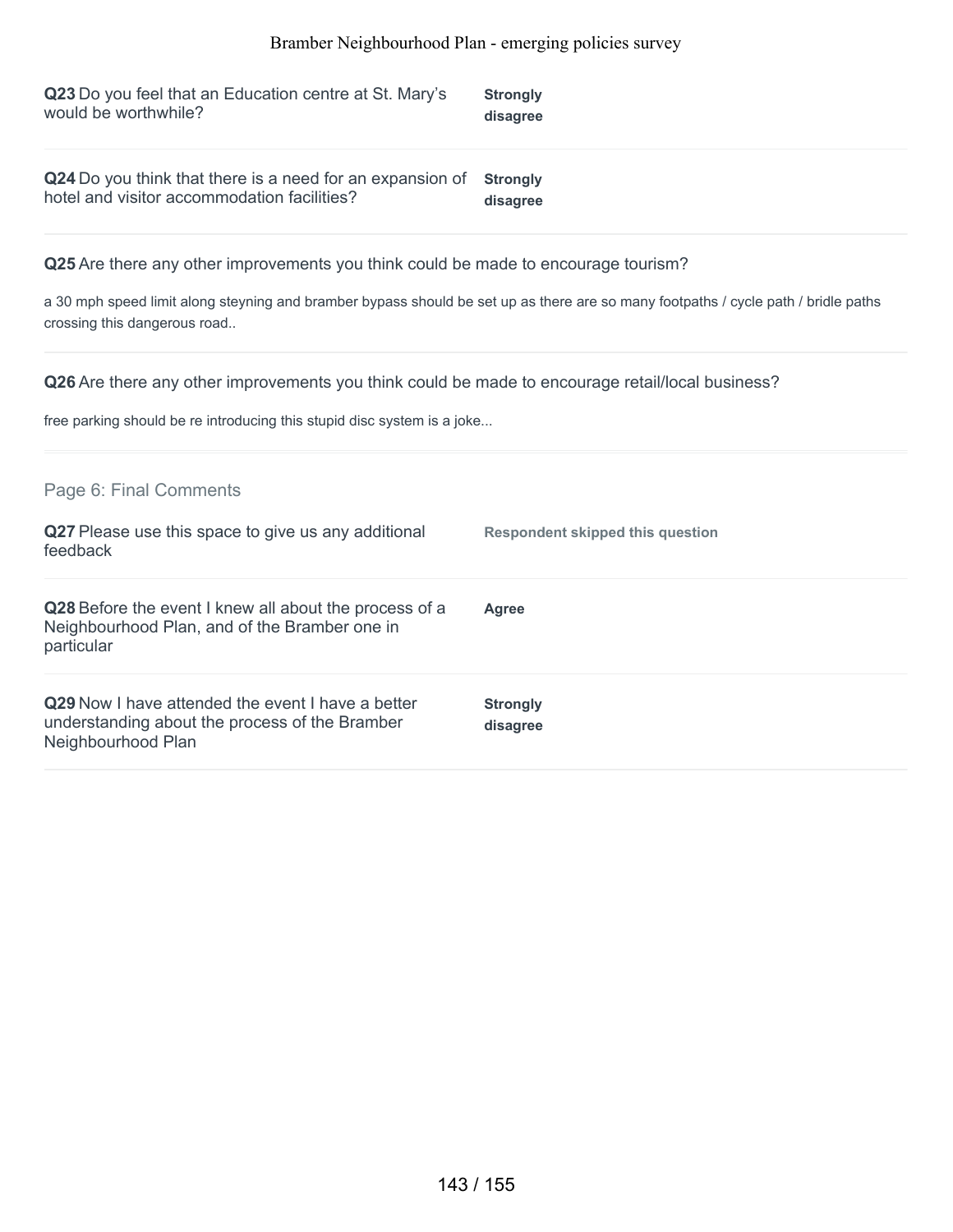

| Collector:            | Web Link 1 (Web Link)                    |
|-----------------------|------------------------------------------|
| Started:              | Wednesday, December 05, 2018 9:49:04 PM  |
| <b>Last Modified:</b> | Wednesday, December 05, 2018 10:56:34 PM |
| <b>Time Spent:</b>    | 01:07:29                                 |
| <b>IP Address:</b>    | 92.26.16.161                             |

## Page 1: About this survey

| Q1 Which parish do you live in? | <b>Bramber</b> |  |
|---------------------------------|----------------|--|
|---------------------------------|----------------|--|

## Page 2: Housing

| <b>Character of Development</b><br>Design of Development<br>Energy Efficiency and Design<br><b>Sites</b> | <b>Agree</b><br><b>Agree</b><br><b>Agree</b><br><b>Agree</b>                                                                                                                                                                                                                                                                                                                                                                                                                                                                                                                                                                 |
|----------------------------------------------------------------------------------------------------------|------------------------------------------------------------------------------------------------------------------------------------------------------------------------------------------------------------------------------------------------------------------------------------------------------------------------------------------------------------------------------------------------------------------------------------------------------------------------------------------------------------------------------------------------------------------------------------------------------------------------------|
| Q3 Do you agree with our findings that there is an<br>identified housing need for Bramber?               | Agree                                                                                                                                                                                                                                                                                                                                                                                                                                                                                                                                                                                                                        |
| Q4 Do you agree with the findings of our assessment so<br>far for Clays Field?                           | Agree,<br>If you disagree with any aspects of the assessment, please<br>say why and what you think should be changed:<br>Stallards' say that 25% is proposed to be built on. The area<br>shown on their diagram looks larger than 25%. Less than<br>25% would be preferable and the development must include<br>smaller affordable 2-bed houses which cannot be extended.<br>Everything must be very clearly agreed with the developer<br>with legally binding covenants to ensure that the<br>development is as has been agreed and that it does not<br>spread further in future. Noise levels are high near the<br>bypass. |
| Q5 Would you like to see the Clays Field site used to<br>help meet the housing needs of Bramber?         | Agree,<br>If not, please tell us why you think the site is<br>unsuitable:<br>Reluctantly agree. Would like it less than 25% of Clay's<br>Field. I would prefer to see more housing in Steyning and<br>Upper Beeding where it would be nearer to shops, schools<br>etc.                                                                                                                                                                                                                                                                                                                                                       |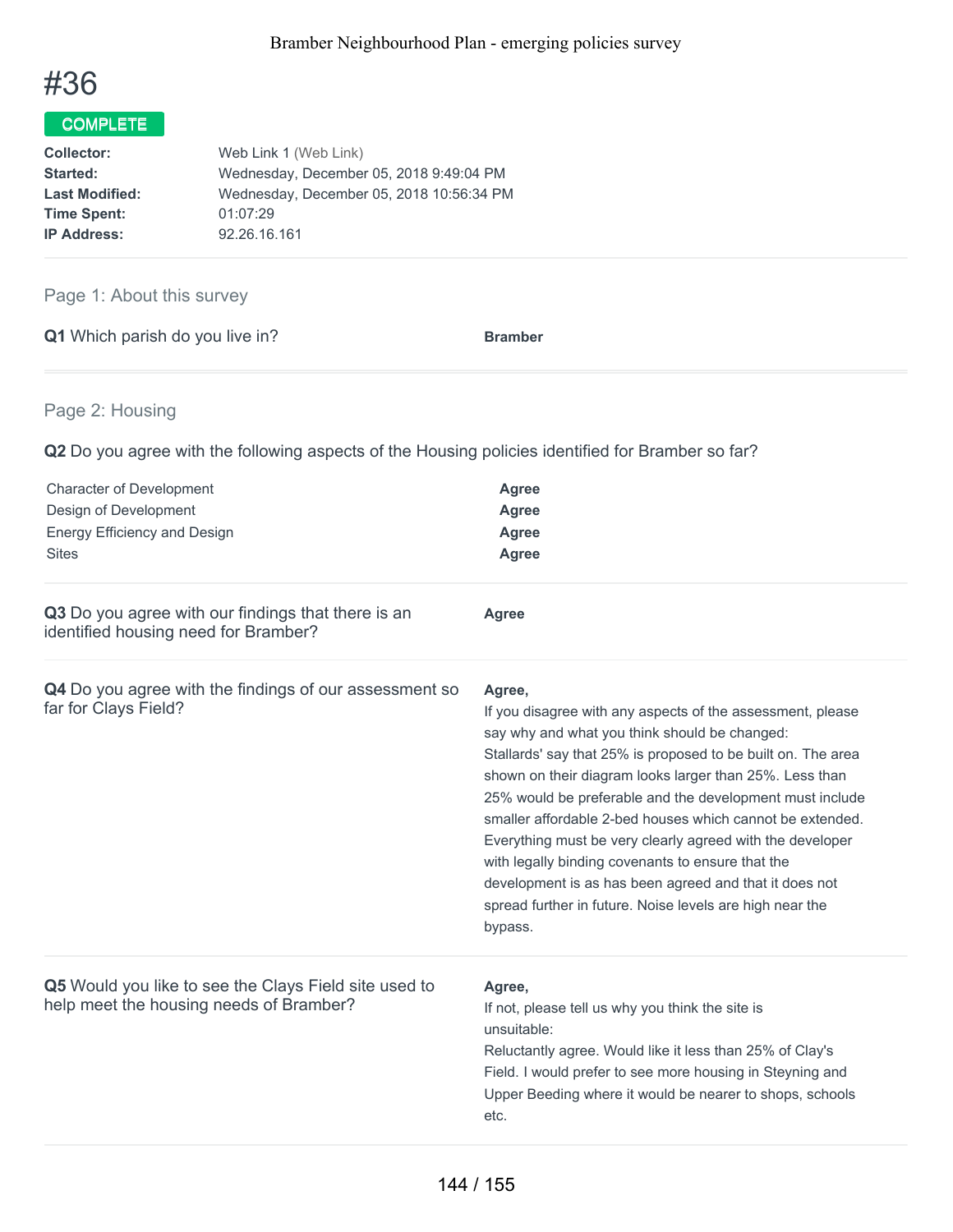**Q6** If you think the site at Clays Field is suitable, please give an indication of the scale of development you would prefer:

| 5 to 15 dwellings<br>16 to 30 dwellings                                                                                            | <b>Agree</b><br><b>Agree</b>                                                                                                                                                                                                                                                                                                                                     |
|------------------------------------------------------------------------------------------------------------------------------------|------------------------------------------------------------------------------------------------------------------------------------------------------------------------------------------------------------------------------------------------------------------------------------------------------------------------------------------------------------------|
| Q7 Do you agree with the findings of our assessment so<br>far for the site at Kingsmead Close?                                     | Agree,<br>If you disagree with any aspects of the assessment, please<br>say why and what you think should be changed:<br>A shame to lose woodland and the view from the downs.<br>Need to have covenants to ensure trees with TPO's are kept<br>and all trees and biodiversity are encouraged. Ask for<br>experts from Sussex Wildlife Trust and SDNP to advise. |
| Q8 Would you like to see the Kingsmead Close site used<br>to help meet the housing needs of Bramber?                               | Agree                                                                                                                                                                                                                                                                                                                                                            |
| Q9 If you think the site at Kingsmead Close is suitable, please give an indication of the scale of development you<br>would prefer |                                                                                                                                                                                                                                                                                                                                                                  |
| 5 to 10 dwellings<br>15 to 20 dwellings                                                                                            | <b>Agree</b><br><b>Disagree</b>                                                                                                                                                                                                                                                                                                                                  |
| Page 3: Environment and Countryside                                                                                                |                                                                                                                                                                                                                                                                                                                                                                  |
| Q10 Do you agree with the Local Green Spaces identified so far?                                                                    |                                                                                                                                                                                                                                                                                                                                                                  |
| Clays Field (southern section)<br>Maudlin Farm Field                                                                               | <b>Strongly agree</b><br><b>Strongly agree</b>                                                                                                                                                                                                                                                                                                                   |
| you think they should be protected)                                                                                                | Q11 Are there any additional Green Spaces that have not been considered? (please give details below including why                                                                                                                                                                                                                                                |
|                                                                                                                                    | Bramber Brooks, St Mary's Garden - but they are already protected. Kingsmead Close site also valuable green space but you have to                                                                                                                                                                                                                                |

build somewhere.

**Q12** Do you think that some of the Green Spaces that have been discarded should be reconsidered? (please give details below)

Kingsmead Close - ask experts to assess its biodiversity. Woodland of that size is rare in the SDNP.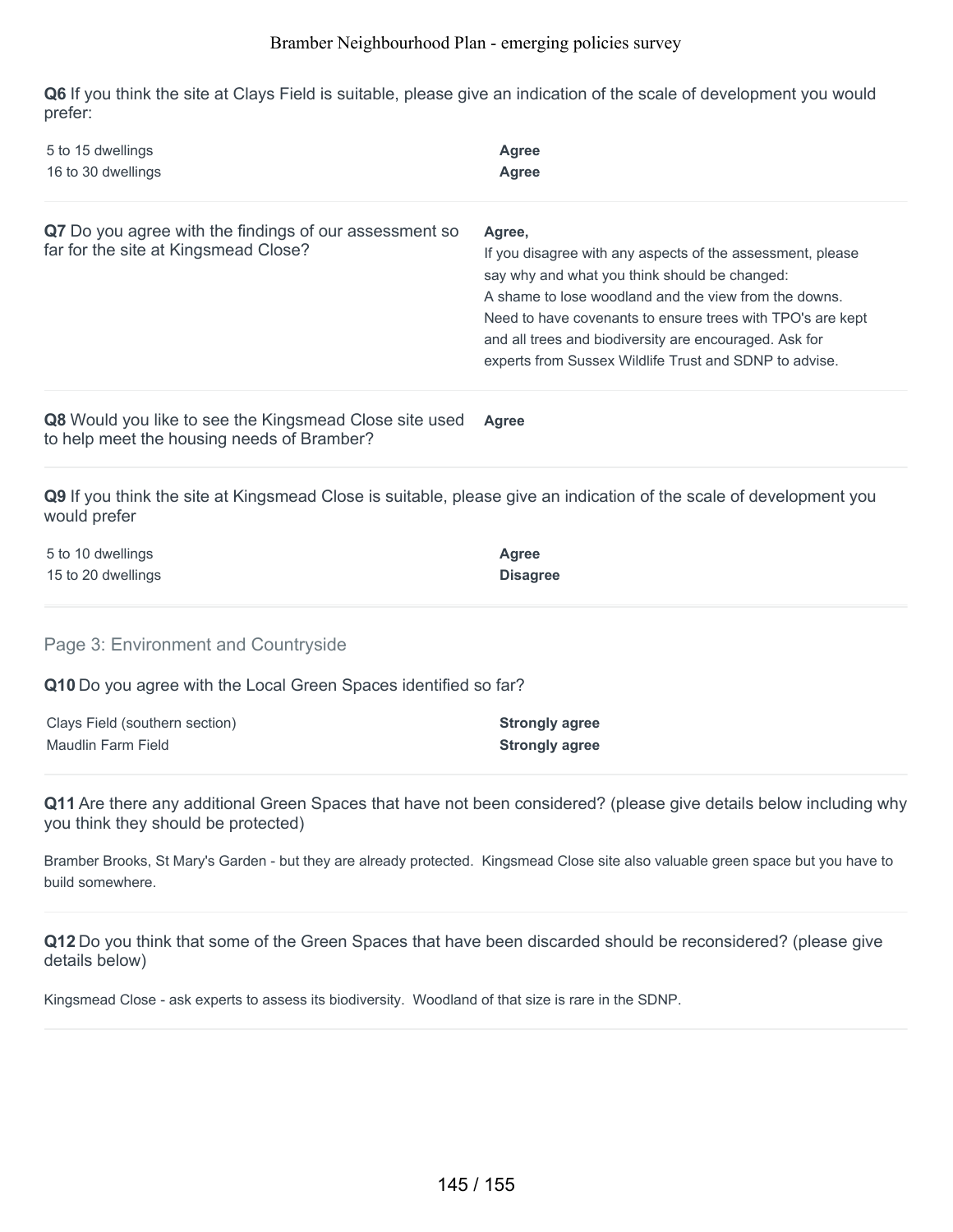#### **Q13** Do you agree with the Environment Policies identified so far?

| Green Infrastructure       | Agree |
|----------------------------|-------|
| <b>Protection of Views</b> | Agree |
| Minimising Flood Risk      | Agree |
| Renewable Energy           | Agree |

#### Page 4: Transport and Movement

#### **Q14** Do you agree with the proposed Transport and Movement policies?

| <b>Strongly agree</b> |
|-----------------------|
|                       |
| <b>Strongly agree</b> |
| <b>Strongly agree</b> |
| <b>Strongly agree</b> |
|                       |

#### **Q15** Do you agree with the proposed Residential Parking policies?

| Maximise the number of parking spaces close to and in sight of   | <b>Strongly agree</b> |
|------------------------------------------------------------------|-----------------------|
| the dwellings they serve                                         |                       |
| Avoid provision of parking courts (no more than 5 properties per | <b>Strongly agree</b> |
| parking area)                                                    |                       |
| Provide appropriate levels of parking for visitors and service   | <b>Strongly agree</b> |
| vehicles                                                         |                       |
| Contribute financially towards the provision of dedicated cycle  | <b>Strongly agree</b> |
| parking at public facilities                                     |                       |

#### **Q16** Do you agree with the proposed Visitor Parking policies?

| No reduction in public off-road spaces                             | <b>Strongly agree</b> |
|--------------------------------------------------------------------|-----------------------|
| Support for additional off-road spaces in the residential areas    | Agree                 |
| Support for additional off-road spaces to access countryside areas | <b>Strongly agree</b> |

**Q17** Do you support specific new/improved off-road parking proposals at:

| A283 roundabout (The Street and Monarch's Way)?                                                                                                      | Agree |
|------------------------------------------------------------------------------------------------------------------------------------------------------|-------|
| Q18 Do you support provision of a light controlled<br>(Pegasus) at-grade crossing of the A283, re-connecting<br>Castle Lane for non-motorised users? | Agree |

Page 5: Heritage, Community, Tourism & Commerce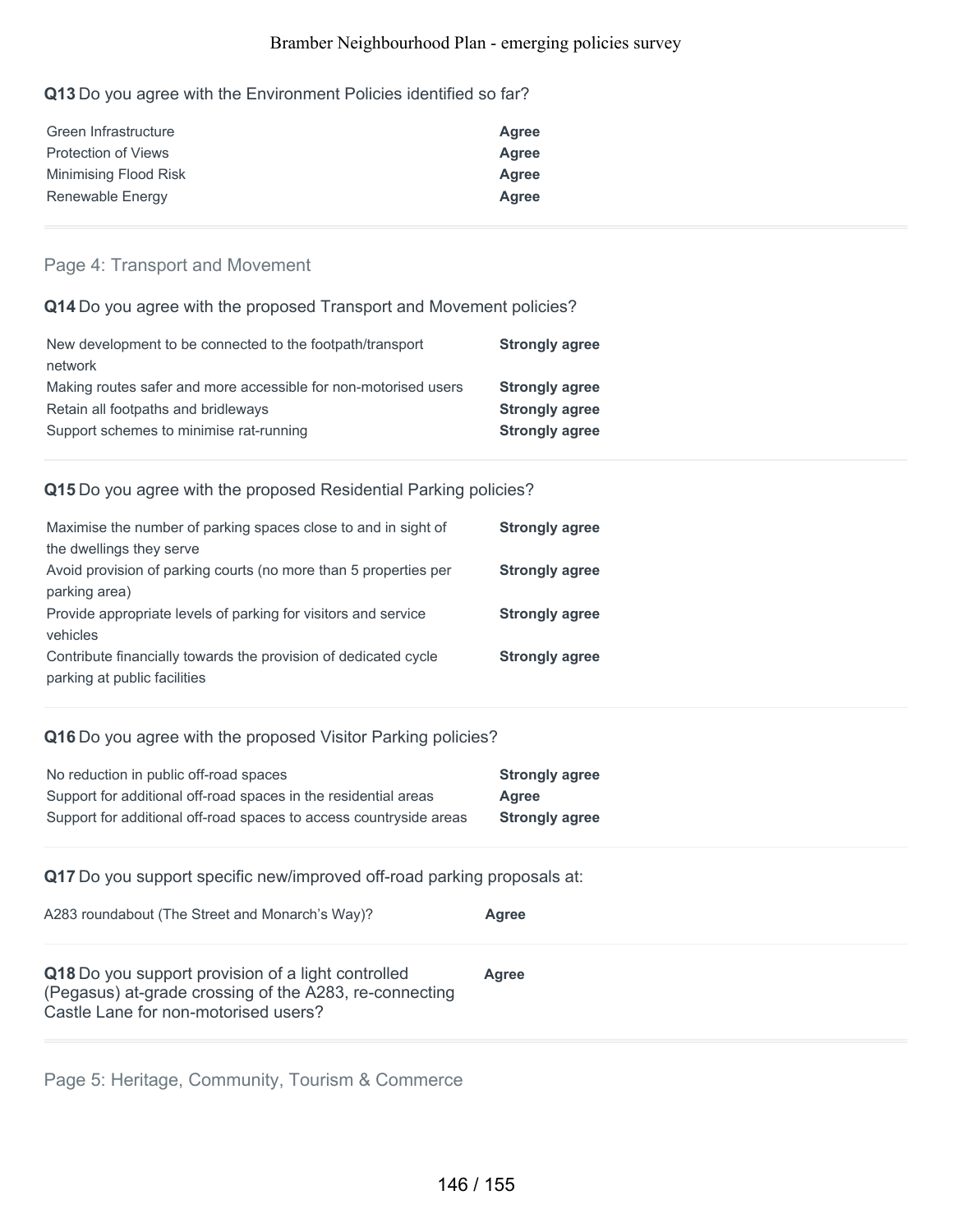| Q19 Do you agree that we should aim to maximise the<br>church facility for further use within the community?                                                                                                                                                                                                                                                                                                              | <b>Agree</b>                            |
|---------------------------------------------------------------------------------------------------------------------------------------------------------------------------------------------------------------------------------------------------------------------------------------------------------------------------------------------------------------------------------------------------------------------------|-----------------------------------------|
| Q20 Do you think that there is a need to improve youth<br>facilities in the parish?                                                                                                                                                                                                                                                                                                                                       | Agree                                   |
| Q21 Do you agree that all relevant heritage assets are<br>already protected?                                                                                                                                                                                                                                                                                                                                              | <b>Agree</b>                            |
| Q22 Can you suggest any other facilities that we should<br>seek to create or develop in the parish?                                                                                                                                                                                                                                                                                                                       | <b>Respondent skipped this question</b> |
| Q23 Do you feel that an Education centre at St. Mary's<br>would be worthwhile?                                                                                                                                                                                                                                                                                                                                            | Agree                                   |
| Q24 Do you think that there is a need for an expansion of Agree<br>hotel and visitor accommodation facilities?                                                                                                                                                                                                                                                                                                            |                                         |
| Q25 Are there any other improvements you think could be made to encourage tourism?                                                                                                                                                                                                                                                                                                                                        |                                         |
| Leaflets about what to do in Bramber on noticeboards, in pubs and restaurants, also on website.                                                                                                                                                                                                                                                                                                                           |                                         |
| Q26 Are there any other improvements you think could<br>be made to encourage retail/local business?                                                                                                                                                                                                                                                                                                                       | <b>Respondent skipped this question</b> |
| Page 6: Final Comments                                                                                                                                                                                                                                                                                                                                                                                                    |                                         |
| Q27 Please use this space to give us any additional feedback                                                                                                                                                                                                                                                                                                                                                              |                                         |
| Not sure about the proposed pegasus crossing on the bypass. There are bends on the bypass on the approach to this from both<br>directions, so will drivers see the lights in time? Even with a 50 limit, will that be enough to prevent crashes?<br>Also not sure about the proposed small car park near the roundabout. Loses a lot of trees, entrance and exit may be hazardous?<br>Happier with the ones on the downs. |                                         |
| Q28 Before the event I knew all about the process of a<br>Neighbourhood Plan, and of the Bramber one in<br>particular                                                                                                                                                                                                                                                                                                     | <b>Agree</b>                            |
| Q29 Now I have attended the event I have a better<br>understanding about the process of the Bramber<br>Neighbourhood Plan                                                                                                                                                                                                                                                                                                 | <b>Agree</b>                            |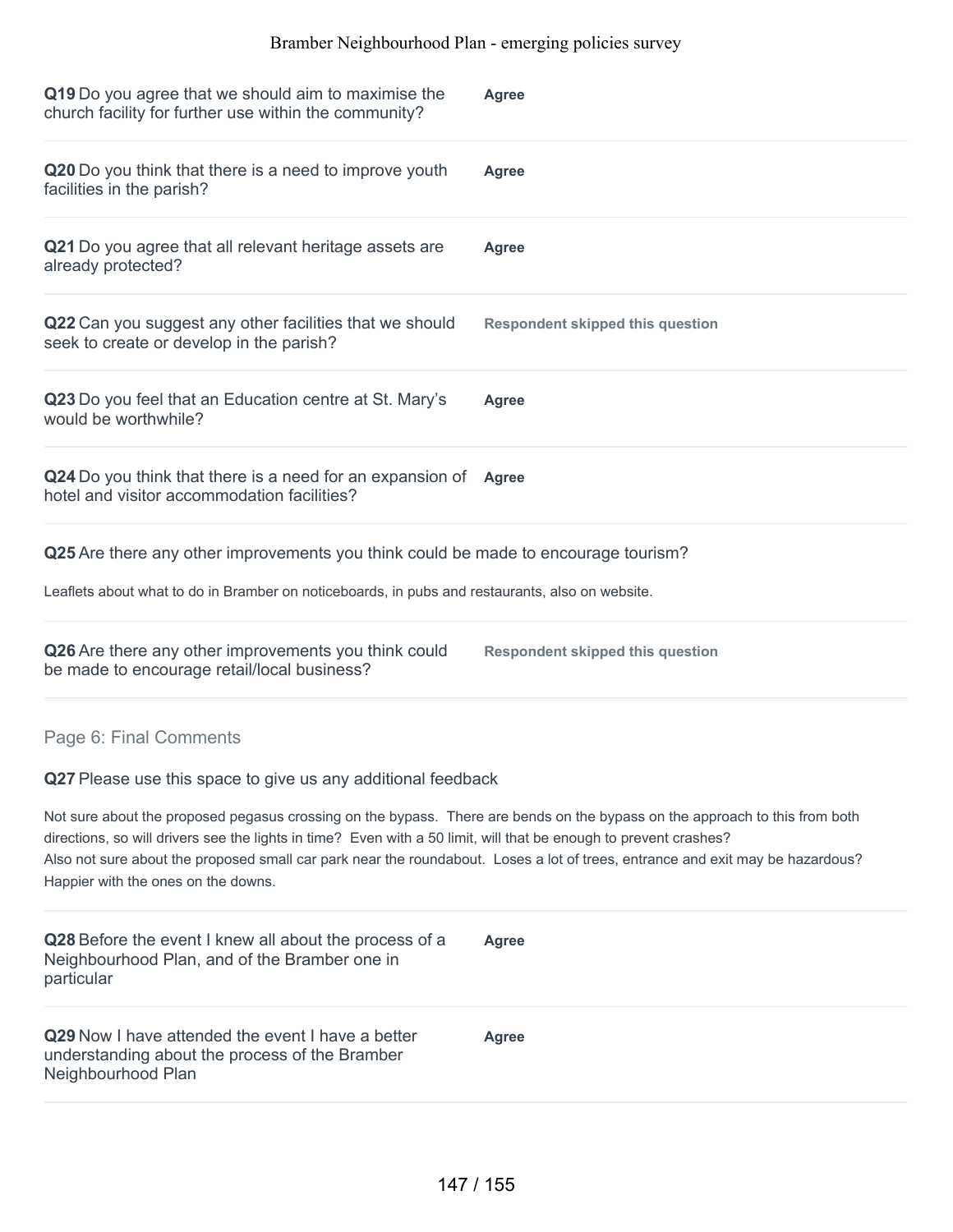

# COMPLETE

| Web Link 1 (Web Link)                |  |  |
|--------------------------------------|--|--|
| Monday, December 10, 2018 3:23:25 PM |  |  |
| Monday, December 10, 2018 3:32:10 PM |  |  |
| 00:08:44                             |  |  |
| 86.131.85.204                        |  |  |
|                                      |  |  |

# Page 1: About this survey

|  | Q1 Which parish do you live in? | <b>Bramber</b> |
|--|---------------------------------|----------------|
|  |                                 |                |

# Page 2: Housing

**Q2** Do you agree with the following aspects of the Housing policies identified for Bramber so far?

| <b>Character of Development</b><br>Design of Development<br><b>Energy Efficiency and Design</b><br><b>Sites</b>                    | Agree<br><b>Agree</b><br>Agree<br><b>Strongly disagree</b>                                                                                                                                                                                                                   |
|------------------------------------------------------------------------------------------------------------------------------------|------------------------------------------------------------------------------------------------------------------------------------------------------------------------------------------------------------------------------------------------------------------------------|
| Q3 Do you agree with our findings that there is an<br>identified housing need for Bramber?                                         | <b>Disagree</b>                                                                                                                                                                                                                                                              |
| Q4 Do you agree with the findings of our assessment so<br>far for Clays Field?                                                     | Disagree,<br>If you disagree with any aspects of the assessment, please<br>say why and what you think should be changed:<br>It contradicts Objectives 1, 2 and 7 of the Neighbourhood<br>Plan                                                                                |
| Q5 Would you like to see the Clays Field site used to<br>help meet the housing needs of Bramber?                                   | Disagree,<br>If not, please tell us why you think the site is<br>unsuitable:<br>Most properties have 2 vehicles. The roads around Bramber<br>are densely used, no speed controls. Access to site would<br>create immense traffic increase when there is too much<br>already. |
| Q6 If you think the site at Clays Field is suitable, please<br>give an indication of the scale of development you would<br>prefer: | <b>Respondent skipped this question</b>                                                                                                                                                                                                                                      |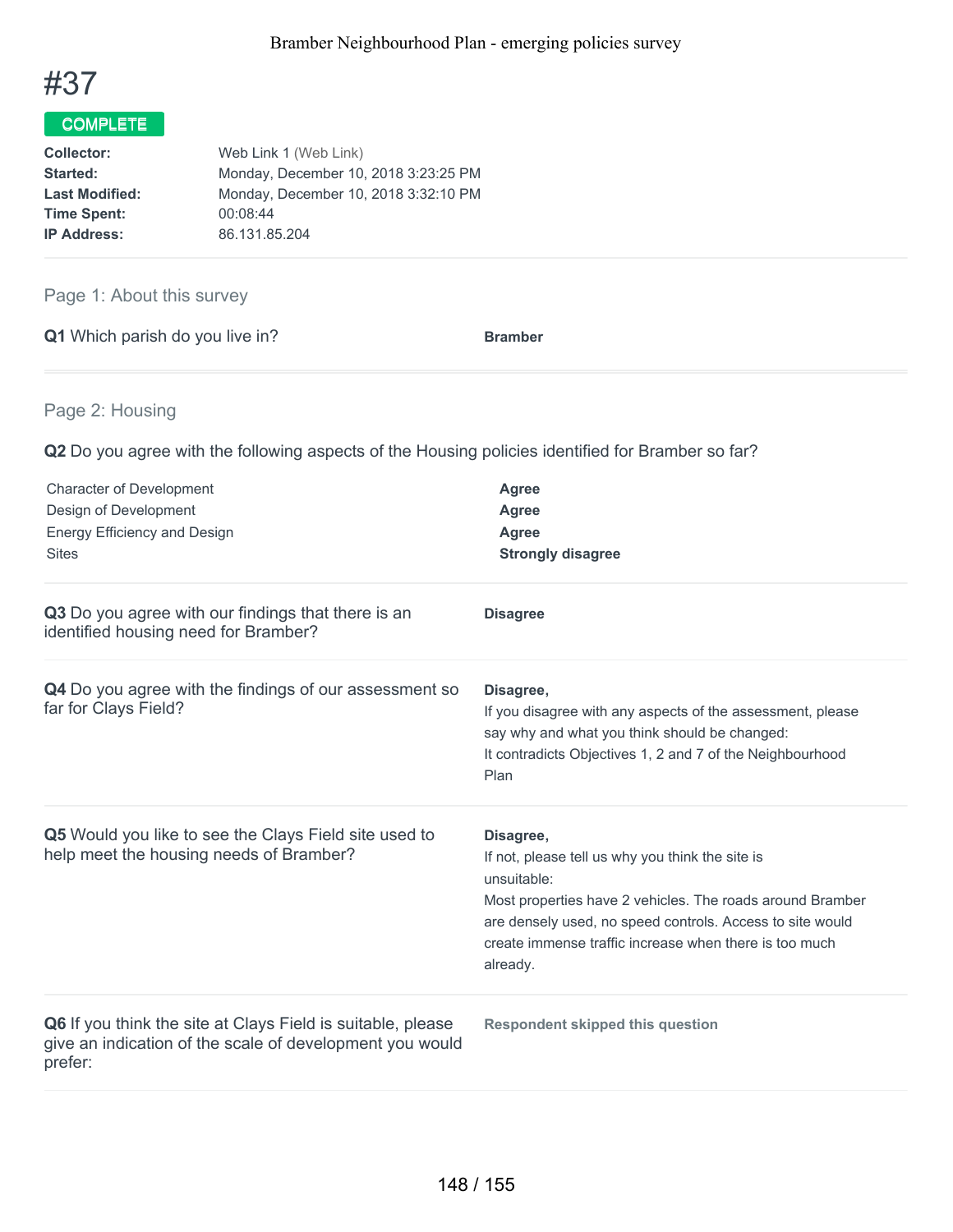**Q7** Do you agree with the findings of our assessment so far for the site at Kingsmead Close? **Agree**

**Q8** Would you like to see the Kingsmead Close site used **Agree** to help meet the housing needs of Bramber?

**Q9** If you think the site at Kingsmead Close is suitable, please give an indication of the scale of development you would prefer

| 5 to 10 dwellings | Agree |
|-------------------|-------|
|                   |       |

Page 3: Environment and Countryside

**Q10** Do you agree with the Local Green Spaces identified so far?

Clays Field (southern section) **Disagree**

| <b>Q11</b> Are there any additional Green Spaces that have<br>not been considered? (please give details below<br>including why you think they should be protected) | Respondent skipped this question |  |
|--------------------------------------------------------------------------------------------------------------------------------------------------------------------|----------------------------------|--|

**Q12** Do you think that some of the Green Spaces that have been discarded should be reconsidered? (please give details below)

Part of above field could be utilised.

| Q13 Do you agree with the Environment Policies | <b>Respondent skipped this question</b> |
|------------------------------------------------|-----------------------------------------|
| identified so far?                             |                                         |

#### Page 4: Transport and Movement

**Q14** Do you agree with the proposed Transport and Movement policies?

| New development to be connected to the footpath/transport       | Agree |
|-----------------------------------------------------------------|-------|
| network                                                         |       |
| Making routes safer and more accessible for non-motorised users | Agree |
| Retain all footpaths and bridleways                             | Agree |
| Support schemes to minimise rat-running                         | Agree |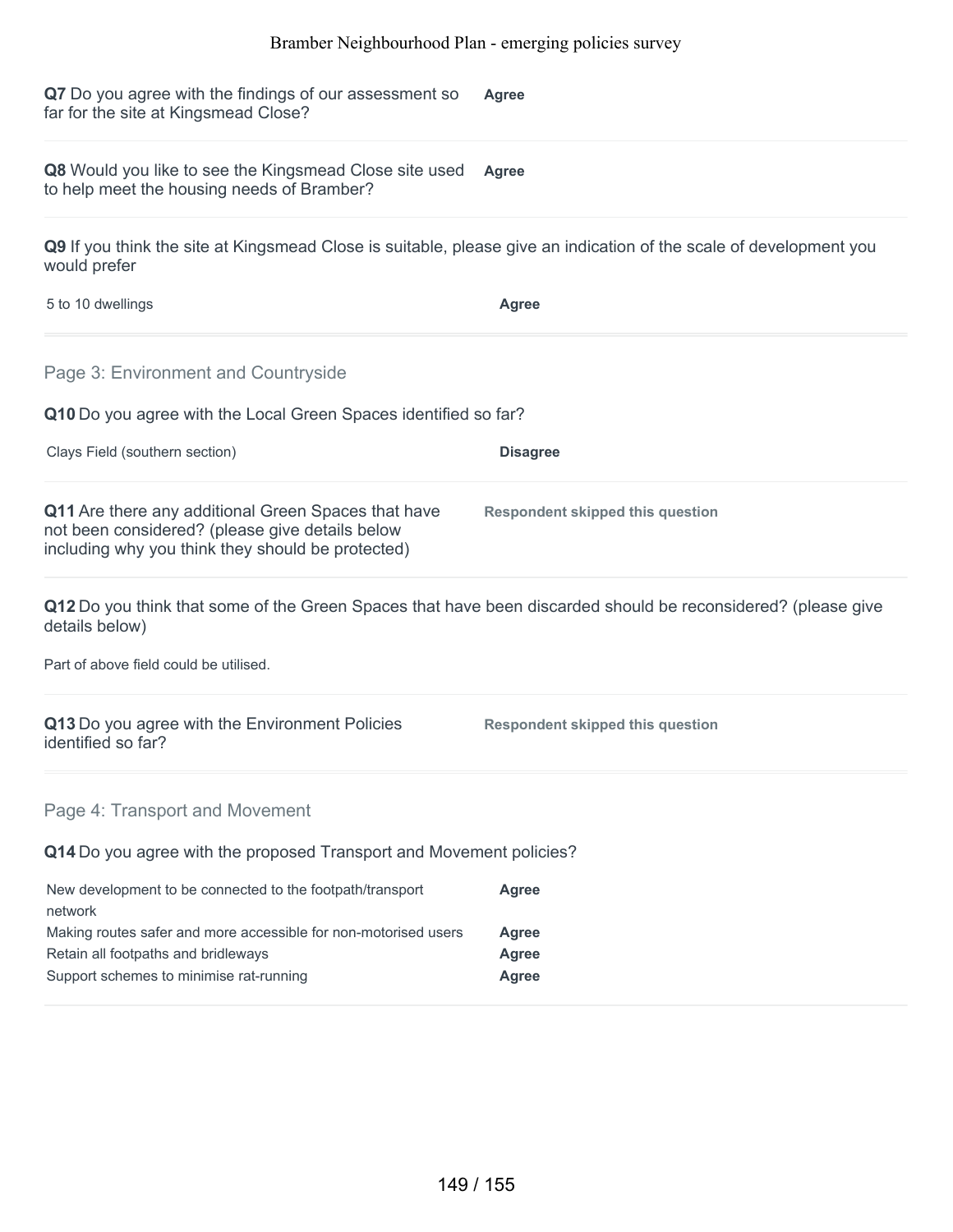## **Q15** Do you agree with the proposed Residential Parking policies?

| Provide appropriate levels of parking for visitors and service<br>vehicles<br>Contribute financially towards the provision of dedicated cycle        | <b>Strongly agree</b><br><b>Strongly agree</b> |
|------------------------------------------------------------------------------------------------------------------------------------------------------|------------------------------------------------|
| parking at public facilities                                                                                                                         |                                                |
| Q16 Do you agree with the proposed Visitor Parking policies?                                                                                         |                                                |
| No reduction in public off-road spaces<br>Support for additional off-road spaces in the residential areas                                            | <b>Agree</b><br><b>Agree</b>                   |
| Q17 Do you support specific new/improved off-road parking proposals at:                                                                              |                                                |
| Bostal Road (near South Downs Way)?                                                                                                                  | <b>Agree</b>                                   |
| Q18 Do you support provision of a light controlled<br>(Pegasus) at-grade crossing of the A283, re-connecting<br>Castle Lane for non-motorised users? | <b>Strongly agree</b>                          |
| Page 5: Heritage, Community, Tourism & Commerce                                                                                                      |                                                |
| Q19 Do you agree that we should aim to maximise the<br>church facility for further use within the community?                                         | <b>Agree</b>                                   |
| Q20 Do you think that there is a need to improve youth<br>facilities in the parish?                                                                  | Agree                                          |
| Q21 Do you agree that all relevant heritage assets are<br>already protected?                                                                         | <b>Agree</b>                                   |
| Q22 Can you suggest any other facilities that we should<br>seek to create or develop in the parish?                                                  | <b>Respondent skipped this question</b>        |
| Q23 Do you feel that an Education centre at St. Mary's<br>would be worthwhile?                                                                       | <b>Respondent skipped this question</b>        |
| Q24 Do you think that there is a need for an expansion of Respondent skipped this question<br>hotel and visitor accommodation facilities?            |                                                |
| Q25 Are there any other improvements you think could be made to encourage tourism?                                                                   |                                                |

Better access and better parking for caravans.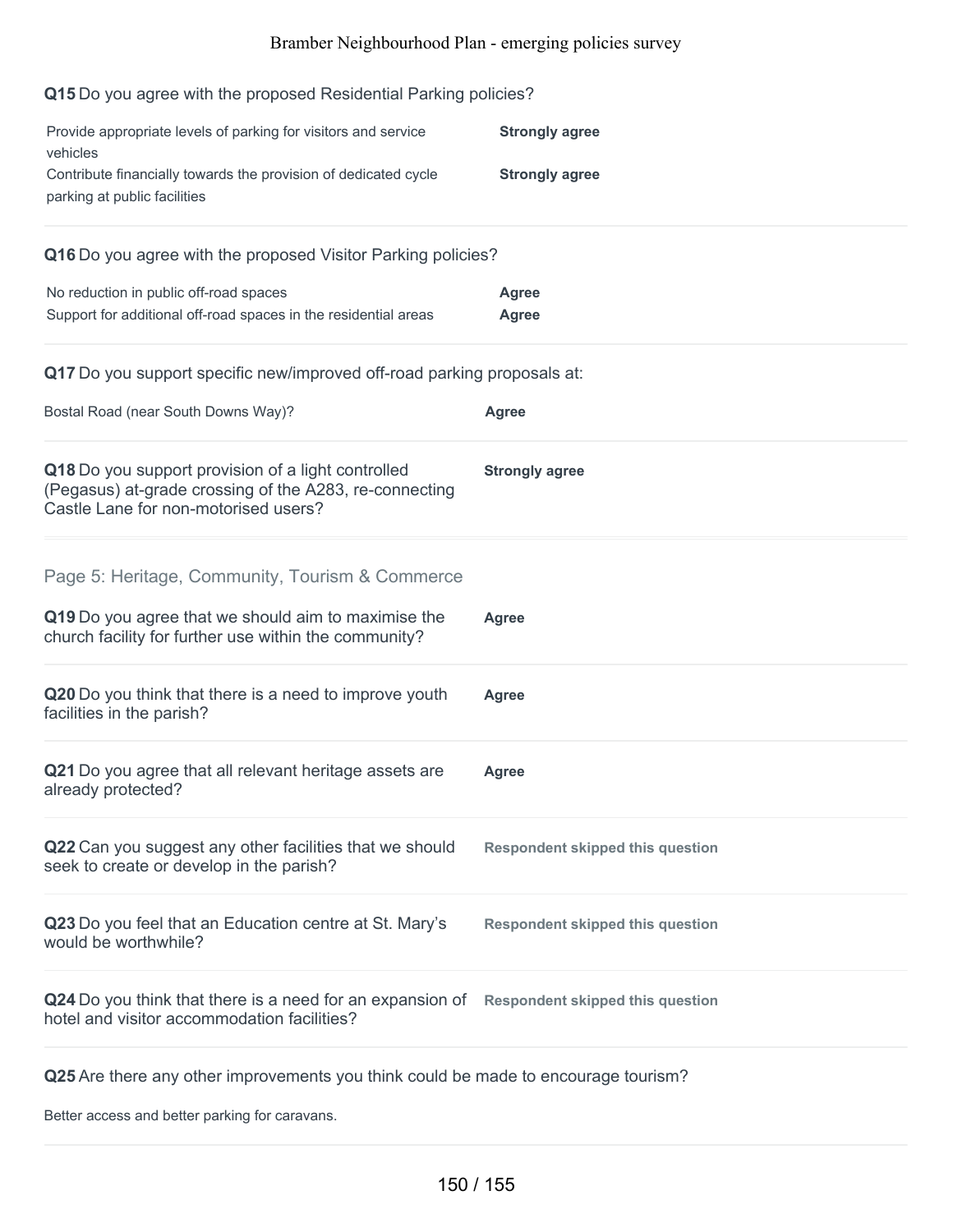**Q26** Are there any other improvements you think could be made to encourage retail/local business?

Stop parking on single yellow lines in Steyning.

| Page 6: Final Comments                                                                                                    |                                  |
|---------------------------------------------------------------------------------------------------------------------------|----------------------------------|
| Q27 Please use this space to give us any additional<br>feedback                                                           | Respondent skipped this question |
| Q28 Before the event I knew all about the process of a<br>Neighbourhood Plan, and of the Bramber one in<br>particular     | <b>Disagree</b>                  |
| Q29 Now I have attended the event I have a better<br>understanding about the process of the Bramber<br>Neighbourhood Plan | <b>Strongly agree</b>            |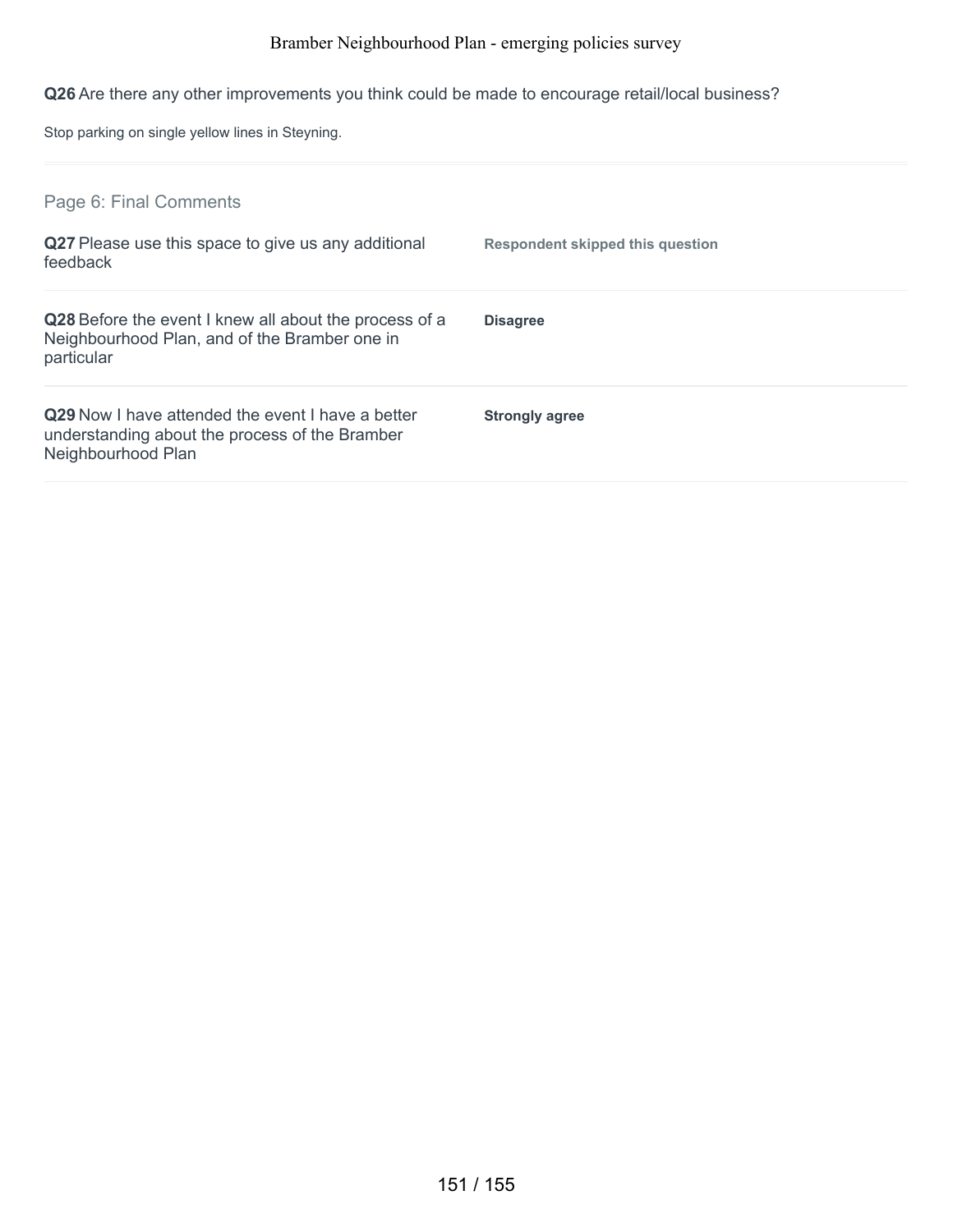

# COMPLETE

| Web Link 1 (Web Link)                |
|--------------------------------------|
| Monday, December 10, 2018 4:23:39 PM |
| Monday, December 10, 2018 4:33:42 PM |
| 00:10:02                             |
| 86.131.85.204                        |
|                                      |

# Page 1: About this survey

|  | Q1 Which parish do you live in? | <b>Bramber</b> |
|--|---------------------------------|----------------|
|  |                                 |                |

# Page 2: Housing

**Q2** Do you agree with the following aspects of the Housing policies identified for Bramber so far?

| <b>Character of Development</b><br>Design of Development<br><b>Energy Efficiency and Design</b><br><b>Sites</b>                    | <b>Disagree</b><br><b>Agree</b><br>Agree<br><b>Strongly disagree</b>                                                                                                                                                                                                        |
|------------------------------------------------------------------------------------------------------------------------------------|-----------------------------------------------------------------------------------------------------------------------------------------------------------------------------------------------------------------------------------------------------------------------------|
| Q3 Do you agree with our findings that there is an<br>identified housing need for Bramber?                                         | <b>Agree</b>                                                                                                                                                                                                                                                                |
| Q4 Do you agree with the findings of our assessment so<br>far for Clays Field?                                                     | Disagree,<br>If you disagree with any aspects of the assessment, please<br>say why and what you think should be changed:<br>The Neighbourhood Plan should 100% protect the ambience<br>of Bramber and retain Clays Field in it's present state or<br>improve it for people. |
| Q5 Would you like to see the Clays Field site used to<br>help meet the housing needs of Bramber?                                   | Disagree,<br>If not, please tell us why you think the site is<br>unsuitable:<br>It is and escape area for Clays Hill Rd. The pavements area<br>not safe for 2 people and the cars are too fast                                                                              |
| Q6 If you think the site at Clays Field is suitable, please<br>give an indication of the scale of development you would<br>prefer: | <b>Respondent skipped this question</b>                                                                                                                                                                                                                                     |
| Q7 Do you agree with the findings of our assessment so<br>far for the site at Kingsmead Close?                                     | Agree                                                                                                                                                                                                                                                                       |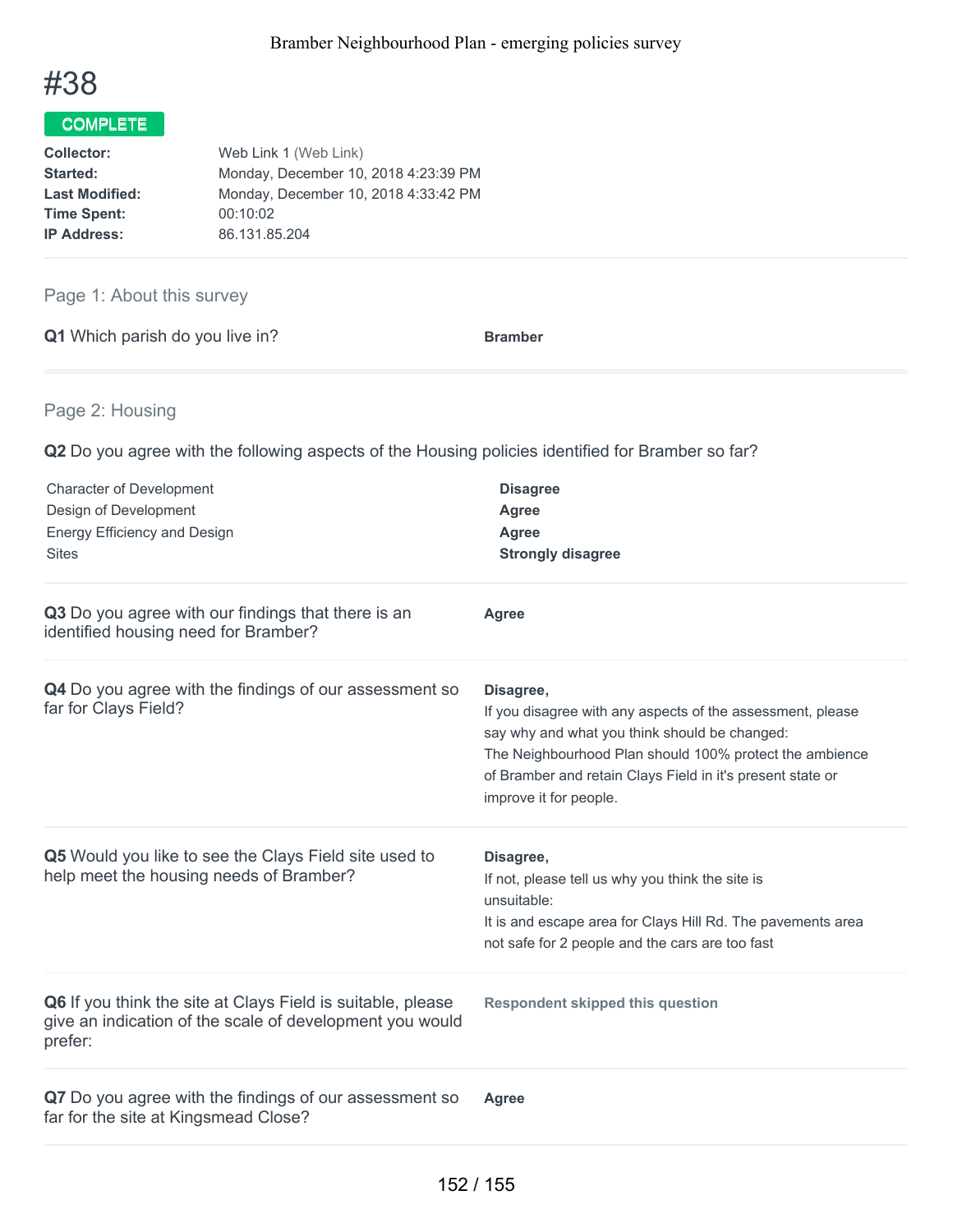| <b>Q8</b> Would you like to see the Kingsmead Close site used<br>to help meet the housing needs of Bramber?                                                 | Agree                                   |
|-------------------------------------------------------------------------------------------------------------------------------------------------------------|-----------------------------------------|
| <b>Q9</b> If you think the site at Kingsmead Close is suitable,<br>please give an indication of the scale of development<br>you would prefer                | Respondent skipped this question        |
| Page 3: Environment and Countryside                                                                                                                         |                                         |
| Q10 Do you agree with the Local Green Spaces<br>identified so far?                                                                                          | <b>Respondent skipped this question</b> |
| Q11 Are there any additional Green Spaces that have<br>not been considered? (please give details below<br>including why you think they should be protected) | Respondent skipped this question        |
| Q12 Do you think that some of the Green Spaces that<br>have been discarded should be reconsidered? (please<br>give details below)                           | Respondent skipped this question        |
|                                                                                                                                                             |                                         |

# **Q13** Do you agree with the Environment Policies identified so far?

| Green Infrastructure  | <b>Disagree</b> |
|-----------------------|-----------------|
| Protection of Views   | <b>Disagree</b> |
| Minimising Flood Risk | <b>Disagree</b> |
| Renewable Energy      | <b>Disagree</b> |

# Page 4: Transport and Movement

**Q14** Do you agree with the proposed Transport and Movement policies?

| New development to be connected to the footpath/transport       | <b>Strongly agree</b> |
|-----------------------------------------------------------------|-----------------------|
| network                                                         |                       |
| Making routes safer and more accessible for non-motorised users | <b>Strongly agree</b> |
| Retain all footpaths and bridleways                             | <b>Strongly agree</b> |
| Support schemes to minimise rat-running                         | <b>Strongly agree</b> |
|                                                                 |                       |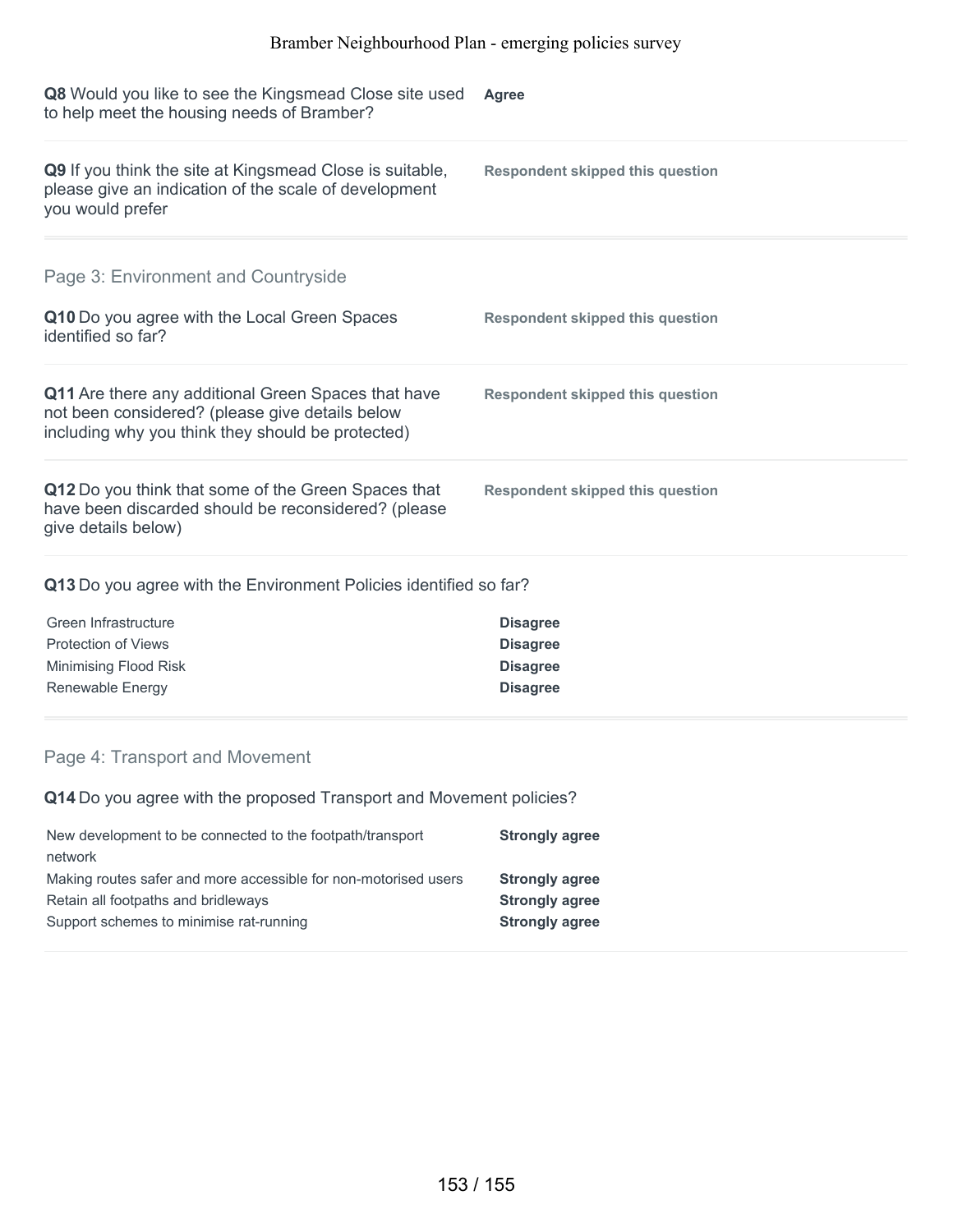# **Q15** Do you agree with the proposed Residential Parking policies?

| Maximise the number of parking spaces close to and in sight of<br>the dwellings they serve      | <b>Disagree</b> |
|-------------------------------------------------------------------------------------------------|-----------------|
| Avoid provision of parking courts (no more than 5 properties per<br>parking area)               | <b>Disagree</b> |
| Provide appropriate levels of parking for visitors and service<br>vehicles                      | <b>Disagree</b> |
| Contribute financially towards the provision of dedicated cycle<br>parking at public facilities | <b>Disagree</b> |

#### **Q16** Do you agree with the proposed Visitor Parking policies?

| No reduction in public off-road spaces                             | <b>Disagree</b> |
|--------------------------------------------------------------------|-----------------|
| Support for additional off-road spaces in the residential areas    | <b>Disagree</b> |
| Support for additional off-road spaces to access countryside areas | <b>Disagree</b> |

#### **Q17** Do you support specific new/improved off-road parking proposals at:

| Bostal Road (near South Downs Way)?                                                                                                                             | <b>Agree</b>                            |
|-----------------------------------------------------------------------------------------------------------------------------------------------------------------|-----------------------------------------|
| Q18 Do you support provision of a light controlled<br>(Pegasus) at-grade crossing of the A283, re-connecting<br>Castle Lane for non-motorised users?            | <b>Strongly agree</b>                   |
| Page 5: Heritage, Community, Tourism & Commerce<br>Q19 Do you agree that we should aim to maximise the<br>church facility for further use within the community? | <b>Disagree</b>                         |
| Q20 Do you think that there is a need to improve youth<br>facilities in the parish?                                                                             | <b>Disagree</b>                         |
| Q21 Do you agree that all relevant heritage assets are<br>already protected?                                                                                    | Agree                                   |
| Q22 Can you suggest any other facilities that we should<br>seek to create or develop in the parish?                                                             | <b>Respondent skipped this question</b> |
| Q23 Do you feel that an Education centre at St. Mary's<br>would be worthwhile?                                                                                  | <b>Disagree</b>                         |
| Q24 Do you think that there is a need for an expansion of<br>hotel and visitor accommodation facilities?                                                        | <b>Disagree</b>                         |